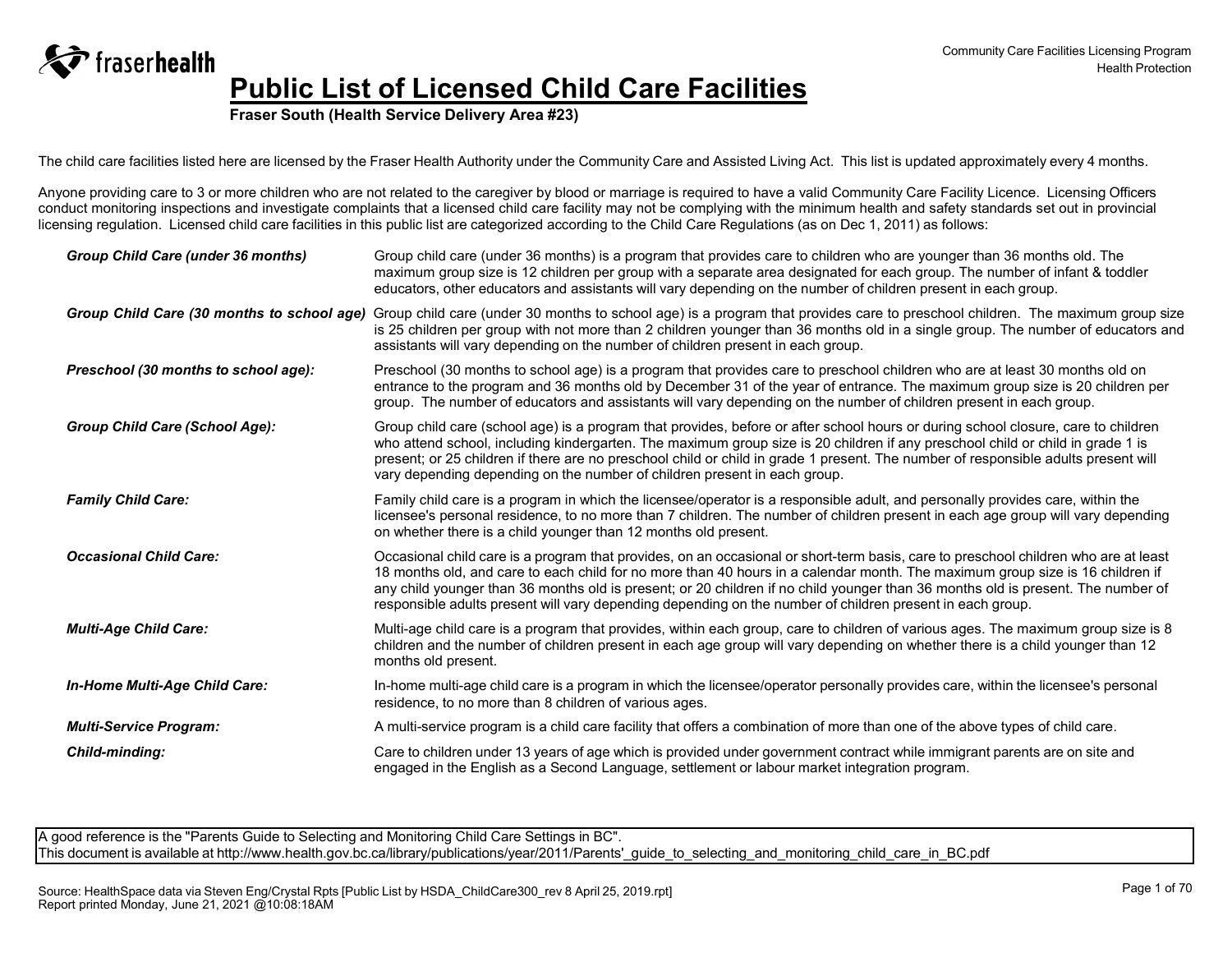

**Fraser South (Health Service Delivery Area #23)**

#### **Licensing Program Offices Throughout the Fraser Health Authority**

| Abbotsford                | $(604)$ 870-6000 | Delta                       | $(604)$ 507-5478 | Mission                      | (604) 814-5515   |
|---------------------------|------------------|-----------------------------|------------------|------------------------------|------------------|
| Burnaby & New Westminster | (604) 918-7683   | Langley (via Surrey office) | $(604)$ 930-5405 | Surrey & White Rock          | $(604)$ 930-5405 |
| Chilliwack                | (604) 702-4950   | Maple Ridge & Pitt Meadows  | $(604)$ 476-7000 | Tri-Cities (PoMo, PoCo, Coq) | (604) 949-7700   |

#### **Child Care Resource & Referral Agencies**

The following list of Child Care Resource & Referral agencies are funded by the Ministry of Children and Families Development and operate independently of the Fraser Health's Community Care Facility Licensing Program. These agencies are community-based and focus on education and support of parents and caregivers through educational opportunities; resource development; toy, resource and equipment lending; networking and peer support; links to other community resources; and a newsletter.

| Fraser North HSDA: | <b>Burnaby, New Westminister Region</b><br><b>YMCA Child Care Resource and Referral</b>   | 3rd floor - 4460 Beresford Street, Burnaby | (604) 294-1109     |
|--------------------|-------------------------------------------------------------------------------------------|--------------------------------------------|--------------------|
|                    | <b>Tri-Cities Region</b><br><b>YMCA Child Care Resource and Referral</b>                  | 1130 C Austin Avenue, Coquitlam            | (604) 931-3400     |
|                    | <b>Maple Ridge, Pitt Meadows Region</b><br>Maple Ridge - Pltt Meadows Child Care Resource | 22768 119th Avenue, Maple Ridge            | (604) 467-2273     |
| Fraser South HSDA: | <b>Surrey, Delta, White Rock Region</b><br>Child Care Options Resource and Referral       | #100 6846 King George Blvd, Surrey         | (604) 572-8032     |
|                    | <b>Langley Region</b><br>Langley Child Care Resource and Referral                         | 5339 207 <sup>th</sup> Street, Langley     | (604) 533-4425     |
| Fraser East HSDA:  | <b>Abbotsford Region</b><br>Abbotsford Child Care Resource and Referral                   | #102 2469 Montrose Ave, Abbotsford         | (604) 850-7934     |
|                    | <b>Chilliwack Region</b><br><b>Chilliwack Child Care Resource and Referral</b>            | 45938 Wellington Avenue, Chilliwack        | (604) 792-4267     |
|                    | <b>Mission Region</b><br>Mission Child Care Resource and Referral                         | 33313 3rd Avenue, Mission                  | (778) 201-2367     |
|                    | <b>Hope Region</b><br>Hope Child Care Resource and Referral                               | 434 Wallace Street, Hope                   | $(604) 869 - 2466$ |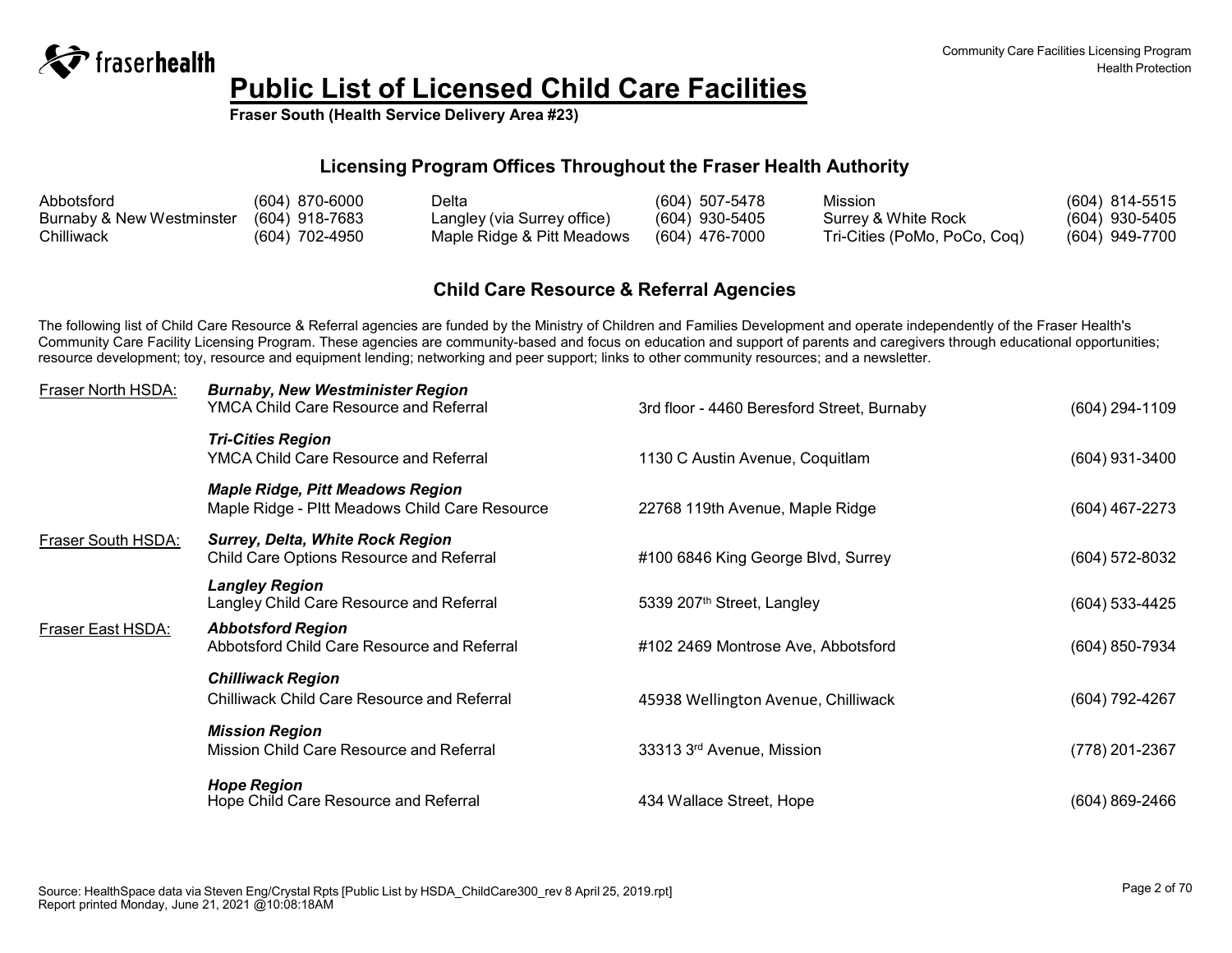**Fraser South (Health Service Delivery Area #23)**

#### **Facility Name Max Capacity at One Time Manager Phone Address Group Child Care (under 36 months)**

| Aldergrove                                       |    |                      |                  |                    |            |
|--------------------------------------------------|----|----------------------|------------------|--------------------|------------|
| Mommy's Daycare                                  | 8  | Sohilla Qanbery      | (604) 857-9640   | 26994 26th Ave     | Aldergrove |
| Area Facility Count = 1                          |    |                      |                  |                    |            |
| Langley                                          |    |                      |                  |                    |            |
| <b>Happyland Early Learning Centre</b>           | 24 | Elisa Samera         | (778)995-6997    | 20165 91A Ave      | Langley    |
| Kidspace Learning Centres                        | 8  | <b>Miseon Park</b>   | (604) 786-5990   | 20084 37A Ave      | Langley    |
| Wonder Years Daycare - Murrayville               | 12 | Gulshan Mangat       | (604) 612-0439   | 4748 222nd St      | Langley    |
| Area Facility Count = 3                          |    |                      |                  |                    |            |
| <b>Surrey</b>                                    |    |                      |                  |                    |            |
| A to Z Childcare Centre #2                       | 24 | Shruti Saiyadh       | $(604)598-9251$  | 16128 86B Ave      | Surrey     |
| <b>Baby Acorns</b>                               | 8  | Davinder Aujla (Dee) | (778) 537-2060   | 17399 2nd Ave      | Surrey     |
| Bridges Childcare and Learning Center - Rosewood | 8  | Maria Isabel Sotta   | (778) 512-0474   | 5896 189th St      | Surrey     |
| Growing Together Daycare                         | 24 | Nichole Osborne      | $(604)$ 584-1181 | 9458 134th St      | Surrey     |
| Happyland Infant Toddler Daycare                 | 8  | Angel Pikhen         | (778)995-6997    | 10852 161B St      | Surrey     |
| Kids Zone Child Care Centre #3                   | 12 | Rajni Bhardwaj       | (604) 497-2075   | 9440 120th St      | Surrey     |
| Kiwi Childcare Centre                            | 16 | Xin Li (Cindy)       | (778) 828-5494   | 8688 162nd St      | Surrey     |
| Little Birds Child Care Centre                   | 11 | Sandip Gunglay       | (778) 394-3210   | 14750 108th Ave    | Surrey     |
| Little Friends Children's Centre #3              | 8  | <b>Trudy Haigh</b>   | (778) 385-4120   | 11061 160th St     | Surrey     |
| Little Kids Kingdom                              | 8  | <b>Teipreet Gill</b> | (778) 565-3117   | 15046 68th Ave     | Surrey     |
| Play-N-Grow Childcare Centre Inc #3              | 8  | Ashi Dhani           | (604) 782-3546   | 9479 140th St      | Surrey     |
| Sea Stars Childcare Centre                       | 8  | Hyijin (Jamie) Choo  | (778) 998-0405   | 18931 70A Ave      | Surrey     |
| Sun and Sand Learning Centre Ltd                 | 12 | Seema Thapar         | (604) 593-7009   | 1 - 12468 82nd Ave | Surrey     |

Area Facility Count = 13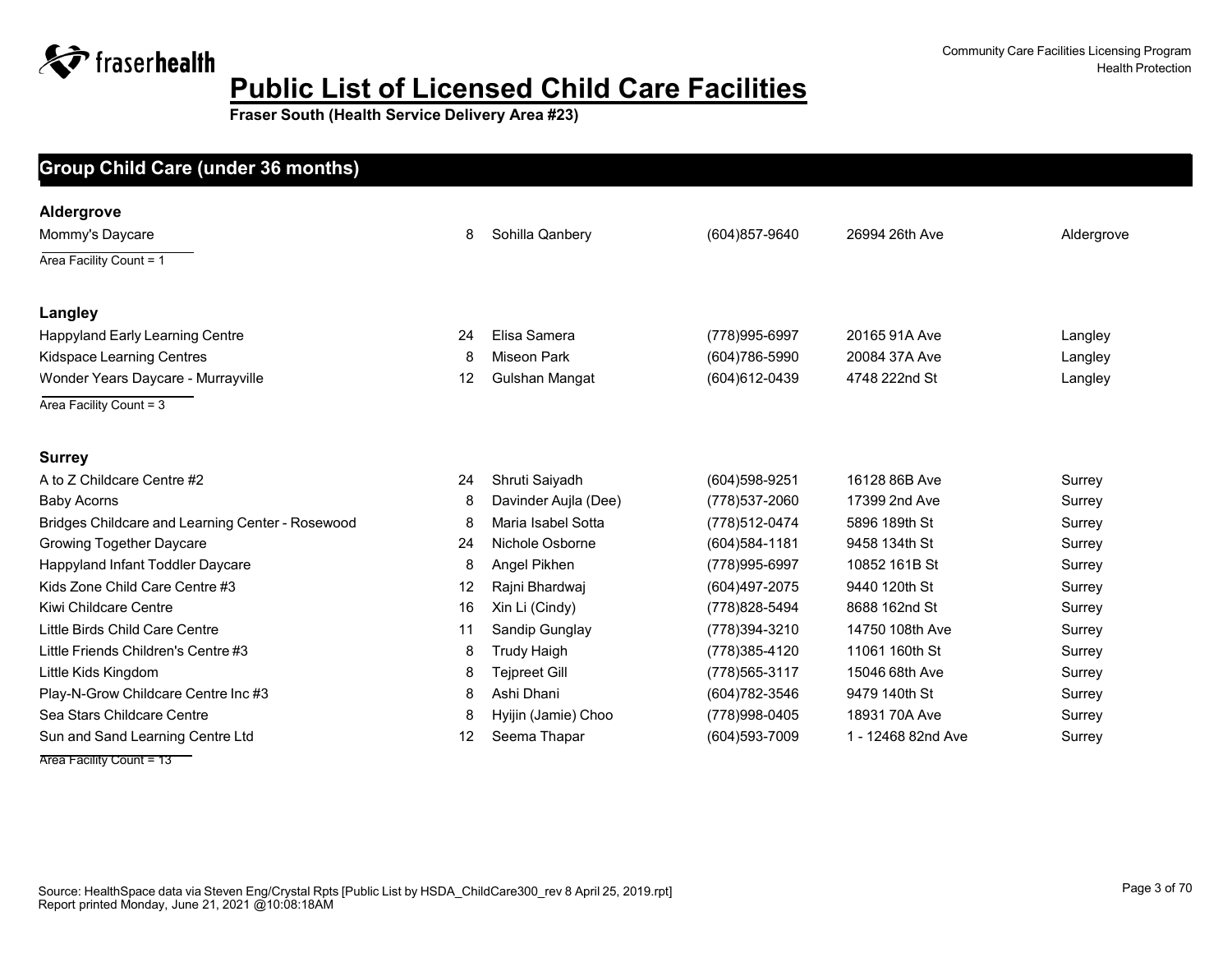| <b>Facility Name</b>                                    | <b>Max Capacity at One Time</b> | <b>Manager</b>              | Phone             | <b>Address</b>        | <b>City</b> |
|---------------------------------------------------------|---------------------------------|-----------------------------|-------------------|-----------------------|-------------|
|                                                         |                                 |                             |                   |                       |             |
| <b>Delta</b>                                            |                                 |                             |                   |                       |             |
| Alphabetz Daycare                                       | 20                              | Shazia Khan                 | $(604)583 - 7530$ | 7929 120th St         | Delta       |
| Animal Crackers Children's Centre #3                    | 23                              | Sharada Neupane             | (604)503-6608     | 116 - 11590 83rd Ave  | Delta       |
| Animal Crackers Children's Centre #5                    | 22                              | <b>Tina Andrich</b>         | (604) 594-6822    | 103 - 11364 72nd Ave  | Delta       |
| <b>Bright Christian Childcare</b>                       | 10                              |                             | (778) 288-2258    | 7940 118th St         | Delta       |
| Caterpillar Fun House #2                                | 24                              | Preetha Sudhir              | (778) 855-3411    | 11601 82nd Ave        | Delta       |
| Cloudberries                                            | 24                              | Madonna Princesita Lira     | $(604)838-9643$   | 6897 120th St         | Delta       |
| Leap Years Educational Child Care                       | 20                              | Souad Ettouil               | (604) 562-5588    | 402 English Bluff Rd  | Delta       |
| Wind and Tide - Ladner (LCR)                            | 25                              | Sarah McGabe                | (604) 575-0549    | 4594 54A St           | Delta       |
| Area Facility Count = $8$                               |                                 |                             |                   |                       |             |
|                                                         |                                 |                             |                   |                       |             |
| Langley                                                 |                                 |                             |                   |                       |             |
| <b>Highland Meadows Day Care</b>                        | 25                              | <b>Karin Plante</b>         | (604)888-1030     | 8286 197th St         | Langley     |
| Khalsa Child Care Centre                                | 20                              | Gurpinderjeet Kaur Sachdeva | (604)897-0954     | 26345 62nd Ave        | Langley     |
| Pathway Montessori Children's Center                    | 25                              | Nancy Graham                | (604) 644-7547    | 9025 Glover Rd        | Langley     |
| Sportsplex Daycare                                      | 50                              | <b>Bud Pope</b>             | (604) 882-1611    | 100 - 20165 91A Ave   | Langley     |
| Wind and Tide - Walnut Grove                            | 24                              | Doreen Walde                | (604) 888-1788    | 21015 96th Ave        | Langley     |
| Wind and Tide Child Development Centre - Matheson House | 20                              | Laura Peart                 | (604) 530-9583    | 19893 64th Ave        | Langley     |
| Area Facility Count = $6$                               |                                 |                             |                   |                       |             |
|                                                         |                                 |                             |                   |                       |             |
| <b>Surrey</b>                                           |                                 |                             |                   |                       |             |
| Aim Smart Childcare Centre                              | 25                              | Maria Jan Michelle Mendoza  | (604)446-1516     | 7153 King George Blvd | Surrey      |
| Bonnycastle Montessori Daycare                          | 25                              | Leanet Agbayani             | (604)930-8889     | 14630 107A Ave        | Surrey      |
| Bright Star Montessori School Inc 2                     | 39                              | Adriana Antonic             | (604)498-5995     | 10445 Whalley Blvd    | Surrey      |
| <b>Brighter Minds Childcare Centre Ltd</b>              | 25                              | Harjinder Baath             | (604)590-3454     | 7035 142nd St         | Surrey      |
| Children's Choice Daycare Ltd.                          | 16                              | Jasmeen Teja                | (604) 715-0782    | 1 - 12044 88th Ave    | Surrey      |
| Cloverdale Mini-Rec Early Years Centre                  | 16                              | <b>Melanie Pawluk</b>       | $(604)502 - 6470$ | 17635 58th Ave        | Surrey      |
| Crescent Beach Tiny "Y"                                 | 24                              | Angelina V Mancin           | (604) 535-1313    | 2756 127th St         | Surrey      |
| Evershine Childcare Centre                              | 25                              | Neelu Bhatia                | (604) 543-8686    | 6939 127A St          | Surrey      |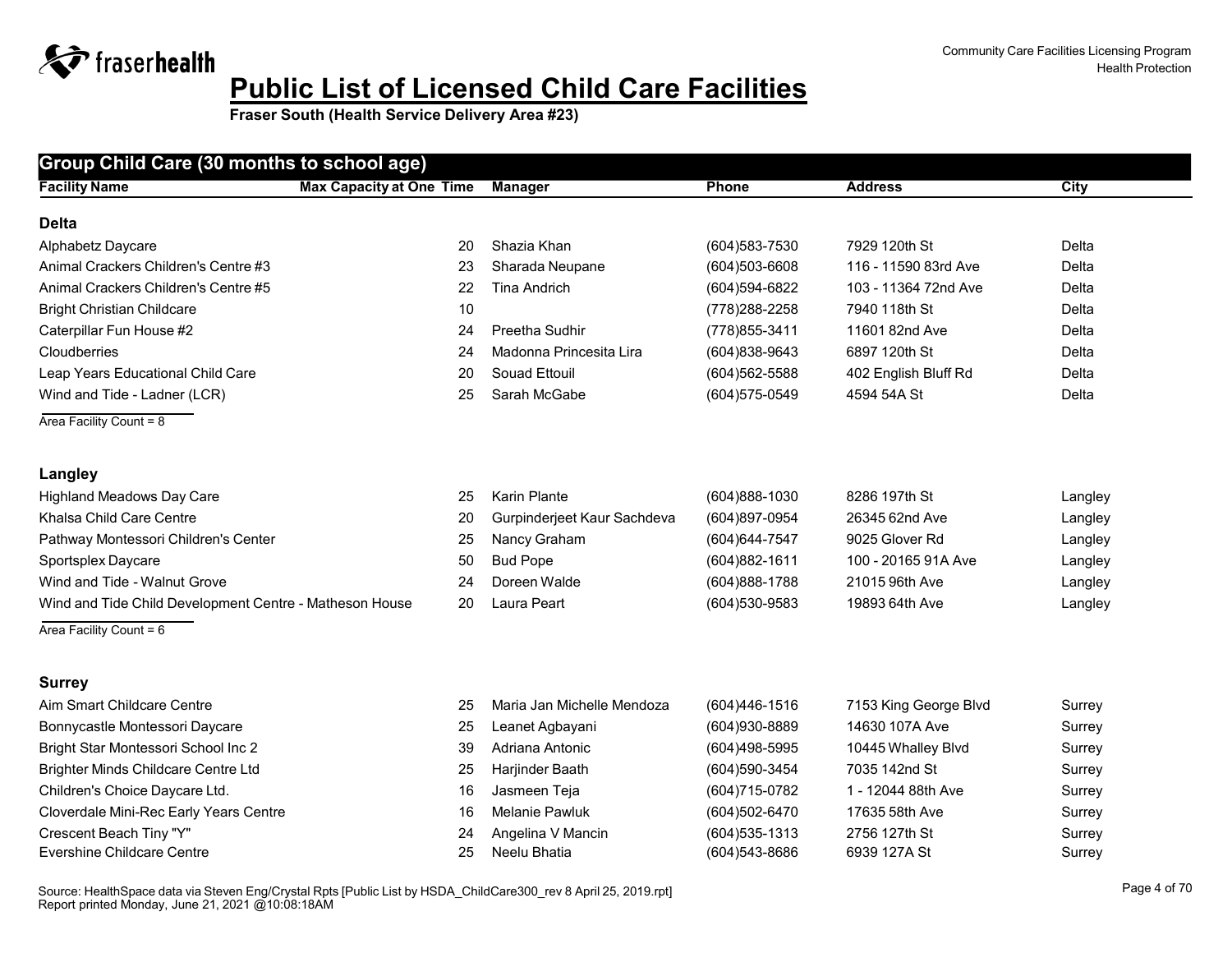| Group Child Care (30 months to school age)                                           |                                 |                                       |                                 |                                    |                  |  |  |  |
|--------------------------------------------------------------------------------------|---------------------------------|---------------------------------------|---------------------------------|------------------------------------|------------------|--|--|--|
| <b>Facility Name</b>                                                                 | <b>Max Capacity at One Time</b> | <b>Manager</b>                        | Phone                           | <b>Address</b>                     | City             |  |  |  |
| <b>Surrey</b>                                                                        |                                 |                                       |                                 |                                    |                  |  |  |  |
| <b>First Thinking Daycare</b>                                                        | 10                              | Yu Zheng Lang (Kerrie)                | $(604)728-0613$                 | 14693 108th Ave                    | Surrey           |  |  |  |
| Forest Friends Early Learning Center                                                 | 8                               | Nancy Murphy                          | (604)831-6073                   | 6517 Claytonhill Grove             | Surrey           |  |  |  |
| Fraser Heights Montessori Children's Centre                                          | 18                              | Janna Goch                            | (604) 588-3455                  | #103 - 16814 104th Ave             | Surrey           |  |  |  |
| Fraser Heights SMARTIES Group Daycare                                                | 18                              | Jacqueline Sales                      | (604) 582-1335                  | 15720 106th Ave                    | Surrey           |  |  |  |
| Goodwin Academy                                                                      | 14                              | Neetu Nagpal                          | (604) 588-2074                  | Unit 3 & 4 - 10468 Whalley<br>Blvd | Surrey           |  |  |  |
| Grandview Montessori School                                                          | 8                               | Yi Xiong                              | (604)446-3647                   | 16530 21A Ave                      | Surrey           |  |  |  |
| Happy Feet Learning Center Inc                                                       | 20                              | Ambreen Zubair                        | (604) 780-0422                  | 105 - 15210 32nd Ave               | Surrey           |  |  |  |
| Hazelmere Acres Preschool and Daycare                                                | 17                              | Natalie Freeman                       | (604) 536-6367                  | 257 192nd St                       | Surrey           |  |  |  |
| I Kids Learning Centre                                                               | 8                               | Haejung (Fiona) Jin                   | (778) 855-1425                  | 6966 195th St                      | Surrey           |  |  |  |
| Jubilee Montessori House                                                             | 8                               | Asifa Bhatia                          | (778)394-6540                   | 14924 88A Ave                      | Surrey           |  |  |  |
| Junior Einstein's Academy (Gateway) Ltd                                              | 30                              | <b>Britiney Dhillon</b>               | (604)441-8781                   | 13486 108th Ave                    | Surrey           |  |  |  |
| Kidzville Learning Centre - Panorama                                                 | 20                              | Samiha Rehmtulla                      | $(604)861 - 7861$               | 12996 60th Ave                     | Surrey           |  |  |  |
| La Paz Early Learning Center                                                         | 8                               | Alejandra Gevaert                     | (604) 910-1342                  | 3446 147A St                       | Surrey           |  |  |  |
| Laura Lee's Little Learning Center                                                   | 8                               | Laura Neumann                         | (604) 533-9177                  | 6652 195th St                      | Surrey           |  |  |  |
| Little Friends Children's Center #1                                                  | 20                              | Liman Chen                            | (604)319-6070                   | 10808 157th St                     | Surrey           |  |  |  |
| Little Friends Children's Centre #5                                                  | 24                              | Pei Ju Liao                           | (778) 385-4120                  | 10833 160th St                     | Surrey           |  |  |  |
| Little Valley Learning Centre and Daycare                                            | 25                              | Rupinder Kaur Sandhu                  | (778) 395-0123                  | 14750 108th Ave                    | Surrey           |  |  |  |
| Maison Montessori Child Care                                                         | 8                               | Annette Oostveen                      | (604) 531-2124                  | 13444 Amble Wood Dr                | Surrey           |  |  |  |
| Pacific Heights Montessori Children's Centre                                         | 8                               | Bozena Trot                           | (604) 584-7941                  | 16425 108th Ave                    | Surrey           |  |  |  |
| Play-Along Day Care Centre                                                           | 13                              | <b>Erin Matties</b>                   | (604) 574-3881                  | 5289 188th St                      | Surrey           |  |  |  |
| Precious Seeds Montessori House (Carlson Creek)                                      | 16                              | Rhonda Cizmok                         | (604) 328-2448                  | 16362 14A Ave                      | Surrey           |  |  |  |
| Precious Smiles Academy                                                              | 16                              | Chen Wu                               | (236) 513-8723                  | 1 - 2119 152nd St                  | Surrey           |  |  |  |
| Prematernelle La Coccinelle                                                          | 24                              | <b>Vivian Mikus</b>                   | $(604)599-6880$                 | 6887 132nd St                      | Surrey           |  |  |  |
| Semiahmoo Junior Kindergarten                                                        | 25                              | Han Zhang (Hannah)                    | (778) 951-3320                  | 14633 16th Ave                     | Surrey           |  |  |  |
| Somewhere to "Grow" Montessori Childcare Centre                                      | 16                              | Leanne Duffy                          | (778) 578-0329                  | 6197 136th St                      | Surrey           |  |  |  |
| St. Andrew Kim Early Childhood Education Centre                                      | 25                              | Ju Yeon Lee                           | $(604)$ 588-5831                | 10218 161st St                     | Surrey           |  |  |  |
| Surrey Christian School Early Learning Centre<br><b>Surrey Newton Daycare Centre</b> | 24<br>22                        | Pay Jun (Jean Chen<br>Milagros Noyola | (604)498-3233<br>(604) 572-5758 | 18625 Fraser Hwy<br>8097 134th St  | Surrey<br>Surrey |  |  |  |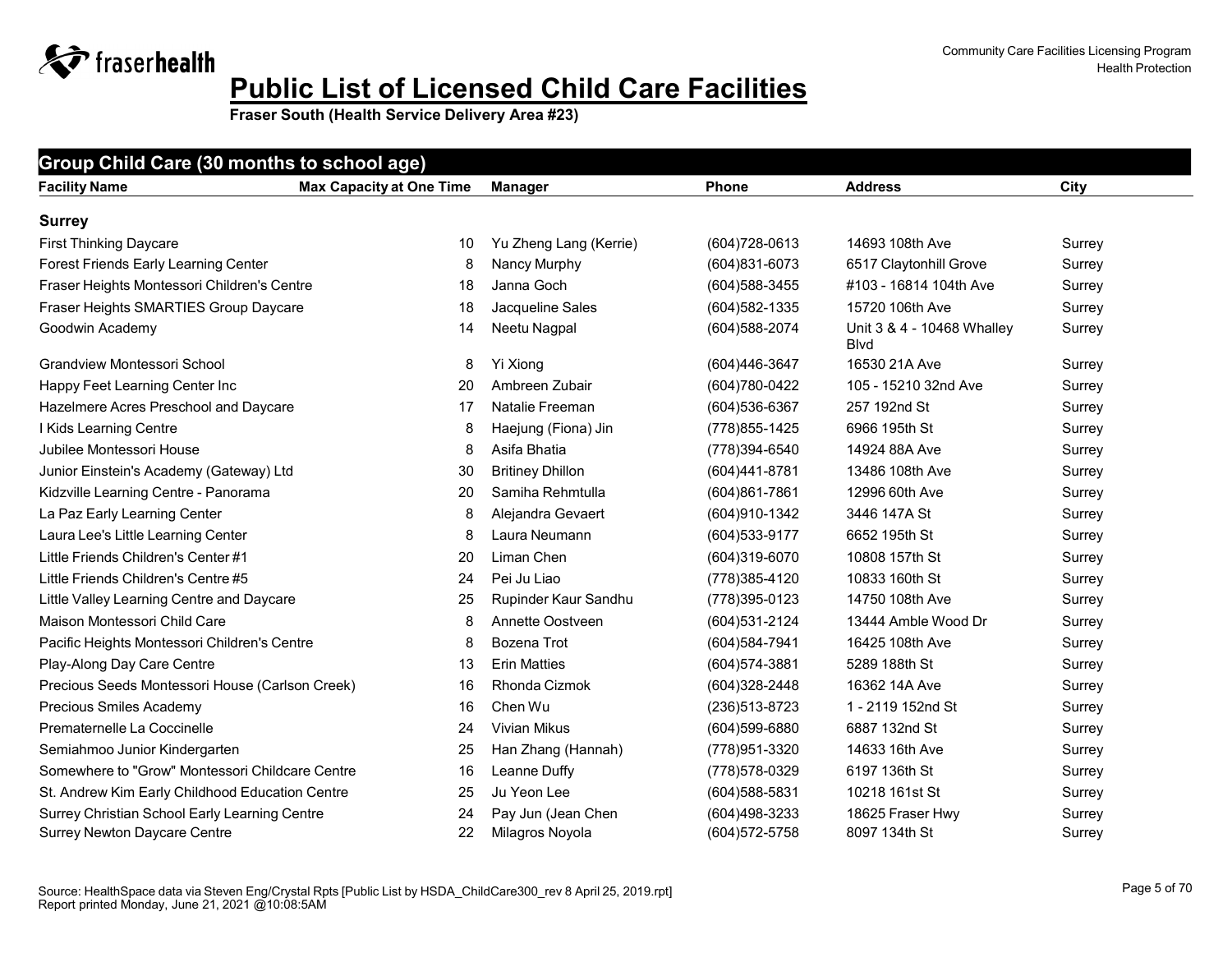**Fraser South (Health Service Delivery Area #23)**

| Group Child Care (30 months to school age)         |                                 |                        |                   |                      |                   |  |  |  |
|----------------------------------------------------|---------------------------------|------------------------|-------------------|----------------------|-------------------|--|--|--|
| <b>Facility Name</b>                               | <b>Max Capacity at One Time</b> | Manager                | <b>Phone</b>      | <b>Address</b>       | City              |  |  |  |
| <b>Surrey</b>                                      |                                 |                        |                   |                      |                   |  |  |  |
| Tiny Wings Montessori                              | 8                               | Hui-Ling Hsu           | $(604)$ 531-4718  | 13067 24th Ave       | Surrey            |  |  |  |
| Tiny Wings Montessori - Crescent Park              | 20                              | Meng Hsuan Lin (Polly) | $(604)531 - 4718$ | 13195 24th Ave       | Surrey            |  |  |  |
| West Coast Early Learning Centre                   | 24                              | Jennifer Baines        | (778) 984-3057    | 201 - 14016 32nd Ave | Surrey            |  |  |  |
| Wind and Tide Child Development Centre - Sunnyside | 25                              | Shelley Davyduck       | $(604)560-6011$   | 15639 24th Ave       | Surrey            |  |  |  |
| Area Facility Count = 40                           |                                 |                        |                   |                      |                   |  |  |  |
| <b>White Rock</b>                                  |                                 |                        |                   |                      |                   |  |  |  |
|                                                    |                                 |                        |                   |                      |                   |  |  |  |
| Little Acorns Junior Kindergarten & Child Care     | 12                              | Aneen Williams         | (604)385-3164     | 1554 Stevens St      | <b>White Rock</b> |  |  |  |
| Mountain View Child Education Center               | 20                              | Deborah Mitchell       | $(604)541 - 5411$ | 13782 Malabar Ave    | <b>White Rock</b> |  |  |  |
| White Rock Montessori Group Care                   | 16                              | Fayzeh Mehrgani        | (604) 355-4654    | 14560 North Bluff Rd | <b>White Rock</b> |  |  |  |
| Wind and Tide Child Development Centre - Prospect  | 22                              | Rebecca Cram           | (604) 535-7746    | 15138 Prospect Ave   | <b>White Rock</b> |  |  |  |

Area Facility Count = 4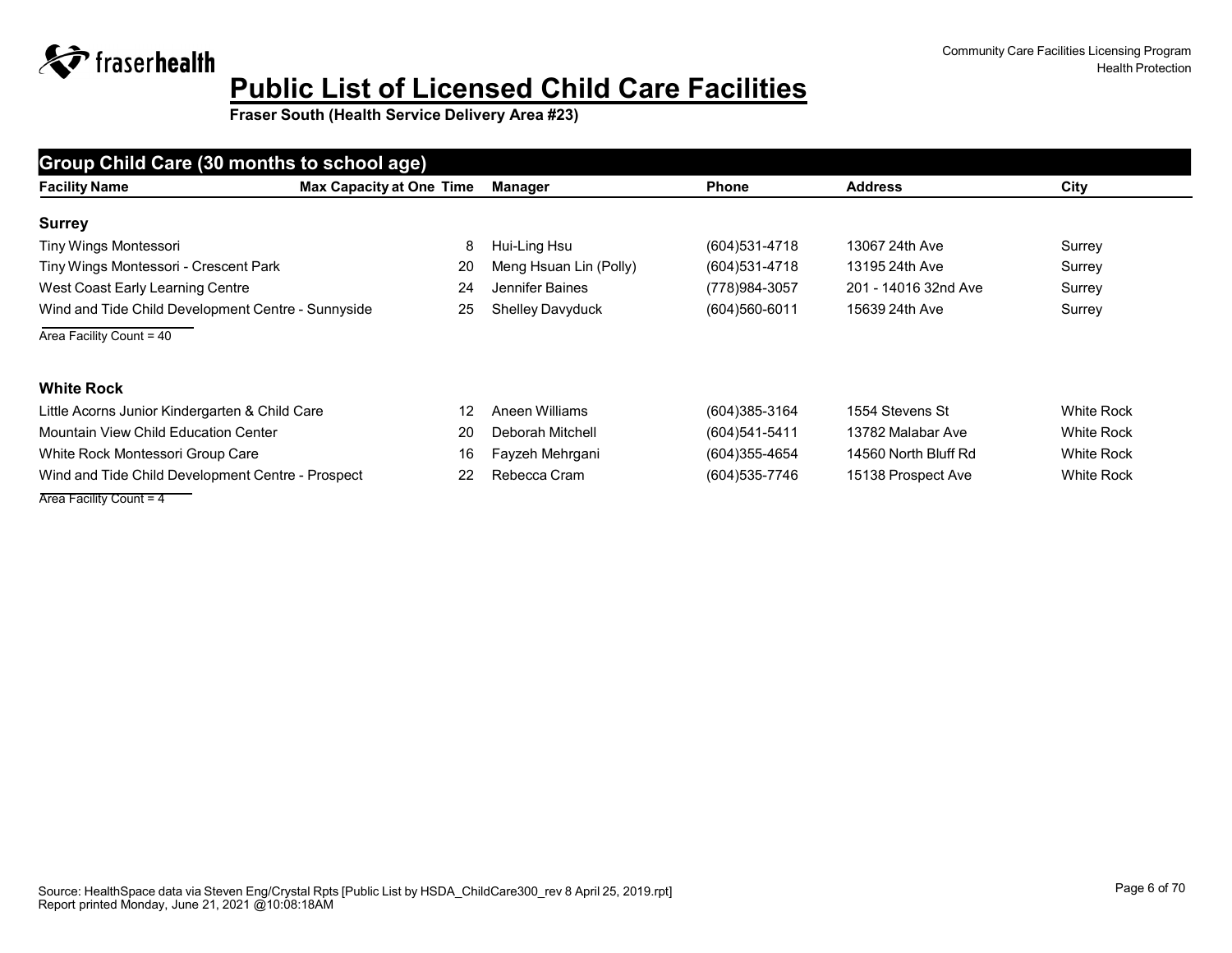**Fraser South (Health Service Delivery Area #23)**

| Preschool (30 months to school age)           |                                 |                              |                   |                     |            |
|-----------------------------------------------|---------------------------------|------------------------------|-------------------|---------------------|------------|
| <b>Facility Name</b>                          | <b>Max Capacity at One Time</b> | <b>Manager</b>               | <b>Phone</b>      | <b>Address</b>      | City       |
| Aldergrove                                    |                                 |                              |                   |                     |            |
| Wind and Tide Preschool - Aldergrove          | 20                              | Karen Murison                | (604) 856-3447    | 26291 28th Ave      | Aldergrove |
| Area Facility Count = 1                       |                                 |                              |                   |                     |            |
| <b>Delta</b>                                  |                                 |                              |                   |                     |            |
| Delta Montessori Preschool                    | 10                              | Debbie Harris                | $(604)583 - 7488$ | 9336 119A St        | Delta      |
| First Steps Preschool                         | 20                              | Katie Yakiwchuk              | (604) 614-7226    | 106 - 1988 56th St  | Delta      |
| Lil' Saints Preschool at Sacred Heart         | 40                              | Mylene Lock                  | (604) 551-0827    | 3900 Arthur Dr      | Delta      |
| Little Bright Minds Preschool Ltd             | 18                              | Homayra Teixeira             | (778)387-0061     | 11451 90th Ave      | Delta      |
| Prematernelle Lutins du Bois                  | 18                              | Mirka Pennors (Miroslawa)    | (604) 948-1222    | 785 49th St         | Delta      |
| Reach Development Preschool South Delta       | 20                              | Susan Gall                   | $(604)946-6622$   | 5050 47th Ave       | Delta      |
| Reach Developmental Preschool North Delta     | 20                              | Susan Gall                   | $(604)596 - 0106$ | 10921 82nd Ave      | Delta      |
| Sandpiper Preschool                           | 19                              | Bobbi-Jo Popovich            | (604) 943-6366    | 5955 17A Ave        | Delta      |
| Sunshine Hills Montessori Child Care          | 10                              | Joanna Smith                 | $(604)502-0691$   | 6415 Knight Dr      | Delta      |
| Sunshine Hills Parent Participation Preschool | 20                              | Lori Hodder                  | $(604)596 - 2515$ | 6750 Carncross Cres | Delta      |
| Tsawwassen LF Preschool Ltd                   | 20                              | <b>Shantel Tiffany Lietz</b> | (604) 202-4711    | 5025 12th Ave       | Delta      |
| Wind and Tide Preschool - Tsawwassen          | 20                              | Kim Cooper                   | (604) 943-6456    | 5575 6th Ave        | Delta      |
| Area Facility Count = 12                      |                                 |                              |                   |                     |            |
| Langley                                       |                                 |                              |                   |                     |            |
| Chipmunk Achievers Preschool                  | 20                              | <b>Kimberley Perkins</b>     | (604) 888-5022    | 20025 91A Ave       | Langley    |
| <b>Cookie Monster Preschool</b>               | 10                              | Karlo Tamondong              | $(604)514 - 2865$ | 20550 Douglas Cres  | Langley    |
| Discovery Station Preschool - Willoughby      | 20                              | Carolyn Spoor                | $(604)$ 533-5881  | 20097 72nd Ave      | Langley    |
| <b>Langley Forest School</b>                  | 16                              | <b>Shannon Cook</b>          | (604)888-8555     | 8870 Glover Rd      | Langley    |

LCS Building Blocks Preschool 20 Harmony Wilson (604)533-2222 22930 48th Ave Langley

Les Petits Voyageurs 19 Delphine Callamand (778)685-2698 Rm # 2 - 8736 216 St Langley

Little Otters Preschool 18 Deanna Monson / Melissa

The King's Early Learning Centre 10 Pam Rochon 10 Pam Rochon (604)888-0969 21783 76B Ave Langley

Davis

(604)857-7570 Rm 12 - 5370 248th St Langley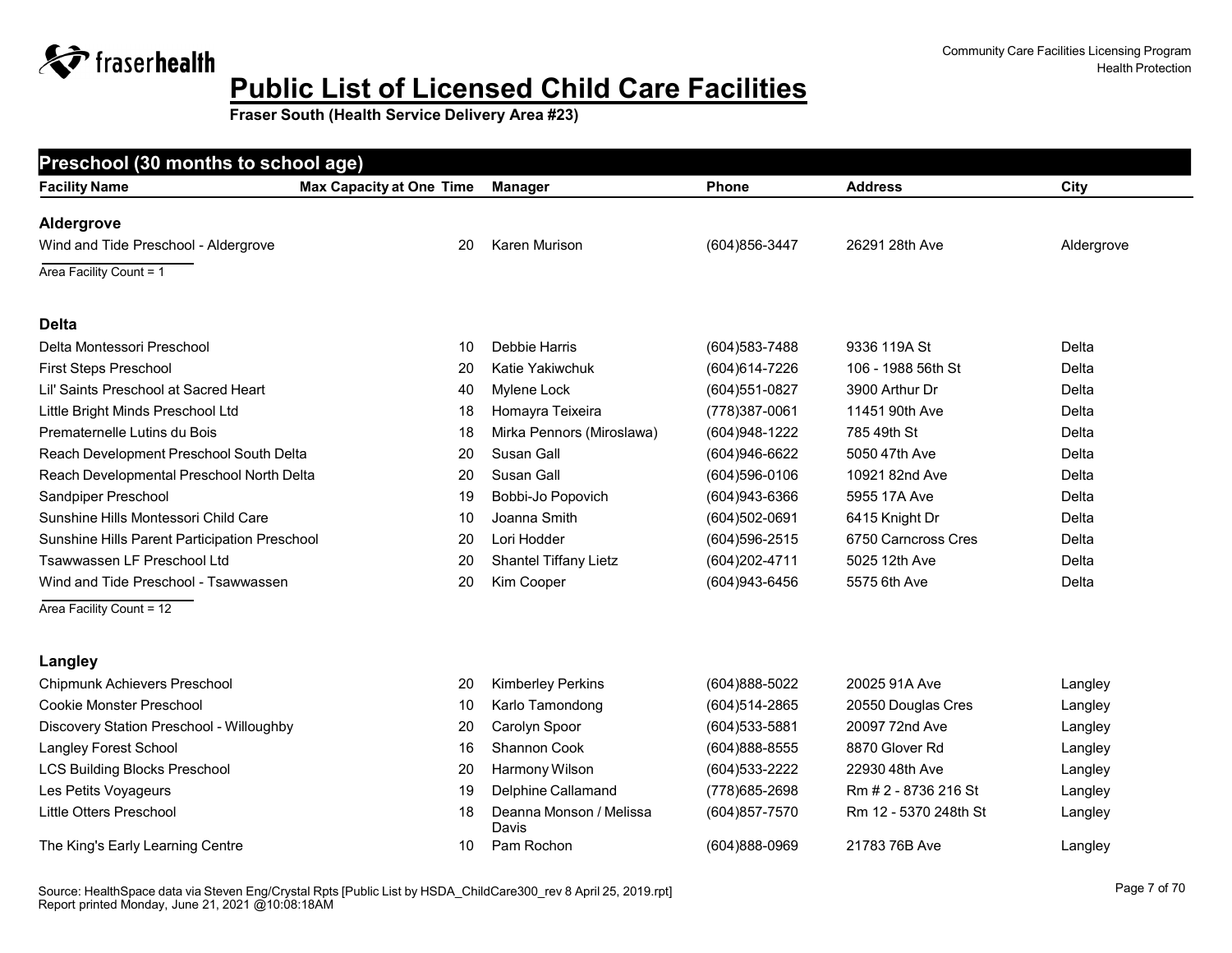**Fraser South (Health Service Delivery Area #23)**

| Preschool (30 months to school age)           |                                 |                        |                  |                                     |              |  |  |  |
|-----------------------------------------------|---------------------------------|------------------------|------------------|-------------------------------------|--------------|--|--|--|
| <b>Facility Name</b>                          | <b>Max Capacity at One Time</b> | <b>Manager</b>         | <b>Phone</b>     | <b>Address</b>                      | City         |  |  |  |
| Langley                                       |                                 |                        |                  |                                     |              |  |  |  |
| Tumble Kids Preschool                         | 20                              | Rebecca Basso          | (604) 455-8848   | Box 16 - 7888 200th St              | Langley      |  |  |  |
| Wind and Tide Preschool - Alice Brown         | 20                              | Kam Dosanjh            | (604) 575-0549   | 20011 44th Ave                      | Langley      |  |  |  |
| Wind and Tide Preschool - Dorothy Peacock     | 20                              | Michelle Arnold        | (604) 882-8707   | 20292 91A Ave                       | Langley      |  |  |  |
| Wind and Tide Preschool - Fort Langley        | 20                              | Jeanie Davis           | (604) 575-0549   | 8870 Glover Rd                      | Langley      |  |  |  |
| Wind and Tide Preschool - Matheson House      | 20                              | Danielle Iveson        | (604) 575-0549   | 19893 64th Ave                      | Langley      |  |  |  |
| Wind and Tide Preschool - Uplands             | 20                              | Sacha Doornbos         | (604) 532-1975   | 4471 207A St                        | Langley      |  |  |  |
| Area Facility Count = 14                      |                                 |                        |                  |                                     |              |  |  |  |
| <b>Langley City</b>                           |                                 |                        |                  |                                     |              |  |  |  |
| Wind and Tide Preschool - Newlands            | 20                              | Shelley Macool         | (604) 575-0549   | 20719 48th Ave                      | Langley City |  |  |  |
| Area Facility Count = 1                       |                                 |                        |                  |                                     |              |  |  |  |
| <b>Surrey</b>                                 |                                 |                        |                  |                                     |              |  |  |  |
| Awahsuk Aboriginal Head Start                 | 20                              | Leslie Senft           | (604) 584-5527   | 14589 108th Ave                     | Surrey       |  |  |  |
| <b>Bear Creek Preschool</b>                   | 20                              | Mubaraka Doctor        | (604)501-5548    | 13780 80th Ave                      | Surrey       |  |  |  |
| <b>Betty Huff Preschool</b>                   | 20                              | Pamela Green           | (604)502-6343    | #18 - 13055 Huntley Ave             | Surrey       |  |  |  |
| <b>Cloverdale Recreation Centre Preschool</b> | 40                              | Linda Schmidt          | (604) 598-7965   | 6188 176th St                       | Surrey       |  |  |  |
| Cornerstone Montessori Preschool              | 40                              | Nubia Otero Lopez      | $(604)599-9918$  | 14724 84th Ave                      | Surrey       |  |  |  |
| Cougar Creek Preschool                        | 20                              | Japinder Kaur          | (604)501-5038    | 12236 70A Ave                       | Surrey       |  |  |  |
| Fraser Glen Preschool                         | 20                              | Anna Tan               | (604) 583-4229   | 16293 104th Ave                     | Surrey       |  |  |  |
| G.A.D. Childcare Centre & Preschool           | 20                              | Harpreet Kaur Gill     | (604) 595-0888   | 13479 77th Ave                      | Surrey       |  |  |  |
| <b>Guildford Recreation Centre Preschool</b>  | 40                              | Tania Pereira          | (604)502-6362    | 15105 105th Ave                     | Surrey       |  |  |  |
| Inspiring Minds Preschool                     | 10                              | Anit Dosanjh           | (604) 968-3888   | Unit K - 5825 136th St              | Surrey       |  |  |  |
| Li'l Munchkin Daycare                         | 10                              | <b>Shelley Meyer</b>   | (604) 594-3379   | 14435 85A Ave                       | Surrey       |  |  |  |
| Little Friends Children's Centre #4           | 20                              | Manju Sharma           | (778) 385-4120   | 143 - 16126 93A Ave                 | Surrey       |  |  |  |
| Morgan Creek Montessori Ltd                   | 19                              | Arwina Kristina Manalo | $(604)$ 535-3596 | 144 - 3388 Rosemary Heights<br>Cres | Surrey       |  |  |  |
| <b>Newton Athletic Pavilion Preschool</b>     | 20                              | <b>Tajinder Saini</b>  | (604)501-5038    | 12755 74th Ave                      | Surrey       |  |  |  |

#### Source: HealthSpace Page 8 of 70 data via Steven Eng/Crystal Rpts [Public List by HSDA\_ChildCare300\_rev 8 April 25, 2019.rpt] Report printed Monday, June 21, 2021 @10:08:18AM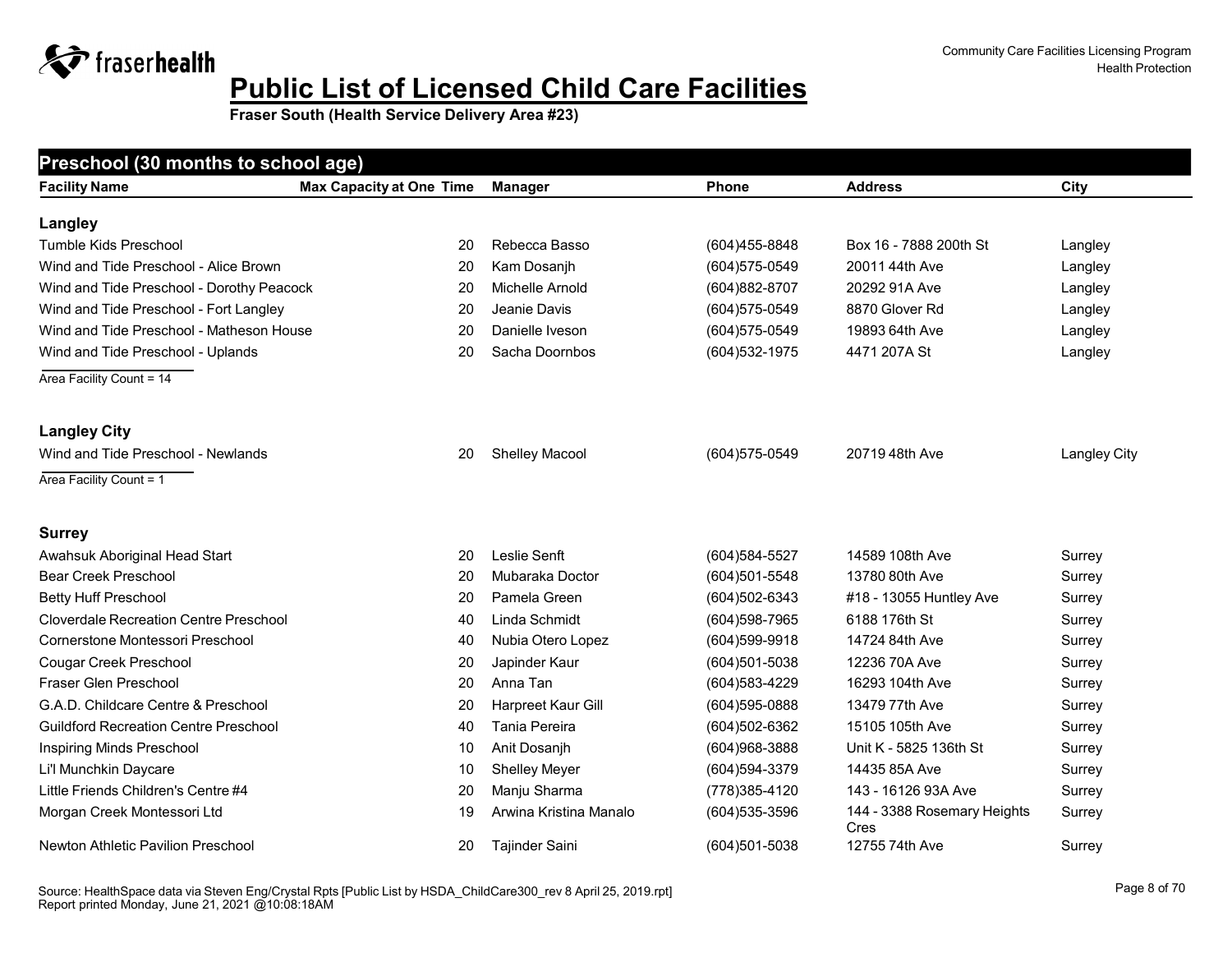**Fraser South (Health Service Delivery Area #23)**

#### **Preschool (30 months to school age)**

| <b>Facility Name</b>                             | <b>Max Capacity at One Time</b> | Manager           | <b>Phone</b>      | <b>Address</b>        | City   |
|--------------------------------------------------|---------------------------------|-------------------|-------------------|-----------------------|--------|
| <b>Surrey</b>                                    |                                 |                   |                   |                       |        |
| Newton Recreation Centre Preschool               | 20                              | Tajinder Saini    | $(604)501 - 5038$ | 7120 136B St          | Surrey |
| Pacific Academy Early Childhood Education        | 40                              | Tim Barks         | (604) 581-0132    | Rm 8 - 10238 168th St | Surrey |
| Rainbow Park Preschool                           | 10                              | Hollie Biondi     | (604) 536-4346    | 1698 156th St         | Surrey |
| Somewhere To Grow Montessori Preschool           | 20                              | Leanne Duffy      | (778)578-0329     | 13590 62nd Ave        | Surrey |
| South Surrey Recreation Centre                   | 26                              | Jeanne Digness    | (604) 592-6970    | 14601 20th Ave        | Surrey |
| The Maria Montessori School                      | 20                              | Rosa van Meel     | $(604)597-0638$   | 8597 156th St         | Surrey |
| Wee Saints Preschool                             | 17                              | Crystal Mackay    | $(604)574 - 5151$ | 17511 59th Ave        | Surrey |
| Westerman Preschool                              | 18                              | Randeep Kaur Brar | $(604)501 - 5038$ | 7626 122nd St         | Surrey |
| White Rock Christian Academy Junior Kindergarten | 20                              | Gatim Lau         | (604) 531-9186    | 2267 152nd St         | Surrey |
| Wind And Tide Preschool - 140th Street           | 20                              | Disa Sunderland   | (604) 531-6686    | 1657 140th St         | Surrey |
| Wind and Tide Preschool - Cloverdale United      | 20                              | Pam Eriksson      | $(604)576 - 8005$ | 17575 58A Ave         | Surrey |
| Wind and Tide Preschool - Parklands              | 20                              | Kim Laird         | $(604)$ 580-3115  | 9574 160th St         | Surrey |
| Wind and Tide Preschool - Westwind               | 20                              | Lori Leschied     | (604) 575-0549    | 6331 176th St         | Surrey |
| Area Facility Count = 27                         |                                 |                   |                   |                       |        |
|                                                  |                                 |                   |                   |                       |        |

#### **White Rock**

| Buena Vista Montessori             | 20 | Bree Van Nes    | (778)888-2602  | 15663 Buena Vista Ave | <b>White Rock</b> |
|------------------------------------|----|-----------------|----------------|-----------------------|-------------------|
| Wind and Tide Preschool - Prospect |    | Melissa Funnell | (604) 535-7746 | 15138 Prospect Ave    | <b>White Rock</b> |
| Area Facility Count = 2            |    |                 |                |                       |                   |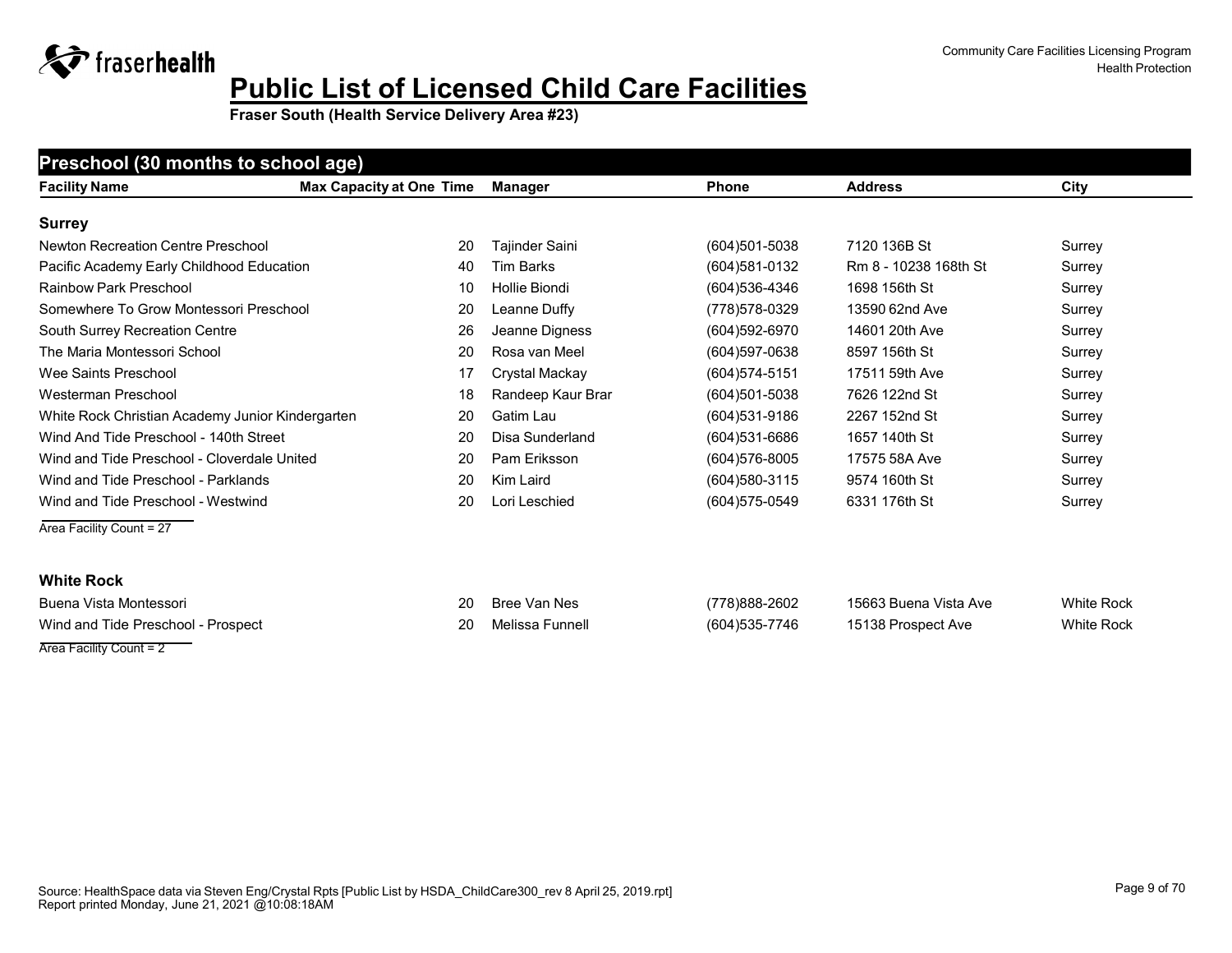

| <b>Family Child Care</b><br><b>Facility Name</b> | <b>Max Capacity at One Time</b> | <b>Manager</b>               | Phone          | <b>Address</b>         | City         |
|--------------------------------------------------|---------------------------------|------------------------------|----------------|------------------------|--------------|
|                                                  |                                 |                              |                |                        |              |
| Aldergrove                                       |                                 |                              |                |                        |              |
| Bright Dawn Licensed Family Child Care           | 7                               | Diana Luscombe               | (604)309-5448  | 3085 268th Street      | Aldergrove   |
| <b>Creative Minds Child Care</b>                 | 7                               | Kassandra Pennington         | (778) 235-1497 | 26538 33rd Ave         | Aldergrove   |
| Laugh and Learn Family Childcare                 | 7                               | Erin Williamson              | (604)499-9510  | 3138 267A St           | Aldergrove   |
| Little Bambi's Daycare                           | 7                               | <b>Tracey Ellspermann</b>    | (604)856-3830  | 203 Davis Cres         | Aldergrove   |
| Little Stars (Aldergrove)                        |                                 | Esperanza Wyckoff            | (604) 856-2754 | 2697 273A St           | Aldergrove   |
| Tracey's Daycare                                 | 7                               | <b>Tracey Michelle Olley</b> | (604) 826-8250 | 61 - 27044 32nd Avenue | Aldergrove   |
| Area Facility Count = $6$                        |                                 |                              |                |                        |              |
| <b>Delta</b>                                     |                                 |                              |                |                        |              |
| 100 Acre Wood                                    | 7                               | Tanya Marsh                  | (778) 438-2532 | 10567 Modesto Pl       | Delta        |
| Aristo-Kids Children's Centre                    | 7                               | Sue Philips                  | (604) 591-7222 | 11643 78A Ave          | Delta        |
| Bear's Playhouse Family Daycare                  | 7                               | Irini Scaramangas            | (778) 218-0976 | 8572 118A St           | Delta        |
| Delta Christian Family Child Care                | 7                               | Rosaliza David               | (604)418-0662  | 11138 87th Ave         | Delta        |
| Happy Castle Child Care                          | 7                               | Wei Liu                      | (604)218-3263  | 5047 Massey Dr         | Delta        |
| Kerianne's Kids Daycare                          | 7                               | Keri Anne St. Laurent        | (604)599-0334  | 8044 111B St           | Delta        |
| Kids Corner Daycare                              | 7                               | Ansa Nasim Bajwa             | (604) 596-6440 | 8886 118th St          | Delta        |
| Lasko Family Daycare                             | 7                               | Phyllis Lasko                | (604)946-7706  | 4540 44B Ave           | Delta        |
| Lee's Li'l Rascals Family Daycare                | $\overline{7}$                  |                              | (778) 885-3671 | 7765 114A St           | Delta        |
| <b>Little Bunnies</b>                            | 7                               | Irene Tsaoussis              | (604)946-1423  | 4960 57A St            | Delta        |
| Little Toes Daycare                              | 7                               | Neerja Mangat                | (604) 722-3650 | 11355 86th Ave         | <b>Delta</b> |
| Lynne's Daycare                                  | 7                               | Lynne Ellis                  | (604)946-6599  | 4363 48A St            | Delta        |
| Mother Hen's Daycare                             | 7                               | <b>Shelley Franklin</b>      | (604) 788-2880 | 5886 48A Ave           | Delta        |
| Sea Urchins Day Care                             | 7                               | Dale Huber                   | (604)943-6011  | 11 66A St              | Delta        |
| Sharon's Family Child Care                       | 7                               | Sharon Sandhu                | (604) 765-7728 | 7815 117th St          | Delta        |
| Sunshine Family Child Care                       | 7                               | Humara Buttar                | (778) 708-7004 | 8584 109B St           | Delta        |
| Sunshine Hills Family Daycare                    | 7                               | Stephanie Schebek            | (604)908-2549  | 6733 Nicholson Rd      | Delta        |
| <b>Sweet Pea's Family Daycare</b>                | 7                               | Katherine Praski             | (778)903-1000  | 5303 5B Ave            | Delta        |
| The Yellow Door Daycare                          | $\overline{7}$                  |                              | (604)813-5224  | 6053 48A Ave           | Delta        |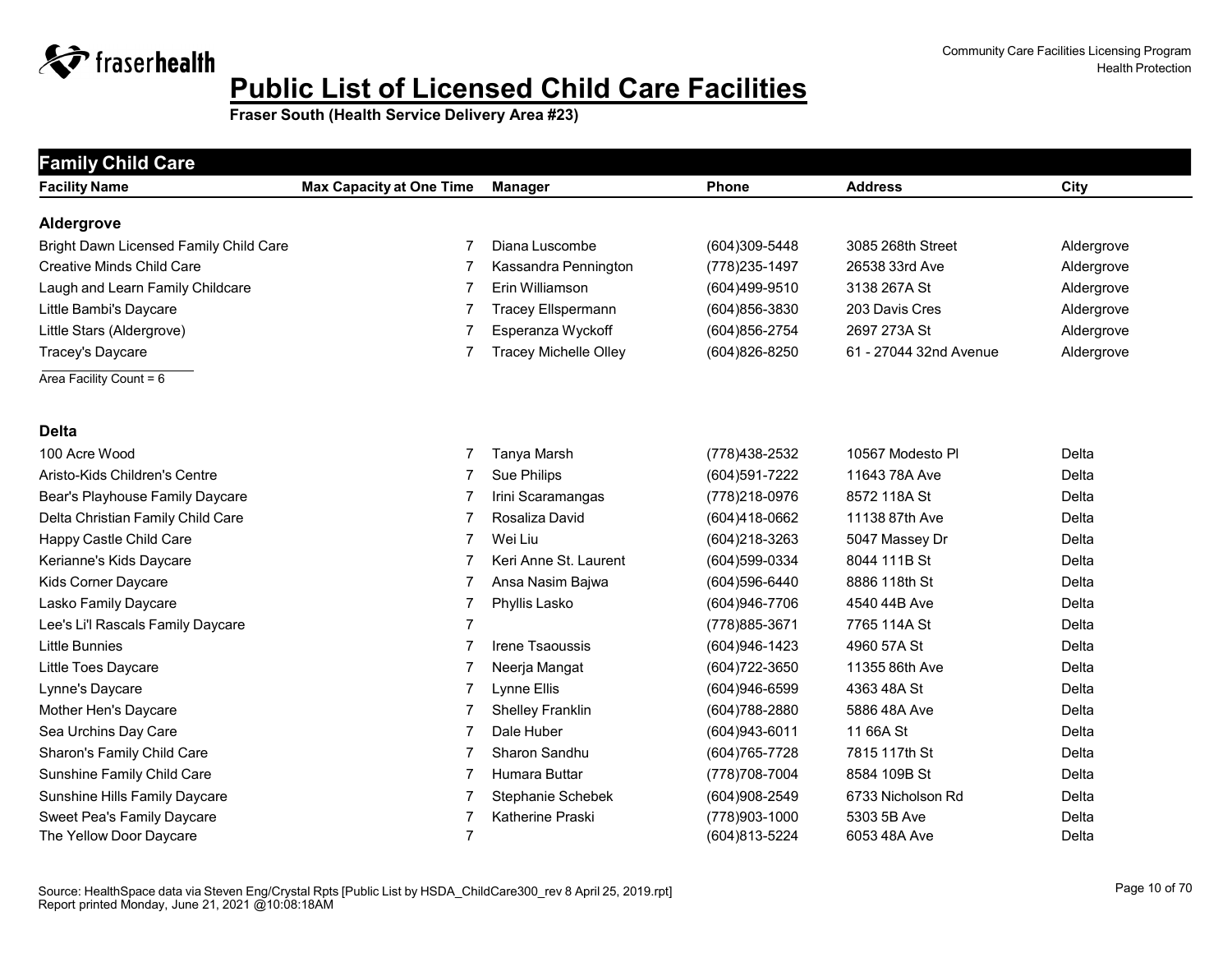

| <b>Family Child Care</b>                |                                 |                        |                                       |                  |         |  |  |
|-----------------------------------------|---------------------------------|------------------------|---------------------------------------|------------------|---------|--|--|
| <b>Facility Name</b>                    | <b>Max Capacity at One Time</b> | <b>Manager</b>         | <b>Phone</b>                          | <b>Address</b>   | City    |  |  |
| <b>Delta</b>                            |                                 |                        |                                       |                  |         |  |  |
| <b>Tracy's Tots</b>                     |                                 | <b>Tracy Olson</b>     | (604) 588-0699                        | 11662 94th Ave   | Delta   |  |  |
| Treasure-Chest Family Daycare           |                                 | <b>Edit Jeremias</b>   | (604)946-9269                         | 4375 57th St     | Delta   |  |  |
| Wee Bairns                              | 7                               | Carol McGregor         | (604) 943-4786                        | 1030 52A St      | Delta   |  |  |
| Area Facility Count = 22                |                                 |                        |                                       |                  |         |  |  |
| Langley                                 |                                 |                        |                                       |                  |         |  |  |
| All About Children Family Daycare       | 7                               | Paula Lee              | (778)549-6803                         | 9117 212A PI     | Langley |  |  |
| <b>Blooming Butterflies Daycare</b>     |                                 | Deanna El Gabri        | (604) 723-5508                        | 4841 201A St     | Langley |  |  |
| <b>Blue Butterfly Childcare</b>         | 7                               | Kathleen Intile        | (778) 233-9244                        | 9191 213th St    | Langley |  |  |
| <b>Creative Angels Daycare Centre</b>   | 7                               | Asma Ahmed             | (604)881-9010                         | 21179 83B Ave    | Langley |  |  |
| <b>Explore Science Club</b>             | 7                               | <b>Nehal Saleh</b>     | (604)842-7583                         | 4987 197A Street | Langley |  |  |
| Firth Family Daycare                    | 7                               |                        | Details removed at operator's request |                  | Langley |  |  |
| <b>Kid Central</b>                      |                                 | Christine Mahjoubi     | (604)376-5548                         | 6982 201st St    | Langley |  |  |
| Kiddie Korner Family Day Care - Langley | 7                               | Anne-Marie Walsh       | (604)882-8444                         | 8503 211A St     | Langley |  |  |
| Kidspace Daycare                        | 7                               | Amanda Memphis         | (604) 534-6438                        | 20220 52 Ave     | Langley |  |  |
| Leap Frog's Home Daycare                | 7                               | Nicola Haddock         | (778) 245-3658                        | 4574 196th St    | Langley |  |  |
| Little Bugz Daycare                     | 7                               | Rachelle Adamchuk      | (778) 386-4283                        | 7075 200B St     | Langley |  |  |
| Little Dinosaur's Childcare             | 7                               | Lisa Hermann           | (778) 991-8196                        | 7683 210A St     | Langley |  |  |
| Little Jems                             | 7                               | Katrina Knight         | (604) 825-5465                        | 3875 203B St     | Langley |  |  |
| Lollipop Kids                           | 7                               | Denise Douglas         | (604)888-6806                         | 21259 94B Ave    | Langley |  |  |
| Margie's Family Childcare               |                                 | Margaret Langston      | (604) 513-8020                        | 9224 204th St    | Langley |  |  |
| Mere Bear Daycare                       | 7                               | <b>Meredith Dew</b>    | (778) 878-2191                        | 20576 51A Ave    | Langley |  |  |
| Peace of Mind Family Day Care           | 7                               | Karie Hawthorne        | (604)908-4008                         | 9483 214B St     | Langley |  |  |
| Peanuts Family Daycare                  |                                 | Rebecca J McKenzie     | (778) 808-1676                        | 7140 196A st     | Langley |  |  |
| Quality Fun Family Day Care             | 7                               | Janis Potozny          | (604)888-2896                         | 21188 93rd Ave   | Langley |  |  |
| Rock N Tots Daycare                     | 7                               | <b>Chandra Surinak</b> | (604) 530-9644                        | 20216 53rd Ave   | Langley |  |  |
| Run and Have Fun Daycare                |                                 | Lisa Baron             | $(604)888-9046$                       | 9536 215A St     | Langley |  |  |
| Tumblin Monkeys Daycare                 |                                 | Lisa McDougall         | (604)856-4253                         | 4723 248th St    | Langley |  |  |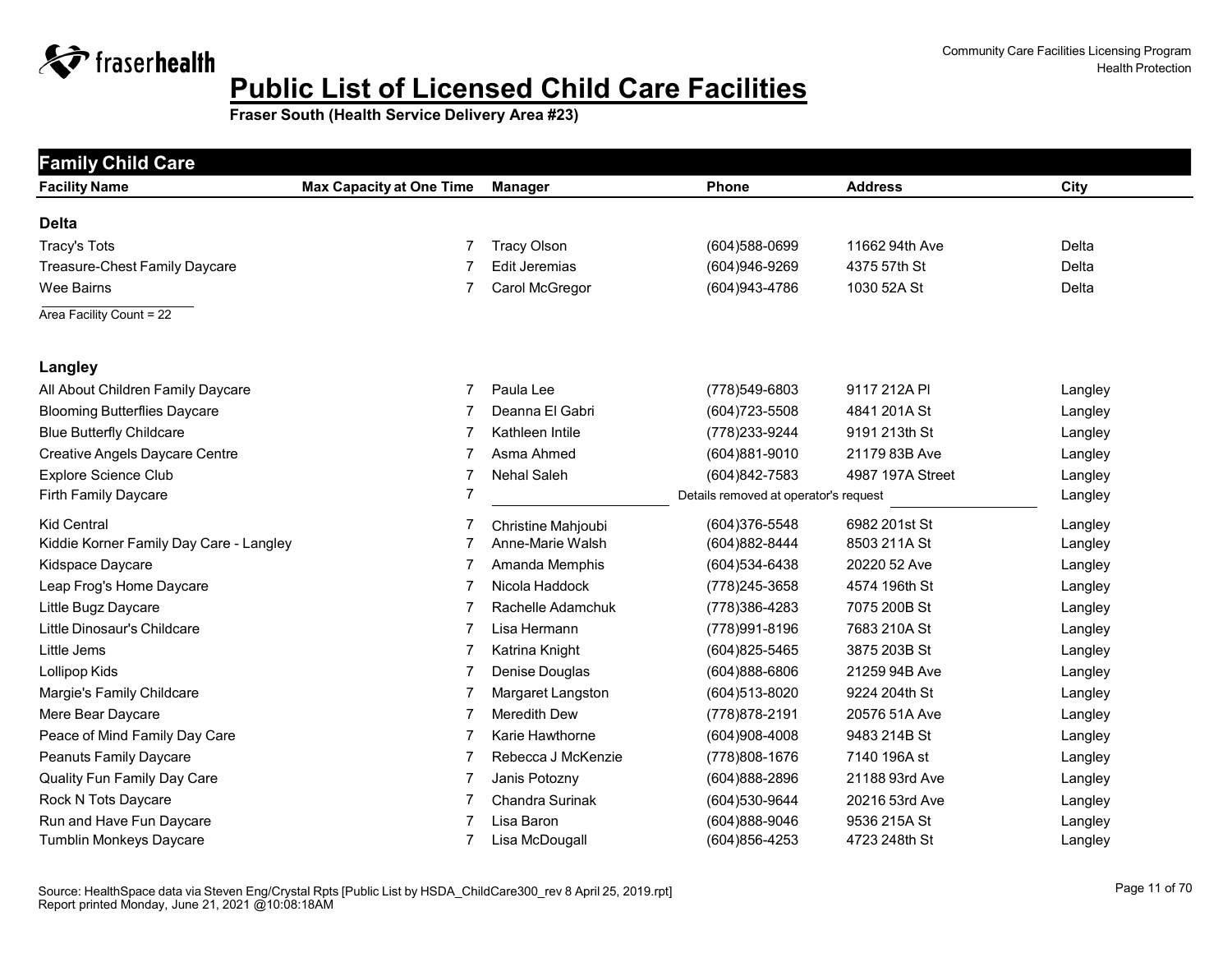

| <b>Family Child Care</b>                        |                                 |                             |                   |                       |                  |  |  |  |
|-------------------------------------------------|---------------------------------|-----------------------------|-------------------|-----------------------|------------------|--|--|--|
| <b>Facility Name</b>                            | <b>Max Capacity at One Time</b> | <b>Manager</b>              | Phone             | <b>Address</b>        | City             |  |  |  |
| <b>Langley</b>                                  |                                 |                             |                   |                       |                  |  |  |  |
| Walnut Grove Family Child Care                  | 7                               | Maureen D'Souza             | (604)882-0530     | 9319 215th St         | Langley          |  |  |  |
| Area Facility Count = 23                        |                                 |                             |                   |                       |                  |  |  |  |
| <b>Langley Township</b>                         |                                 |                             |                   |                       |                  |  |  |  |
| One Of A Kind Family Day Care                   | 7                               | Janet Muxworthy             | (778) 878-1430    | 9243 206th St         | Langley Township |  |  |  |
| Area Facility Count = 1                         |                                 |                             |                   |                       |                  |  |  |  |
| <b>Surrey</b>                                   |                                 |                             |                   |                       |                  |  |  |  |
| Adventure House Early Learning Childcare Centre | 7                               | Andrea Carita White         | (604)560-2505     | 2866 160th St         | Surrey           |  |  |  |
| Amazing Kids Day Care                           | 7                               | Patricia Duque              | (604) 532-3781    | 6683 193rd St         | Surrey           |  |  |  |
| Angel Home Daycare                              | 7                               | Uzma Makhdumi               | (778) 836-4847    | 7295 196th St         | Surrey           |  |  |  |
| Angel's Nest DayCare                            | 7                               | Ana Lilia Mota Morales      | (778) 233-4383    | 13241 79A Ave         | Surrey           |  |  |  |
| Apple Family Child Care Centre                  | 7                               | Lijuan Xie                  | (604)438-9264     | 15793 99A Ave         | Surrey           |  |  |  |
| <b>Aunty May</b>                                | 7                               | Xue Mei Ding                | (604)498-3860     | 16380 Glenwood Cres S | Surrey           |  |  |  |
| Bear's Cosy Cottage                             | 6                               | <b>Eleanor Mortimer</b>     | (604) 538-5687    | 2496 124th St         | Surrey           |  |  |  |
| Bee Hive Family Child Care                      | 7                               | Evelyn de Vera              | (778) 951-9041    | 14624 108th Ave       | Surrey           |  |  |  |
| Besma Family Child Care                         | 7                               | Rhoda B. Baluyut            | (778)394-3659     | 14747 108A Ave        | Surrey           |  |  |  |
| <b>Bright Horizons Childcare</b>                | 7                               | Harinder Sandhu             | (778) 839-1522    | 7117 151A St          | Surrey           |  |  |  |
| Bug "A" Boo Family Daycare                      | 7                               | Mercedes Felicity Burtis    | (778) 574-5276    | 18078 60th Ave        | Surrey           |  |  |  |
| <b>Buttercups</b>                               | 7                               | Marijana Harasemljuk Zavier | (778) 231-6346    | 17312 2nd Ave         | Surrey           |  |  |  |
| Cheeky Monkey Childcare                         | 7                               | Sandra Weinmueller          | $(604)551 - 5311$ | 12743 27A Ave         | Surrey           |  |  |  |
| <b>Children's Corner Child Care</b>             | 7                               | <b>Crystal Batke</b>        | (604) 598-2910    | 14180 71A Ave         | Surrey           |  |  |  |
| Cindy's Cherished Teddies                       | 7                               | Cindy DeAnna                | (604) 584-6177    | 12661 96A Ave         | Surrey           |  |  |  |
| Cozy Corner Child Care Centre                   | 7                               | Donna Flinn                 | (604)817-8417     | 16411 80th Ave        | Surrey           |  |  |  |
| <b>Creative Wonders Family Daycare</b>          | 7                               | Shawn Bremner               | (604) 575-7281    | 5878 Kettle Cres E    | Surrey           |  |  |  |
| Cubby Cottage Family Childcare                  | 7                               | Diane Randall               | (604) 583-2902    | 8912 156th St         | Surrey           |  |  |  |
| Elaine's Family Daycare                         |                                 | <b>Elaine Ritchie</b>       | (604) 596-8552    | 157 - 12040 68th Ave  | Surrey           |  |  |  |
| Everyday Sunshine Childcare Ltd.                | 7                               | <b>Gurjit Virk</b>          | $(604)401 - 6404$ | 6226 175B St          | Surrey           |  |  |  |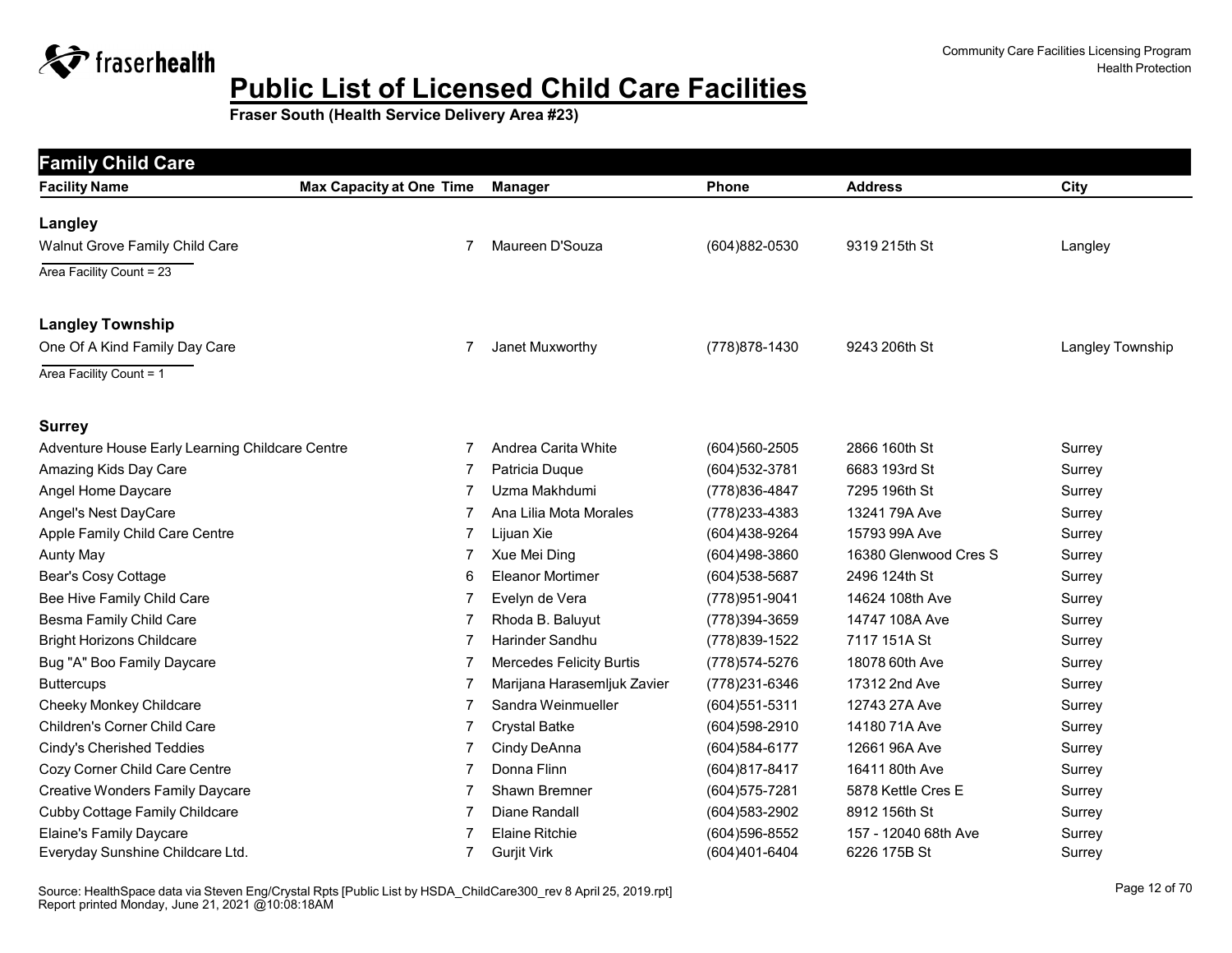

| <b>Family Child Care</b>          |                                 |                          |                   |                        |             |
|-----------------------------------|---------------------------------|--------------------------|-------------------|------------------------|-------------|
| <b>Facility Name</b>              | <b>Max Capacity at One Time</b> | Manager                  | <b>Phone</b>      | <b>Address</b>         | <b>City</b> |
| <b>Surrey</b>                     |                                 |                          |                   |                        |             |
| <b>Frolick Around Daycare</b>     | 7                               | <b>Tricia Folick</b>     | $(604)574 - 1058$ | 18131 Claytonwood Cres | Surrey      |
| Giggleberry Patch Daycare         |                                 | Georgina Currie          | (778) 574-7877    | 6280 187th St          | Surrey      |
| Good Day Sunshine                 |                                 | Tamara Lynn Lorette      | (604)760-4744     | #18 - 6299 144th St    | Surrey      |
| Good Friends Family Childcare     | 7                               | Shaharin Rosdeen Mohamed | (778) 580-8068    | 14380 Park Dr          | Surrey      |
| Happy Child Care                  | 7                               | Jenny Wei                | (604) 588-3158    | 16749 Beechwood Ct     | Surrey      |
| Happy Day Care                    | 7                               | Shireen Hussain          | (604)290-8587     | 10738 141A St          | Surrey      |
| Happy Kid Family Child Care       | 7                               | <b>Massiel Meldrum</b>   | (604) 533-6504    | 6569 193B St           | Surrey      |
| Happy Time Child Care             | 7                               | Irene Lattanzio          | $(604)589 - 5055$ | 13915 100th Ave        | Surrey      |
| Happy World Family Day Care       | 7                               | Sonia V. Perez           | (778) 368-7416    | 9866 132nd St          | Surrey      |
| Hummingbird Montessori Child Care | 7                               | Farah Cockar             | (778) 680-6400    | 10399 165th St         | Surrey      |
| Jan's Play Place Daycare          | 7                               | Janice Hall              | (604)507-6570     | 7427 Todd Cres         | Surrey      |
| Jessie's Family Child Care        | 7                               | Jesus Perez              | $(604)583 - 1085$ | 9047 145A St           | Surrey      |
| Jolly Angels Daycare              |                                 | Mercelita R. Carlos      | (778) 892-4438    | 14859 Spenser Dr       | Surrey      |
| Just Kidz Family Childcare        | 7                               | Twyla Dykstra            | (604) 535-3387    | 1974 155th St          | Surrey      |
| Kid's Garden Family Daycare       | 7                               | Parvaneh Mesbah          | (604) 716-6473    | 15762 92A Ave          | Surrey      |
| Kool Kids Child Care              |                                 | <b>Charmaine Raymond</b> | (604) 583-5333    | 15479 93rd Ave         | Surrey      |
| Ladybug Family Daycare            |                                 | <b>Tracy McClure</b>     | (604) 951-9747    | 14439 114A Ave         | Surrey      |
| Lisa's Daycare                    | 7                               | Lisa Anne Rice           | (604) 532-5816    | 6195 Greenside Dr E    | Surrey      |
| Little Bear Child Care            | 7                               |                          | (778) 578-7028    | 8180 153rd St          | Surrey      |
| <b>Little Beavers</b>             | 7                               | Jennifer Peckham         | (778) 878-3054    | 14682 101A Ave         | Surrey      |
| Little Sprouts Childcare Centre   | 7                               | Sheetal Jyoti Gupta      | (604)218-6040     | 6210 128th St          | Surrey      |
| Little Stars Daycare              | 5                               | Swastika Sharma          | (604) 593-3998    | 14235 61A Ave          | Surrey      |
| Little Swans Child Educare        | 7                               | Ling Li                  | (604) 365-3675    | 10995 Swan Cres        | Surrey      |
| Mahi Family Child Care            | 7                               | Nabeela Qamar Malik      | (778) 885-3450    | 10629 144th St         | Surrey      |
| Moon Daycare                      | 7                               | Zhen Yun Zhao            | (778)316-9193     | 10769 164th St         | Surrey      |
| Ocean Cliff Treehouse Childcare   | 7                               | Kim Fleury Jordan        | (604) 535-4929    | 12598 Ocean Cliff Dr   | Surrey      |
| Pari Family Day Care              | 7                               | Parivash Anvari          | (604)307-9992     | 8353 168th St          | Surrey      |
| Pat's Place Family Childcare      |                                 | Pat Hickey               | $(604)$ 531-4886  | 1651 King George Blvd  | Surrey      |
| Raynebows Childcare               | 5                               | Tamara Robson            | (604) 365-3177    | 6748 191A St           | Surrey      |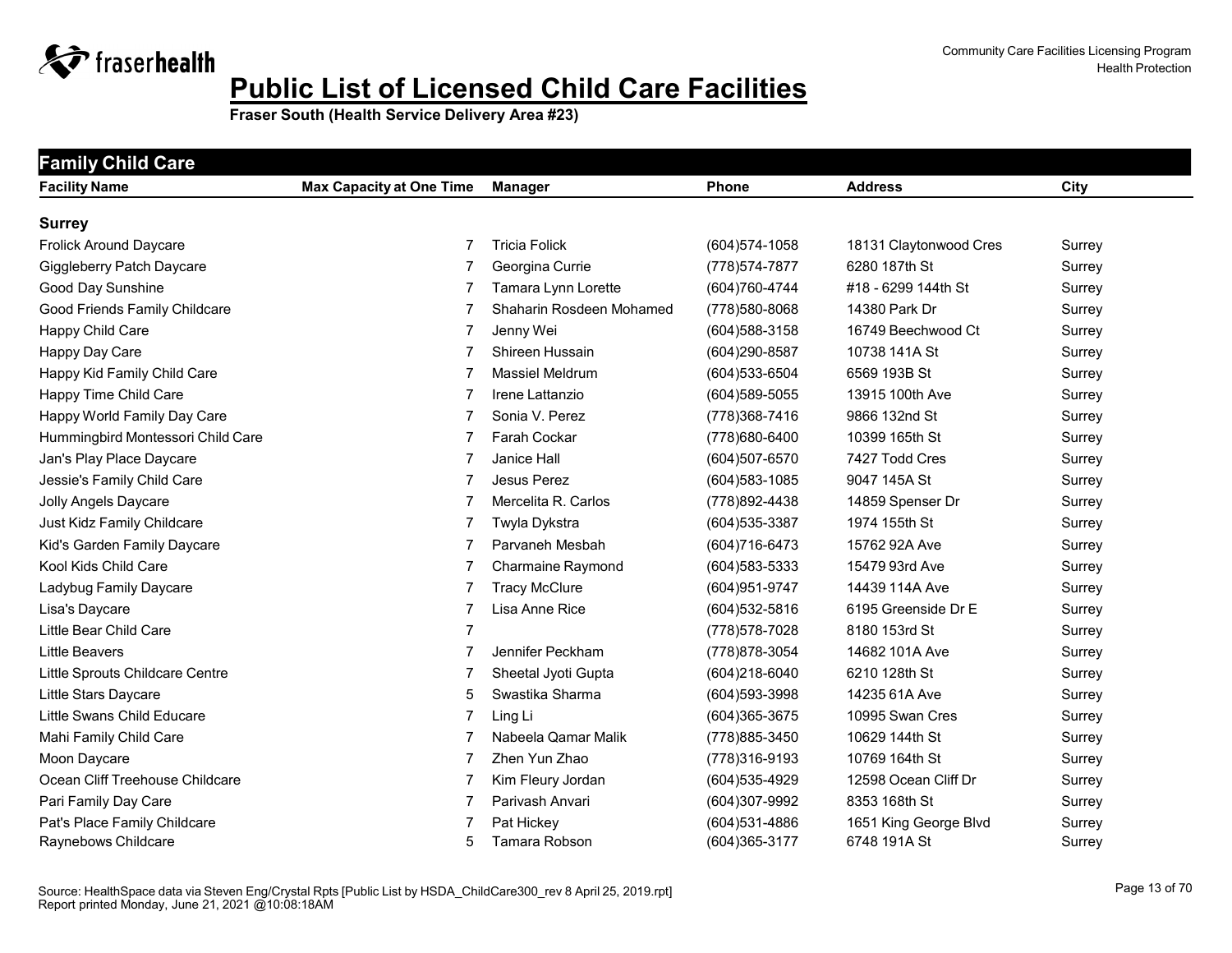

**Fraser South (Health Service Delivery Area #23)**

| <b>Family Child Care</b>             |                                 |                      |                   |                       |                   |
|--------------------------------------|---------------------------------|----------------------|-------------------|-----------------------|-------------------|
| <b>Facility Name</b>                 | <b>Max Capacity at One Time</b> | <b>Manager</b>       | <b>Phone</b>      | <b>Address</b>        | City              |
| <b>Surrey</b>                        |                                 |                      |                   |                       |                   |
| Sandra's Home Daycare                |                                 | Sandra Cornfoot      | (604) 583-7145    | 10854 162A St         | Surrey            |
| Shelley's Place                      |                                 | <b>Shelley Scott</b> | (604) 584-9907    | 9468 157A St          | Surrey            |
| <b>Smart Start Family Child Care</b> |                                 | Gothami Rasnakawewa  | (778)990-3993     | 16832 82nd Ave        | Surrey            |
| Smiley Kids Daycare                  |                                 | Pawanjeet Bassi      | (604)866-9288     | 7849 124th St         | Surrey            |
| Sonia's Tiny Toon Family Day Care    |                                 | Sonia Garcha         | (604)496-4566     | 6142 150th St         | Surrey            |
| Step One Child Care Centre           |                                 | Harjeet Kaur Kahlon  | (604) 572-9899    | 7583 123rd St         | Surrey            |
| Storytime Family Childcare           |                                 | Carianne McKay       | (604) 595-7525    | 14621 60th Ave        | Surrey            |
| Sunshine Baby Family Child Care      |                                 | Qingxiu Cai          | (778) 588-1956    | 16075 80th Ave        | Surrey            |
| Sunshine House Daycare               |                                 | Hosai Zalmai Anjaz   | (778) 885-9252    | 16333 Glenwood Cres N | Surrey            |
| <b>Tender Spirits Childcare</b>      |                                 | Monica Andersen      | $(604)599 - 1176$ | 6168 129A Street      | Surrey            |
| Toy Castle Family Daycare            |                                 | Nazmin Begum Ali     | (604) 590-3271    | 7280 138th St         | Surrey            |
| <b>Toyland Family Daycare</b>        |                                 | Rehana Ashmeen Ali   | (604) 765-9607    | 14717 62nd Ave        | Surrey            |
| Twinkle Star Family Day Care         |                                 | Jasvir Pandher       | (778) 565-1820    | 15671 80th Ave        | Surrey            |
| Valerie's Daycare                    |                                 | Valerie Hadlow       | (604) 581-2342    | 10835 164th St        | Surrey            |
| Zoo Buddies Family Child Care        |                                 | Lindsay Neale        | (604)317-0678     | 63 - 19455 65th Ave   | Surrey            |
| Area Facility Count = 64             |                                 |                      |                   |                       |                   |
| <b>White Rock</b>                    |                                 |                      |                   |                       |                   |
| After School Adventures with Gemma   |                                 | Gemma Suckley        | (604)355-4472     | 15974 Prospect Cres   | <b>White Rock</b> |
| Jennifer's Family Childcare          |                                 | Jennifer LaPierre    | (604)788-6918     | 986 Kent St           | <b>White Rock</b> |

Area Facility Count = 2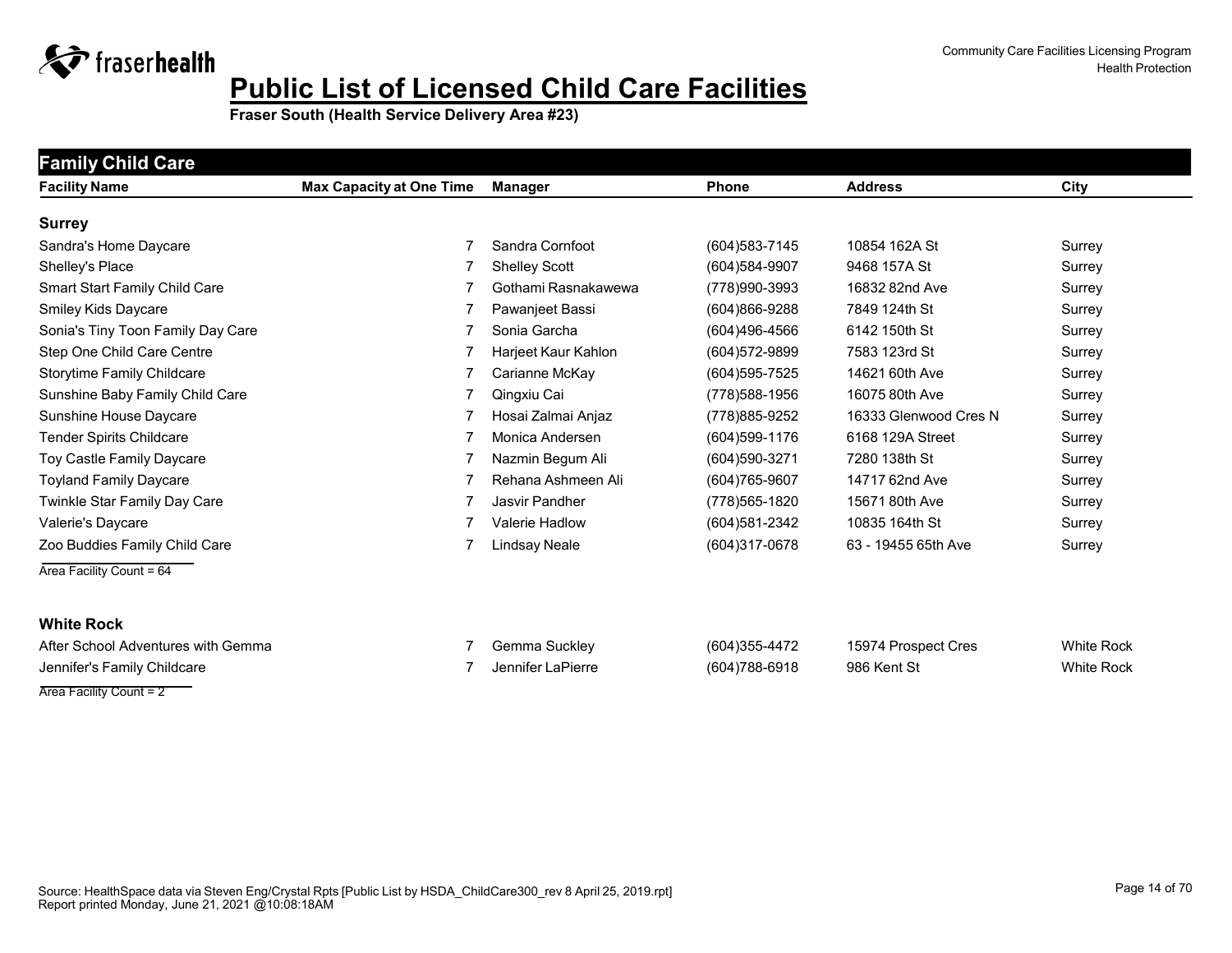**Fraser South (Health Service Delivery Area #23)**

| <b>Group Child Care (School Age)</b>                           |                                 |                         |                |                                    |         |  |  |
|----------------------------------------------------------------|---------------------------------|-------------------------|----------------|------------------------------------|---------|--|--|
| <b>Facility Name</b>                                           | <b>Max Capacity at One Time</b> | <b>Manager</b>          | <b>Phone</b>   | <b>Address</b>                     | City    |  |  |
| <b>Delta</b>                                                   |                                 |                         |                |                                    |         |  |  |
| Awesome Afterschool - North Delta                              | 48                              | Kelly Wilson            | (604) 952-3054 | 11415 84th Ave                     | Delta   |  |  |
| Awesome Afterschool - Pinewood                                 | 34                              | Kelly Wilson            | (604) 952-3054 | 11777 Pinewood Dr                  | Delta   |  |  |
| Awesome Afterschool - South Delta                              | 48                              | Ayla Van Agteren        | (604) 952-3029 | 1720 56th St                       | Delta   |  |  |
| Debbie's Daycare on Main                                       | 10                              | Debbie Mazzei           | (604) 250-7117 | 10309 Main St                      | Delta   |  |  |
| Delta Funtime Out of School Care                               | 50                              | Amar Gill               | (604) 584-5452 | 9316 116th St                      | Delta   |  |  |
| J R Daycare                                                    | 10                              | Janice Royer            | (604) 596-4148 | 11734 Lyon Rd                      | Delta   |  |  |
| Kim's Daycare                                                  | 10                              | <b>Kim Siemens</b>      | (604)591-7364  | 11157 Huff Blvd                    | Delta   |  |  |
| Little Footprints Daycare (Nordel)                             | 44                              | Rachel Norberg          | (778) 927-0571 | 11838 88th Ave                     | Delta   |  |  |
| Smiley Faces Childcare Centre #3                               | 20                              | Kelly Mann              | (604)599-0125  | 204 - 10855 80th Ave               | Delta   |  |  |
| Southpointe Academy School                                     | 25                              | <b>Charlotte Morris</b> | (604)948-8826  | 1900 56th St                       | Delta   |  |  |
| Area Facility Count = 10                                       |                                 |                         |                |                                    |         |  |  |
| Langley                                                        |                                 |                         |                |                                    |         |  |  |
| <b>Community Kids Child Care</b>                               | 30                              | Joan Nielsen            | (778) 240-9858 | 20050 53rd Ave                     | Langley |  |  |
| Foxglove School Age Care                                       | 18                              | Kirsten Hutchinson      | (604) 786-6985 | Room #7 and #9 - 20011 44th<br>Ave | Langley |  |  |
| GLA - Genuine Learning Academy                                 | 24                              | Michelle Meadows        | (604) 857-2870 | 24687 56th Ave                     | Langley |  |  |
| Inclusion Langley Society: Variety Junction                    | 20                              | Rudy Mallari            | (604) 534-1155 | 103 - 5171 221A St                 | Langley |  |  |
| Jellybean Park                                                 | 40                              | Robyn Custeau           | (604) 539-9898 | 138B - 19653 Willowbrook Dr        | Langley |  |  |
| Kids R Kool Childcare                                          | 25                              | <b>Cathy Roberts</b>    | (604)318-0132  | 9175 206th St                      | Langley |  |  |
| L.F.A.S. Care Center                                           | 40                              | Lori Smilev             | (604)880-7297  | 9096 Trattle St                    | Langley |  |  |
| Langley Meadows Community Association Out of School<br>Program | 20                              | Erin Yachuk             | (604)308-8851  | 2244 Willoughby Way                | Langley |  |  |
| Love-it Care                                                   | 8                               | <b>Gail Lovett</b>      | (604)514-4911  | 20131 69th Ave                     | Langley |  |  |
| Noel Booth Child Care                                          | 41                              | Joan Nielsen            | (778) 240-9858 | 20202 35th Ave                     | Langley |  |  |

Area Facility Count = 10

#### **Surrey**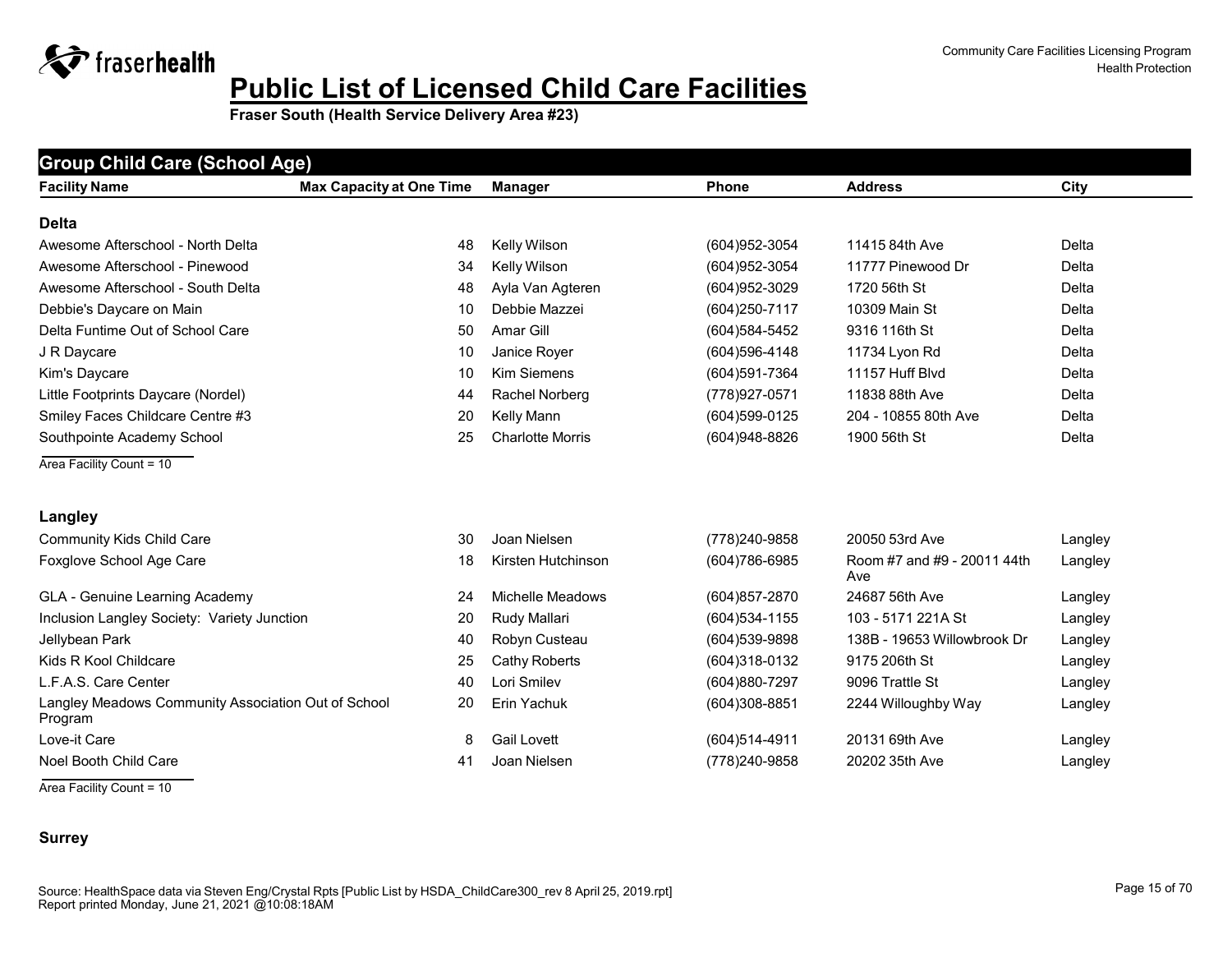**Fraser South (Health Service Delivery Area #23)**

| <b>Facility Name</b>                                                | <b>Max Capacity at One Time</b> | <b>Manager</b>                     | <b>Phone</b>    | <b>Address</b>               | City   |
|---------------------------------------------------------------------|---------------------------------|------------------------------------|-----------------|------------------------------|--------|
| <b>Surrey</b>                                                       |                                 |                                    |                 |                              |        |
| A & Z Daycare LTD                                                   | 8                               | Shahana Khan                       | (604)512-0289   | 14242 61A Ave                | Surrey |
| Alexandra Neighbourhood House Children's Centre at Crescent<br>Park | 15                              | Stacey St. Hilaire                 | (604) 535-0015  | 2440 128th St                | Surrey |
| Beyond School Inc                                                   | 20                              | Kartik Kochar                      | (604) 773-7597  | 6 - 15531 24th Ave           | Surrey |
| BonnyCastle Out of School Care                                      | 8                               | Leanet Agbayani                    | (778) 889-8472  | 14642 107A Ave               | Surrey |
| Caterpillar Fun House #3                                            | 21                              | Mariko Keber                       | (778) 323-2411  | 12150 92nd Ave               | Surrey |
| <b>Child's View Childrens' Centre</b>                               | 32                              | Serena Bellesen                    | (604) 220-1227  | 1577 128th St                | Surrey |
| Clayton Heights Out of School Care                                  | 12                              | Kathleen Strang                    | (604) 576-6411  | 7541 184th St                | Surrey |
| Cloverdale Ball Park Children's Centre                              | 20                              | Lydia Ferguson                     | (778) 846-1285  | 17333 61A Ave                | Surrey |
| Colebrook YMCA Kids Club                                            | 20                              | Jamie McBeth                       | (236) 558-7486  | 5404 125A St                 | Surrey |
| Creative Clubhouse Childcare Inc                                    | 24                              | <b>Baljeet Sandhu</b>              | (604) 726-0404  | 12642 100th Ave              | Surrey |
| Creative Zone Childcare Inc.                                        | 20                              | Alicia Kambow                      | (604)318-9101   | 103 - 10216 128th St         | Surrey |
| Don Christian Recreation Centre                                     | 25                              | Lisa Moreau / Lisa Mathers         | (604)502-6402   | 6220 184th St                | Surrey |
| Douglas Out of School Care Program                                  | 20                              | Angie Casoria                      | (604)434-9101   | 17325 2nd Ave                | Surrey |
| <b>Edgewood Elementary School</b>                                   | 32                              | Rebecca Medeiros                   | (604) 355-9815  | 16666 23rd Ave               | Surrey |
| Fraser Valley Out of School Club                                    | 18                              | Jill Hammer                        | (604) 427-2282  | 19533 64th Ave               | Surrey |
| Fun Learning Children's Center                                      | 8                               | Christine Luo                      | (604) 588-2382  | 10888 162B St                | Surrey |
| <b>GCA Enrichment Centre</b>                                        | 20                              | Christina Purnomo                  | (604) 787-8604  | 13753 108th Ave              | Surrey |
| <b>GoKidz Child Services</b>                                        | 24                              | Ivan Rojas                         | (604)910-7968   | #106 - 2255 King George Blvd | Surrey |
| Happy Care Child Care                                               | 8                               | Jassy Hans                         | (604) 725-7071  | 13746 63A Ave                | Surrey |
| Jessie Lee YMCA Kids Club                                           | 24                              | Harjan Mann                        | (236)889-4620   | 2064 154th St                | Surrey |
| <b>Just For Kids</b>                                                | 20                              | <b>Sharon Bains</b>                | (604)512-9020   | 409 - 9025 158th St          | Surrey |
| Kids Zone Child Care Centre #4                                      | 20                              | Simran Saroya                      | (604) 785-3210  | 1730 142nd St                | Surrey |
| KidZrock @ Latimer Road                                             | 40                              | Jaymie White                       | (604) 576-9184  | 19233 60th Ave               | Surrey |
| <b>KidZrock Childcare</b>                                           | 60                              | Carolina Pacheco                   | $(604)576-0202$ | 16718 60th Ave               | Surrey |
| Kinvig Out of School Care                                           | 20                              | Jasdip Sadhra                      | (778) 386-3501  | 13266 70B Ave                | Surrey |
| Les Papillons                                                       | 24                              | Hasha Fujii                        | (604) 597-1590  | 6887 132nd St                | Surrey |
| Maddaugh Elementary OSC                                             | 32                              | Nicole Brennan                     | (604) 283-0184  | 19405 76th Ave               | Surrey |
| Martha Currie Out Of School Care                                    | 68                              | Ashley Baryer / Kalieah<br>Banovac | (604)502-6402   | 5811 184th St                | Surrey |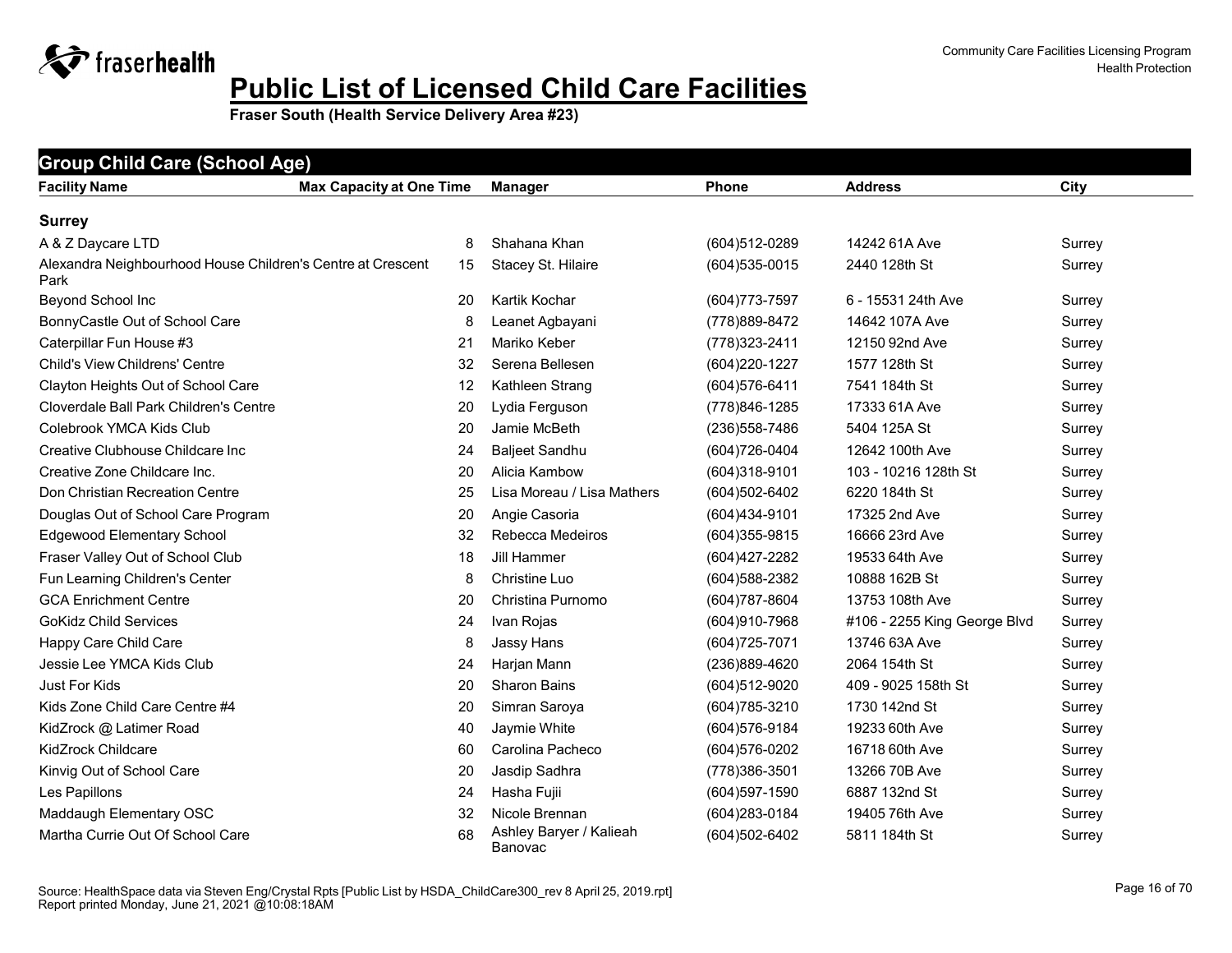**Fraser South (Health Service Delivery Area #23)**

| Group Child Care (School A(e)      |                                 |                        |                   |                             |                   |  |  |
|------------------------------------|---------------------------------|------------------------|-------------------|-----------------------------|-------------------|--|--|
| <b>Facility Name</b>               | <b>Max Capacity at One Time</b> | <b>Manager</b>         | <b>Phone</b>      | <b>Address</b>              | City              |  |  |
| <b>Surrey</b>                      |                                 |                        |                   |                             |                   |  |  |
| Meridian Park YMCA Kids Club       | 20                              | Lisa Mann              | $(604)218-6917$   | 15024 24th Ave              | Surrey            |  |  |
| Morgan Point Children's Centre     | 24                              | Cindy Kataria          | (604)760-6842     | 3366 156A St                | Surrey            |  |  |
| Seaview Child Care Centre          | 45                              | Joseph Booth           | (604) 536-5772    | 14633 16th Ave              | Surrey            |  |  |
| Southpoint Children's Centre Ltd   | 20                              | Janaye Sears           | (604)817-6335     | #26 - 3033 King George Blvd | Surrey            |  |  |
| Sunrise Discovery Centre           | 24                              | Kal Middar             | (604) 787-4167    | 18690 60th Ave              | Surrey            |  |  |
| Surrey Junior YMCA Kids Club       | 77                              | Paulo Francisco        | $(604)562 - 2151$ | 14988 57th Ave              | Surrey            |  |  |
| Tots of Fun School Age Care        | 20                              | Ranjna Pallan          | (778) 288-9885    | 1739 148th St               | Surrey            |  |  |
| Wee Saints School Age              | 25                              | Stacey Easterbrook     | (604) 574-4363    | 17475 59th Ave              | Surrey            |  |  |
| Woodward Hill - School Age         | 18                              | Alexandria McGillivray | $(604)501 - 5038$ | 6082 142nd St               | Surrey            |  |  |
| Young Buddies' Club                | 20                              | Elham Naraghi Zadeh    | (604) 588-4050    | 7 - 13751 112th Ave         | Surrey            |  |  |
| Area Facility Count = 38           |                                 |                        |                   |                             |                   |  |  |
| <b>White Rock</b>                  |                                 |                        |                   |                             |                   |  |  |
| Creo Kids                          | 19                              | Jennifer Findlay       | (604)833-4096     | 1253 Johnston Rd            | <b>White Rock</b> |  |  |
| Discovery Time Day Care Centre     | 20                              | Jennifer Winter        | (778) 828-8267    | 15115 Roper Ave             | <b>White Rock</b> |  |  |
| Treehouse Child Development Centre | 40                              | Ayla Akehurst          | (778)868-2546     | 1519 Oxford St              | <b>White Rock</b> |  |  |
| Area Facility Count = 3            |                                 |                        |                   |                             |                   |  |  |

#### Source: HealthSpace data via Steven Eng/Crystal Rpts [Public List by HSDA\_ChildCare300\_rev 8 April 25, 2019.rpt] Report printed Monday, June 21, 2021 @10:08:18AM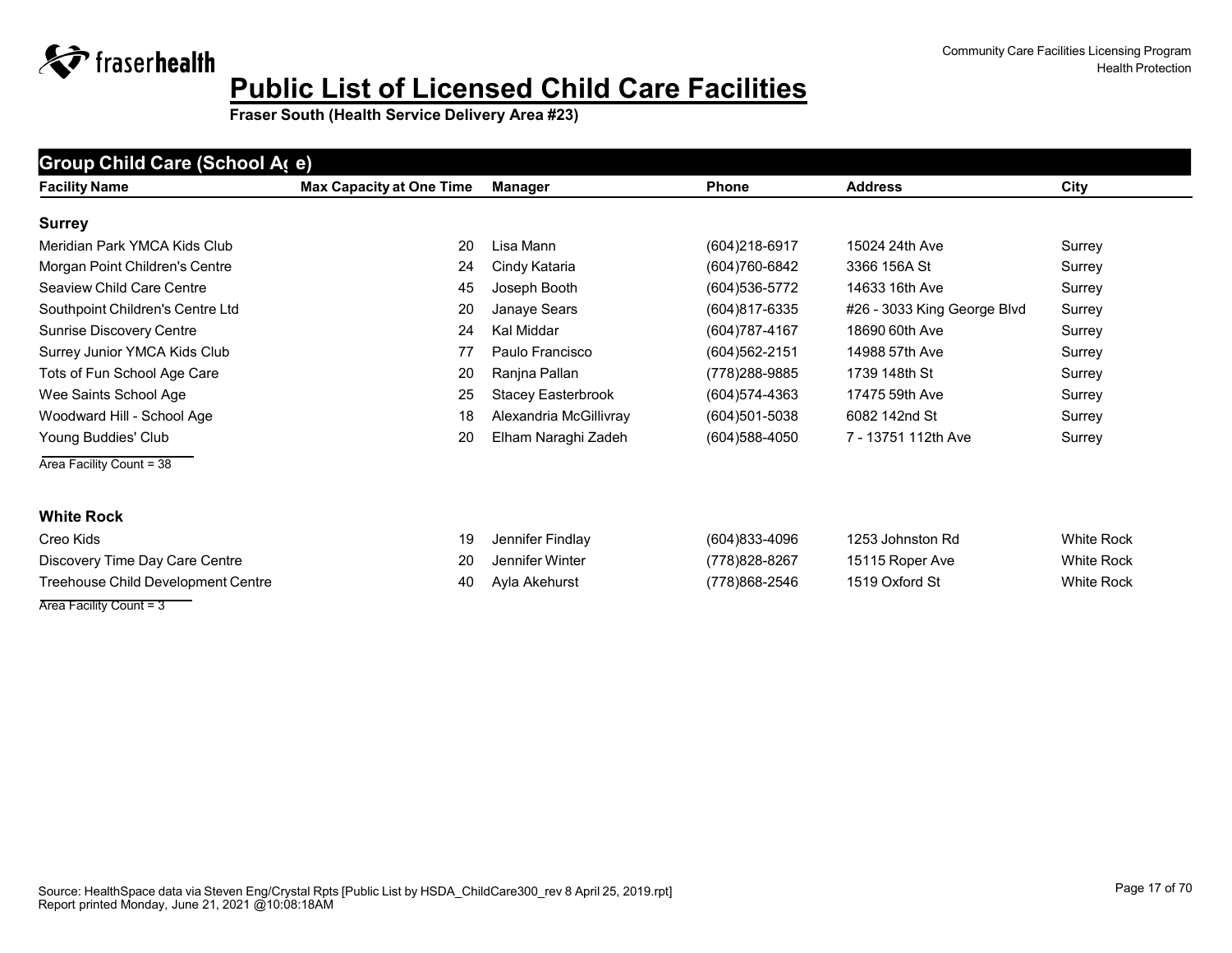

| <b>Facility Name</b>                 | <b>Max Capacity at One Time</b> | <b>Manager</b>                         | <b>Phone</b>      | <b>Address</b>        | City       |
|--------------------------------------|---------------------------------|----------------------------------------|-------------------|-----------------------|------------|
| Aldergrove                           |                                 |                                        |                   |                       |            |
| Little Country Daycare               | 8                               | <b>Cari Pritchard</b>                  | (604) 719-3725    | 27316 26B Avenue      | Aldergrove |
| Area Facility Count = 1              |                                 |                                        |                   |                       |            |
| <b>Delta</b>                         |                                 |                                        |                   |                       |            |
| Alia's Childcare Centre              | 8                               | Alia H Syed                            | (778) 879-3735    | 7725 112th St         | Delta      |
| <b>Bean Sprouts Childcare Centre</b> | 8                               | Maria Cella Santos Royer               | (778) 837-3356    | 11284 Kendale Way     | Delta      |
| Believe'N U Child Centre Inc         | 8                               | Hind RaFaoui                           | $(604)725 - 3553$ | 8378 114th St         | Delta      |
| Children N Us Early Learning Center  | 8                               |                                        | (604) 785-6029    | 7727 117A St          | Delta      |
| Delta Daycare Inc                    | 8                               | Aakarshika Sasikanth Naidu<br>Adhikari | (778) 558-8680    | 7675 116A St          | Delta      |
| Dudes & Dolls Daycare Ltd            | 8                               | Anita Bharaj                           | (604) 762-2244    | 11419 89th Ave        | Delta      |
| Hayley's House                       | 8                               | Hayley Hughes                          | (604) 218-2515    | 4295 48A St           | Delta      |
| Honey Bee Child Care Centre          | 8                               | Sandip Bamrah                          | (778) 578-4898    | 7112 E Brewster Dr    | Delta      |
| Hop To It Childcare                  | 8                               | Iwona Pietrzak                         | (604) 788-8876    | 9507 118th St         | Delta      |
| Kirsty's Kids Daycare                | 8                               | <b>Kirsty Meredith</b>                 | (604)946-6929     | 5180 Whitworth Cres N | Delta      |
| Learning Treehouse Daycare           | 8                               | Rachael Radhika Raj                    | (778) 839-4850    | 10481 Santa Monica Dr | Delta      |
| Little Prince & Princess             | 8                               | Usha Narayan                           | (604)507-6890     | 11911 73rd Ave        | Delta      |
| My Sky Childcare Ltd                 | 8                               | Veena Malhotra                         | (778)710-4800     | 9142 Carver Cres      | Delta      |
| New Children's Choice Daycare Inc    | 8                               | Souad Essaltani                        | (604) 715-0782    | 11637 84th Ave        | Delta      |
| North Delta Daycare                  | 8                               | Nicholle Dhaliwal                      | (604) 612-1747    | 11881 72nd Ave        | Delta      |
| <b>Right Choice Daycare Centre</b>   | 8                               | Rajwinder Gill                         | (604)813-0980     | 7450 116th St         | Delta      |
| Sunny Days Daycare                   | 8                               |                                        | (778) 828-2573    | 1250 Morris Cres      | Delta      |
| Sunshine Hills Multi-Age Child Care  | 8                               | Farida Yesmin                          | (604) 723-9578    | 6417 Lyon Rd          | Delta      |
| Tracy's Childcare Centre             | 8                               |                                        | (604) 216-0266    | 7692 118th St         | Delta      |
| Valuable Kidz Daycare                | 8                               | Gurmeet Kaur Khurana                   | (604)807-4900     | 11638 75A Ave         | Delta      |
| Young Explorers Childcare            | 8                               | Parminder Kaur Nanua                   | (604) 767-6949    | 8141 118A St          | Delta      |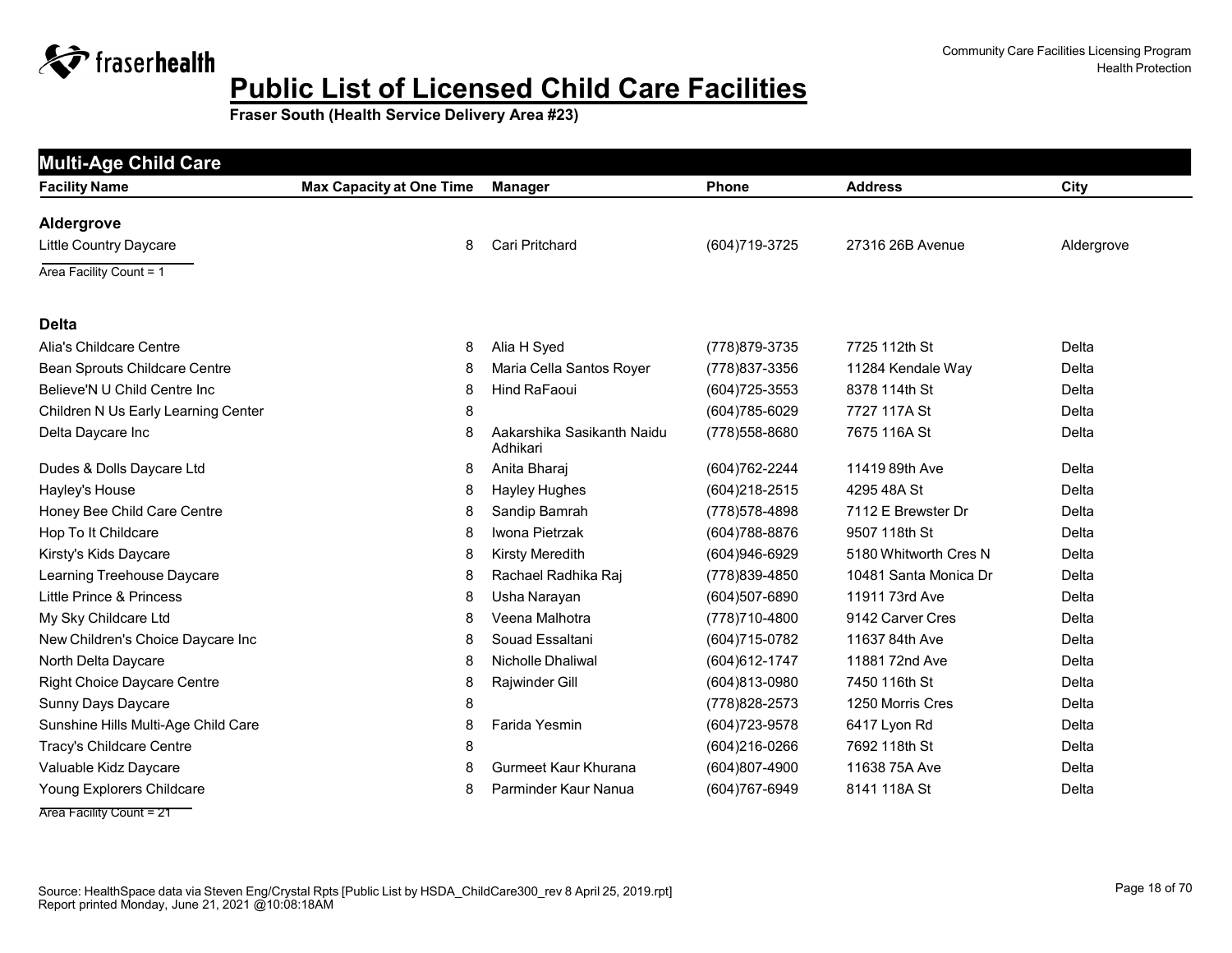

| <b>Facility Name</b>                    | <b>Max Capacity at One Time</b> | <b>Manager</b>              | Phone             | <b>Address</b>      | City    |
|-----------------------------------------|---------------------------------|-----------------------------|-------------------|---------------------|---------|
| Langley                                 |                                 |                             |                   |                     |         |
| A B Children Daycare                    | 8                               | Virginia Varga              | (778) 829-5905    | 7857 211B St        | Langley |
| Apple'Kins Childcare                    | 8                               | <b>Brandee Mathers</b>      | $(604)514 - 8486$ | 23110 16th Ave      | Langley |
| Duckie View Daycare                     | 8                               | Shazia Sehgal               | (604) 288-7721    | 7361 200A St        | Langley |
| Home Away From Home Childcare           | 8                               | Patricia Anne Mary Petusson | (604) 789-9856    | 5003 205th St       | Langley |
| Honey Bee Daycare                       | 8                               | Doreen Warzel               | (604)888-4229     | 20952 93rd Ave      | Langley |
| Little Bubble's Daycare                 | 8                               | Poonam Kaushik (Pam)        | (778) 898-5100    | 2689 Wildwood Dr    | Langley |
| Little Cheekers Day Care                | 8                               | Terminderjit Sall (Trina)   | (778) 953-4552    | 20243 43rd Ave      | Langley |
| <b>Morning Star Daycare</b>             | 8                               | Suhad Mahmood               | (778) 994-8775    | 7099 200A St        | Langley |
| Munchkin Manor Child Care               | 6                               | Jaclyn Wallace              | (604)510-1967     | 20080 48th Ave      | Langley |
| Muziknotes Multiage Childcare           | 8                               | <b>Teresa Blades</b>        | (604)831-8344     | 7162 198th St       | Langley |
| Piggy Ooo's Daycare Centre              | 13                              | Olivia Tran                 | (604) 562-8985    | 5700 Langley Bypass | Langley |
| Sunnyside Brookswood Family Daycare     | 8                               | <b>Fiona Randall</b>        | (604) 533-5132    | 20305 37A Ave       | Langley |
| <b>Tall Timbers Child Care</b>          | 8                               | Camille Blair               | (604) 788-2892    | 20343 42nd Ave      | Langley |
| Top Tier Daycare Ltd                    | 8                               | Nicole Delaney              | (604) 612-1593    | 4492 203rd St       | Langley |
| Willoughby Early Learning Daycare Corp. | 8                               | Kaitlynn Gagnon             | (604) 779-1783    | 21155 80A Ave       | Langley |
| Willoughby Heights Daycare              | 8                               | Vicky Villeneuve            | (604)510-0878     | 19664 73B Ave       | Langley |
| Wonder Years Day Care - Fraser Crossing | 8                               | Gulshan Mangat              | (604) 612-0439    | 5537 209th St       | Langley |
| Area Facility Count = 17                |                                 |                             |                   |                     |         |
| <b>Surrey</b>                           |                                 |                             |                   |                     |         |
| 2 Sisters Childcare Centre Div 2        | 8                               | Harjit Singh                | (604) 724-7673    | 14568 59B Ave       | Surrey  |
| 5 Stars Day Care Centre                 | 8                               | Fateme Nourri               | (604) 543-8972    | 14443 58th Ave      | Surrey  |
| 5 Stars Daycare                         | 8                               | Shima Safartabar            | (778) 895-9552    | 6605 140th St       | Surrey  |
| A to Z Childcare Centre #3              | 8                               | Beena Shah                  | (604) 598-9273    | 16433 86B Ave       | Surrey  |
| Apple Tree Childcare Centre             | 8                               | Sandip Kaur Parmar          | $(604)593 - 5056$ | 5482 124B St        | Surrey  |
| Aurostar Montessori Children Centre     | 8                               | Xiao Yin Xu (Abey)          | (604) 998-7821    | 1693 142nd St       | Surrey  |
| Bagicha Childcare Centre                | 8                               | Fahmida Khondaker           | (604)930-9998     | 12544 113th Ave     | Surrey  |
| Bao Bei Montessori Children Centre      | 8                               | Xiao Hong Sun (Sunny)       | (604) 288-8765    | 8661 162A St        | Surrey  |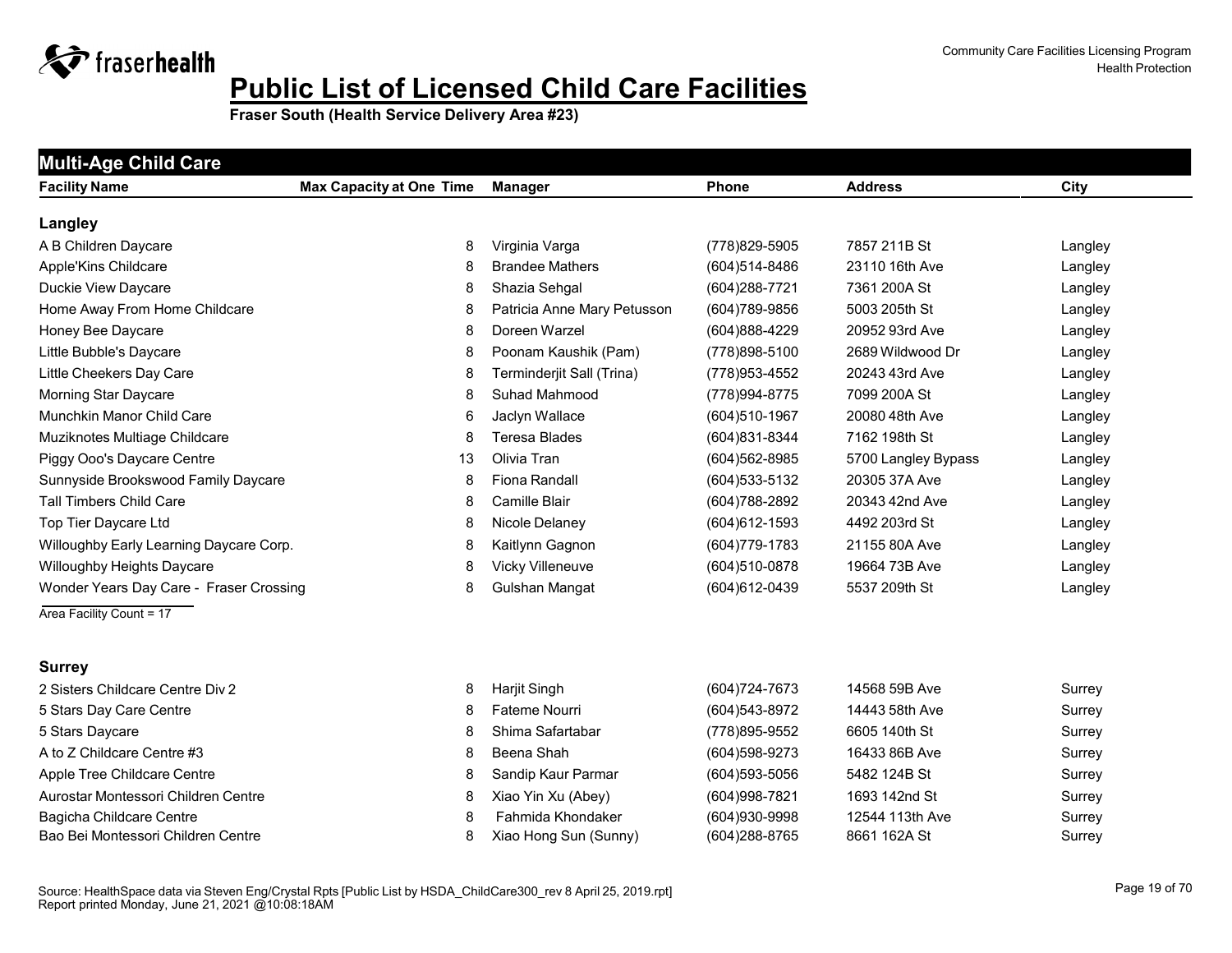

| <b>Multi-Age Child Care</b>                       |                                 |                         |                   |                   |        |  |  |  |
|---------------------------------------------------|---------------------------------|-------------------------|-------------------|-------------------|--------|--|--|--|
| <b>Facility Name</b>                              | <b>Max Capacity at One Time</b> | <b>Manager</b>          | <b>Phone</b>      | <b>Address</b>    | City   |  |  |  |
| <b>Surrey</b>                                     |                                 |                         |                   |                   |        |  |  |  |
| <b>Bloomfield Learning Center</b>                 | 8                               | Ishbel Arooj Qaiser     | (778) 929-4321    | 15097 66A Ave     | Surrey |  |  |  |
| <b>Blooming Blossoms Child Care Centre</b>        | 8                               | Kamalpreet Kaur Grewal  | (604) 518-6759    | 13435 85th Ave    | Surrey |  |  |  |
| Blooming Buttercups Childcare & Learning Center   | 8                               | Sanjila Singh           | (604)315-9612     | 5377 188A St      | Surrey |  |  |  |
| <b>Bolivar Heights Early Learning Centre</b>      | 8                               | Mindy Willis            | (604) 951-4700    | 11286 Roxburgh Rd | Surrey |  |  |  |
| Bonny Castle Children's Center - 3                | 16                              | <b>Kiran Virk</b>       | (604) 582-5585    | 10706 148th St    | Surrey |  |  |  |
| Bridges Childcare and Learning Centre - Applewood | 8                               | Corena Violaris         | (778) 384-9353    | 19109 59th Ave    | Surrey |  |  |  |
| Bright Beginnings Childcare Center #2             | 8                               | Amandeep Samra          | (778) 385-6241    | 8893 156A St      | Surrey |  |  |  |
| Bright Rainbow Child Care #2                      | 8                               | Rajdip Kaur             | (604) 593-6772    | 6022 134B St      | Surrey |  |  |  |
| <b>Bright Stars Childcare</b>                     | 8                               | <b>Faith Henderson</b>  | (604) 710-9437    | 16390 82nd Ave    | Surrey |  |  |  |
| <b>Bungalow Buddies Daycare</b>                   | 8                               | Sue Sharma-White        | (604) 575-4885    | 5683 148th St     | Surrey |  |  |  |
| <b>Butterfly Wings</b>                            | 8                               | Kirandeep Kaur Dhillon  | (778) 895-8156    | 14305 68B Ave     | Surrey |  |  |  |
| <b>Clover Early Learning Centre</b>               | 8                               | Chamila N. Ranasinghe   | (604) 575-5554    | 16787 61st Ave    | Surrey |  |  |  |
| Cloverdale Montessori School                      | 8                               | Frances C.W. Chang      | $(604)575 - 8737$ | 18389 68th Ave    | Surrey |  |  |  |
| Crawl to Walk Day Care Centre Ltd                 | 8                               | Ravinder Kaur Sabharwal | (604) 767-0248    | 12678 68th Ave    | Surrey |  |  |  |
| Creative Path Daycare                             | 8                               | Paramjit Kaur Sohi      | (778) 707-6579    | 6579 133rd St     | Surrey |  |  |  |
| Creative Steps Multi-Age Daycare Ltd              | 8                               | Sabita Kumari Khatiwada | (604) 593-2711    | 14218 61A Ave     | Surrey |  |  |  |
| Creative Zone Childcare #2                        | 16                              | Alicia Kambow           | $(604)318-9101$   | 10787 128th St    | Surrey |  |  |  |
| Creek Angels Daycare Inc.                         | 8                               | Srishti Tiwari          | (778) 683-9009    | 14006 92nd Ave    | Surrey |  |  |  |
| <b>Cuteness Overloaded Childcare</b>              | 8                               | Gurjit Kaur Bhullar     | $(604)779-1350$   | 6919 196th St     | Surrey |  |  |  |
| <b>Cuties Child Care Centre</b>                   | 8                               | Manjit Kaur Dhanjal     | (778) 791-4843    | 6619 141B St      | Surrey |  |  |  |
| Daycare for Multiple Intelligences                | 8                               | Sasikanth Naidu Adhkari | (604) 970-5188    | 17209 62A Ave     | Surrey |  |  |  |
| Dolly's Child Care                                | 8                               | Dolores Craigen         | (604) 951-1432    | 14661 105A Ave    | Surrey |  |  |  |
| Fela Play and Learn Childcare                     | 8                               | Helen Gill              | (604) 599-5853    | 13545 64A Ave     | Surrey |  |  |  |
| First Adventures Multi Age Child Care             | 8                               | Nancy Hackett           | (778) 387-8145    | 18928 68A Ave     | Surrey |  |  |  |
| Fleetwood Gardens Childcare Centre                | 8                               | Marilou Romero          | (778) 881-1064    | 8086 158th St     | Surrey |  |  |  |
| Flying Kites Childcare Center (Location #2)       | 8                               | Amandeep Jawanda        | (604)308-1446     | 8890 Harvie Rd    | Surrey |  |  |  |
| Fun and Learn Day Care Centre                     | 8                               | Rehana Azhar            | (778) 990-1871    | 7811 148th St     | Surrey |  |  |  |
| Fun Ville Daycare Center                          | 8                               | Shahbano Salman         | $(604)575 - 9565$ | 19399 73A Ave     | Surrey |  |  |  |
| Fun Zone Childcare                                | 8                               | Rajmanpreet K. Dhaliwal | (604) 591-3012    | 8358 133A Street  | Surrey |  |  |  |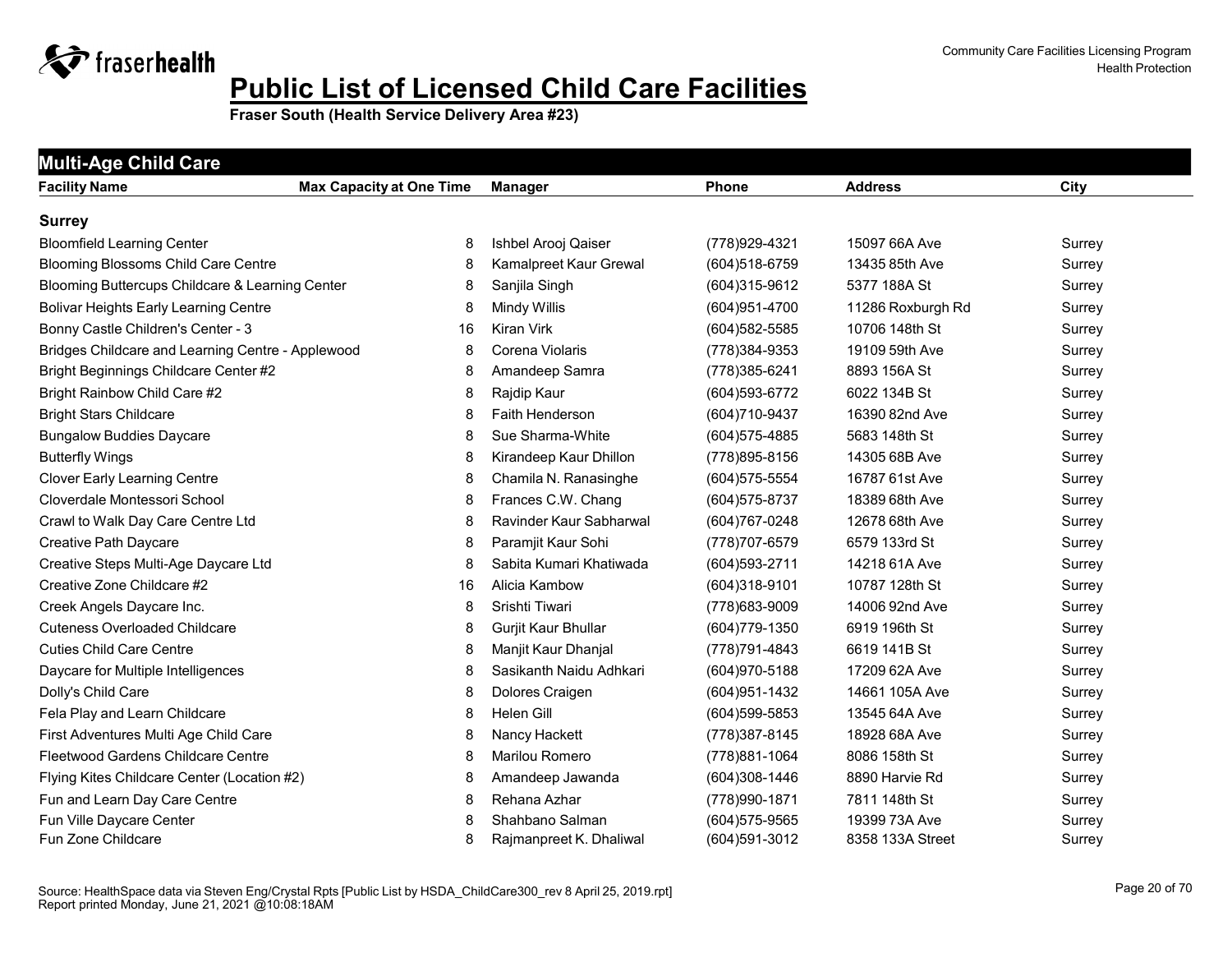

| <b>Multi-Age Child Care</b>             |                                 |                                  |                |                       |             |
|-----------------------------------------|---------------------------------|----------------------------------|----------------|-----------------------|-------------|
| <b>Facility Name</b>                    | <b>Max Capacity at One Time</b> | Manager                          | <b>Phone</b>   | <b>Address</b>        | <b>City</b> |
| <b>Surrey</b>                           |                                 |                                  |                |                       |             |
| Giggles & Dimples                       | 8                               | Kawaldeep Batra                  | (604)561-0409  | 5973 150th St         | Surrey      |
| <b>Goldstone Learning Centres</b>       | 8                               | Jindy Kaila                      | (604) 729-0543 | 5675 144A St          | Surrey      |
| Goodwin Daycare                         | 5                               | <b>Benita Chettiar</b>           | (604) 518-7531 | 14105 78th Ave        | Surrey      |
| <b>Great Minds Achievers</b>            | 8                               | Luzviminda G. Leyson             | (604) 725-5143 | 15770 82nd Ave        | Surrey      |
| <b>Greenfield Child Care Center</b>     | 8                               | Charanjeet Bhatia                | (604) 765-5416 | 7476 148th St         | Surrey      |
| Growing Kids Childcare Center           | 8                               | Sadaf Ahsan                      | (778) 318-8142 | 15050 60th Ave        | Surrey      |
| Happiness Starts Here Childcare Centre  | 8                               | Adriana Zepedeo                  | (604) 576-5706 | 18720 66th Ave        | Surrey      |
| Happy Trails Children Centre            | 7                               | Manjinder Kaur Sandhu            | (778) 237-5762 | 16371 95A Ave         | Surrey      |
| Hazelgrove Day Care                     | 8                               | Alison Goodman                   | (604) 575-2900 | 18959 70th Ave        | Surrey      |
| <b>Head Starts Child Care Center</b>    | 8                               | Deepthi Chandani<br>Samarasinghe | (604)446-3660  | 9850 150th St         | Surrey      |
| <b>Hyland Creek Childcare</b>           | 8                               | Somsri Galbraith                 | (778) 871-7145 | 14368 66th Ave        | Surrey      |
| Individual Footsteps II                 | 8                               | Sandra McGrandle                 | (604) 576-4902 | 18217 64th Ave        | Surrey      |
| Key To Success Daycare                  | 8                               | Narinder Kaur Bains              | (778) 822-1263 | 14957 96A Ave         | Surrey      |
| <b>Kiddie Cove</b>                      | 7                               | Jasota Bai                       | (236) 456-8172 | 19547 72nd Ave        | Surrey      |
| Kid's Castle Group Day Care             | 8                               | <b>Balraj Gill</b>               | (604) 580-0411 | 9422 156th St         | Surrey      |
| Kids Kove                               | 8                               | Silvia Loeppky                   | (604)501-0132  | 14696 58th Ave        | Surrey      |
| Kidz Learn "N" Play Daycare             | 8                               | Payal Sharma                     | (778)318-6000  | 17697 56A Ave         | Surrey      |
| Kidzee Land Child Care                  | 7                               | <b>Balwinder Heera</b>           | (778) 866-4132 | 14552 88th Ave        | Surrey      |
| L.E.A.P Childcare                       | 8                               | Kathy Mai                        | (778) 288-0908 | 15706 112th Ave       | Surrey      |
| Laugh & Giggles Childcare Centre        | 8                               | Rajinder Kaur Tathgur            | (778) 628-4565 | 18073 68th Ave        | Surrey      |
| Leap Frog Daycare                       | 8                               | Yuvila Kroutil                   | (604) 572-8450 | 6994 129A St          | Surrey      |
| Little Angels Childcare                 | 7                               | Chaitanya Sunkireddy             | (604) 357-3182 | 1648 King George Blvd | Surrey      |
| Little Artists Childcare Centre         | 8                               | Gerlie Daynes                    | (604) 353-7048 | 13883 Grosvenor Road  | Surrey      |
| Little Bubbles Child Care               | 6                               | Nadia Akhtar                     | (604)760-2100  | 9090 124th St         | Surrey      |
| Little Champions Childcare Center       | 8                               | Satinder Bajwa                   | (604) 593-0375 | 7114 148th St         | Surrey      |
| Little Go Getters Daycare               | 8                               | Sheena Burgermeister             | (604) 603-6106 | 10343 129th St        | Surrey      |
| Little Inventors Early Learning Academy | 8                               | Farzana Ghani                    | (604)596-6693  | 7880 139A St          | Surrey      |
| Little Learners Child Care Centre       | 8                               | Ravinder Bholla                  | (604) 576-5638 | 8596 167th St         | Surrey      |
|                                         |                                 |                                  |                |                       |             |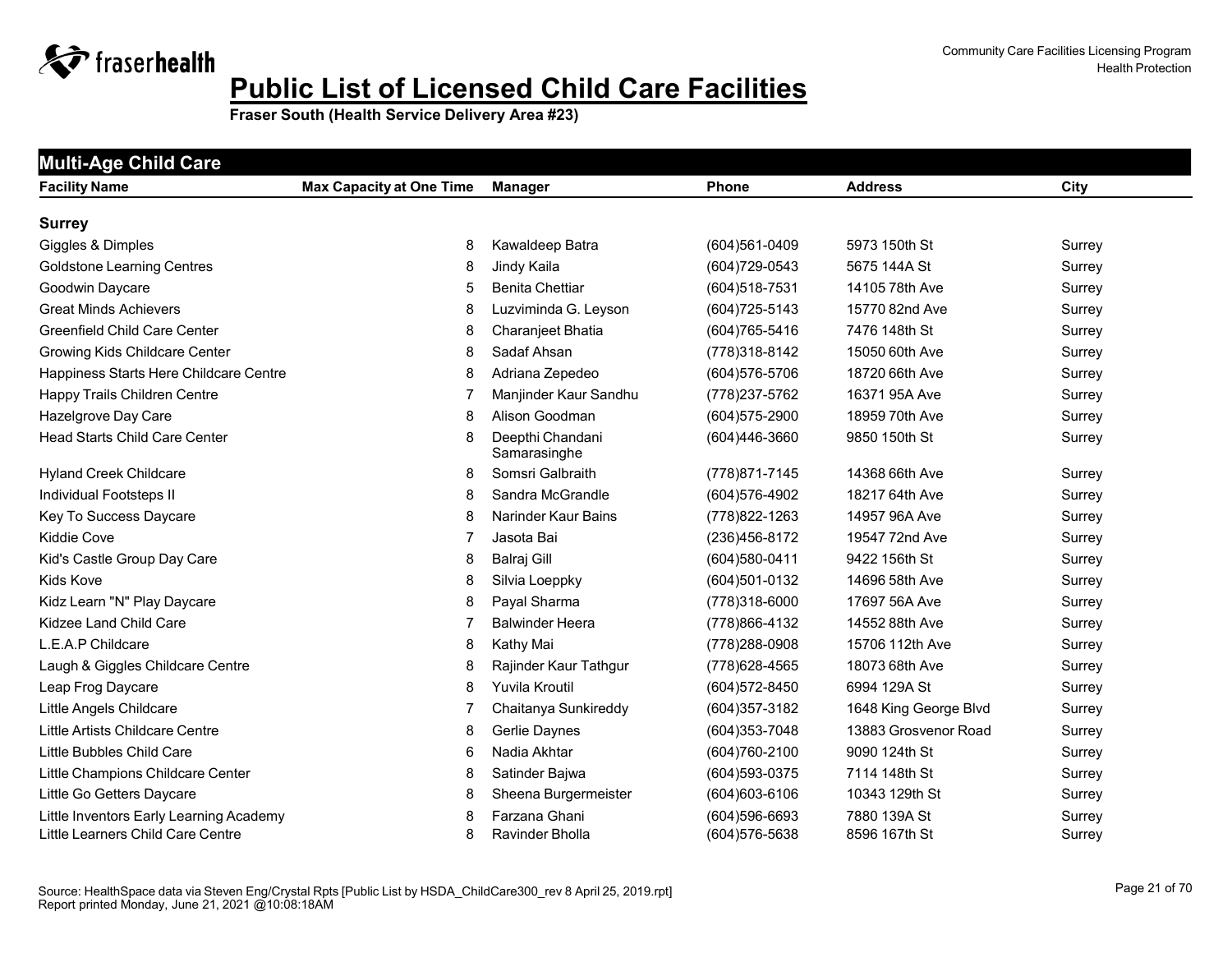

| <b>Multi-Age Child Care</b>           |                                 |                                 |                  |                |        |  |  |
|---------------------------------------|---------------------------------|---------------------------------|------------------|----------------|--------|--|--|
| <b>Facility Name</b>                  | <b>Max Capacity at One Time</b> | <b>Manager</b>                  | Phone            | <b>Address</b> | City   |  |  |
| <b>Surrey</b>                         |                                 |                                 |                  |                |        |  |  |
| Little Smiles Day Care                | 8                               | <b>Baljinder Kaur Thind</b>     | (604) 722-6364   | 14435 83rd Ave | Surrey |  |  |
| Little Thinkers Daycare Centre        | 8                               | Nasim Vellani                   | (778) 565-2105   | 15023 62nd Ave | Surrey |  |  |
| Lulu's Child Care Centre              | 8                               | Lu Wang                         | (604) 630-8653   | 15887 98th Ave | Surrey |  |  |
| Merita Learning Center                | 8                               | Sandhaya Renuka<br>Malalasekara | (604) 576-2774   | 16845 81A Ave  | Surrey |  |  |
| MGP Mother Goose Playschool           | 8                               | Maria Alejandra T. Sangalang    | $(604)$ 655-3538 | 18878 53A Ave  | Surrey |  |  |
| Miles of Smiles                       | 8                               | Kiranjot Kaur Kang              | (778) 683-5791   | 8186 141st St  | Surrey |  |  |
| Milky Way Childcare Centre            | 8                               | Kawaljot Kaur Bal               | (778) 707-0072   | 9483 134th St  | Surrey |  |  |
| Mini Miracles                         | 8                               | Helene (Eleni) Vapheas          | $(604)589-4916$  | 15083 99A Ave  | Surrey |  |  |
| Mommy Daycare                         | 8                               | Warsha Chand (Tori)             | (604)594-1236    | 7033 150th St  | Surrey |  |  |
| Monkey Ville Childcare                | 8                               | Amrita Baraich                  | (604) 723-9590   | 8365 150A St   | Surrey |  |  |
| Monkey Ville Childcare Cloverdale     | 8                               | Kim Sachdeva                    | (604) 723-9590   | 18309 60th Ave | Surrey |  |  |
| Moonlight Daycare                     | 8                               | Ghalia Rebei Adlani             | (604) 372-0678   | 17863 71A Ave  | Surrey |  |  |
| Multi Colours Daycare                 | 8                               | Sandeep Kaur Sidhu              | (778) 992-2744   | 18841 68th Ave | Surrey |  |  |
| My Daycare Centre                     | 8                               | Pawandeep Kaur                  | (604) 780-7200   | 12972 58B Ave  | Surrey |  |  |
| Nature's Playground Daycare           | 8                               | Serina Randhawa                 | (778) 571-0332   | 17490 61B Ave  | Surrey |  |  |
| Next Generation Children's Center     | 8                               | Ashima Dean                     | (604) 617-9953   | 15618 90th Ave | Surrey |  |  |
| Olio                                  | 8                               | Jimmy Vu                        | (778) 235-2509   | 16141 90th Ave | Surrey |  |  |
| Panorama Montessori Childcare         | 8                               | Khatera Bismel                  | (604) 290-3072   | 5913 146th St  | Surrey |  |  |
| Peach Tree Day Care                   | 8                               | Sylvia Pitre                    | (604) 538-3329   | 930 161A St    | Surrey |  |  |
| Pinetree Childcare Centre             | 8                               | Sangmi (Sarah) Jeong            | (778) 321-7819   | 19083 69A Ave  | Surrey |  |  |
| Play-N-Grow Childcare Centre          | 8                               | Jasjit Walia                    | (604) 782-3546   | 13639 92nd Ave | Surrey |  |  |
| Play-N-Grow Childcare Centre Inc #4   | 8                               | Nandanie Wijewardena            | (604) 782-3546   | 13941 94A Ave  | Surrey |  |  |
| Precious Angel Day Care               | 8                               | Manpreet Randhawa               | (604) 220-1716   | 6170 126th St  | Surrey |  |  |
| Rainbow Owl Childcare                 | 8                               | Chia Ching Liu                  | (604)362-5388    | 15581 112A Ave | Surrey |  |  |
| Rise N Shine Childcare Center #4      | 8                               | Seema Mehta                     | (604) 779-1940   | 9340 151A St   | Surrey |  |  |
| Rise N Shine Childcare Center Inc.    | 8                               | Anjali Sharma                   | (604) 779-1940   | 16740 85th Ave | Surrey |  |  |
| Rise N Shine Childcare Center Inc. #2 | 8                               | Sabita Karki Thapa              | (604) 779-1940   | 16784 80th Ave | Surrey |  |  |
| Rise N Shine Childcare Center Inc. #3 | 8                               | <b>Binita Bista</b>             | (604) 779-1940   | 17460 61A Ave  | Surrey |  |  |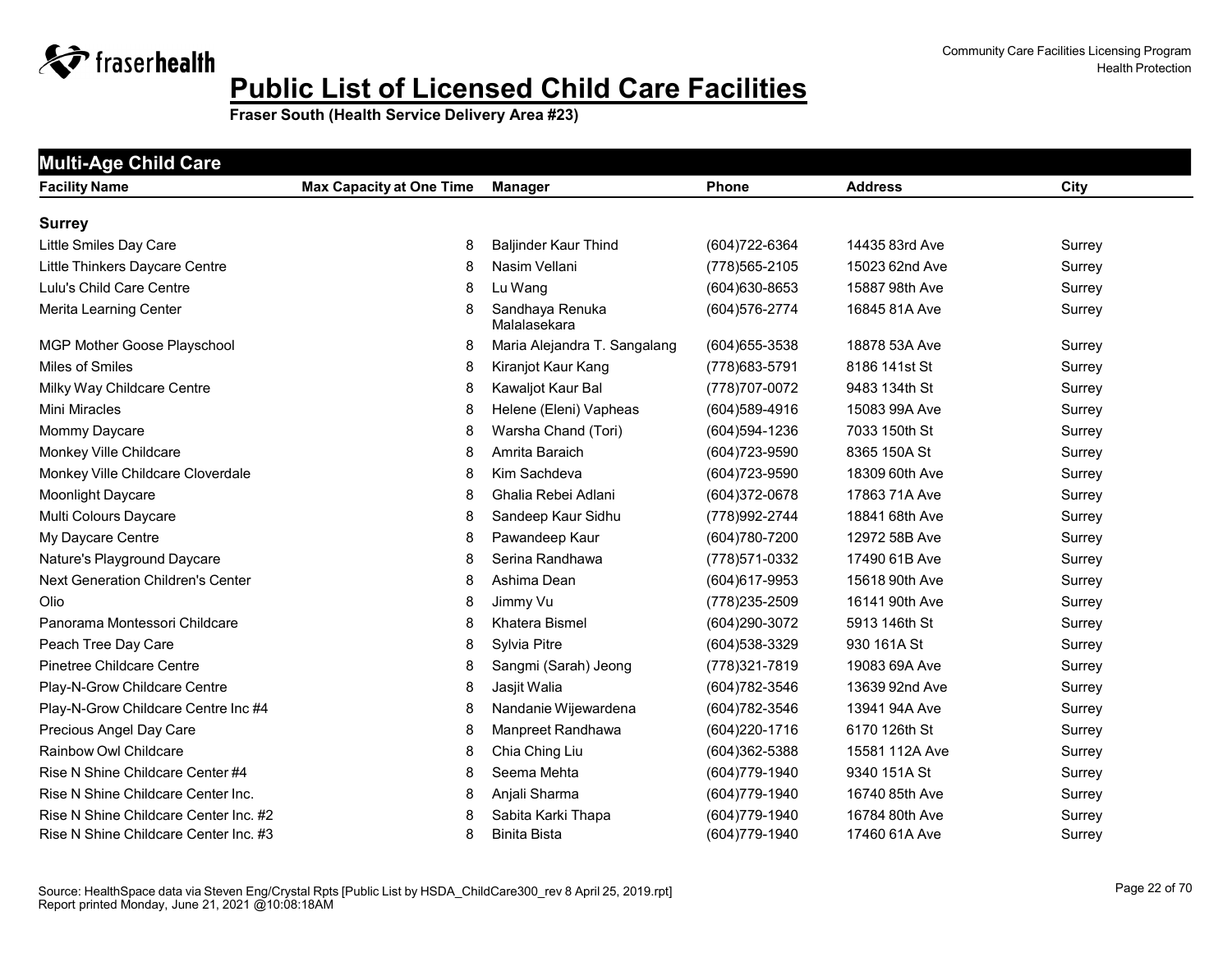

| <b>Facility Name</b>                    | <b>Max Capacity at One Time</b> | <b>Manager</b>         | Phone             | <b>Address</b>  | City   |
|-----------------------------------------|---------------------------------|------------------------|-------------------|-----------------|--------|
| <b>Surrey</b>                           |                                 |                        |                   |                 |        |
| <b>Salamat Childcare Centre</b>         | 8                               | Nadera Nazaryar        | (604) 928-9664    | 15298 80A Ave   | Surrey |
| Secret Heart Academy Sullivan           | 8                               | Kiran Sharma           | (778) 574-4009    | 5872 152nd St   | Surrey |
| Silver Ridge Montessori                 | 8                               | Ranjit Chhokar         | (604)315-1085     | 8376 170th St   | Surrey |
| Silver Ridge Montessori #2              | 8                               | Harpreet Randhawa      | $(604)315 - 1085$ | 18357 67A Ave   | Surrey |
| Smart Beginnings Childcare Centre       | 8                               | Maria Eleanor Orola    | (604) 585-4147    | 10090 140th St  | Surrey |
| <b>Smart Thinkers Child Care Centre</b> | 8                               | Juliet Badong          | (778)862-9344     | 10371 149A St   | Surrey |
| Smile N Grow Day Care Inc.              | 8                               | Nidhi Chaudhry         | (604)496-3623     | 9474 153rd St   | Surrey |
| Smile N Grow Daycare #2                 | 8                               | Rupinder Kaur Hans     | (604) 649-9769    | 9269 155A St    | Surrey |
| Smile N Learn Childcare                 | 8                               | Ramanpreet Dhillon     | (778)919-6153     | 15699 81st Ave  | Surrey |
| Smile N Learn Childcare                 | 8                               | Sukhvinder Bal         | (778)919-6753     | 6279 167B St    | Surrey |
| Solid Foundation Day Care Centre        | 8                               | Anne Adigu             | $(604)596 - 8189$ | 8656 151B St    | Surrey |
| <b>STEM Early Learning</b>              | 7                               | Paramjit Deol          | (604) 655-8300    | 15407 91A Ave   | Surrey |
| Sugar Fountain Day Care                 | 8                               | <b>Ginger Toor</b>     | (604)502-7846     | 7846 143rd St   | Surrey |
| Sunshine Kids Montessori Childcare      | 8                               | Li Yu                  | (604) 618-3927    | 12973 15A Ave   | Surrey |
| Super Kids Daycare                      | 8                               | Jody Malhotra          | (778) 895-7317    | 13996 115A Ave  | Surrey |
| Swan Montessori                         | 8                               | Zukhra Umurzakova      | (778) 706-2000    | 6252 146th St   | Surrey |
| Sweet Bambini Montessori Ltd            | 8                               | Joyce Chao             | (778) 688-3126    | 15566 110th Ave | Surrey |
| The Learning Tree Daycare               | 8                               | Amandeep K. Sidhu      | (604) 714-9800    | 14250 61A Ave   | Surrey |
| The Little Bridge Early Years Centre    | 8                               | Preeti Sharma          | (604)274-9464     | 5912 146th St   | Surrey |
| <b>Tiny Toes Daycare</b>                | 8                               | Prubjot Sandhu         | (604)812-9255     | 15121 67A Ave   | Surrey |
| Tiny Wings Children's Centre            | 8                               | Hui-Ling Hsu           | (604) 531-4718    | 13047 24th Ave  | Surrey |
| Tots of Fun Daycare                     | 8                               | <b>Harmeet Bhandal</b> | (778) 288-9885    | 14629 102nd Ave | Surrey |
| Treetops Day Care Ltd                   | 8                               | <b>Kalwant Kaur</b>    | (778) 855-7629    | 9476 153A St    | Surrey |
| We Are The World Montessori Childcare   | 8                               | <b>Rachel Mathew</b>   | (604) 576-1662    | 16639 63B Ave   | Surrey |
| Wonder Corner Childcare Centre          | 8                               | Amarjit Sabharwal      | (604)512-0406     | 13126 66B Ave   | Surrey |
| Area Facility Count = 118               |                                 |                        |                   |                 |        |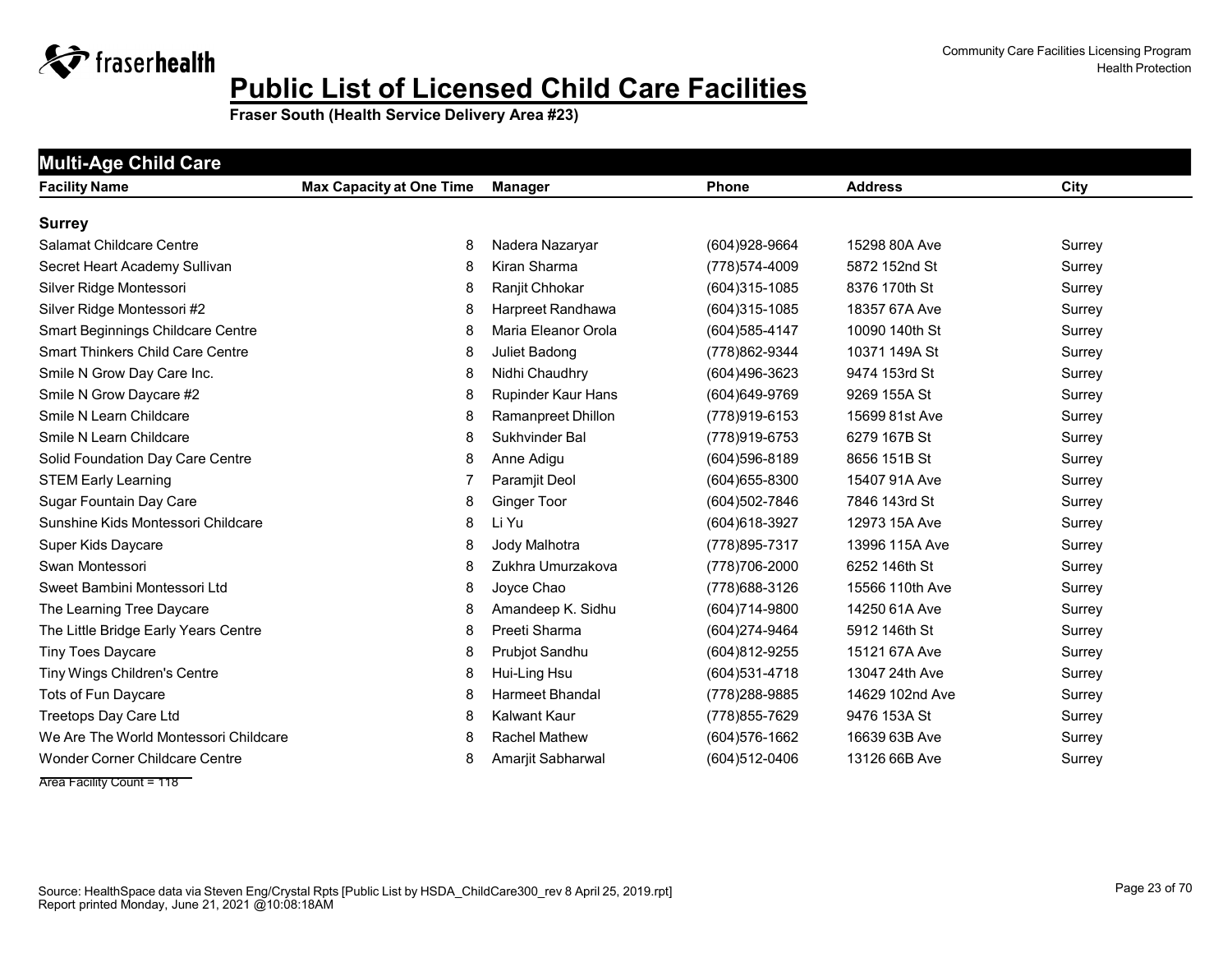**Fraser South (Health Service Delivery Area #23)**

| In-Home Multi-Age Child Care                  |                                 |                      |                   |                       |         |
|-----------------------------------------------|---------------------------------|----------------------|-------------------|-----------------------|---------|
| <b>Facility Name</b>                          | <b>Max Capacity at One Time</b> | <b>Manager</b>       | <b>Phone</b>      | <b>Address</b>        | City    |
| <b>Delta</b>                                  |                                 |                      |                   |                       |         |
| Seven Senses Nature Learning School           | 8                               | Natasha Prabhu Homem | (778)898-0103     | 5431 5B Ave           | Delta   |
| Fe Fi Fo Fun Family Daycare                   | 8                               | <b>Rita Davis</b>    | (604)219-8542     | 8461 118A St          | Delta   |
| Good Times Daycare                            | 8                               | Jennifer Turner      | (604) 833-4487    | 7764 Wansford Dr      | Delta   |
| Hugga Bunch Learning Centre                   | 8                               | Kim Brown            | (604)318-0073     | 7609 117th St         | Delta   |
| Ladybird Group Daycare                        | 8                               | Diba Ghazi           | (604) 572-1983    | 6424 109th St         | Delta   |
| Learning Ladder Childcare                     | 8                               | Sara Jawaid          | $(604)594 - 0596$ | 8455 116th St         | Delta   |
| Makannah's Daycare                            | 8                               | Danya Grant          | (778) 999-5249    | 5212 Lynn Pl          | Delta   |
| The Rainbow Connection on 1st                 | 8                               | Lyndsay Rogers       | (604) 948-9072    | 5336 1st Ave          | Delta   |
| Tina's Tiny Tots Daycare                      | 8                               | <b>Tina Burrows</b>  | (604)803-5020     | 6147 49th Ave         | Delta   |
| Area Facility Count = 9                       |                                 |                      |                   |                       |         |
|                                               |                                 |                      |                   |                       |         |
| Langley                                       |                                 |                      |                   |                       |         |
| At Play Child Care                            | 8                               | Michelle Bergen      | $(604)220-1383$   | 21501 Telegraph Trail | Langley |
| Bamboo House Montessori Childcare             | 8                               | Haiyan Wu            | (778) 558-9097    | 20464 90 Cres         | Langley |
| Bright Star Multiage Child Day Care           | 8                               | Jyoti Tailor         | $(604)618-8671$   | 19918 73A Ave         | Langley |
| Little Tugboats Childcare                     | 8                               | Zena Bowman          | (604) 534-1638    | 2885 Woodland Dr      | Langley |
| Miss Erin's                                   | 8                               | Erin Janz            | (778) 298-3695    | 9267 214th St         | Langley |
| Paddingtons Playhouse Daycare                 | 8                               | Victoria Ward        | (778) 838-9273    | 94 - 20860 76th Ave   | Langley |
| Rainbow Star Daycare                          | 8                               | Min Young Jung       | (778) 873-7367    | 21084 83A Ave         | Langley |
| Roro's Tippy Toes                             | 8                               |                      | (778)318-0792     | 20365 98A Ave         | Langley |
| Shining Star Montessori Daycare               | 8                               | Punam Dhungel        | (604)             | 20014 38th Ave        | Langley |
| TayLin Child Care                             | 8                               | Caylee Williams      | (604)349-4066     | 21150 80th Ave        | Langley |
| The Curious Moon In Home Multi-Age Child Care | 8                               | Helena Bahaar        | (778)549-1902     | 8026 211B St          | Langley |
| Willoughby Heights Little Star Daycare        | 8                               | Deepthi S Ariyaratne | (604)510-9367     | 19906 73A Ave         | Langley |

- Area Facility Count = 12
- **Surrey**

Allsmile TL Childcare Centre 8 Loida Albarado Capangpangan (604)518-6026 15086 73rd Ave Surrey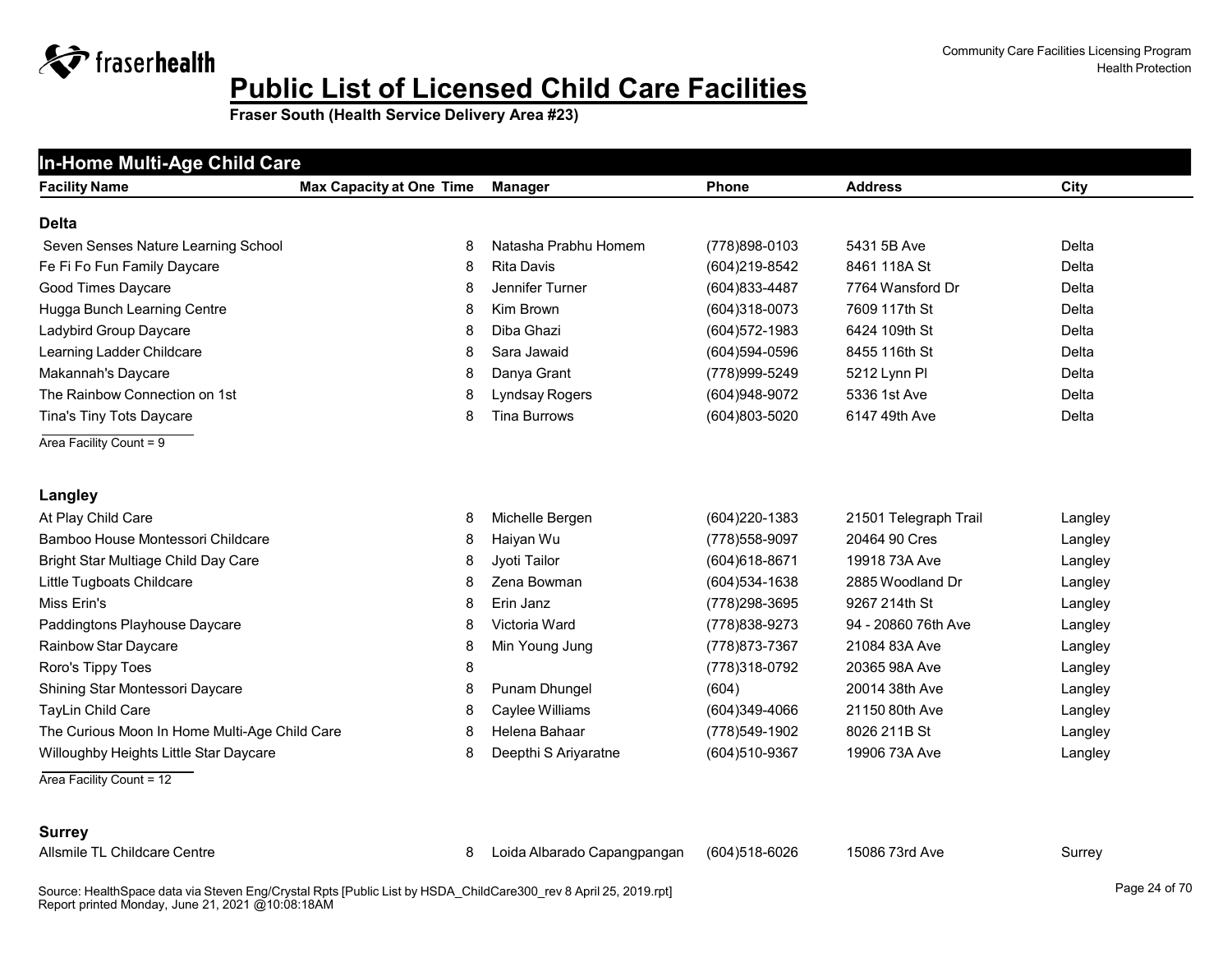| In-Home Multi-Age Child Care              |                                 |                              |                   |                       |        |
|-------------------------------------------|---------------------------------|------------------------------|-------------------|-----------------------|--------|
| <b>Facility Name</b>                      | <b>Max Capacity at One Time</b> | Manager                      | <b>Phone</b>      | <b>Address</b>        | City   |
| <b>Surrey</b>                             |                                 |                              |                   |                       |        |
| Amazing Grace Childcare Centre            | 8                               | Shu Lan Feng                 | (778) 885-9369    | 10816 155A St         | Surrey |
| Angel Montessori Children Centre          | 8                               | Shu-Hua Chen                 | $(604)808 - 8566$ | 10562 169th St        | Surrey |
| Angie's In-Home Multi-Age Child Care      | 8                               | Angelina Galang Francisco    | (778) 565-4771    | 6784 129th St         | Surrey |
| Art 2 Detour Childcare                    | 8                               | <b>Belle Yoon</b>            | (778) 997-0226    | 14304 18th Ave        | Surrey |
| Awesome Childcare Centre                  | 8                               | Rossana U. Gealan            | (604) 587-5913    | 15162 98th Ave        | Surrey |
| Benjamin Bloom Learning Center            | 8                               | Laura Ivette Villanueva Soto | (778)888-6936     | 142 - 6299 144th St   | Surrey |
| <b>Bright Beginnings Childcare Center</b> | 8                               | Reena Vyas                   | (778) 385-6241    | 9368 132A St          | Surrey |
| Bright Minds Learn-in Centre              | 8                               | Sarita Devi                  | (604)306-6647     | 8570 156th St         | Surrey |
| <b>Bright Stars Daycare</b>               | 8                               | Iffat Janjua                 | (604)591-6261     | 7726 124th St         | Surrey |
| <b>Bunny Hutch Daycare</b>                | 8                               | Sylvia Herd                  | (604) 584-3330    | 10258 144A St         | Surrey |
| <b>Busy Beavers Children Centre</b>       | 8                               | Amarjit Kaur Dhani           | (604) 375-2754    | 8253 134th St         | Surrey |
| Busy B's Daycare                          | 8                               | <b>Brittany Nuber</b>        | (778) 834-7437    | 6987 196th St         | Surrey |
| Children & Friends Day Care               | 8                               | Emelia Prayogo               | (778) 302-7887    | 9707 151B St          | Surrey |
| Club Oak Early Learning                   | 8                               | Deepkiran Kaur Bagri         | (604) 721-3518    | 18370 68 Ave          | Surrey |
| Early Days Childcare Centre               | 8                               | Hsin-Yun Cheng               | (778) 896-7713    | 14891 98th Ave        | Surrey |
| <b>EYSK Childcare Center</b>              | 8                               | Nasreen Keval                | (778) 994-8628    | 6252 131A St          | Surrey |
| Growing Tree Child Care Center            | 8                               | Chunhee Kim                  | (778) 246-2234    | 19125 68th Ave        | Surrey |
| Happy Feet Child Care                     | 8                               | Dipa Parekh                  | (604) 773-3245    | 7922 123A St          | Surrey |
| Happy Land Child Care                     | 8                               |                              | (778) 886-9756    | 8607 144th St         | Surrey |
| Happy Lane Childcare                      | 8                               | Tanya Lee Dawson             | (604)312-7996     | 17234 2nd Ave         | Surrey |
| Happy Minds Daycare                       | 8                               | Nilmini Kumari Kalaotuwawa   | (604) 598-2932    | 15035 Spenser Dr      | Surrey |
| Kids Wonderland Child Care                | 8                               | Nahila Shaikh                | (604)591-2249     | 6781 148th St         | Surrey |
| Kings and Queens Day Care                 | 7                               | Queen Ehizode                | (778) 394-1291    | 13028 109th Ave       | Surrey |
| Leaps and Bounds Childcare                | 8                               | Jennine Adams                | (604)209-9054     | 15722 Aster Rd        | Surrey |
| Learning Patch Children's Center          | 8                               | <b>Balbir Busra</b>          | (778) 895-0450    | 1845 King George Blvd | Surrey |
| Level Up Childcare Learning Centre        | 8                               | Cecilia de Guzman            | (778) 395-4903    | 13859 Hansen Rd       | Surrey |
| Lil' Boundary Parker's Childcare          | 8                               | Shannon Pietraroia           | (604) 722-1430    | 12227 Boundary Dr N   | Surrey |
| Little Critters Childcare Centre          | 8                               | Devika Sita Naidu            | $(604)839-6037$   | 7408 Hurdle Cres      | Surrey |
| Little Hearts Daycare                     | 8                               | Vidushi Kapoor Mundra        | $(604)339-9601$   | 14052 86A Ave         | Surrey |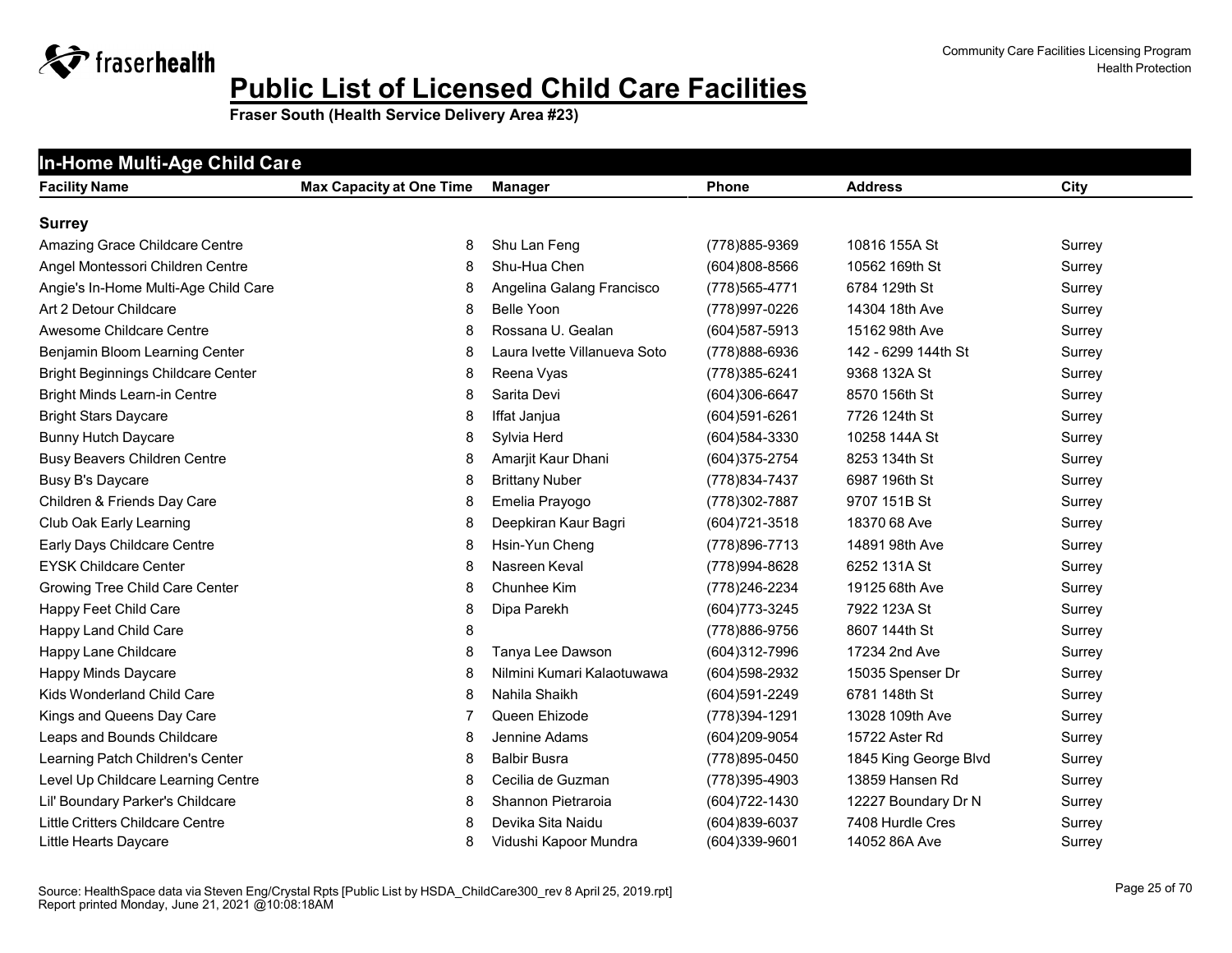| <b>Facility Name</b>                     | <b>Max Capacity at One Time</b> | <b>Manager</b>                   | Phone                                   | <b>Address</b>     | City   |
|------------------------------------------|---------------------------------|----------------------------------|-----------------------------------------|--------------------|--------|
| <b>Surrey</b>                            |                                 |                                  |                                         |                    |        |
| Little Lotus Child Care                  | 8                               | Hsin-Yu (Cindy) Wang             | (778) 861-8781                          | 16338 86B Ave      | Surrey |
| Little Panda Children Place              | 8                               | Heather Wen Bo Yang              | (604) 596-5708                          | 13 - 8155 164th St | Surrey |
|                                          | 8                               | Priyantha N. Wijewardena         |                                         |                    |        |
| Little Star Montessori Daycare Centre    |                                 | (Priya)                          | (604) 585-8427                          | 9660 150A St       | Surrey |
| Little Stars Daycare Centre              | 8                               | Amarjit Malhi                    | (604) 592-2526                          | 6150 150B St       | Surrey |
| Little Timbers Childcare                 | 8                               | Amberly Williams                 | (604) 588-9701                          | 9035 147th Street  | Surrey |
| Love for Kids Childcare Centre           | 8                               | Ana Divinia E. Monte De<br>Ramos | (604) 518-6565                          | 7966 161st St      | Surrey |
| Maple Childcare Center                   | 8                               | Lin (Esther) Ma                  | (604)435-8002                           | 15032 97th Ave     | Surrey |
| Mini Me Montessori Child Care            | 8                               | Yun Chen Chang                   | (778) 589-3069                          | 8425 167th St      | Surrey |
| Mommy Goose Child Care                   | 8                               | Yuting Li                        | $(604)314 - 7856$                       | 1335 160A St       | Surrey |
| Montessori Village Child Care            | 8                               | Ru Zhang (Rosie)                 | $(604)725 - 3608$                       | 15969 110th Ave    | Surrey |
| N E 14 Fun Childcare                     | 7                               | <b>Avril Cawthra</b>             | $(604)581 - 2880$                       | 9553 164th St      | Surrey |
| New Path Child Care                      | 8                               | Cindy Edwards                    | (778) 885-2495                          | 9662 149B St       | Surrey |
| Playful Discoveries Learning Centre      | 8                               | Amanda Armit                     | (778) 869-1740                          | 18672 61A Ave      | Surrey |
| Ragamuffins                              | 8                               | <b>Kristin Rosner</b>            | (604) 575-0498                          | 6048 165th St      | Surrey |
| Rosewood Children's Centre               | 8                               | Shellie Munro                    | $(604)574 - 5598$                       | 18693 56A Ave      | Surrey |
| The Royal Kids Care and Education Centre | 8                               | Ramandeep K Virk                 | (778) 707-0072                          | 9464 132A St       | Surrey |
| The Wonder Path                          | 8                               |                                  | Details removed at operator's request - |                    | Surrey |
| <b>Treehouse Kids Care</b>               | 8                               | Shikha Porwal                    | (604)704-6484                           | 8555 151A St       | Surrey |
| <b>Twinkle Toes Childcare</b>            | 6                               | Sabrina Lal                      | (604) 729-5056                          | 5898 131st St      | Surrey |
| <b>Tynehead Learning Centre</b>          | 8                               | Arooj Jaffar                     | (778) 883-9765                          | 15519 98th Ave     | Surrey |
| Victory Children's Centre                | 8                               | Uhunoma Edith Oratokhai          | (778) 881-7306                          | 14058 88A Ave      | Surrey |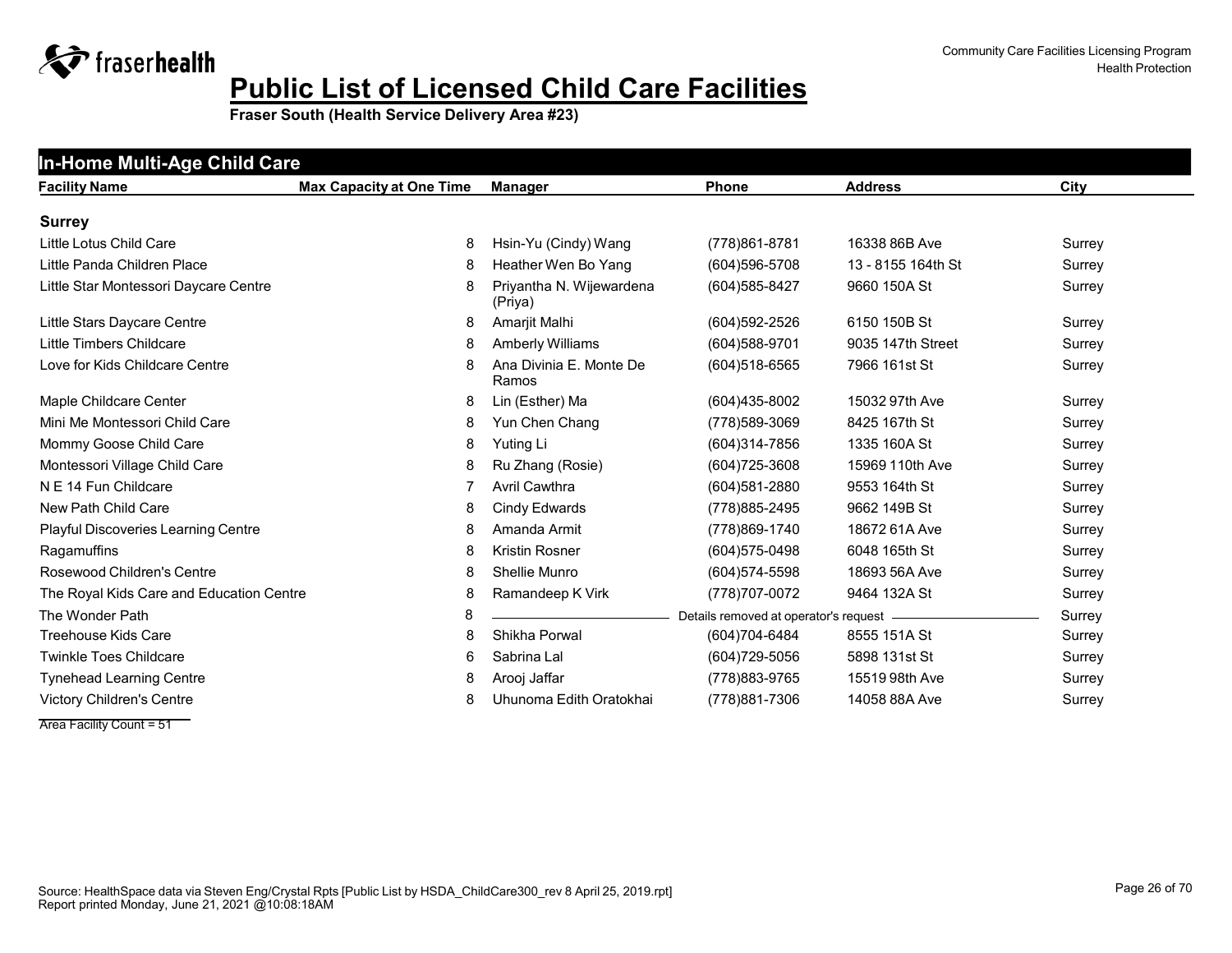

| Child-minding                          |                                 |                     |                |                       |        |
|----------------------------------------|---------------------------------|---------------------|----------------|-----------------------|--------|
| <b>Facility Name</b>                   | <b>Max Capacity at One Time</b> | Manager             | <b>Phone</b>   | <b>Address</b>        | City   |
| <b>Surrey</b>                          |                                 |                     |                |                       |        |
| <b>DIVERSEcity Childcare</b>           | 12                              | Janet Ali           | (604)547-281   | 110 - 13455 76th Ave  | Surrey |
| <b>DIVERSEcity Learning Centre</b>     | 16                              | Ilyambabazi Sebyeza | (604)547-1281  | 1107 - 7330 137th St  | Surrey |
| Douglas College Surrey Training Centre | 9                               | Reetu Bajaj         | (604) 585-1596 | 13769 104th Ave       | Surrey |
| S.U.C.C.E.S.S. Surrey Service Centre   | 16                              | Sundeep Lail        | (604) 588-6869 | 206 - 10090 152nd St  | Surrey |
| S.U.C.C.E.S.S. Surrey-Delta            | 16                              | Jeff Graham         | (604) 588-6869 | 100 - 15117 101st Ave | Surrey |
| Area Facility Count = $5$              |                                 |                     |                |                       |        |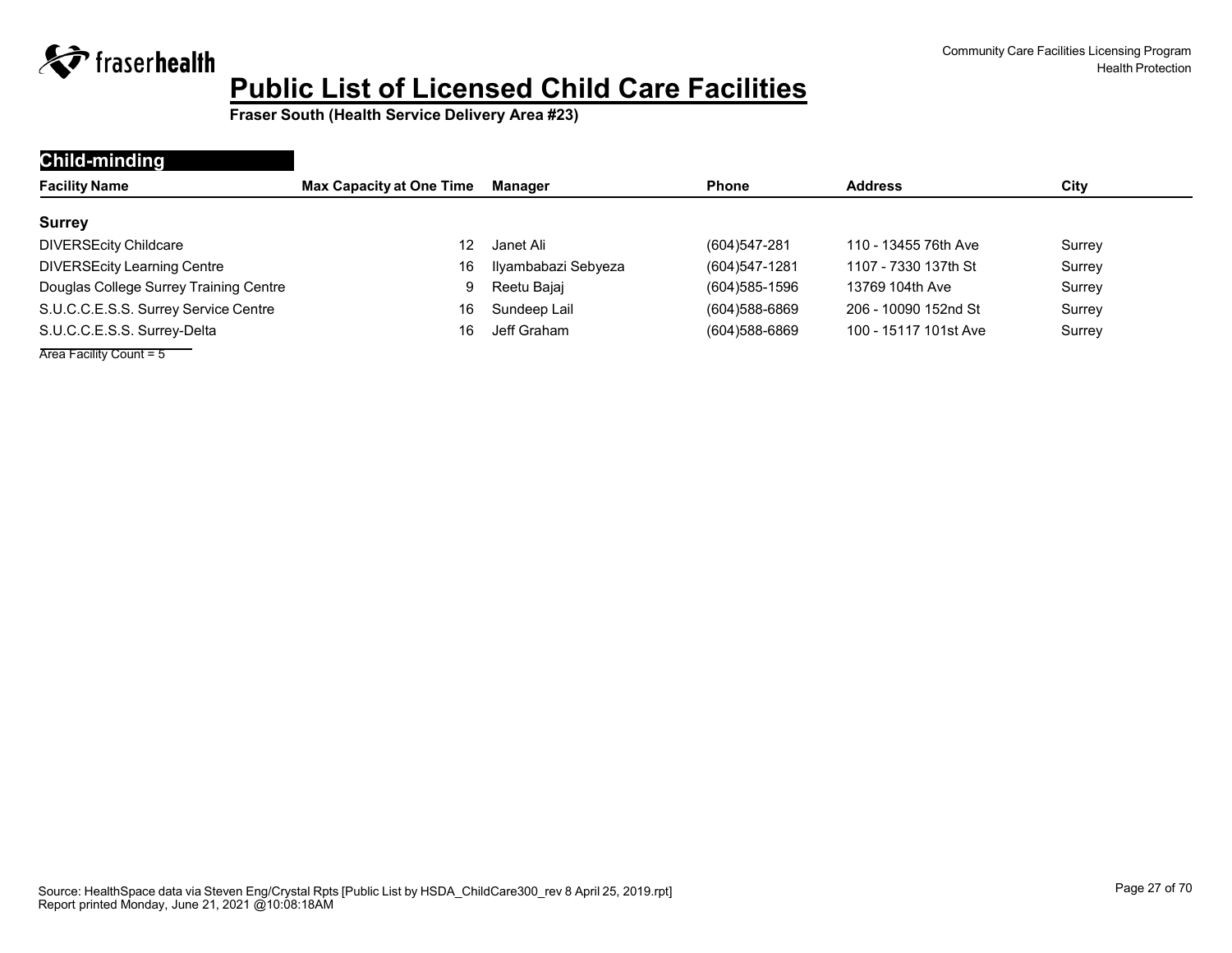

<span id="page-27-0"></span>

| <b>Facility Name</b>                             | <b>Max Capacity at One Time</b>                                                                                                                                                                                    | <b>Manager</b>            | <b>Phone</b>   | <b>Address</b>   | City       |
|--------------------------------------------------|--------------------------------------------------------------------------------------------------------------------------------------------------------------------------------------------------------------------|---------------------------|----------------|------------------|------------|
| Aldergrove                                       |                                                                                                                                                                                                                    |                           |                |                  |            |
| Aldergrove Daycare Centre                        | 36                                                                                                                                                                                                                 | Mary-Ellen Kobayashi      | (604) 856-3724 | 26770 29th Ave   | Aldergrove |
|                                                  | <b>Service Types &amp; Capacity Offered:</b><br>Group Day Care >30 mos<br>16<br>Group Child Care (School Age)<br>20                                                                                                |                           |                |                  |            |
| <b>Curious Kids Children's Center</b>            | 42                                                                                                                                                                                                                 | Debbie Lemire             | (604)897-4582  | 27233 29A Ave    | Aldergrove |
|                                                  | <b>Service Types &amp; Capacity Offered:</b><br>Group Child Care (under 36 month 12<br>Group Child Care (30 months to sc 15<br>Preschool (30 months to school ag 15<br>Group Child Care (School Age)<br>15         |                           |                |                  |            |
| Green Tree Montessori Children's Centre          | 38                                                                                                                                                                                                                 | Dilanie Wickramaratne     | (604) 625-4733 | 26489 Fraser Hwy | Aldergrove |
|                                                  | <b>Service Types &amp; Capacity Offered:</b><br>Group Child Care (under 36 month<br>8<br>Group Child Care (30 months to sc<br>20<br>Preschool (30 months to school ag<br>10<br>Group Child Care (School Age)<br>10 |                           |                |                  |            |
| Growing with Smile Childhood Center Ltd.         | 46                                                                                                                                                                                                                 | Amarjit Sabharwal         | (604)512-0406  | 27185 Fraser Hwy | Aldergrove |
|                                                  | <b>Service Types &amp; Capacity Offered:</b><br>Group Child Care (30 months to sc 24<br>Preschool (30 months to school ag 22<br>Group Child Care (School Age) 22                                                   |                           |                |                  |            |
| Starlight Learning Centre (Fraser Hwy)           | 35                                                                                                                                                                                                                 | Pauline Wangler           | (604) 607-0463 | 27336 Fraser Hwy | Aldergrove |
|                                                  | <b>Service Types &amp; Capacity Offered:</b><br>Group Child Care (30 months to sc<br>16<br>Group Child Care (School Age)<br>19                                                                                     |                           |                |                  |            |
| Strawberry Patch Children's Centre - North Otter | 18                                                                                                                                                                                                                 | <b>Elizabeth Alderson</b> | (604) 626-4547 | 5370 248th St    | Aldergrove |
|                                                  | <b>Service Types &amp; Capacity Offered:</b><br>Group Child Care (30 months to sc<br>18<br>Group Child Care (School Age)<br>18                                                                                     |                           |                |                  |            |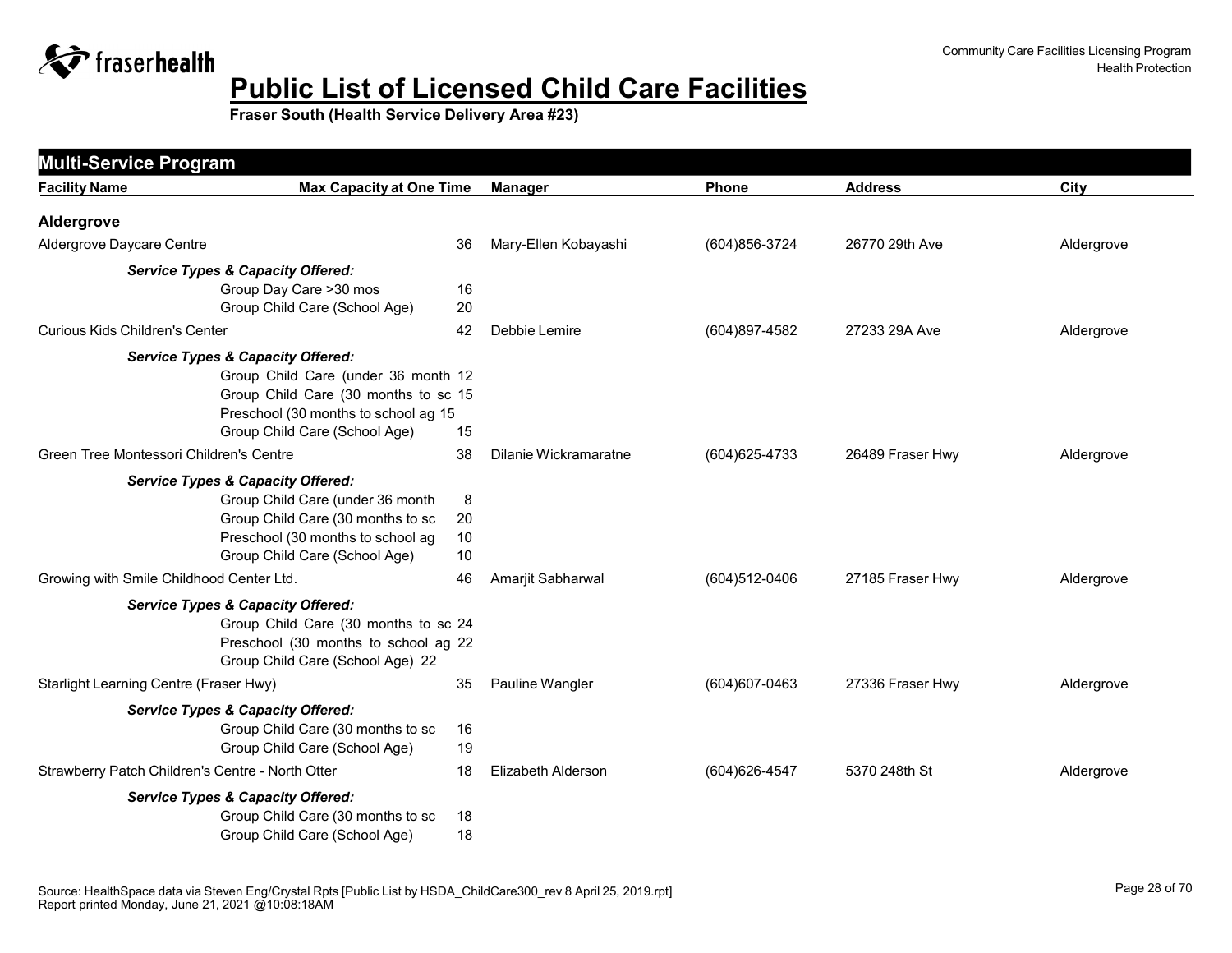

| <b>Multi-Service Program</b>                                            |                                                                                                                    |          |                      |                |                    |            |
|-------------------------------------------------------------------------|--------------------------------------------------------------------------------------------------------------------|----------|----------------------|----------------|--------------------|------------|
| <b>Facility Name</b>                                                    | <b>Max Capacity at One Time</b>                                                                                    |          | <b>Manager</b>       | Phone          | <b>Address</b>     | City       |
| Aldergrove                                                              |                                                                                                                    |          |                      |                |                    |            |
| Wonder Years Daycare - Aldergrove                                       |                                                                                                                    | 49       | <b>Karen Essex</b>   | (778) 552-2326 | 27330 28th Ave     | Aldergrove |
| <b>Service Types &amp; Capacity Offered:</b><br>Area Facility Count = 7 | Group Child Care (under 36 month<br>Group Child Care (30 months to sc                                              | 24<br>25 |                      |                |                    |            |
| <b>Delta</b>                                                            |                                                                                                                    |          |                      |                |                    |            |
| 1st Step Montessori Inc - Sunbury Hall                                  |                                                                                                                    | 40       | Randeep Bal          | (604)417-3290  | 10409 Dunlop Rd    | Delta      |
| <b>Service Types &amp; Capacity Offered:</b>                            | Group Child Care (under 36 month 12<br>Group Child Care (30 months to sc 8<br>Preschool (30 months to school ag 20 |          |                      |                |                    |            |
| Aird's Kidzone Learning Centre Ltd                                      | 103                                                                                                                |          | Rhonda Aird          | (604) 943-9179 | 5025 12th Ave      | Delta      |
| <b>Service Types &amp; Capacity Offered:</b>                            | Group Child Care (under 36 month 12<br>Group Child Care (30 months to sc 49<br>Group Child Care (School Age) 42    |          |                      |                |                    |            |
| Animal Crackers Children's Centre #7                                    |                                                                                                                    | 34       | <b>Gurjeet Atwal</b> | (604) 597-5677 | 11531 80th Ave     | Delta      |
| <b>Service Types &amp; Capacity Offered:</b>                            | Preschool (30 months to school ag<br>Group Child Care (School Age)                                                 | 17<br>17 |                      |                |                    |            |
| Animal Crackers Children's Centre #9                                    |                                                                                                                    | 20       | Kamaljit Koonar      | (604) 597-0181 | A3 - 7670 118th St | Delta      |
| <b>Service Types &amp; Capacity Offered:</b>                            | Group Child Care (School Age)<br>Preschool (30 months to school ag                                                 | 20<br>18 |                      |                |                    |            |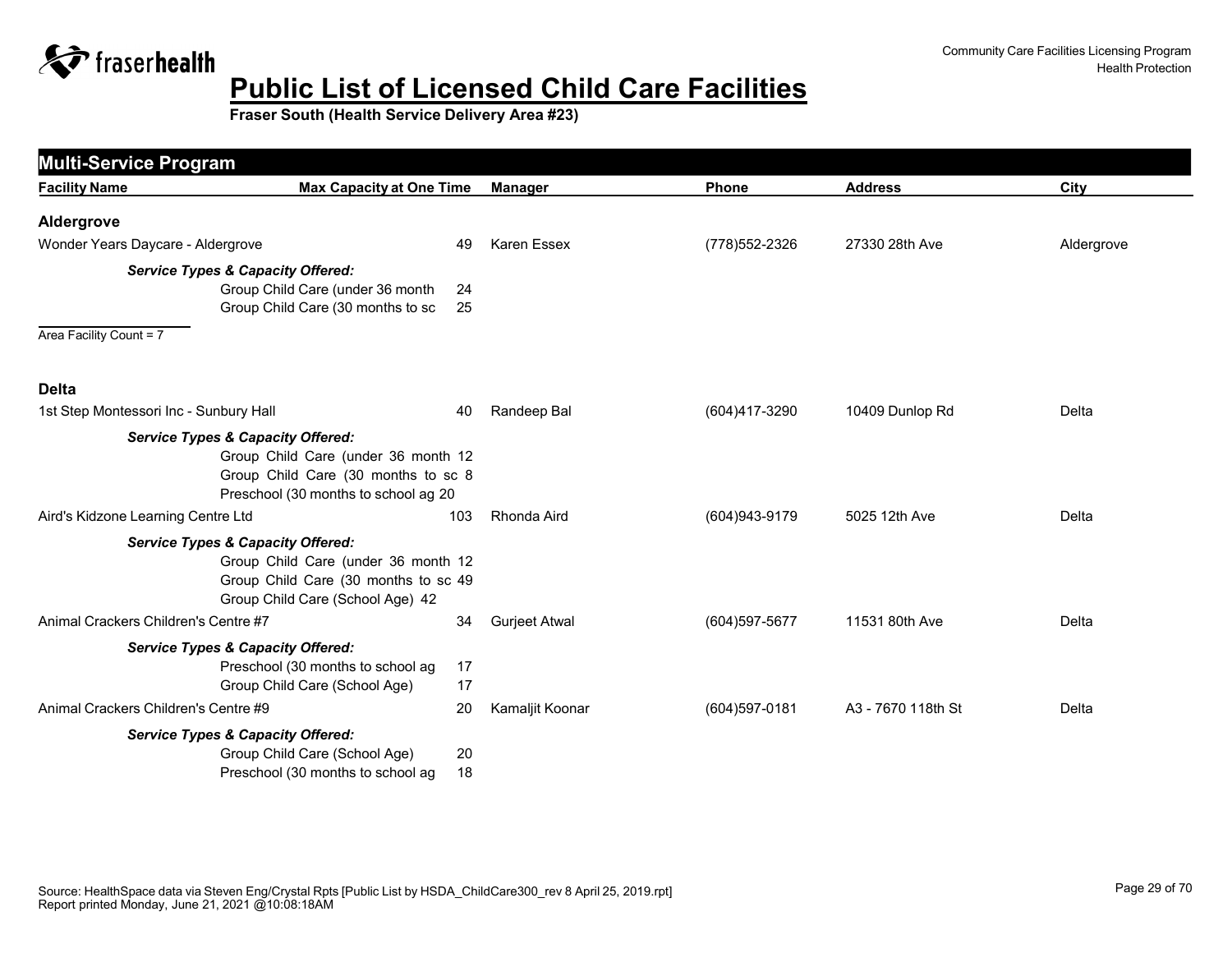

| <b>Facility Name</b>                                    | <b>Max Capacity at One Time</b>              |    | <b>Manager</b>       | Phone           | <b>Address</b>       | City  |
|---------------------------------------------------------|----------------------------------------------|----|----------------------|-----------------|----------------------|-------|
|                                                         |                                              |    |                      |                 |                      |       |
| <b>Delta</b>                                            |                                              |    |                      |                 |                      |       |
| Boundary Bay Montessori House                           |                                              | 38 | <b>Karen Gaitens</b> | (604)946-9814   | 3800 72nd St         | Delta |
|                                                         | <b>Service Types &amp; Capacity Offered:</b> |    |                      |                 |                      |       |
|                                                         | Preschool (30 months to school ag            | 19 |                      |                 |                      |       |
|                                                         | Out of School Care                           | 19 |                      |                 |                      |       |
| <b>Bright Eyes Academy Inc</b>                          |                                              | 20 | Shawna Gitzel        | $(604)946-0896$ | 4629 51st St         | Delta |
|                                                         | <b>Service Types &amp; Capacity Offered:</b> |    |                      |                 |                      |       |
|                                                         | Preschool (30 months to school ag            | 20 |                      |                 |                      |       |
|                                                         | Group Child Care (School Age)                | 20 |                      |                 |                      |       |
| Bright Eyes Academy Inc @ Brooke                        |                                              | 52 | Kathleen Powroznik   | (604)946-0896   | 8718 Delwood Dr      | Delta |
|                                                         | <b>Service Types &amp; Capacity Offered:</b> |    |                      |                 |                      |       |
|                                                         | Group Child Care (under 36 month 12          |    |                      |                 |                      |       |
|                                                         | Group Child Care (30 months to sc 20         |    |                      |                 |                      |       |
|                                                         | Preschool (30 months to school ag 20         |    |                      |                 |                      |       |
|                                                         | Group Child Care (School Age)                | 20 |                      |                 |                      |       |
| Bright Eyes Academy Inc at Holly                        |                                              | 32 | Lauren Creed         | (604)940-5999   | 4669 62nd St         | Delta |
|                                                         | <b>Service Types &amp; Capacity Offered:</b> |    |                      |                 |                      |       |
|                                                         | Group Child Care (under 36 month             | 12 |                      |                 |                      |       |
|                                                         | Group Child Care (30 months to sc            | 20 |                      |                 |                      |       |
| <b>Brilliant Butterflies Children's Learning Centre</b> |                                              | 38 | Elsy Chinchilla      | (604) 961-6934  | 110 - 11655 86th Ave | Delta |
|                                                         | <b>Service Types &amp; Capacity Offered:</b> |    |                      |                 |                      |       |
|                                                         | Group Child Care (30 months to sc 19         |    |                      |                 |                      |       |
|                                                         | Preschool (30 months to school ag 19         |    |                      |                 |                      |       |
|                                                         | Group Child Care (School Age) 19             |    |                      |                 |                      |       |
| Brilliant Kids Montessori Childcare Centre              |                                              | 49 | Yin Hung Cheung      | (604)498-2128   | 11706 96th Ave       | Delta |
|                                                         | <b>Service Types &amp; Capacity Offered:</b> |    |                      |                 |                      |       |
|                                                         | Group Child Care (under 36 month             | 24 |                      |                 |                      |       |
|                                                         | Group Child Care (30 months to sc            | 25 |                      |                 |                      |       |
|                                                         |                                              |    |                      |                 |                      |       |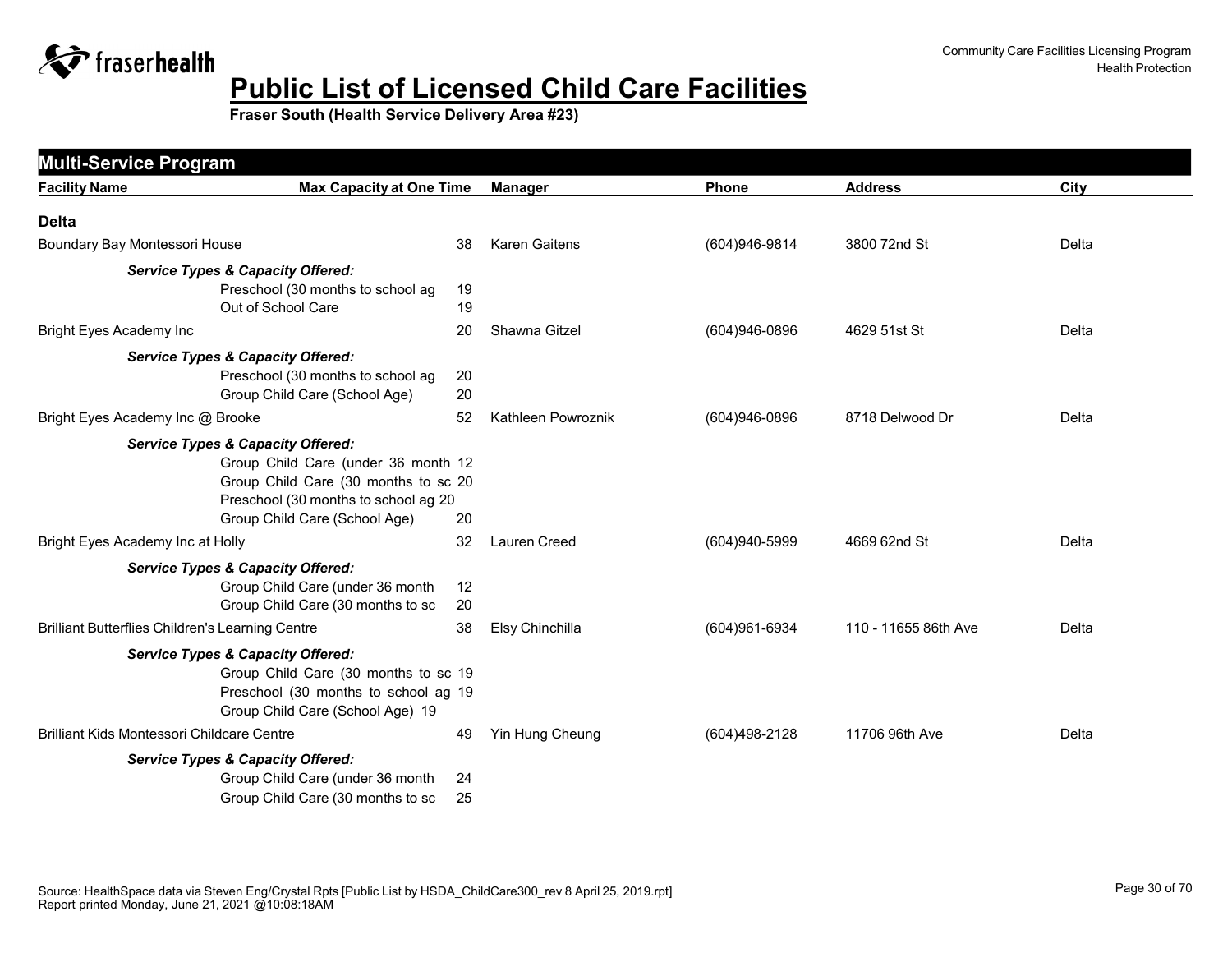

| <b>Multi-Service Program</b>                      |                                              |     |                 |                |                            |       |
|---------------------------------------------------|----------------------------------------------|-----|-----------------|----------------|----------------------------|-------|
| <b>Facility Name</b>                              | <b>Max Capacity at One Time</b>              |     | <b>Manager</b>  | Phone          | <b>Address</b>             | City  |
| <b>Delta</b>                                      |                                              |     |                 |                |                            |       |
| <b>Buzza Bee Childcare</b>                        |                                              | 10  |                 | (778) 713-9969 | 11248 Bond Blvd            | Delta |
|                                                   | <b>Service Types &amp; Capacity Offered:</b> |     |                 |                |                            |       |
|                                                   | Preschool (30 months to school ag            | 10  |                 |                |                            |       |
|                                                   | Group Child Care (School Age)                | 10  |                 |                |                            |       |
| <b>Creation Station Day Care</b>                  |                                              | 45  | Merril Marocchi | (604)940-8077  | 5545 Ladner Trunk Rd       | Delta |
|                                                   | <b>Service Types &amp; Capacity Offered:</b> |     |                 |                |                            |       |
|                                                   | Group Day Care >30 mos                       | 25  |                 |                |                            |       |
|                                                   | Group Child Care (School Age)                | 20  |                 |                |                            |       |
| Global Montessori Preschool & Before After School |                                              | 19  | Souad Ettouil   | (604) 943-0525 | 108 - 402 English Bluff Rd | Delta |
|                                                   | <b>Service Types &amp; Capacity Offered:</b> |     |                 |                |                            |       |
|                                                   | Preschool (30 months to school ag            | 19  |                 |                |                            |       |
|                                                   | Group Child Care (School Age)                | 19  |                 |                |                            |       |
| Hilltop Christian Child Care                      |                                              | 118 | Sandra Neutel   | (604)594-0910  | 6749 120th St              | Delta |
|                                                   | <b>Service Types &amp; Capacity Offered:</b> |     |                 |                |                            |       |
|                                                   | Group Child Care (under 36 month             | 8   |                 |                |                            |       |
|                                                   | Group Child Care (30 months to sc            | 25  |                 |                |                            |       |
|                                                   | Preschool (30 months to school ag            | 20  |                 |                |                            |       |
|                                                   | Group Child Care (School Age)                | 65  |                 |                |                            |       |
| Holly's Childcare Centre                          |                                              | 37  | Meagan Ram      | (604)946-4060  | 4625 62nd St               | Delta |
|                                                   | <b>Service Types &amp; Capacity Offered:</b> |     |                 |                |                            |       |
|                                                   | Preschool (30 months to school ag            | 19  |                 |                |                            |       |
|                                                   | Group Child Care (School Age)                | 37  |                 |                |                            |       |
| Kids in Paradise                                  |                                              | 82  | Alanna Belding  | (604) 948-5437 | 25 - 1835 56th St          | Delta |
|                                                   | <b>Service Types &amp; Capacity Offered:</b> |     |                 |                |                            |       |
|                                                   | Group Day Care >30 mos                       | 25  |                 |                |                            |       |
|                                                   | Group Day Care < 36 mos                      | 12  |                 |                |                            |       |
|                                                   | Group Child Care (School Age)                | 45  |                 |                |                            |       |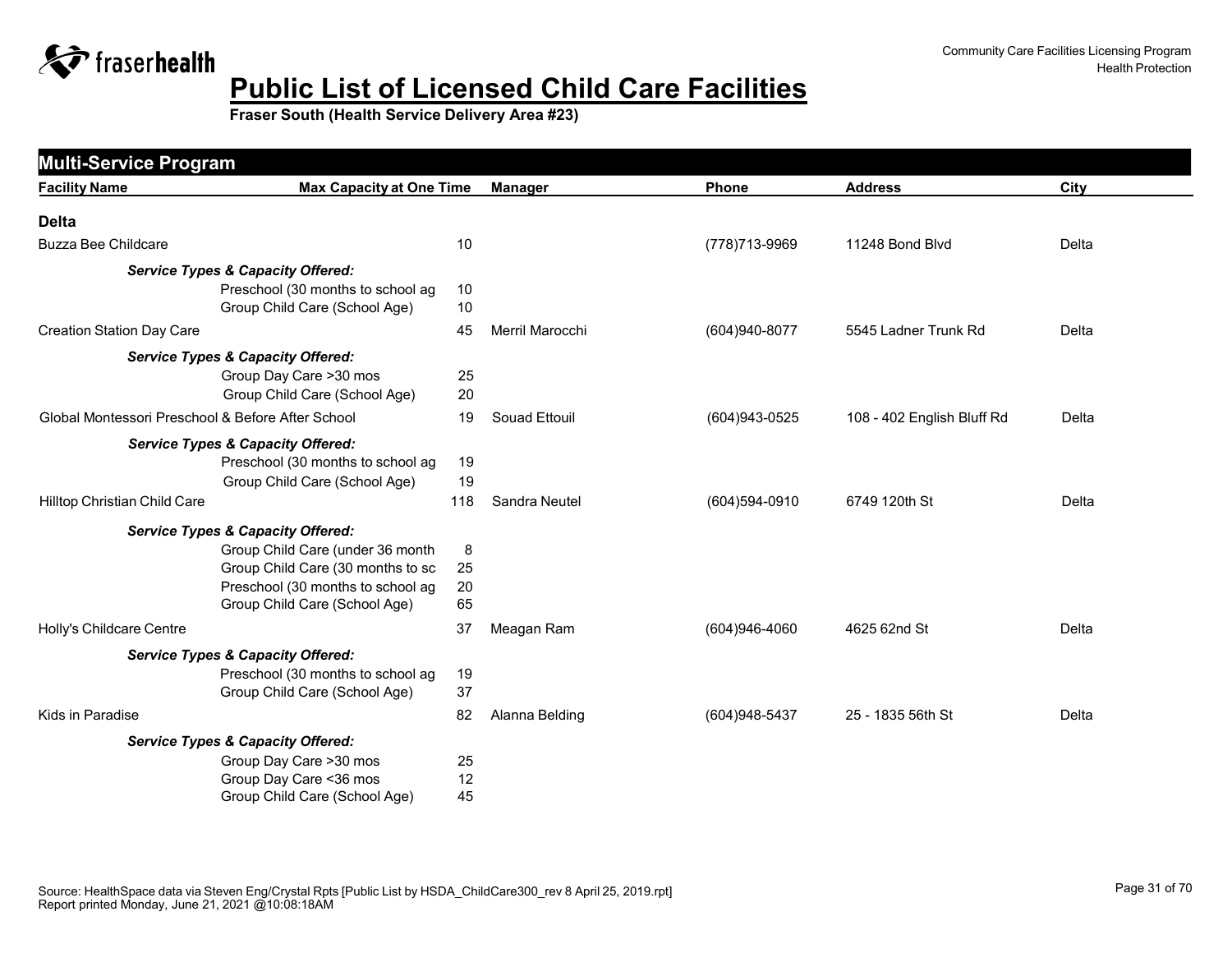

| <b>Multi-Service Program</b>                 |                                                                                   |                       |                |                      |       |
|----------------------------------------------|-----------------------------------------------------------------------------------|-----------------------|----------------|----------------------|-------|
| <b>Facility Name</b>                         | <b>Max Capacity at One Time</b>                                                   | <b>Manager</b>        | Phone          | <b>Address</b>       | City  |
| <b>Delta</b>                                 |                                                                                   |                       |                |                      |       |
| Kids Zone Child Care Centre Ltd              | 26                                                                                | Baljinder Kaur Saroya | (778) 239-2075 | 1115 51A St          | Delta |
| <b>Service Types &amp; Capacity Offered:</b> |                                                                                   |                       |                |                      |       |
|                                              | Group Child Care (under 36 month<br>10                                            |                       |                |                      |       |
|                                              | Group Child Care (30 months to sc<br>16                                           |                       |                |                      |       |
| Kidzone Learning Centre South Ltd            | 33                                                                                | Samantha Aird         | (778) 701-8952 | 735 Gilchrist Dr     | Delta |
| <b>Service Types &amp; Capacity Offered:</b> |                                                                                   |                       |                |                      |       |
|                                              | Group Child Care (30 months to sc<br>17                                           |                       |                |                      |       |
|                                              | 16<br>Group Child Care (School Age)                                               |                       |                |                      |       |
| <b>Ladner Animal Crackers</b>                | 40                                                                                | Janet Thompson        | (604)940-0327  | 5160 Central Ave     | Delta |
| <b>Service Types &amp; Capacity Offered:</b> |                                                                                   |                       |                |                      |       |
|                                              | Group Day Care >30 mos<br>20                                                      |                       |                |                      |       |
| Preschool                                    | 20                                                                                |                       |                |                      |       |
| Little Koala Montessori Academy Delta        | Group Child Care (School Age)<br>20<br>60                                         | Sandy Chen            | (778) 630-7878 | 5267 Ladner Trunk Rd | Delta |
|                                              |                                                                                   |                       |                |                      |       |
| <b>Service Types &amp; Capacity Offered:</b> |                                                                                   |                       |                |                      |       |
|                                              | Group Child Care (under 36 month<br>12<br>Group Child Care (30 months to sc<br>48 |                       |                |                      |       |
| <b>Neverland Childrens Centre</b>            | 78                                                                                | Ana Cassidy           | (604)940-4131  | 3900 Arthur Dr       | Delta |
| <b>Service Types &amp; Capacity Offered:</b> |                                                                                   |                       |                |                      |       |
|                                              | Group Child Care (School Age)<br>60                                               |                       |                |                      |       |
|                                              | Group Day Care >30 mos<br>18                                                      |                       |                |                      |       |
| One World Childcare Center                   | 34                                                                                | Gagandeep Deol        | (604) 726-0404 | 7655 120th St        | Delta |
| <b>Service Types &amp; Capacity Offered:</b> |                                                                                   |                       |                |                      |       |
|                                              | Group Child Care (30 months to sc<br>25                                           |                       |                |                      |       |
|                                              | Group Child Care (School Age)<br>9                                                |                       |                |                      |       |
| Rainbow Bridges Enrichment Centre            | 10                                                                                | Vicki Harford         | (604) 943-2273 | 5280 3rd Ave         | Delta |
| <b>Service Types &amp; Capacity Offered:</b> |                                                                                   |                       |                |                      |       |
|                                              | Group Day Care >30 mos<br>10                                                      |                       |                |                      |       |
|                                              | Multi-Age Child Care<br>8                                                         |                       |                |                      |       |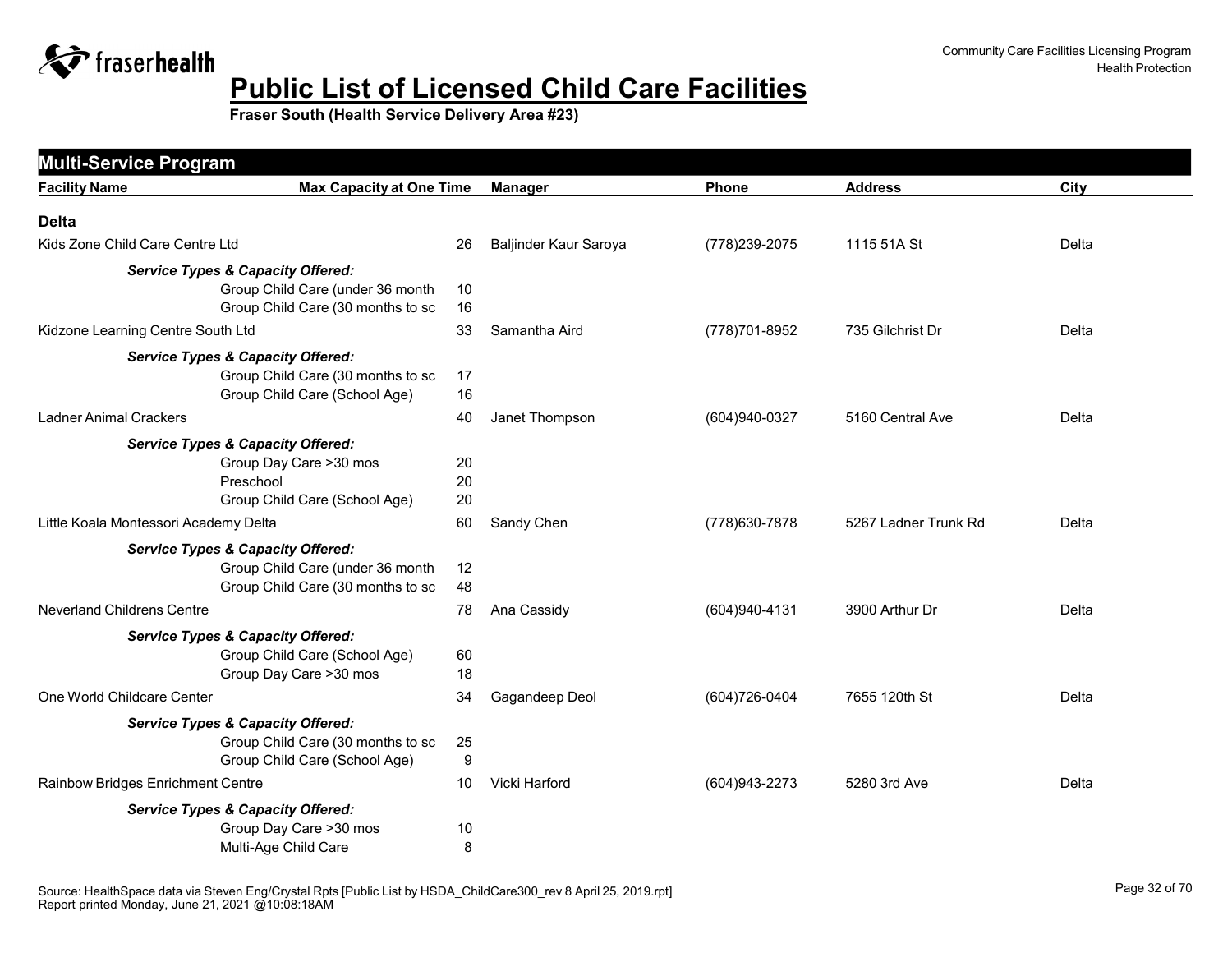

| <b>Facility Name</b>                                    | <b>Max Capacity at One Time</b>                                                                                       |                | <b>Manager</b>      | Phone          | <b>Address</b>   | City  |
|---------------------------------------------------------|-----------------------------------------------------------------------------------------------------------------------|----------------|---------------------|----------------|------------------|-------|
| <b>Delta</b>                                            |                                                                                                                       |                |                     |                |                  |       |
| Renaissance Kids                                        |                                                                                                                       | 53             | <b>Hannah Bains</b> | (778) 434-3222 | 5 - 1835 56th St | Delta |
|                                                         | <b>Service Types &amp; Capacity Offered:</b><br>Group Child Care (30 months to sc<br>Group Child Care (under 36 month | 41<br>12       |                     |                |                  |       |
| Sapphire Montessori Academia Inc                        |                                                                                                                       | 21             |                     | (604)507-4400  | 11315 75th Ave   | Delta |
|                                                         | <b>Service Types &amp; Capacity Offered:</b><br>Preschool (30 months to school ag<br>Group Child Care (School Age)    | 20<br>21       |                     |                |                  |       |
| South Delta Wee Clubhouse                               |                                                                                                                       | 24             | Katrina Guenther    | (236)838-5943  | 4737 57th St     | Delta |
|                                                         | <b>Service Types &amp; Capacity Offered:</b><br>Group Child Care (30 months to sc<br>Multi-Age Child Care             | 16<br>8        |                     |                |                  |       |
| Sunny Town Learn and Play Childcare Centre              |                                                                                                                       | 37             | Ray Win Cote        | (778) 999-1015 | 693 53rd St      | Delta |
| The Rainbow Connection Children's Centre at Pebble Hill | <b>Service Types &amp; Capacity Offered:</b><br>Group Child Care (under 36 month<br>Group Child Care (30 months to sc | 19<br>18<br>20 | Lyndsay Rogers      | (604)880-7514  | 246 52A St       | Delta |
|                                                         | <b>Service Types &amp; Capacity Offered:</b><br>Preschool (30 months to school ag<br>Group Child Care (School Age)    | 20<br>20       |                     |                |                  |       |
| Tree of Life Childcare                                  |                                                                                                                       | 36             | <b>Rilee Sharpe</b> | (604)446-6171  | 4381 46A St      | Delta |
|                                                         | <b>Service Types &amp; Capacity Offered:</b><br>Group Child Care (30 months to sc<br>Group Child Care (School Age)    | 17<br>19       |                     |                |                  |       |
| Westcoast Wee Watch                                     |                                                                                                                       | 44             | Katie Carmichael    | (778)994-6933  | 4750 57th St     | Delta |
|                                                         | <b>Service Types &amp; Capacity Offered:</b><br>Group Child Care (under 36 month<br>Group Child Care (30 months to sc | 12<br>32       |                     |                |                  |       |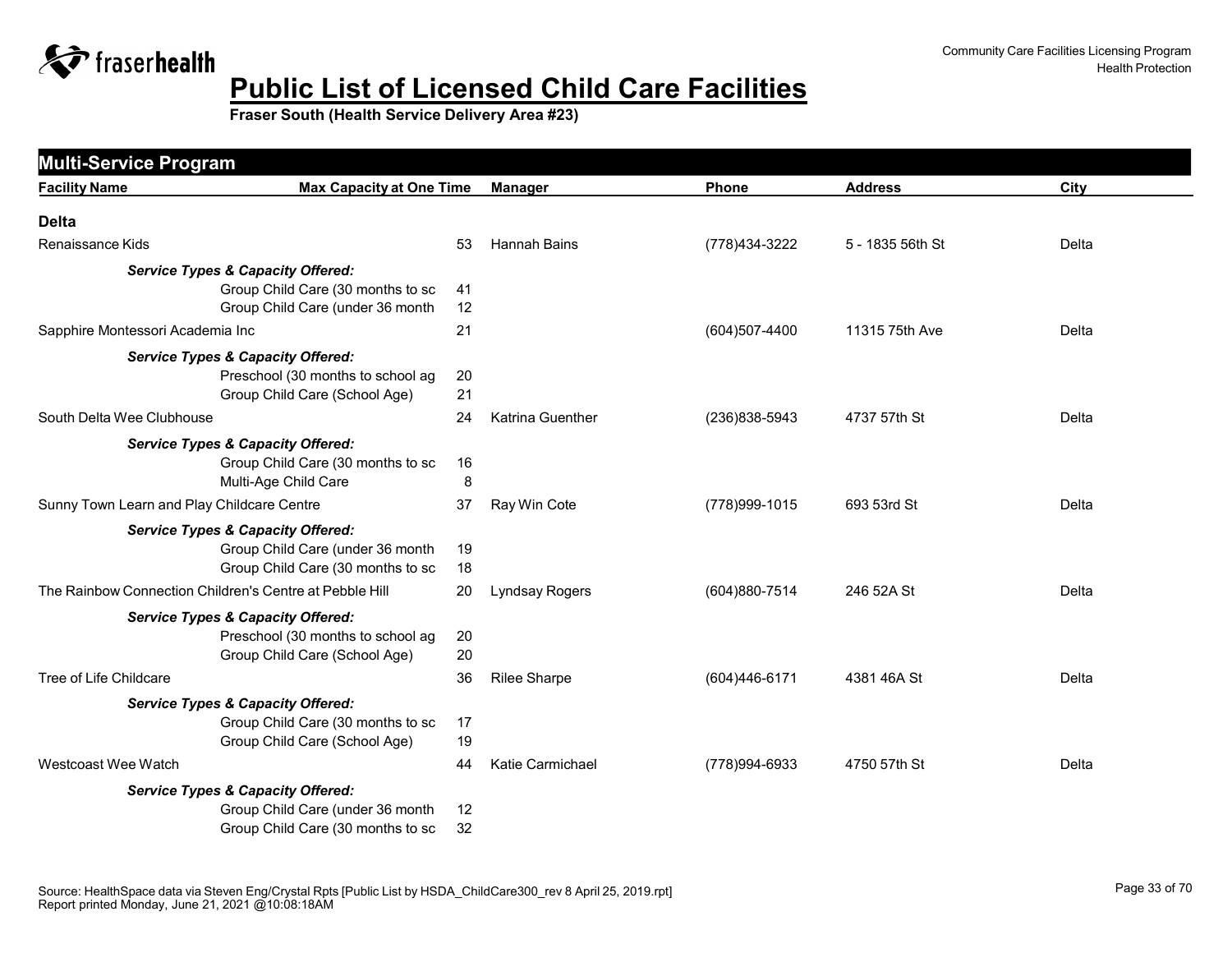

| <b>Multi-Service Program</b>                |                                                                                                                                                     |          |                   |                |                  |              |
|---------------------------------------------|-----------------------------------------------------------------------------------------------------------------------------------------------------|----------|-------------------|----------------|------------------|--------------|
| <b>Facility Name</b>                        | <b>Max Capacity at One Time</b>                                                                                                                     |          | <b>Manager</b>    | <b>Phone</b>   | <b>Address</b>   | City         |
| Area Facility Count = 30                    |                                                                                                                                                     |          |                   |                |                  |              |
| <b>Fort Langley</b>                         |                                                                                                                                                     |          |                   |                |                  |              |
| Fort Langley Learning Centre                |                                                                                                                                                     | 62       | Kerry Duchnycz    | (604) 888-1112 | 8877 Bartlett St | Fort Langley |
|                                             | <b>Service Types &amp; Capacity Offered:</b>                                                                                                        |          |                   |                |                  |              |
|                                             | Group Child Care (30 months to sc<br>Group Child Care (School Age)                                                                                  | 24<br>38 |                   |                |                  |              |
| Area Facility Count = 1                     |                                                                                                                                                     |          |                   |                |                  |              |
| Langley                                     |                                                                                                                                                     |          |                   |                |                  |              |
| 5 Star Learning Centre                      |                                                                                                                                                     | 23       | Patricia Madokoro | (604)812-4838  | 7096 201st St    | Langley      |
|                                             | <b>Service Types &amp; Capacity Offered:</b>                                                                                                        |          |                   |                |                  |              |
|                                             | Preschool (30 months to school ag<br>Group Child Care (School Age)                                                                                  | 20<br>23 |                   |                |                  |              |
| ABC Academy Heritage Preschool & Child Care |                                                                                                                                                     | 20       | Desiree Olsen     | (604) 513-8025 | 7949 208th St    | Langley      |
|                                             | <b>Service Types &amp; Capacity Offered:</b><br>Preschool (30 months to school ag<br>Group Child Care (School Age)                                  | 16<br>20 |                   |                |                  |              |
| <b>Bee Yourself Childcare</b>               |                                                                                                                                                     | 76       | Chelsi Taylor     | (604) 530-3004 | 20555 56th Ave   | Langley      |
|                                             | <b>Service Types &amp; Capacity Offered:</b><br>Group Child Care (under 36 month 36<br>Group Child Care (30 months to sc 32<br>Multi-Age Child Care | 8        |                   |                |                  |              |
| Beyond Elements Childcare Ltd.              |                                                                                                                                                     | 32       | Maria Shahgaldi   | (604)404-5089  | 5673 200th St    | Langley      |
|                                             | <b>Service Types &amp; Capacity Offered:</b>                                                                                                        |          |                   |                |                  |              |
|                                             | Group Child Care (under 36 month<br>Group Child Care (30 months to sc                                                                               | 12<br>20 |                   |                |                  |              |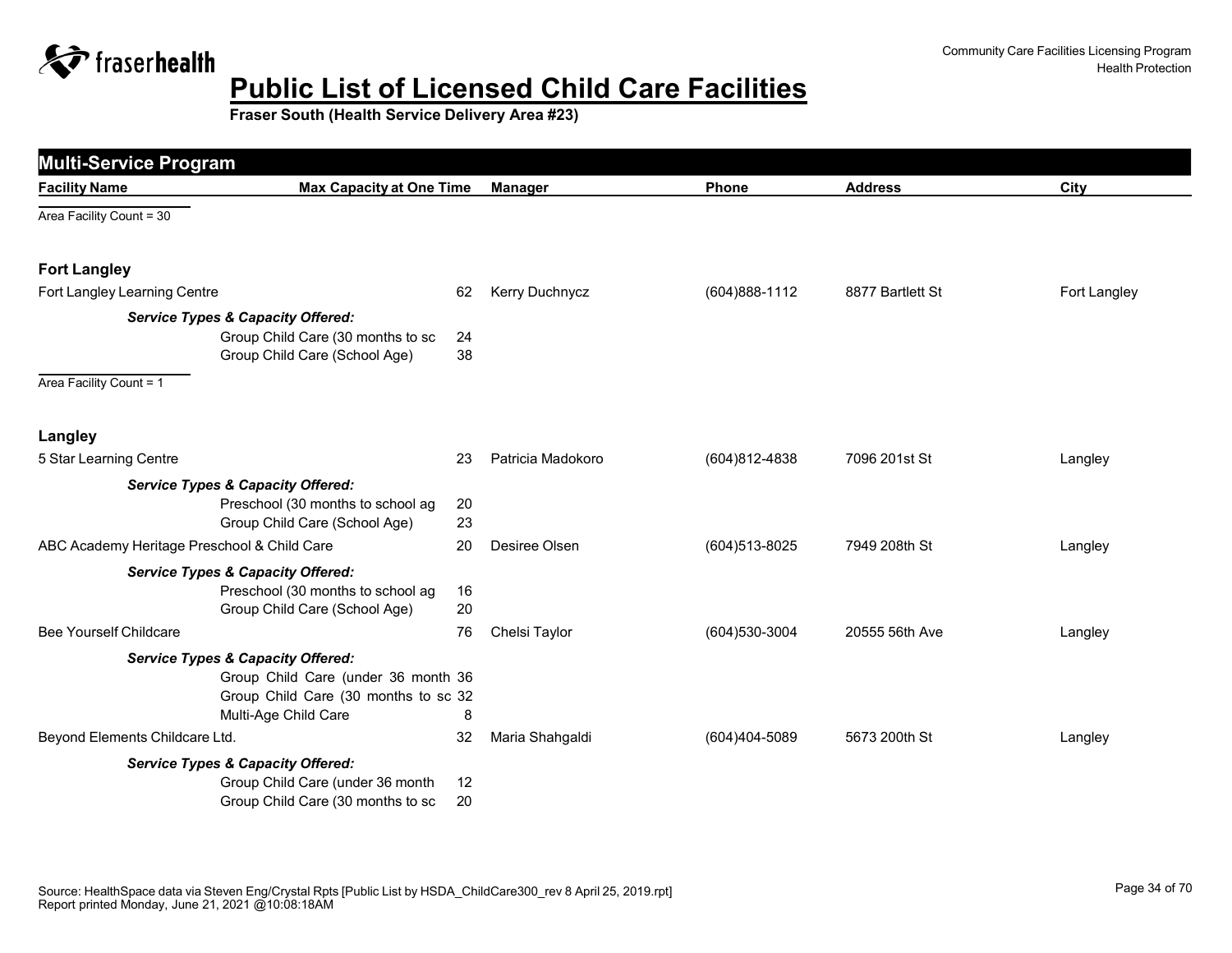

| <b>Facility Name</b>                       | <b>Max Capacity at One Time</b>                                                   |          | <b>Manager</b>           | Phone             | <b>Address</b>     | City    |
|--------------------------------------------|-----------------------------------------------------------------------------------|----------|--------------------------|-------------------|--------------------|---------|
| Langley                                    |                                                                                   |          |                          |                   |                    |         |
| Brainbox Montessori Learning Academy       |                                                                                   | 22       | Jing Jing Zhang          | (778) 957-6588    | 20700 56th Ave     | Langley |
|                                            | <b>Service Types &amp; Capacity Offered:</b>                                      |          |                          |                   |                    |         |
|                                            | Group Child Care (under 36 month                                                  | $\,6$    |                          |                   |                    |         |
|                                            | Group Child Care (30 months to sc                                                 | 16       |                          |                   |                    |         |
| Brainbox Montessori Learning Academy       |                                                                                   | 32       | Jia Liu                  | (778) 957-6588    | 20688 56th Ave     | Langley |
|                                            | <b>Service Types &amp; Capacity Offered:</b>                                      |          |                          |                   |                    |         |
|                                            | Group Child Care (under 36 month<br>Group Child Care (30 months to sc             | 12<br>20 |                          |                   |                    |         |
| <b>Brave Spaces Early Learning Commons</b> |                                                                                   | 49       | Kathleen McMillan        | $(604)514 - 1000$ | 22756 48th Ave     |         |
|                                            |                                                                                   |          |                          |                   |                    | Langley |
|                                            | <b>Service Types &amp; Capacity Offered:</b><br>Group Child Care (under 36 month  | 24       |                          |                   |                    |         |
|                                            | Group Child Care (30 months to sc                                                 | 25       |                          |                   |                    |         |
| <b>Bright Angels Children's Centre II</b>  |                                                                                   | 62       | Chandani Liya Wijesinghe | (604)888-8786     | 21176 Yeomans Cres | Langley |
|                                            | <b>Service Types &amp; Capacity Offered:</b>                                      |          |                          |                   |                    |         |
|                                            | Group Child Care (under 36 month 12                                               |          |                          |                   |                    |         |
|                                            | Group Child Care (30 months to sc 25                                              |          |                          |                   |                    |         |
|                                            | Group Child Care (School Age) 25                                                  |          |                          |                   |                    |         |
| Brookswood Kid's Place Inc.                |                                                                                   | 37       | <b>Teresa Staff</b>      | (604) 530-3391    | 20390 40th Ave     | Langley |
|                                            | <b>Service Types &amp; Capacity Offered:</b>                                      |          |                          |                   |                    |         |
|                                            | Preschool (30 months to school ag                                                 | 20       |                          |                   |                    |         |
|                                            | Group Child Care (School Age)                                                     | 37       |                          |                   |                    |         |
| <b>Building Blocks Learning Centre</b>     |                                                                                   | 20       | Jayme Stubbert           | (604) 613-7910    | 9060 212th St      | Langley |
|                                            | <b>Service Types &amp; Capacity Offered:</b>                                      |          |                          |                   |                    |         |
|                                            | Preschool (30 months to school ag<br>Group Child Care (School Age)                | 20<br>20 |                          |                   |                    |         |
| Buttons 'N Bows Childcare Inc.             |                                                                                   | 24       | Leah Fearnside           | (604)209-4340     | 20190 48th Ave     |         |
|                                            |                                                                                   |          |                          |                   |                    | Langley |
|                                            | <b>Service Types &amp; Capacity Offered:</b><br>Preschool (30 months to school ag | 20       |                          |                   |                    |         |
|                                            | Group Child Care (School Age)                                                     | 24       |                          |                   |                    |         |
|                                            |                                                                                   |          |                          |                   |                    |         |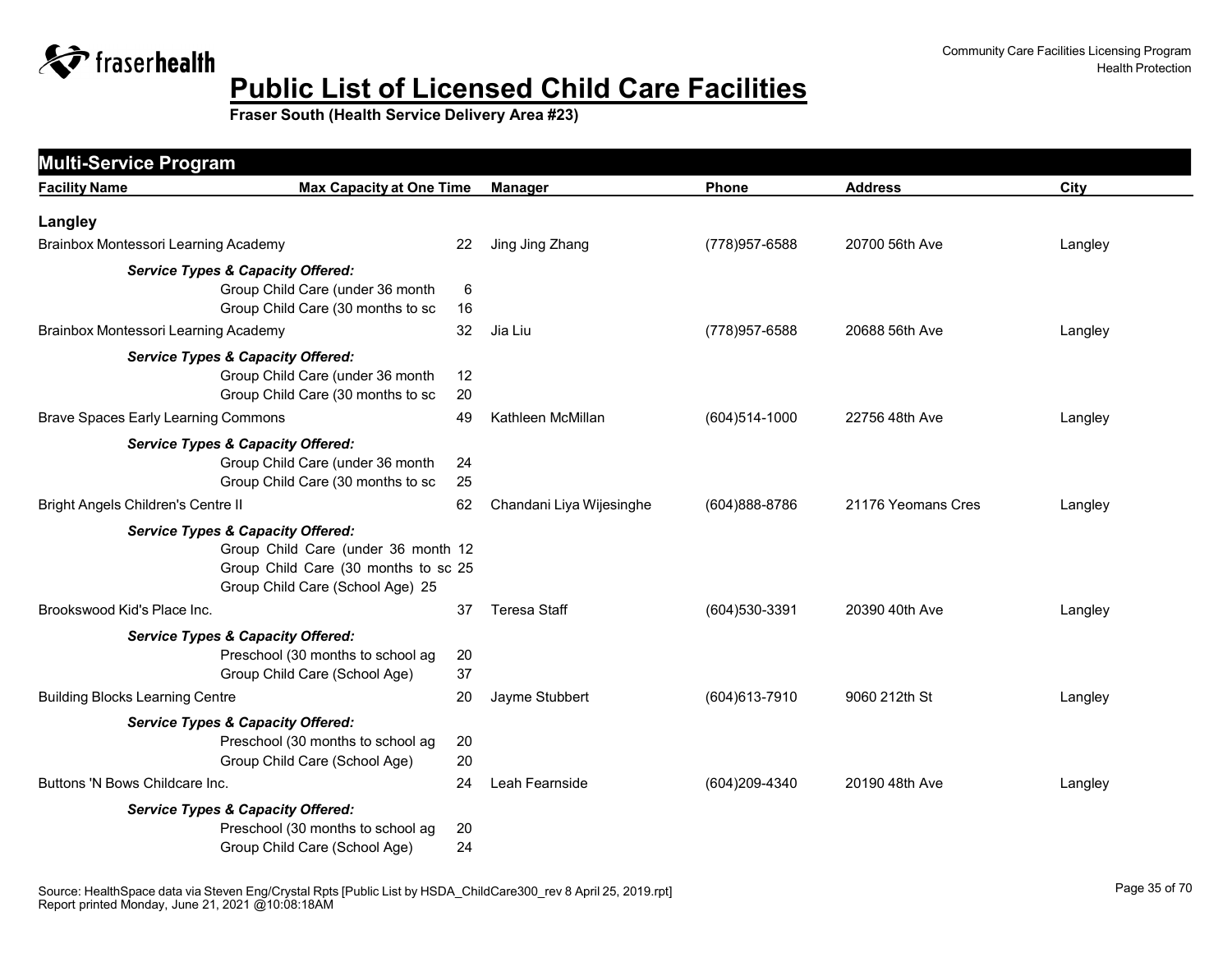

| <b>Facility Name</b>                                | <b>Max Capacity at One Time</b>      |     | <b>Manager</b>    | <b>Phone</b>   | <b>Address</b>            | City    |
|-----------------------------------------------------|--------------------------------------|-----|-------------------|----------------|---------------------------|---------|
|                                                     |                                      |     |                   |                |                           |         |
| Langley                                             |                                      |     |                   |                |                           |         |
| CEFA - Langley City Centre                          |                                      | 98  |                   | (604)300-8788  | B - 20121 Willowbrook Dr  | Langley |
| <b>Service Types &amp; Capacity Offered:</b>        |                                      |     |                   |                |                           |         |
|                                                     | Group Child Care (under 36 month     | 48  |                   |                |                           |         |
|                                                     | Group Child Care (30 months to sc    | 50  |                   |                |                           |         |
| <b>CEFA Early Learning - Willowbrook</b>            |                                      | 108 | Kulwinder Gill    | (604) 533-2287 | 20510 Langley Bypass      | Langley |
| <b>Service Types &amp; Capacity Offered:</b>        |                                      |     |                   |                |                           |         |
|                                                     | Group Child Care (under 36 month     | 52  |                   |                |                           |         |
|                                                     | Group Child Care (30 months to sc    | 56  |                   |                |                           |         |
| <b>CEFA Walnut Grove</b>                            |                                      | 142 | Jennifer Chaloner | (604)881-2332  | 100 - 19950 88th Ave East | Langley |
| <b>Service Types &amp; Capacity Offered:</b>        |                                      |     |                   |                |                           |         |
|                                                     | Group Child Care (under 36 month     | 72  |                   |                |                           |         |
|                                                     | Group Child Care (30 months to sc    | 70  |                   |                |                           |         |
| Country Bumkins Children's Centre - Richard Bulpitt |                                      | 48  | Julie Stowe       | (604) 888-8075 | 20965 77A Ave             | Langley |
| <b>Service Types &amp; Capacity Offered:</b>        |                                      |     |                   |                |                           |         |
|                                                     | Group Child Care (30 months to sc    | 30  |                   |                |                           |         |
|                                                     | Preschool (30 months to school ag    | 18  |                   |                |                           |         |
|                                                     | Group Child Care (School Age)        | 18  |                   |                |                           |         |
| Country Bumkins Children's Centre - Willoughby      |                                      | 19  | Michele Van Grol  | (604)881-9052  | 20766 80th Ave            | Langley |
| <b>Service Types &amp; Capacity Offered:</b>        |                                      |     |                   |                |                           |         |
|                                                     | Preschool (30 months to school ag    | 19  |                   |                |                           |         |
|                                                     | Group Child Care (School Age)        | 19  |                   |                |                           |         |
| Covenant Kids Christian Daycare                     |                                      | 72  | Joni Kim Garratt  | (604) 530-5619 | 20525 72nd Ave            | Langley |
| <b>Service Types &amp; Capacity Offered:</b>        |                                      |     |                   |                |                           |         |
|                                                     | Group Child Care (under 36 month 12  |     |                   |                |                           |         |
|                                                     | Group Child Care (30 months to sc 25 |     |                   |                |                           |         |
|                                                     | Group Child Care (School Age) 35     |     |                   |                |                           |         |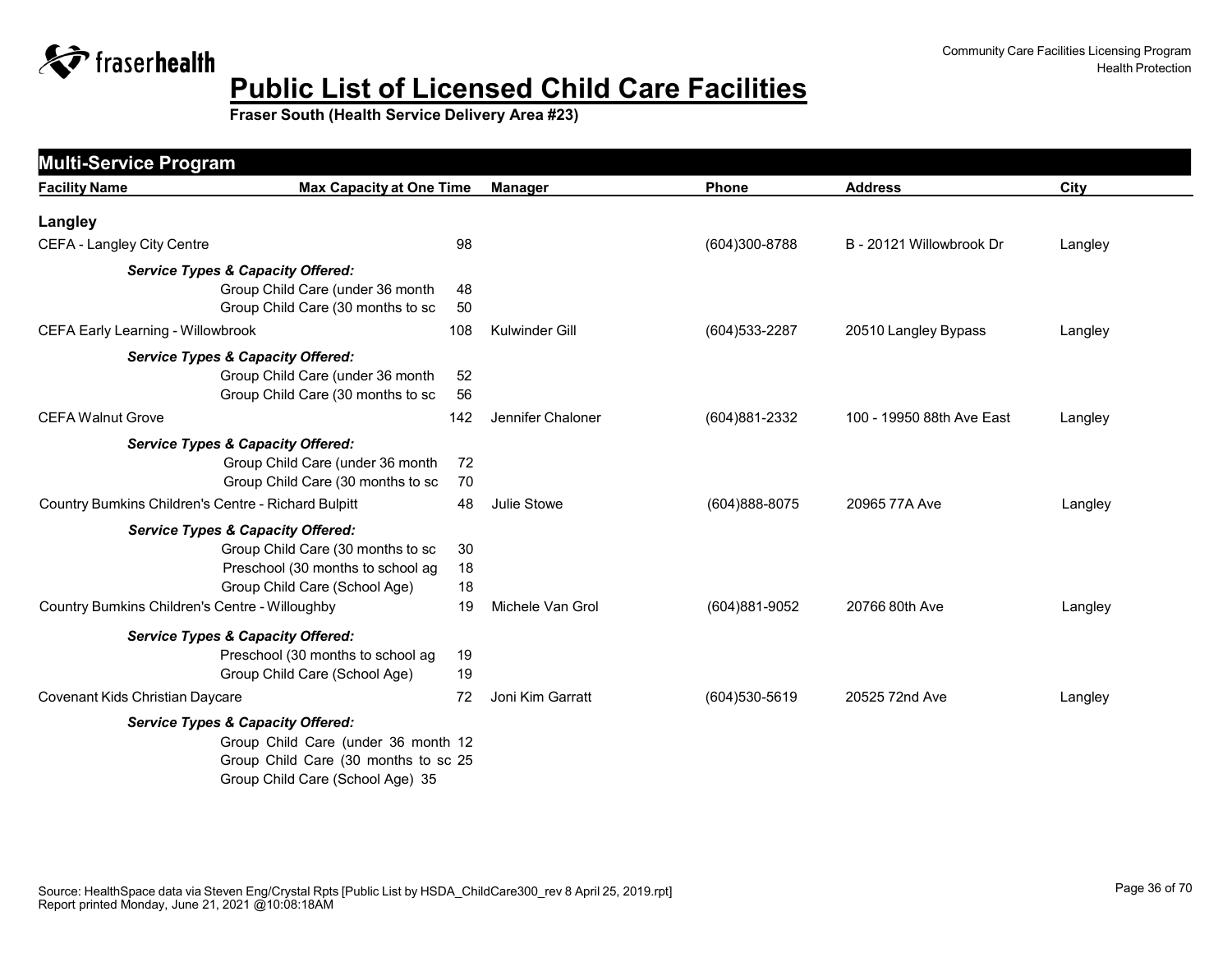

| <b>Max Capacity at One Time</b><br><b>Facility Name</b> |     | <b>Manager</b>           | Phone             | <b>Address</b>            | City    |
|---------------------------------------------------------|-----|--------------------------|-------------------|---------------------------|---------|
| Langley                                                 |     |                          |                   |                           |         |
| Creative Kids Learning Centers - Langley Meadows        | 105 | Amanda Granger-Brown     | (604)560-5002     | 101, 104 - 19916 64th Ave | Langley |
| <b>Service Types &amp; Capacity Offered:</b>            |     |                          |                   |                           |         |
| Group Child Care (under 36 month                        | 34  |                          |                   |                           |         |
| Group Child Care (30 months to sc                       | 48  |                          |                   |                           |         |
| Preschool (30 months to school ag                       | 20  |                          |                   |                           |         |
| Group Child Care (School Age)                           | 46  |                          |                   |                           |         |
| <b>Creative Moments Childcare Centre</b>                | 36  | Kiran Rai                | (604)417-1135     | 20178 72nd Ave            | Langley |
| <b>Service Types &amp; Capacity Offered:</b>            |     |                          |                   |                           |         |
| Group Child Care (under 36 month                        | 12  |                          |                   |                           |         |
| Group Child Care (30 months to sc                       | 24  |                          |                   |                           |         |
| Douglas Park Community Preschool and Child Care         | 46  | Yi-Chuan Chen (Veronica) | (778) 866-3731    | 5409 206th St             | Langley |
| <b>Service Types &amp; Capacity Offered:</b>            |     |                          |                   |                           |         |
| Group Child Care (under 36 month                        | 12  |                          |                   |                           |         |
| Group Child Care (30 months to sc                       | 16  |                          |                   |                           |         |
| Preschool (30 months to school ag                       | 18  |                          |                   |                           |         |
| Group Child Care (School Age)                           | 18  |                          |                   |                           |         |
| ECEL (Langley)                                          | 48  | Jason Bains              | (604)510-8486     | 20279 56th Ave            | Langley |
| <b>Service Types &amp; Capacity Offered:</b>            |     |                          |                   |                           |         |
| Group Child Care (under 36 month                        | 24  |                          |                   |                           |         |
| Group Child Care (30 months to sc                       | 24  |                          |                   |                           |         |
| Flying Kites Child Care Center - Wix Brown              | 19  | Amandeep Jawanda         | (604)308-1446     | 23851 24th Ave            | Langley |
| <b>Service Types &amp; Capacity Offered:</b>            |     |                          |                   |                           |         |
| Preschool (30 months to school ag                       | 19  |                          |                   |                           |         |
| Group Child Care (School Age)                           | 19  |                          |                   |                           |         |
| Global Montessori Learning Center                       | 102 | Shelley L.M. Carruthers  | $(604)534 - 1556$ | 19785 55A Ave             | Langley |
| <b>Service Types &amp; Capacity Offered:</b>            |     |                          |                   |                           |         |
| Group Day Care < 36 mos                                 | 24  |                          |                   |                           |         |
| Group Child Care (30 months to sc                       | 40  |                          |                   |                           |         |
| Group Child Care (School Age)                           | 38  |                          |                   |                           |         |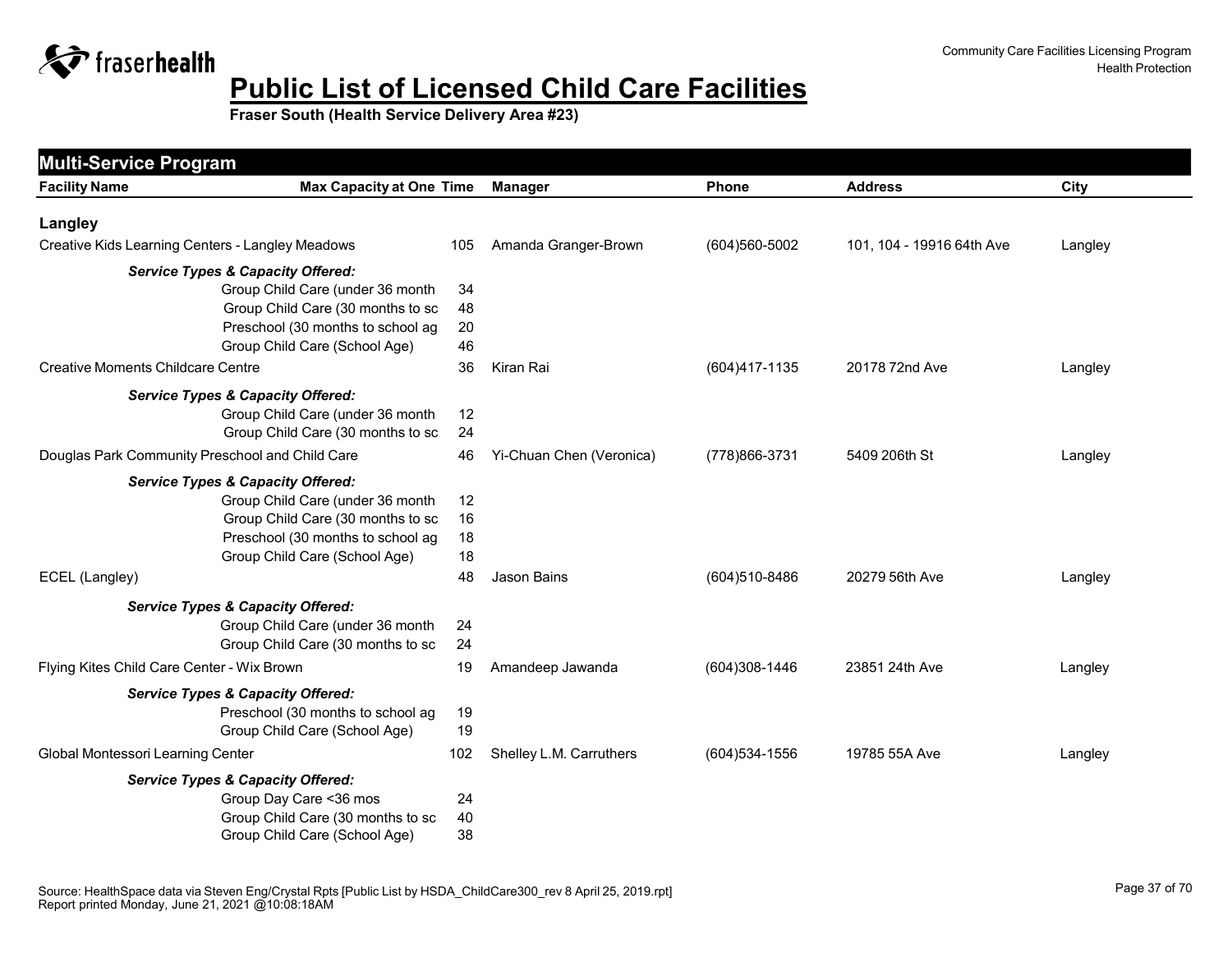

| <b>Multi-Service Program</b>             |                                                                                                                                                                  |          |                       |                |                          |         |
|------------------------------------------|------------------------------------------------------------------------------------------------------------------------------------------------------------------|----------|-----------------------|----------------|--------------------------|---------|
| <b>Facility Name</b>                     | <b>Max Capacity at One Time</b>                                                                                                                                  |          | <b>Manager</b>        | <b>Phone</b>   | <b>Address</b>           | City    |
| Langley                                  |                                                                                                                                                                  |          |                       |                |                          |         |
| Happyland Early Learning Centre Cineplex |                                                                                                                                                                  | 77       | Ivy Li                | (778) 995-6997 | 20090 91A Ave            | Langley |
|                                          | <b>Service Types &amp; Capacity Offered:</b><br>Group Child Care (under 36 month<br>Group Child Care (30 months to sc                                            | 36<br>41 |                       |                |                          |         |
| Jellybean Park - Langley Campus          |                                                                                                                                                                  | 160      | Robyn Custeau         | (604)431-8853  | 2 - 19615 Willowbrook Dr | Langley |
|                                          | <b>Service Types &amp; Capacity Offered:</b><br>Group Child Care (under 36 month<br>Group Child Care (30 months to sc 100                                        | 60       |                       |                |                          |         |
| Kid'n Around Childrens Centre            |                                                                                                                                                                  | 35       | <b>Shannon Carter</b> | (604) 533-3757 | 20997 40th Ave           | Langley |
|                                          | <b>Service Types &amp; Capacity Offered:</b><br>Group Child Care (School Age)<br>Group Child Care (30 months to sc                                               | 10<br>25 |                       |                |                          |         |
| Kids + Company Langley                   |                                                                                                                                                                  | 120      | Michelle Bell         | (604)371-3134  | 8506 200th St            | Langley |
|                                          | <b>Service Types &amp; Capacity Offered:</b><br>Group Child Care (under 36 month 72<br>Group Child Care (30 months to sc 40<br>Multi-Age Child Care              | 8        |                       |                |                          |         |
| Kids In The Grove Daycare (Topham)       |                                                                                                                                                                  | 22       | Lauren Micona         | (604)882-4909  | 21555 91st Ave           | Langley |
|                                          | <b>Service Types &amp; Capacity Offered:</b><br>Group Child Care (30 months to sc 22<br>Preschool (30 months to school ag 20<br>Group Child Care (School Age) 22 |          |                       |                |                          |         |
| Kids in the Grove Daycare (West Langley) |                                                                                                                                                                  | 20       | <b>Emerald Peters</b> | (604)882-2779  | Rm 20 - 9403 212th St    | Langley |
|                                          | <b>Service Types &amp; Capacity Offered:</b><br>Preschool (30 months to school ag<br>Group Child Care (School Age)                                               | 20<br>20 |                       |                |                          |         |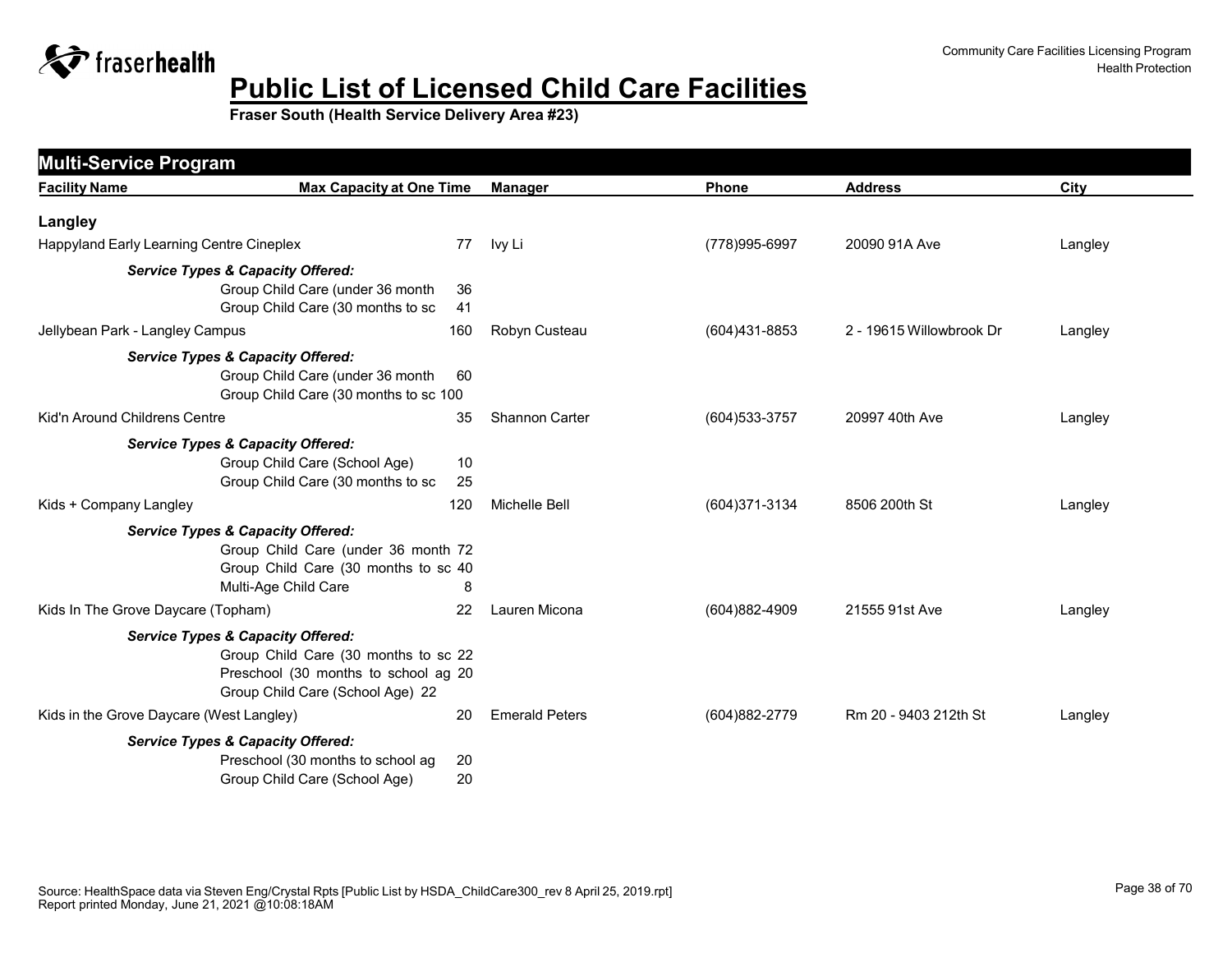

| <b>Multi-Service Program</b>                     |                                                                                                                                                            |                        |                |                   |         |
|--------------------------------------------------|------------------------------------------------------------------------------------------------------------------------------------------------------------|------------------------|----------------|-------------------|---------|
| <b>Facility Name</b>                             | <b>Max Capacity at One Time</b>                                                                                                                            | <b>Manager</b>         | Phone          | <b>Address</b>    | City    |
| Langley                                          |                                                                                                                                                            |                        |                |                   |         |
| Kids World Day Care and Learning Centre          | 165                                                                                                                                                        | Lisa Hoggard           | (604) 539-0033 | 6942 202B St      | Langley |
| <b>Service Types &amp; Capacity Offered:</b>     | Group Child Care (under 36 month 36<br>Group Child Care (30 months to sc 75<br>Preschool (30 months to school ag 20<br>Group Child Care (School Age)<br>54 |                        |                |                   |         |
| Learn N' Play North Langley                      | 60                                                                                                                                                         | Lovedeep Kaur          | (604)338-0943  | 2 - 9497 201st St | Langley |
| <b>Service Types &amp; Capacity Offered:</b>     | Group Child Care (under 36 month 12<br>Group Child Care (30 months to sc 24<br>Preschool (30 months to school ag 20<br>Group Child Care (School Age)<br>24 |                        |                |                   |         |
| Murrayville Academy and Early Learning Centre    | 62                                                                                                                                                         | Shauna Alder           | (604) 533-5664 | 21514 Old Yale Rd | Langley |
| <b>Service Types &amp; Capacity Offered:</b>     | Group Day Care < 36 mos<br>22<br>Group Day Care > 30 mos<br>40                                                                                             |                        |                |                   |         |
| New Generations Early Learning Centre            | 28                                                                                                                                                         | Harmony Wilson         | (604) 534-2009 | 22935 Fraser Hwy  | Langley |
| <b>Service Types &amp; Capacity Offered:</b>     | Group Child Care (under 36 month<br>12<br>Group Child Care (30 months to sc<br>16                                                                          |                        |                |                   |         |
| New Horizon Montessori School Ltd                | 58                                                                                                                                                         | Aldona Sieja           | (604) 513-3375 | 20338 91A Ave     | Langley |
| <b>Service Types &amp; Capacity Offered:</b>     | Group Child Care (under 36 month 12<br>Group Child Care (30 months to sc 23<br>Preschool (30 months to school ag 23                                        |                        |                |                   |         |
| Nurturing Hearts Montessori Daycare - James Hill | 32                                                                                                                                                         | <b>Colleen Patrick</b> | (778)366-1885  | 22144 Old Yale Rd | Langley |
| <b>Service Types &amp; Capacity Offered:</b>     | Preschool (30 months to school ag<br>18<br>32<br>Group Child Care (School Age)                                                                             |                        |                |                   |         |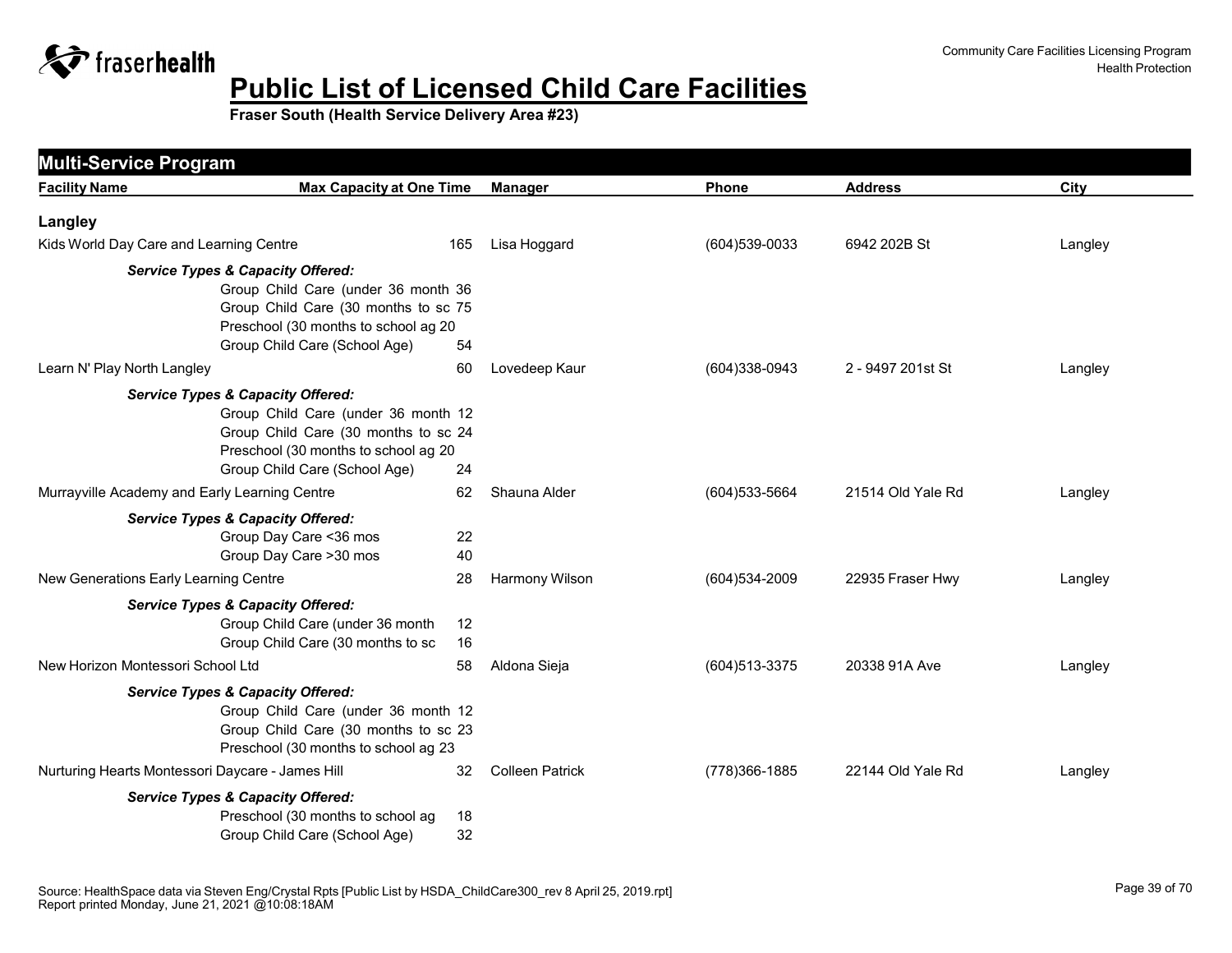

| <b>Multi-Service Program</b><br><b>Facility Name</b> | <b>Max Capacity at One Time</b>                                                                                                                                                                      |                | <b>Manager</b>           | Phone          | <b>Address</b>      | City    |
|------------------------------------------------------|------------------------------------------------------------------------------------------------------------------------------------------------------------------------------------------------------|----------------|--------------------------|----------------|---------------------|---------|
|                                                      |                                                                                                                                                                                                      |                |                          |                |                     |         |
| Langley                                              |                                                                                                                                                                                                      |                |                          |                |                     |         |
| Nurturing Hearts Montessori Daycare - Newlands       |                                                                                                                                                                                                      | 217            | <b>Michelle Edwardes</b> | (604) 533-1805 | 21025 48th Ave      | Langley |
|                                                      | <b>Service Types &amp; Capacity Offered:</b><br>Group Child Care (under 36 month 60<br>Group Child Care (30 months to sc 82<br>Preschool (30 months to school ag 10<br>Group Child Care (School Age) | 75             |                          |                |                     |         |
| Parkview Academy Of Early Learning Inc               |                                                                                                                                                                                                      | 38             | <b>Tracie McIver</b>     | (778) 689-6721 | 20955 Old Yale Road | Langley |
|                                                      | <b>Service Types &amp; Capacity Offered:</b><br>Group Child Care (under 36 month<br>Group Child Care (30 months to sc<br>Multi-Age Child Care                                                        | 8<br>22<br>8   |                          |                |                     |         |
| Peregrine House School                               |                                                                                                                                                                                                      | 44             | Nadin Elkhalil           | (604) 357-4755 | 20381 66th Ave      | Langley |
|                                                      | <b>Service Types &amp; Capacity Offered:</b><br>Group Child Care (30 months to sc<br>Group Child Care (School Age)<br>Group Child Care (under 36 month                                               | 20<br>20<br>24 |                          |                |                     |         |
| Precious Moments Children's Centre Ltd./Lynn Fripps  |                                                                                                                                                                                                      | 54             | Jamilyn Pink             | (604)888-0662  | 21020 83rd Ave      | Langley |
|                                                      | <b>Service Types &amp; Capacity Offered:</b><br>Group Child Care (30 months to sc 35<br>Preschool (30 months to school ag 19<br>Group Child Care (School Age) 37                                     |                |                          |                |                     |         |
| Simply Kids Childcare Centre                         |                                                                                                                                                                                                      | 40             | Raina Adnan              | (604) 593-2266 | 20211 66th Ave      | Langley |
|                                                      | <b>Service Types &amp; Capacity Offered:</b><br>Group Child Care (under 36 month<br>Group Child Care (30 months to sc                                                                                | 24<br>16       |                          |                |                     |         |
| Smilestones Junior Kindergarten - Langley            |                                                                                                                                                                                                      | 96             | Ashifa Kanani            | (604)888-8085  | 150 - 8661 201st St | Langley |
|                                                      | <b>Service Types &amp; Capacity Offered:</b><br>Group Child Care (under 36 month<br>Group Child Care (30 months to sc                                                                                | 48<br>48       |                          |                |                     |         |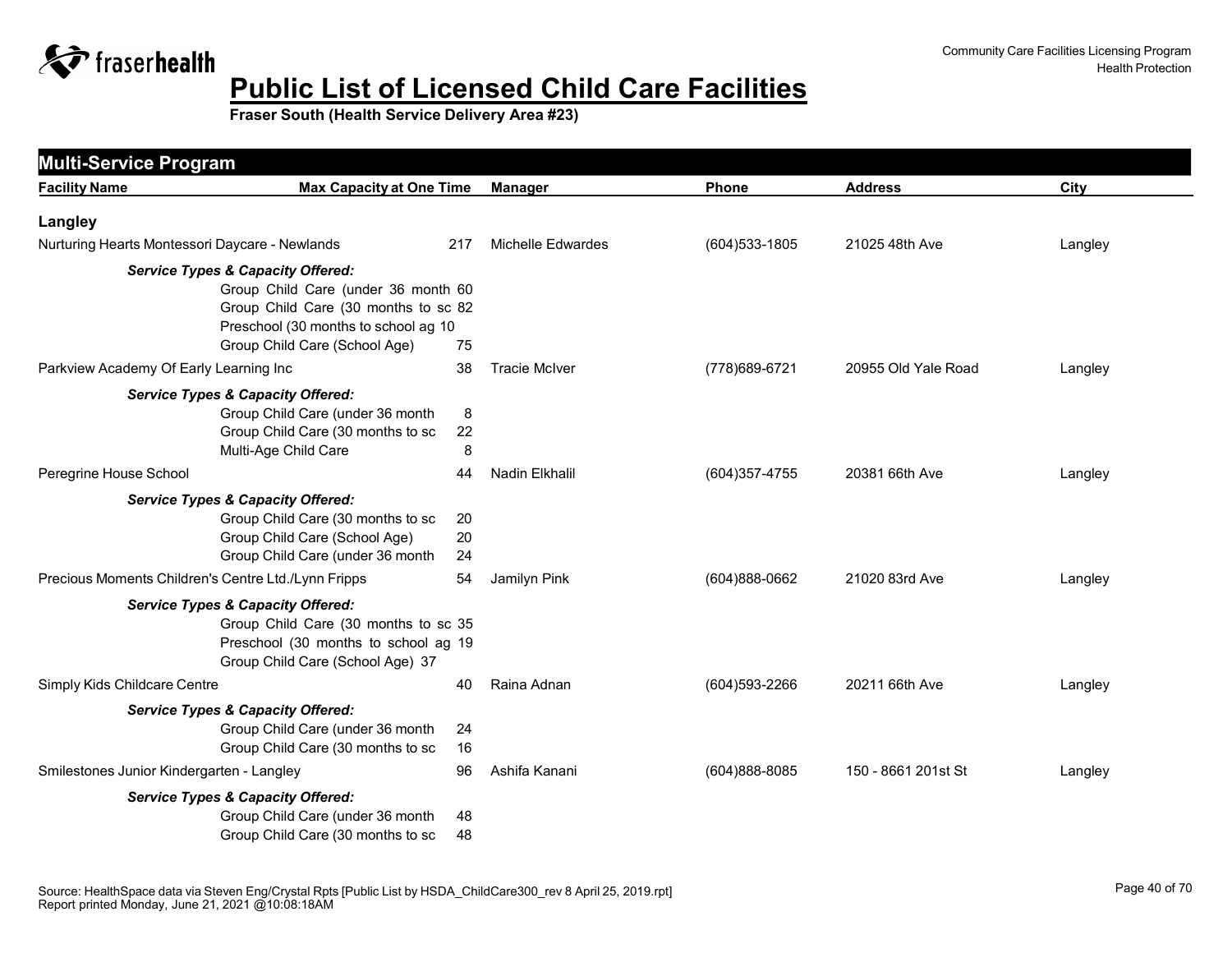

| <b>Facility Name</b>                          | <b>Max Capacity at One Time</b>                                                                                                                                                             |                     | <b>Manager</b>       | Phone             | <b>Address</b>      | City    |
|-----------------------------------------------|---------------------------------------------------------------------------------------------------------------------------------------------------------------------------------------------|---------------------|----------------------|-------------------|---------------------|---------|
| Langley                                       |                                                                                                                                                                                             |                     |                      |                   |                     |         |
| Sonshine Street Preschool & Child Care Centre |                                                                                                                                                                                             | 50                  | Michelle Drummond    | (604) 530-1812    | 20098 22nd Ave      | Langley |
|                                               | <b>Service Types &amp; Capacity Offered:</b><br>Group Child Care (under 36 month 12<br>Group Child Care (30 months to sc 18<br>Preschool (30 months to school ag 20                         |                     |                      |                   |                     |         |
|                                               | St. Joseph's Church Preschool & Out of School Care Program                                                                                                                                  | 20                  | Angela Bagg          | (604) 530-4288    | 20244 32nd Ave      | Langley |
|                                               | <b>Service Types &amp; Capacity Offered:</b><br>Preschool<br>Group Child Care (School Age)                                                                                                  | 20<br>20            |                      |                   |                     |         |
| Strawberry Patch Children's Centre at P.R.E.  |                                                                                                                                                                                             | 45                  | <b>Connie Vicars</b> | (604) 533-4547    | 23422 47th Ave      | Langley |
|                                               | <b>Service Types &amp; Capacity Offered:</b><br>Group Child Care (30 months to sc<br>Group Child Care (School Age)                                                                          | 40<br>25            |                      |                   |                     |         |
| StrongSteps Children's Learning Centre        |                                                                                                                                                                                             | 87                  | Li-Jung Ann Owsanski | (778) 960-2273    | 200 - 8912 202nd St | Langley |
|                                               | <b>Service Types &amp; Capacity Offered:</b><br>Group Child Care (under 36 month<br>Group Child Care (30 months to sc<br>Preschool (30 months to school ag<br>Group Child Care (School Age) | 8<br>45<br>20<br>34 |                      |                   |                     |         |
| Sunbeam Preschool & Childcare                 |                                                                                                                                                                                             | 45                  | <b>Kristin Pue</b>   | (604) 530-7344    | 21277 56th Ave      | Langley |
|                                               | <b>Service Types &amp; Capacity Offered:</b><br>Group Child Care (30 months to sc<br>Preschool (30 months to school ag                                                                      | 25<br>20            |                      |                   |                     |         |
| Sunflower Montessori                          |                                                                                                                                                                                             | 36                  | Angie Boparai        | $(604)513 - 0070$ | 21150 85th Ave      | Langley |
|                                               | <b>Service Types &amp; Capacity Offered:</b><br>Group Child Care (30 months to sc<br>Group Child Care (School Age)                                                                          | 20<br>36            |                      |                   |                     |         |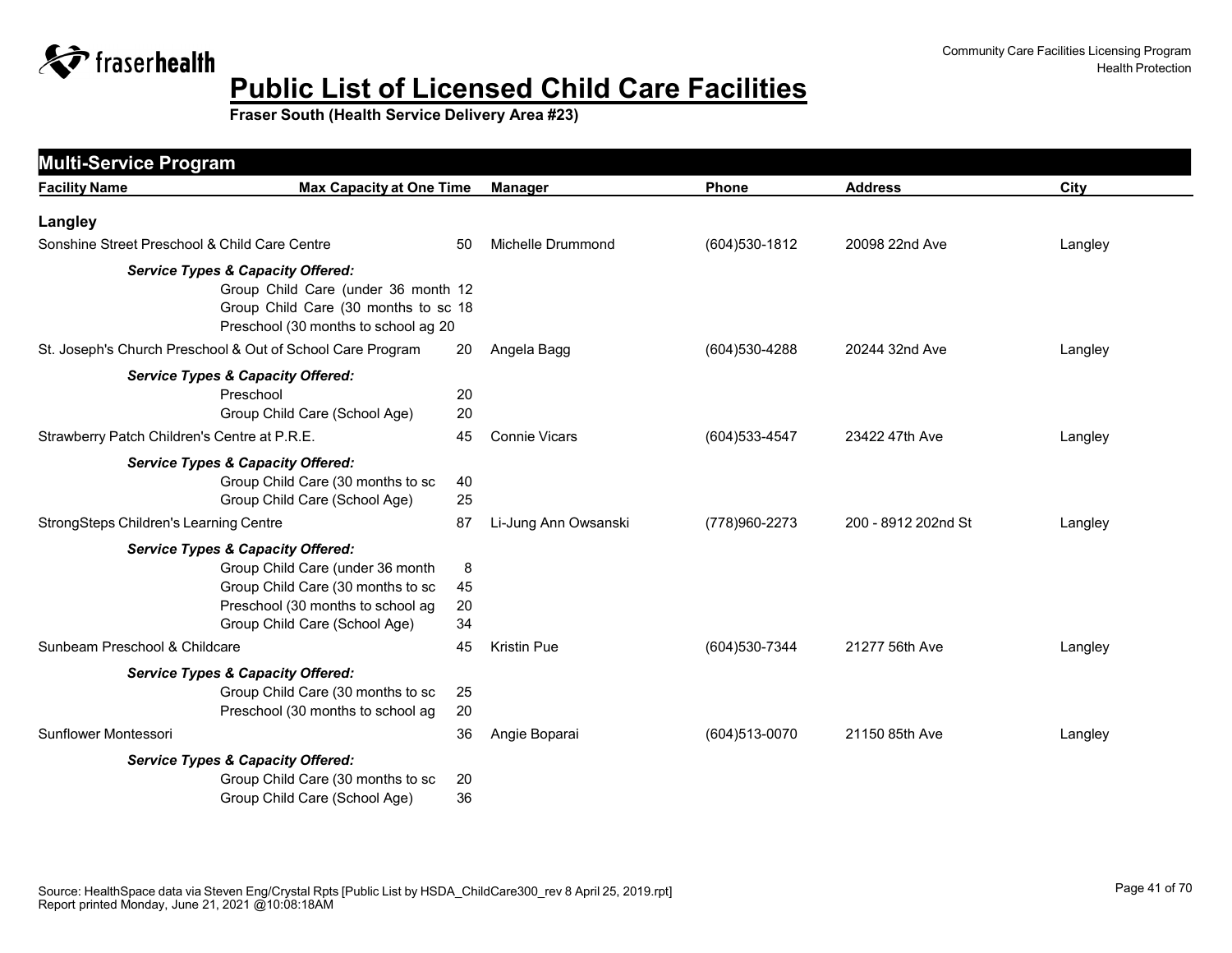

| <b>Facility Name</b>                                | <b>Max Capacity at One Time</b>                                       |          | <b>Manager</b>       | Phone          | <b>Address</b>                            | City    |
|-----------------------------------------------------|-----------------------------------------------------------------------|----------|----------------------|----------------|-------------------------------------------|---------|
|                                                     |                                                                       |          |                      |                |                                           |         |
| Langley                                             |                                                                       |          |                      |                |                                           |         |
| Tall Timbers Preschool / Before & After School Care |                                                                       | 10       | <b>Camille Blair</b> | (604) 788-2892 | 4035 207th St                             | Langley |
|                                                     | <b>Service Types &amp; Capacity Offered:</b>                          |          |                      |                |                                           |         |
|                                                     | Preschool (30 months to school ag                                     | 10       |                      |                |                                           |         |
|                                                     | Group Child Care (School Age)                                         | 10       |                      |                |                                           |         |
| The Learning Circle                                 |                                                                       | 37       | <b>Tessa Popoff</b>  | (604) 532-7977 | 102 - 5844 Glover Rd                      | Langley |
|                                                     | <b>Service Types &amp; Capacity Offered:</b>                          |          |                      |                |                                           |         |
|                                                     | Group Child Care (under 36 month                                      | 12       |                      |                |                                           |         |
|                                                     | Group Child Care (30 months to sc                                     | 25       |                      |                |                                           |         |
| Tiny Hoppers Early Learning Langley City Centre     |                                                                       | 67       | Cindy Robertson      | (778) 689-7799 | 20570 56th Ave                            | Langley |
|                                                     | <b>Service Types &amp; Capacity Offered:</b>                          |          |                      |                |                                           |         |
|                                                     | Group Child Care (under 36 month                                      | 27       |                      |                |                                           |         |
|                                                     | Group Child Care (30 months to sc                                     | 40       |                      |                |                                           |         |
| Tiny Hoppers Early Learning Willoughby Centre       |                                                                       | 84       | Janel Viaje          | (778) 705-0569 | A230 - 20689 Willoughby Town<br>Centre Dr | Langley |
|                                                     | <b>Service Types &amp; Capacity Offered:</b>                          |          |                      |                |                                           |         |
|                                                     | Group Child Care (under 36 month 36                                   |          |                      |                |                                           |         |
|                                                     | Group Child Care (30 months to sc 48                                  |          |                      |                |                                           |         |
|                                                     | Preschool (30 months to school ag 20<br>Group Child Care (School Age) | 24       |                      |                |                                           |         |
| Willowbrae Academy Langley                          |                                                                       | 148      | Julie Pham           | (778) 705-9264 | 100 - 8063 199th St                       | Langley |
|                                                     |                                                                       |          |                      |                |                                           |         |
|                                                     | <b>Service Types &amp; Capacity Offered:</b>                          |          |                      |                |                                           |         |
|                                                     | Group Child Care (under 36 month<br>Group Child Care (30 months to sc | 71<br>77 |                      |                |                                           |         |
| Willowbrook Montessori Child Care Centre            |                                                                       | 148      | Wei Wang             | (604) 533-5469 | 20317 67th Ave                            | Langley |
|                                                     | <b>Service Types &amp; Capacity Offered:</b>                          |          |                      |                |                                           |         |
|                                                     | Group Child Care (under 36 month 36                                   |          |                      |                |                                           |         |
|                                                     | Group Child Care (30 months to sc 88                                  |          |                      |                |                                           |         |
|                                                     | Preschool (30 months to school ag 24                                  |          |                      |                |                                           |         |
|                                                     | Group Child Care (School Age) 24                                      |          |                      |                |                                           |         |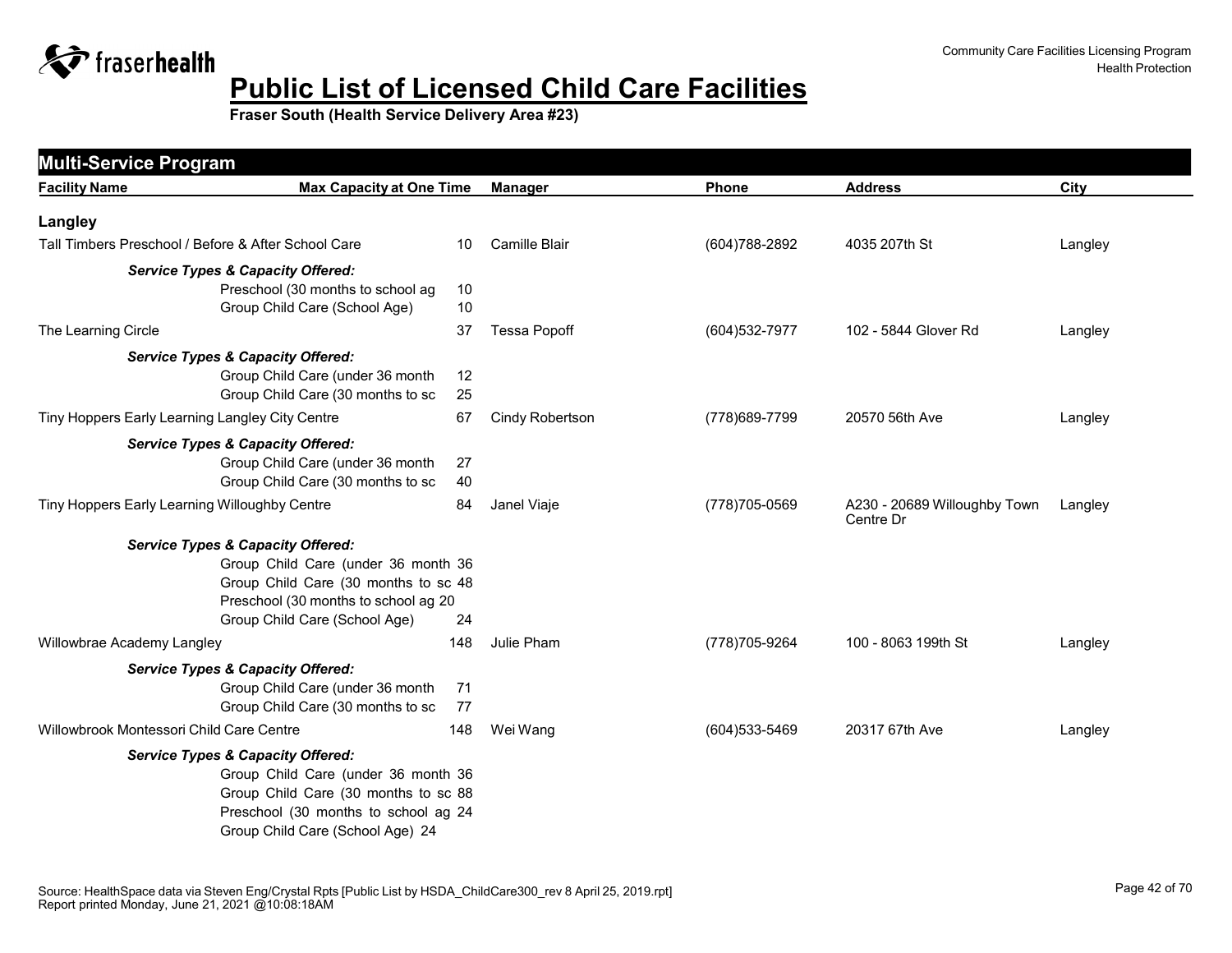

| <b>Multi-Service Program</b>              |                                                                                                                                               |                           |                             |                |                    |                     |
|-------------------------------------------|-----------------------------------------------------------------------------------------------------------------------------------------------|---------------------------|-----------------------------|----------------|--------------------|---------------------|
| <b>Facility Name</b>                      | <b>Max Capacity at One Time</b>                                                                                                               |                           | <b>Manager</b>              | Phone          | <b>Address</b>     | City                |
| Langley                                   |                                                                                                                                               |                           |                             |                |                    |                     |
| Wise Owl Montessori Childcare Inc         |                                                                                                                                               | 41                        | Michaela Demcak             | (778) 278-3090 | 4471 207A St       | Langley             |
| Area Facility Count = 54                  | <b>Service Types &amp; Capacity Offered:</b><br>Group Child Care (30 months to sc<br>Group Child Care (School Age)                            | 38<br>20                  |                             |                |                    |                     |
| <b>Langley City</b>                       |                                                                                                                                               |                           |                             |                |                    |                     |
| Kiddie Kollege Langley                    |                                                                                                                                               | 45                        | Kuljit Kanwal / Achhar Kaur | (604) 530-0311 | 20103 53rd Ave     | <b>Langley City</b> |
|                                           | <b>Service Types &amp; Capacity Offered:</b><br>Group Child Care (under 36 month<br>Group Child Care (30 months to sc                         | 20<br>25                  |                             |                |                    |                     |
| Rainforest Learning Centre Inc. - Langley |                                                                                                                                               | 36                        | Stacy Rohan                 | (604) 514-1566 | 5100 206th St      | <b>Langley City</b> |
| Area Facility Count = 2                   | <b>Service Types &amp; Capacity Offered:</b><br>Group Child Care (30 months to sc<br>Group Child Care (School Age)                            | 16<br>20                  |                             |                |                    |                     |
| <b>Surrey</b>                             |                                                                                                                                               |                           |                             |                |                    |                     |
| 5 Corners Daycare                         |                                                                                                                                               | 32                        | Talwinder Dulai             | (604)496-5050  | 13620 Grosvenor Rd | Surrey              |
|                                           | <b>Service Types &amp; Capacity Offered:</b><br>Group Child Care (under 36 month<br>Group Child Care (30 months to sc<br>Multi-Age Child Care | 9<br>16<br>$\overline{7}$ |                             |                |                    |                     |
| A Place To Grow Childcare Centre          |                                                                                                                                               | 49                        | Claudia Fenwick             | (604) 585-5691 | 13730 94A Ave      | Surrey              |
|                                           | <b>Service Types &amp; Capacity Offered:</b><br>Group Child Care (under 36 month<br>Group Child Care (30 months to sc                         | 24<br>25                  |                             |                |                    |                     |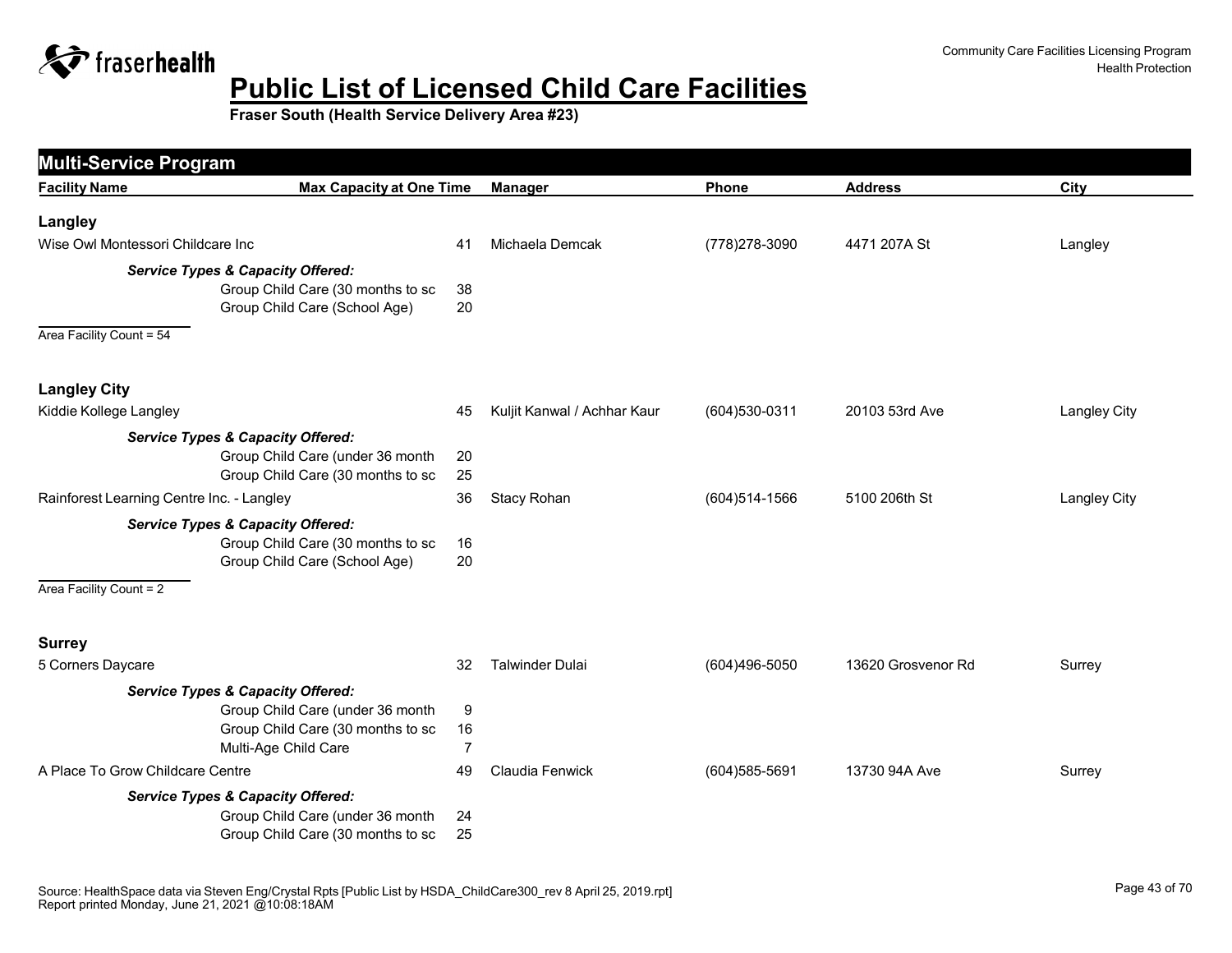

| <b>Facility Name</b>                            | <b>Max Capacity at One Time</b>              |     | <b>Manager</b>                         | <b>Phone</b>      | <b>Address</b>                     | City   |
|-------------------------------------------------|----------------------------------------------|-----|----------------------------------------|-------------------|------------------------------------|--------|
| <b>Surrey</b>                                   |                                              |     |                                        |                   |                                    |        |
| A to Z Childcare Centre                         |                                              | 25  | Krupali Agrawal                        | (604) 598-9273    | 8613 162nd St                      | Surrey |
|                                                 | <b>Service Types &amp; Capacity Offered:</b> |     |                                        |                   |                                    |        |
|                                                 | Group Child Care (30 months to sc            | 17  |                                        |                   |                                    |        |
|                                                 | Multi-Age Child Care                         | 8   |                                        |                   |                                    |        |
| A to Z Childcare Centre #4                      |                                              | 28  | Davinder Deol                          | (604) 719-6736    | 15438 92nd Ave                     | Surrey |
|                                                 | <b>Service Types &amp; Capacity Offered:</b> |     |                                        |                   |                                    |        |
|                                                 | Group Child Care (under 36 month             | 12  |                                        |                   |                                    |        |
|                                                 | Group Child Care (30 months to sc            | 8   |                                        |                   |                                    |        |
|                                                 | Multi-Age Child Care                         | 8   |                                        |                   |                                    |        |
| Absorbent Minds Montessori School               |                                              | 39  | Susanne Elizabeth Ball / Kelly<br>Wall | (604)372-4600     | Units 101 & 102 - 5961 168th<br>St | Surrey |
|                                                 | <b>Service Types &amp; Capacity Offered:</b> |     |                                        |                   |                                    |        |
|                                                 | Group Child Care (30 months to sc            | 21  |                                        |                   |                                    |        |
|                                                 | Preschool (30 months to school ag            | 18  |                                        |                   |                                    |        |
|                                                 | Group Child Care (School Age)                | 18  |                                        |                   |                                    |        |
| Academics preKindergarten                       |                                              | 116 | Harpreet Sidhu                         | (778) 294-2646    | 100 - 15300 Croydon Dr             | Surrey |
|                                                 | <b>Service Types &amp; Capacity Offered:</b> |     |                                        |                   |                                    |        |
|                                                 | Group Child Care (under 36 month             | 36  |                                        |                   |                                    |        |
|                                                 | Group Child Care (30 months to sc            | 80  |                                        |                   |                                    |        |
| <b>AHP Matthew Preschool</b>                    |                                              | 13  | Mehbuba Jabin                          | (604)502-6343     | Rm# 122 - 13367 97th Ave           | Surrey |
|                                                 | <b>Service Types &amp; Capacity Offered:</b> |     |                                        |                   |                                    |        |
|                                                 | Preschool (30 months to school ag            | 13  |                                        |                   |                                    |        |
|                                                 | Group Child Care (School Age)                | 13  |                                        |                   |                                    |        |
| Alexandra Neighbourhood House Children's Centre |                                              | 58  | Ling Hao                               | $(604)592 - 2607$ | 16824 32nd Ave                     | Surrey |
|                                                 | <b>Service Types &amp; Capacity Offered:</b> |     |                                        |                   |                                    |        |
|                                                 | Group Child Care (under 36 month             | 12  |                                        |                   |                                    |        |
|                                                 | Group Child Care (30 months to sc            | 18  |                                        |                   |                                    |        |
|                                                 | Group Child Care (School Age)                | 20  |                                        |                   |                                    |        |
|                                                 | Multi-Age Child Care                         | 8   |                                        |                   |                                    |        |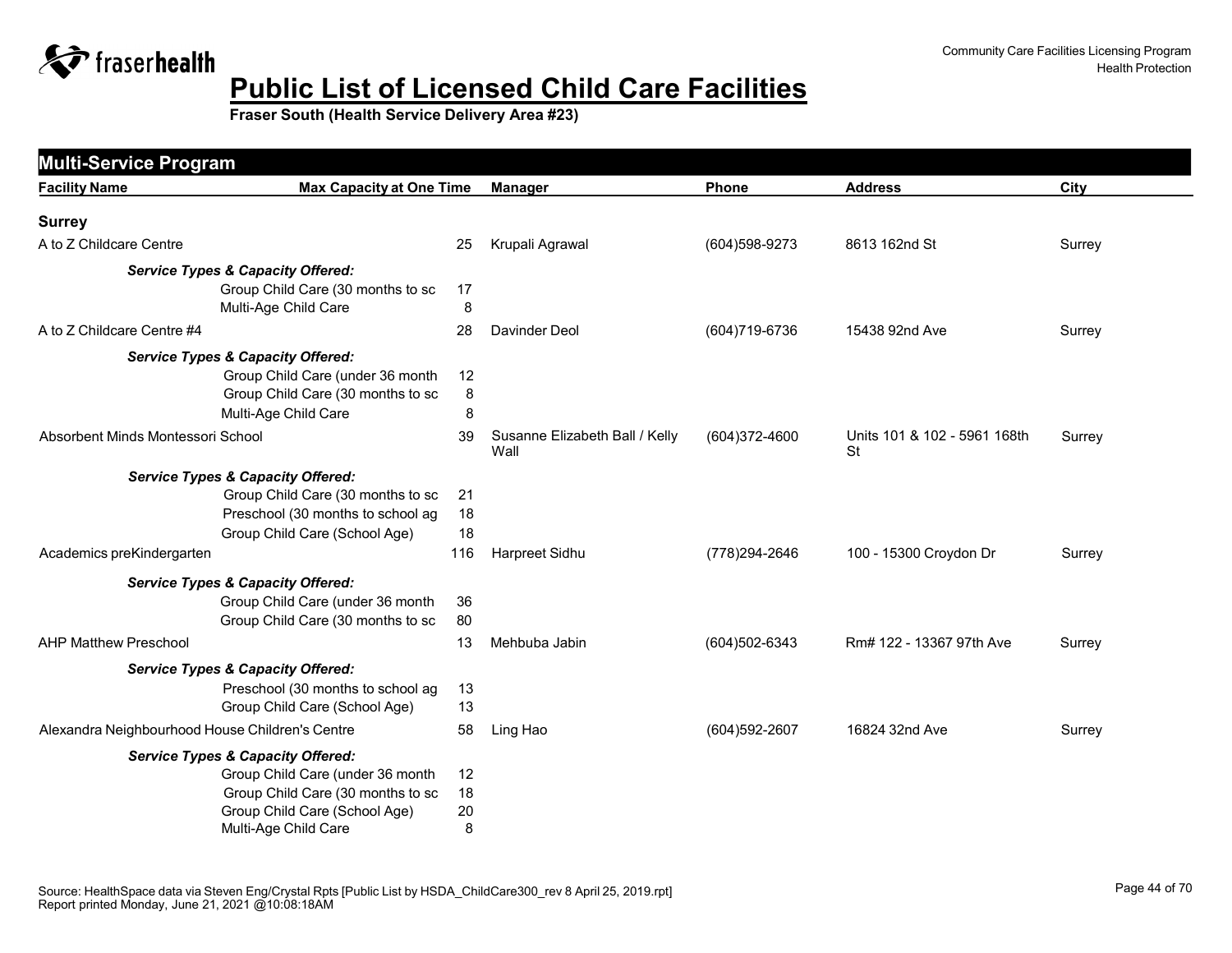

| <b>Facility Name</b>                  | <b>Max Capacity at One Time</b>                             |    | <b>Manager</b>        | Phone          | <b>Address</b>      | City   |
|---------------------------------------|-------------------------------------------------------------|----|-----------------------|----------------|---------------------|--------|
|                                       |                                                             |    |                       |                |                     |        |
| <b>Surrey</b>                         |                                                             |    |                       |                |                     |        |
| Beach                                 | Alexandra Neighbourhood House Children's Centre at Crescent | 70 | Stacey St. Hilaire    | (604)560-5520  | 2916 McBride Ave    | Surrey |
|                                       | <b>Service Types &amp; Capacity Offered:</b>                |    |                       |                |                     |        |
|                                       | Group Child Care (under 36 month 12                         |    |                       |                |                     |        |
|                                       | Group Child Care (30 months to sc 24                        |    |                       |                |                     |        |
|                                       | Group Child Care (School Age) 34                            |    |                       |                |                     |        |
| All Is Well Childcare                 |                                                             | 33 | Amanda Woodhams       | (604) 719-6736 | 9927 132nd St       | Surrey |
|                                       | <b>Service Types &amp; Capacity Offered:</b>                |    |                       |                |                     |        |
|                                       | Group Child Care (under 36 month                            | 12 |                       |                |                     |        |
|                                       | Group Child Care (30 months to sc                           | 21 |                       |                |                     |        |
| Bear Creek Cubs Childcare             |                                                             | 44 | <b>Rupinder Riar</b>  | (778) 990-5437 | 8383 140th St       | Surrey |
|                                       | <b>Service Types &amp; Capacity Offered:</b>                |    |                       |                |                     |        |
|                                       | Group Child Care (30 months to sc                           | 20 |                       |                |                     |        |
|                                       | Group Child Care (School Age)                               | 24 |                       |                |                     |        |
| <b>Boundary Park Preschool</b>        |                                                             | 18 | <b>Mahwish Nadeem</b> | (604) 547-7805 | 12332 Boundary Dr N | Surrey |
|                                       | <b>Service Types &amp; Capacity Offered:</b>                |    |                       |                |                     |        |
|                                       | Preschool (30 months to school ag                           | 18 |                       |                |                     |        |
|                                       | Group Child Care (School Age)                               | 18 |                       |                |                     |        |
| <b>Branches Preschool</b>             |                                                             | 8  | Alisha Inch           | (778) 388-9647 | 16536 61st Ave      | Surrey |
|                                       | <b>Service Types &amp; Capacity Offered:</b>                |    |                       |                |                     |        |
|                                       | Group Child Care (30 months to sc                           | 8  |                       |                |                     |        |
|                                       | Preschool (30 months to school ag                           | 8  |                       |                |                     |        |
| <b>Bright Angels Childrens Center</b> |                                                             | 65 | Liya Wijesinghe       | (604) 599-1943 | 14219 88th Ave      | Surrey |
|                                       | <b>Service Types &amp; Capacity Offered:</b>                |    |                       |                |                     |        |
|                                       | Group Child Care (30 months to sc 25                        |    |                       |                |                     |        |
|                                       | Preschool (30 months to school ag 20                        |    |                       |                |                     |        |
|                                       | Group Child Care (School Age) 20                            |    |                       |                |                     |        |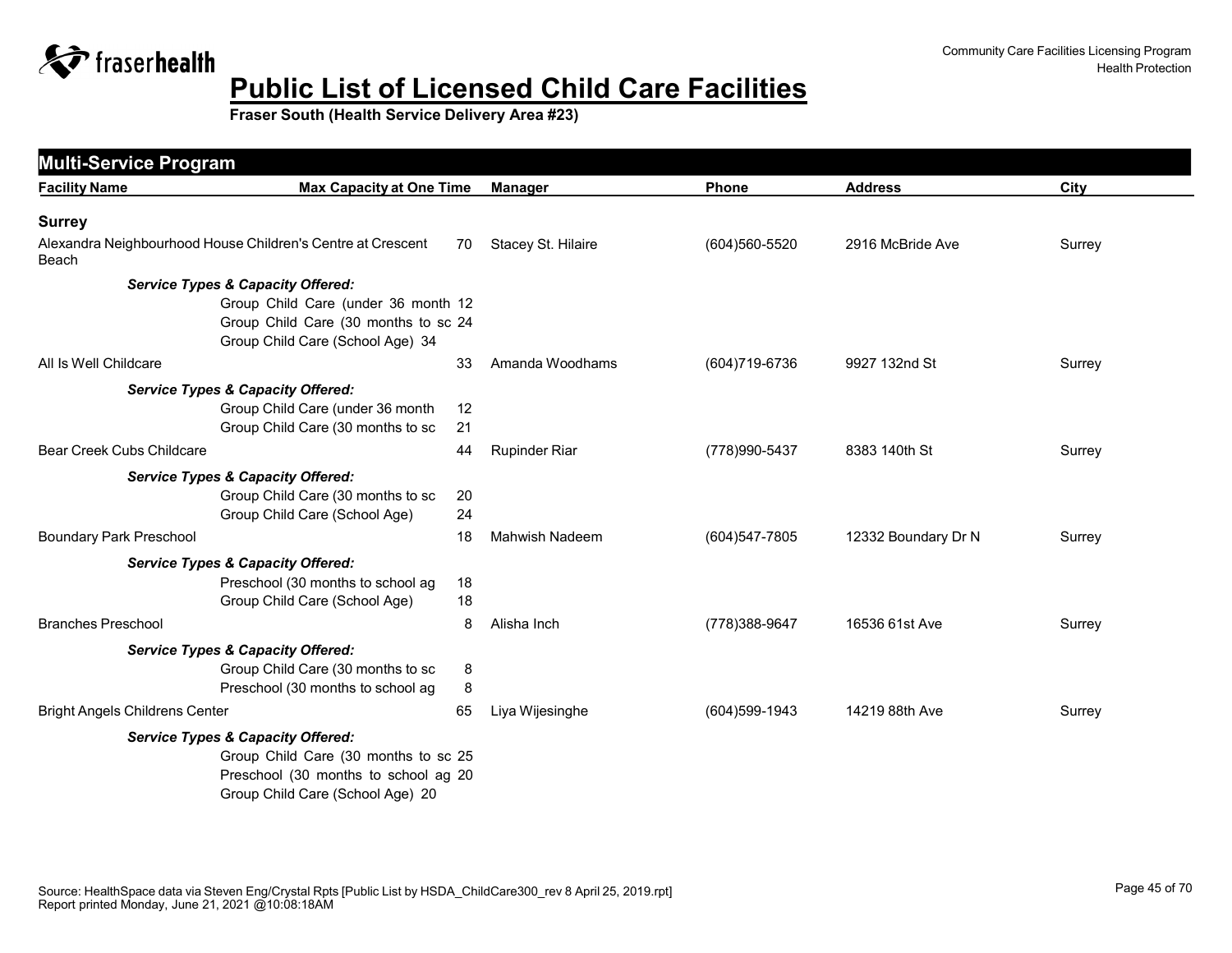

| <b>Facility Name</b>                          | <b>Max Capacity at One Time</b>              | <b>Manager</b>         | <b>Phone</b>   | <b>Address</b>               | City   |
|-----------------------------------------------|----------------------------------------------|------------------------|----------------|------------------------------|--------|
| <b>Surrey</b>                                 |                                              |                        |                |                              |        |
| <b>Bright Rainbow Child Care</b>              | 37                                           | Sonia Khalid           | (604) 593-3600 | Unit A, C, D - 6235 136th St | Surrey |
|                                               | <b>Service Types &amp; Capacity Offered:</b> |                        |                |                              |        |
|                                               | Group Child Care (under 36 month<br>12       |                        |                |                              |        |
|                                               | Group Child Care (30 months to sc<br>25      |                        |                |                              |        |
| <b>Brightpath Clayton Hills</b>               | 210                                          | Robyn Burnett          | (778) 571-4734 | 7239 192nd St                | Surrey |
|                                               | <b>Service Types &amp; Capacity Offered:</b> |                        |                |                              |        |
|                                               | Group Child Care (under 36 month 70          |                        |                |                              |        |
|                                               | Group Child Care (30 months to sc 103        |                        |                |                              |        |
|                                               | Group Child Care (School Age) 37             |                        |                |                              |        |
| <b>Brightstart Children's Academy</b>         | 118                                          | <b>Pinky Sanchez</b>   | (604)420-0422  | 101 - 17610 65A Ave          | Surrey |
| <b>Service Types &amp; Capacity Offered:</b>  |                                              |                        |                |                              |        |
|                                               | Group Child Care (under 36 month 36          |                        |                |                              |        |
|                                               | Group Child Care (30 months to sc 58         |                        |                |                              |        |
|                                               | Preschool (30 months to school ag 20         |                        |                |                              |        |
|                                               | Group Child Care (School Age)<br>24          |                        |                |                              |        |
| <b>Cambridge Learning Centre</b>              | 21                                           | Kaljit Sidhu           | (604) 729-0543 | 1650 136th St                | Surrey |
|                                               | <b>Service Types &amp; Capacity Offered:</b> |                        |                |                              |        |
|                                               | Preschool (30 months to school ag<br>20      |                        |                |                              |        |
|                                               | 21<br>Group Child Care (School Age)          |                        |                |                              |        |
| Cambridge Learning Centre @ Hyland Elementary | 19                                           | Aman Jouhal            | (604)897-8553  | 6677 140th St                | Surrey |
|                                               | <b>Service Types &amp; Capacity Offered:</b> |                        |                |                              |        |
|                                               | Preschool (30 months to school ag<br>19      |                        |                |                              |        |
|                                               | Group Child Care (School Age)<br>19          |                        |                |                              |        |
| Cambridge Learning Centre Inc                 | 20                                           | Jatinder (Jindy) Kaila | (604) 729-0543 | 14898 Spenser Dr             | Surrey |
|                                               | <b>Service Types &amp; Capacity Offered:</b> |                        |                |                              |        |
|                                               | Preschool (30 months to school ag<br>20      |                        |                |                              |        |
|                                               | Group Child Care (School Age)<br>20          |                        |                |                              |        |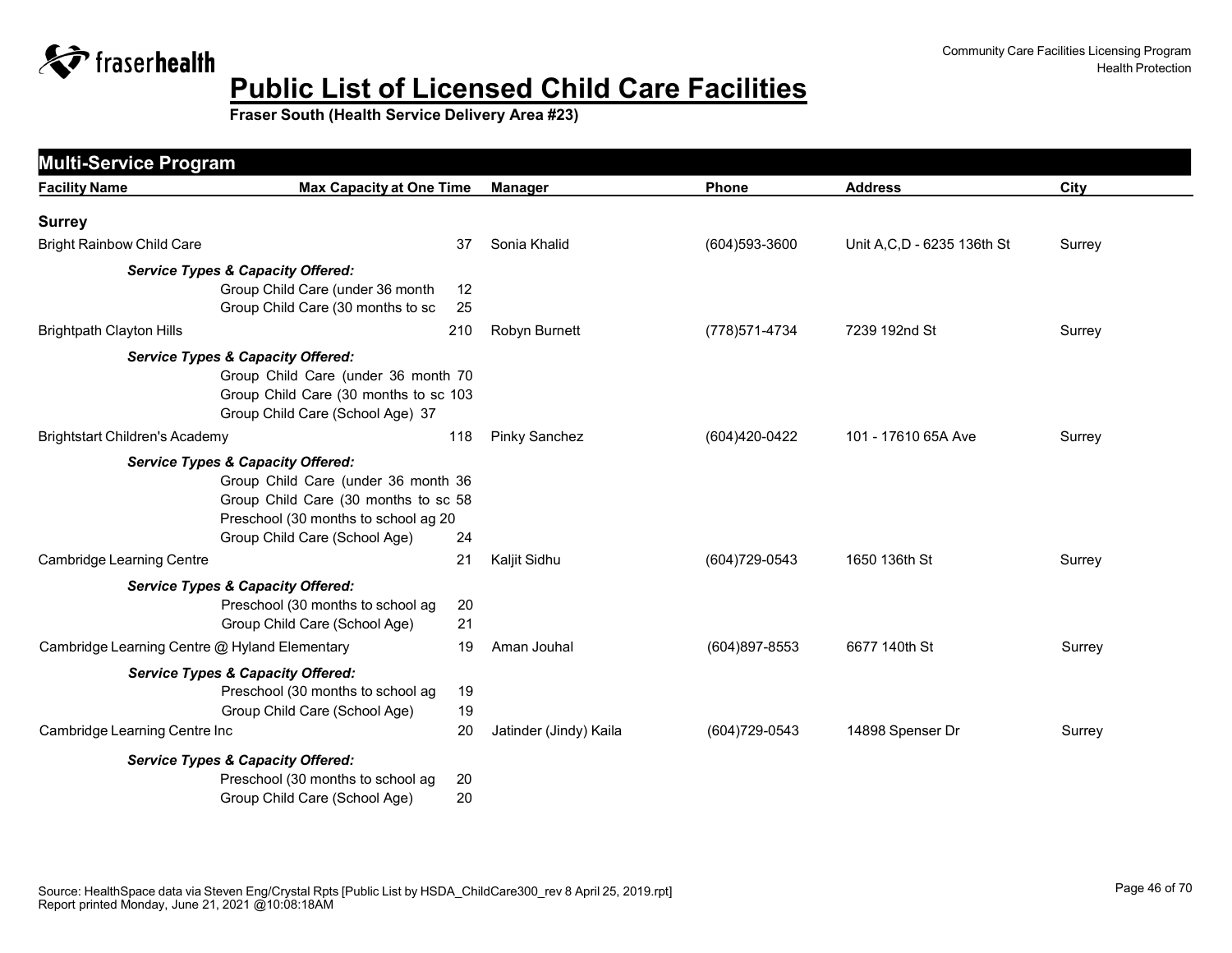

| <b>Multi-Service Program</b>                                                                                          |                                 |                |                |                     |        |  |  |  |
|-----------------------------------------------------------------------------------------------------------------------|---------------------------------|----------------|----------------|---------------------|--------|--|--|--|
| <b>Facility Name</b>                                                                                                  | <b>Max Capacity at One Time</b> | <b>Manager</b> | Phone          | <b>Address</b>      | City   |  |  |  |
| <b>Surrey</b>                                                                                                         |                                 |                |                |                     |        |  |  |  |
| Cambridge Learning Centre Inc                                                                                         | 40                              | Kaljit Sidhu   | (604) 729-0543 | 17285 61A Ave       | Surrey |  |  |  |
| <b>Service Types &amp; Capacity Offered:</b><br>Preschool (30 months to school ag<br>Group Child Care (School Age)    | 20<br>40                        |                |                |                     |        |  |  |  |
| Cambridge Preschool Before & After School Care @ MJ Norris                                                            | 20                              | Aman Jouhal    | (604) 729-0543 | 12928 66A Ave       | Surrey |  |  |  |
| <b>Service Types &amp; Capacity Offered:</b><br>Preschool (30 months to school ag<br>Group Child Care (School Age)    | 20<br>20                        |                |                |                     |        |  |  |  |
| CamRose Early Learning                                                                                                | 48                              | Sara Doyle     | (778) 571-8801 | 17672 57th Ave      | Surrey |  |  |  |
| <b>Service Types &amp; Capacity Offered:</b><br>Group Child Care (under 36 month<br>Group Child Care (30 months to sc | 24<br>24                        |                |                |                     |        |  |  |  |
| Caterpillar Fun House #1                                                                                              | 28                              | Jyothi Menon   | (604)589-0009  | 101 - 9868 120th St | Surrey |  |  |  |
| <b>Service Types &amp; Capacity Offered:</b><br>Group Child Care (under 36 month<br>Group Child Care (30 months to sc | 12<br>16                        |                |                |                     |        |  |  |  |
| Caterpillar Fun House #5                                                                                              | 19                              | Melissa Green  | (604) 589-0009 | 8226 146th St       | Surrey |  |  |  |
| <b>Service Types &amp; Capacity Offered:</b><br>Preschool (30 months to school ag<br>Group Child Care (School Age)    | 19<br>19                        |                |                |                     |        |  |  |  |
| Cedar Grove Childcare Centre                                                                                          | 94                              | Penny Hanslien | (604) 584-2311 | 10330 144th St      | Surrey |  |  |  |
| <b>Service Types &amp; Capacity Offered:</b>                                                                          |                                 |                |                |                     |        |  |  |  |
| Preschool<br>Group Day Care < 36 mos<br>Group Day Care >30 mos<br>Group Child Care (School Age)                       | 31<br>18<br>25<br>20            |                |                |                     |        |  |  |  |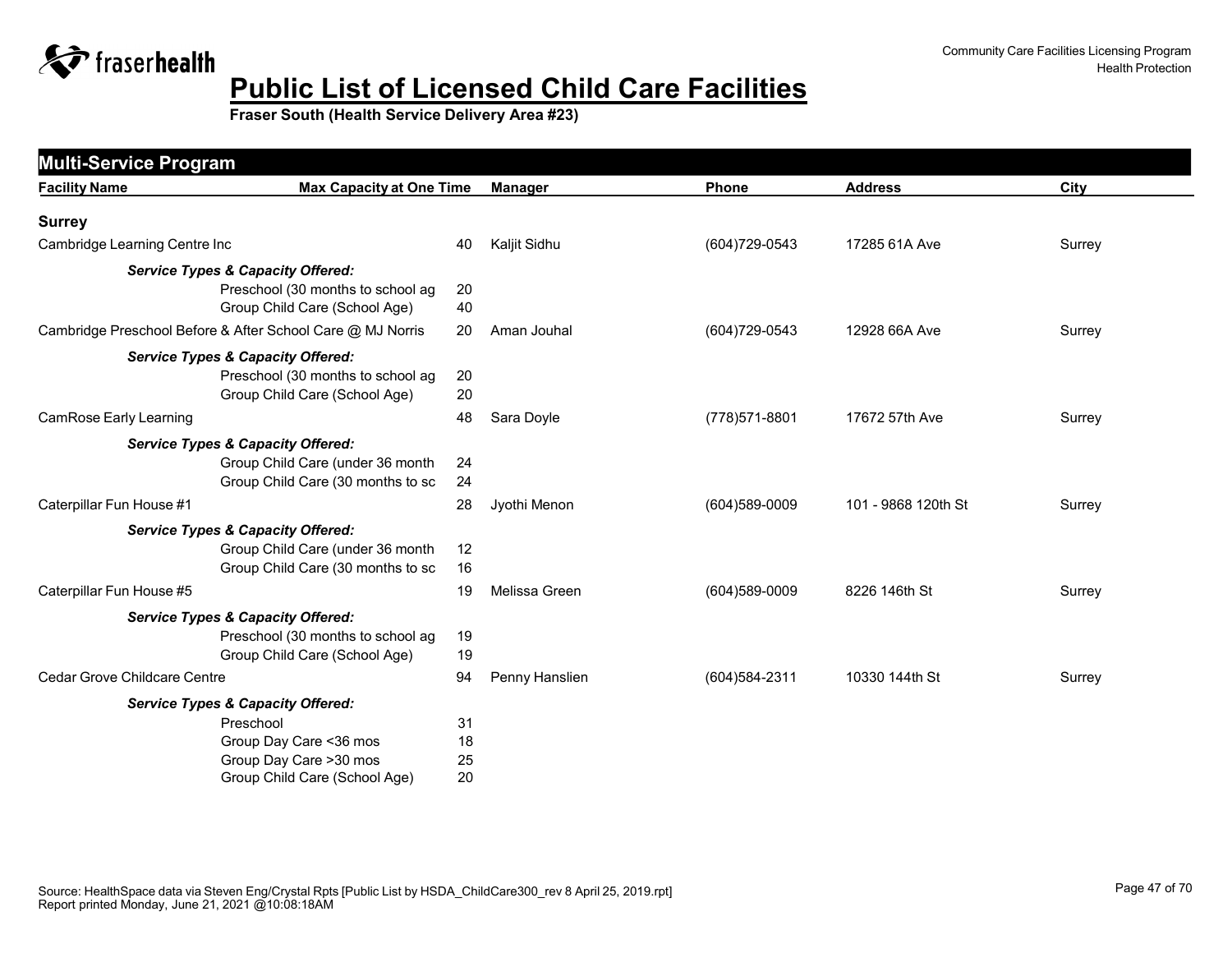

|                                               | <b>Multi-Service Program</b>                                                      |    |                       |                |                                       |        |  |  |
|-----------------------------------------------|-----------------------------------------------------------------------------------|----|-----------------------|----------------|---------------------------------------|--------|--|--|
| <b>Facility Name</b>                          | <b>Max Capacity at One Time</b>                                                   |    | <b>Manager</b>        | Phone          | <b>Address</b>                        | City   |  |  |
| <b>Surrey</b>                                 |                                                                                   |    |                       |                |                                       |        |  |  |
| Cedar Hills Preschool                         |                                                                                   | 20 | Marta Rauda           | (604)502-6343  | Rm 17 - 12370 98th Ave                | Surrey |  |  |
|                                               | <b>Service Types &amp; Capacity Offered:</b>                                      |    |                       |                |                                       |        |  |  |
|                                               | Preschool (30 months to school ag                                                 | 20 |                       |                |                                       |        |  |  |
|                                               | Group Child Care (School Age)                                                     | 20 |                       |                |                                       |        |  |  |
| CEFA - Fleetwood                              | 84                                                                                |    | <b>Brandy Vautour</b> | (604) 593-2650 | 1 - 16050 Fraser Hwy                  | Surrey |  |  |
|                                               | <b>Service Types &amp; Capacity Offered:</b>                                      |    |                       |                |                                       |        |  |  |
|                                               | Group Child Care (under 36 month<br>40                                            |    |                       |                |                                       |        |  |  |
|                                               | Group Child Care (30 months to sc<br>44                                           |    |                       |                |                                       |        |  |  |
| CEFA - Junior Kindergarten (Surrey Guildford) |                                                                                   | 76 | Jasmin Sagoo-Lally    | (604) 589-2332 | 101, 102, 103, 202 - 10172<br>152A St | Surrey |  |  |
|                                               | <b>Service Types &amp; Capacity Offered:</b>                                      |    |                       |                |                                       |        |  |  |
|                                               | Group Child Care (under 36 month<br>34                                            |    |                       |                |                                       |        |  |  |
|                                               | Group Child Care (30 months to sc                                                 | 42 |                       |                |                                       |        |  |  |
| <b>CEFA Morgan Crossing</b>                   |                                                                                   | 86 | Anne Monahan          | (778)819-2840  | 104 - 15350 Croydon Dr                | Surrey |  |  |
|                                               | <b>Service Types &amp; Capacity Offered:</b>                                      |    |                       |                |                                       |        |  |  |
|                                               | Group Child Care (under 36 month<br>36<br>Group Child Care (30 months to sc<br>50 |    |                       |                |                                       |        |  |  |
| <b>CEFA South Surrey</b>                      | 94                                                                                |    | Mimoza Rexhepi        | (604)449-2332  | 100 - 5446 152nd St                   | Surrey |  |  |
|                                               | <b>Service Types &amp; Capacity Offered:</b>                                      |    |                       |                |                                       |        |  |  |
|                                               | Group Child Care (under 36 month<br>44                                            |    |                       |                |                                       |        |  |  |
|                                               | Group Child Care (30 months to sc<br>50                                           |    |                       |                |                                       |        |  |  |
| Central City Junior Kindergarten              |                                                                                   | 36 | Evelyn Chand          | (778) 394-5437 | 101 - 14333 104th Ave                 | Surrey |  |  |
|                                               | <b>Service Types &amp; Capacity Offered:</b>                                      |    |                       |                |                                       |        |  |  |
|                                               | Group Child Care (under 36 month                                                  | 12 |                       |                |                                       |        |  |  |
|                                               | 24<br>Group Child Care (30 months to sc                                           |    |                       |                |                                       |        |  |  |
| Chuck Bailey Preschool and Pre-K              |                                                                                   | 36 | Jennifer Halfhide     | (604)502-6343  | 13458 107A Ave                        | Surrey |  |  |
|                                               | <b>Service Types &amp; Capacity Offered:</b>                                      |    |                       |                |                                       |        |  |  |
|                                               | Preschool (30 months to school ag<br>20<br>16                                     |    |                       |                |                                       |        |  |  |
|                                               | Group Child Care (30 months to sc                                                 |    |                       |                |                                       |        |  |  |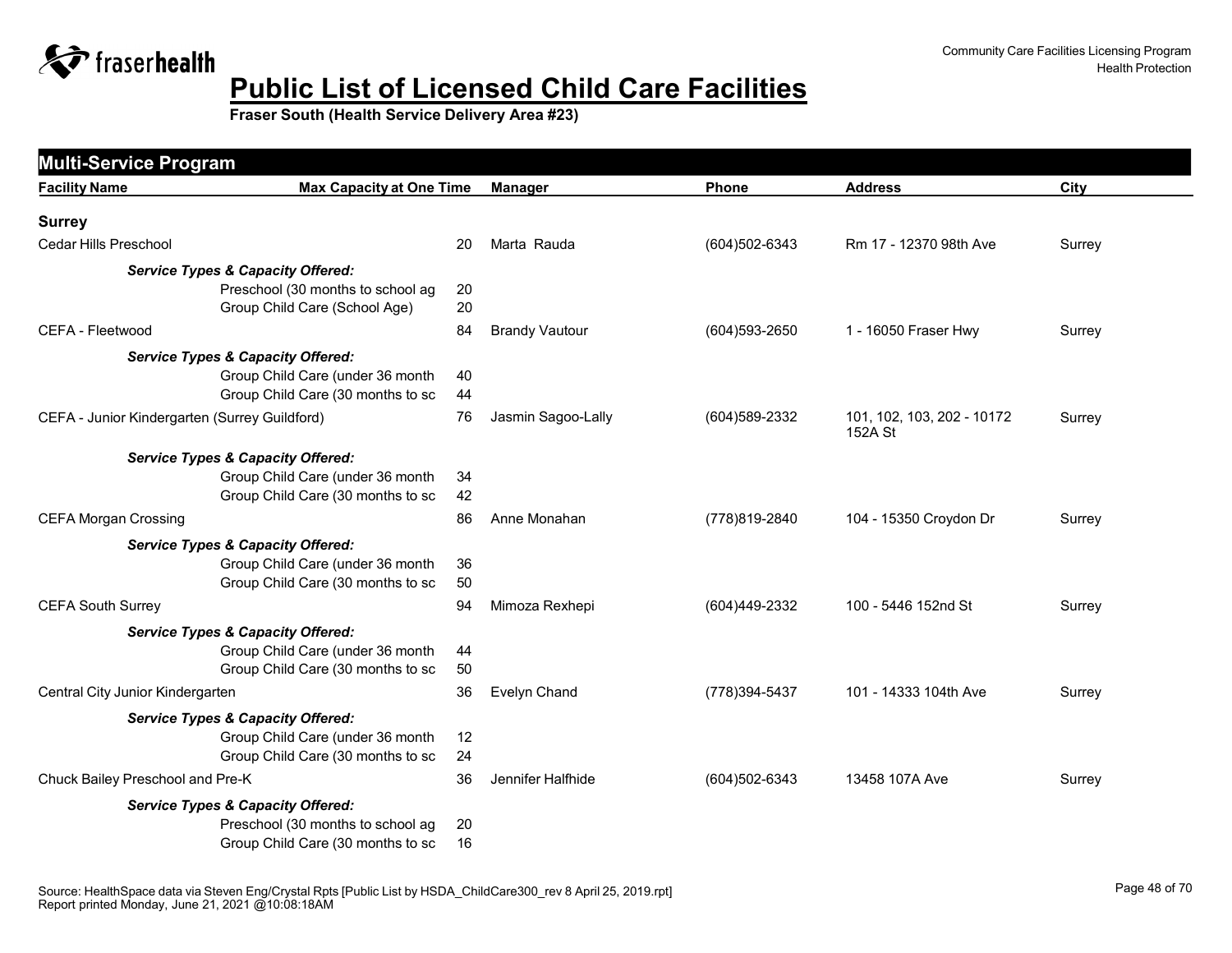

| <b>Multi-Service Program</b>              |                                              |    |                                    |                   |                    |        |
|-------------------------------------------|----------------------------------------------|----|------------------------------------|-------------------|--------------------|--------|
| <b>Facility Name</b>                      | <b>Max Capacity at One Time</b>              |    | <b>Manager</b>                     | Phone             | <b>Address</b>     | City   |
| <b>Surrey</b>                             |                                              |    |                                    |                   |                    |        |
| <b>Clayton Community Centre Preschool</b> |                                              | 37 | Ariel Ataiza                       | (604)502-6403     | 7155 187A St       | Surrey |
|                                           | <b>Service Types &amp; Capacity Offered:</b> |    |                                    |                   |                    |        |
|                                           | Preschool (30 months to school ag            | 37 |                                    |                   |                    |        |
|                                           | Group Child Care (School Age)                | 20 |                                    |                   |                    |        |
| Clayton Hall Childcare                    |                                              | 24 | <b>Candice Carlson</b>             | $(604)502 - 6408$ | 18513 70th Ave     | Surrey |
|                                           | <b>Service Types &amp; Capacity Offered:</b> |    |                                    |                   |                    |        |
|                                           | Preschool (30 months to school ag            | 20 |                                    |                   |                    |        |
|                                           | Group Child Care (School Age)                | 24 |                                    |                   |                    |        |
| Cloverdale Discovery Centre               |                                              | 35 | Kathy Gauthier                     | (604) 575-4727    | 17673 58th Ave     | Surrey |
|                                           | <b>Service Types &amp; Capacity Offered:</b> |    |                                    |                   |                    |        |
|                                           | Group Day Care < 36 mos                      | 10 |                                    |                   |                    |        |
|                                           | Group Day Care >30 mos                       | 25 |                                    |                   |                    |        |
| <b>Creative All Stars Childcare</b>       |                                              | 69 | Sabrina Magalhaes/Salima<br>Larbes | (778) 395-5437    | 13474 96th Ave     | Surrey |
|                                           | <b>Service Types &amp; Capacity Offered:</b> |    |                                    |                   |                    |        |
|                                           | Group Child Care (under 36 month 24          |    |                                    |                   |                    |        |
|                                           | Group Child Care (30 months to sc 20         |    |                                    |                   |                    |        |
|                                           | Preschool (30 months to school ag 20         |    |                                    |                   |                    |        |
|                                           | Group Child Care (School Age)                | 25 |                                    |                   |                    |        |
| Creative Beginnings Child Care Center     |                                              | 25 | <b>Helen Premia</b>                | (778) 565-1291    | 6878 142nd St      | Surrey |
|                                           | <b>Service Types &amp; Capacity Offered:</b> |    |                                    |                   |                    |        |
|                                           | Group Child Care (30 months to sc            | 17 |                                    |                   |                    |        |
|                                           | Multi-Age Child Care                         | 8  |                                    |                   |                    |        |
| Creative Explorer's Daycare               |                                              | 45 | Pollette de Los Angeles Cruz       | (604) 725-7071    | 4 - 13570 78th Ave | Surrey |
|                                           | <b>Service Types &amp; Capacity Offered:</b> |    |                                    |                   |                    |        |
|                                           | Group Child Care (30 months to sc 25         |    |                                    |                   |                    |        |
|                                           | Preschool (30 months to school ag 20         |    |                                    |                   |                    |        |
|                                           | Group Child Care (School Age) 20             |    |                                    |                   |                    |        |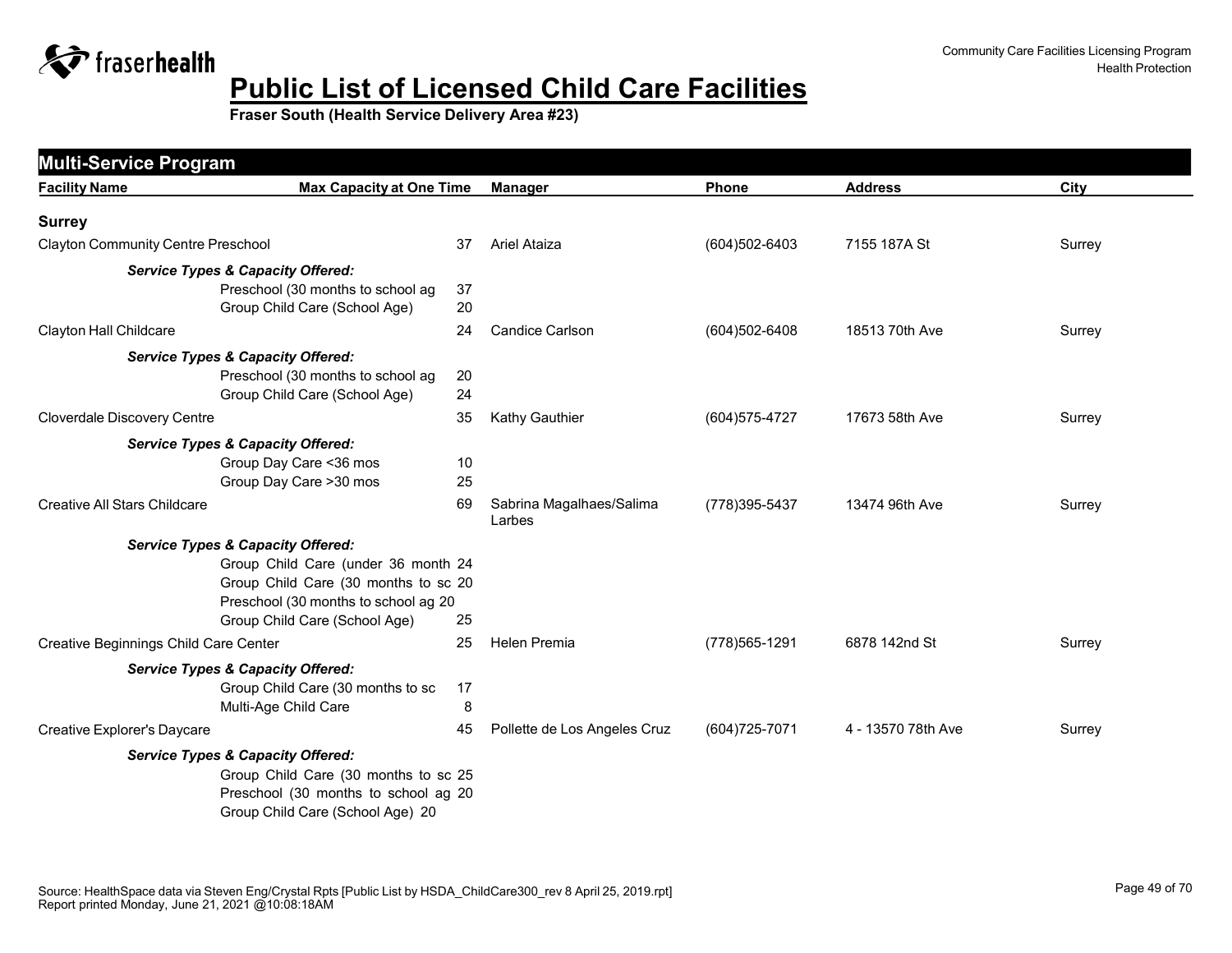

| <b>Multi-Service Program</b>                     |                                      |                       |                   |                          |        |
|--------------------------------------------------|--------------------------------------|-----------------------|-------------------|--------------------------|--------|
| <b>Facility Name</b>                             | <b>Max Capacity at One Time</b>      | <b>Manager</b>        | <b>Phone</b>      | <b>Address</b>           | City   |
| <b>Surrey</b>                                    |                                      |                       |                   |                          |        |
| Creative Kids Learning Centers - Hazelmere       | 82                                   | <b>April Symons</b>   | $(604)385 - 1855$ | 106 - 388 175A St        | Surrey |
| <b>Service Types &amp; Capacity Offered:</b>     |                                      |                       |                   |                          |        |
| Group Child Care (under 36 month                 | 24                                   |                       |                   |                          |        |
| Group Child Care (30 months to sc                | 24                                   |                       |                   |                          |        |
| Preschool (30 months to school ag                | 20                                   |                       |                   |                          |        |
| Group Child Care (School Age)                    | 34                                   |                       |                   |                          |        |
| Creative Kids Learning Centers - Morgan Crossing | 120                                  | Alexandria Siemens    | (604) 542-4222    | 100-106 - 15850 24th Ave | Surrey |
| <b>Service Types &amp; Capacity Offered:</b>     |                                      |                       |                   |                          |        |
| Group Child Care (under 36 month                 | 48                                   |                       |                   |                          |        |
| Group Child Care (30 months to sc                | 72                                   |                       |                   |                          |        |
| Group Child Care (School Age)                    | 24                                   |                       |                   |                          |        |
| Creative Kids Learning Centers - Newton          | 84                                   | Jen Assels            | (604) 560-5002    | 1010 - 7445 132nd St     | Surrey |
| <b>Service Types &amp; Capacity Offered:</b>     |                                      |                       |                   |                          |        |
| Group Child Care (under 36 month                 | 36                                   |                       |                   |                          |        |
| Group Child Care (30 months to sc                | 48                                   |                       |                   |                          |        |
| Group Child Care (School Age)                    | 24                                   |                       |                   |                          |        |
| Creative Kids Learning Centers - Rosemary        | 44                                   | <b>Brianne Graham</b> | (604)560-5002     | 112-115 - 15350 34th Ave | Surrey |
| <b>Service Types &amp; Capacity Offered:</b>     |                                      |                       |                   |                          |        |
|                                                  | Group Child Care (30 months to sc 24 |                       |                   |                          |        |
|                                                  | Preschool (30 months to school ag 20 |                       |                   |                          |        |
| Group Child Care (School Age) 44                 |                                      |                       |                   |                          |        |
| Creative Kids Learning Centers - Sullivan        | 64                                   | Julia Boehm           | $(604)503-4001$   | 6355 152nd St            | Surrey |
| <b>Service Types &amp; Capacity Offered:</b>     |                                      |                       |                   |                          |        |
| Group Child Care (30 months to sc                | 48                                   |                       |                   |                          |        |
| Group Child Care (School Age)                    | 24                                   |                       |                   |                          |        |
| Group Child Care (under 36 month                 | 16                                   |                       |                   |                          |        |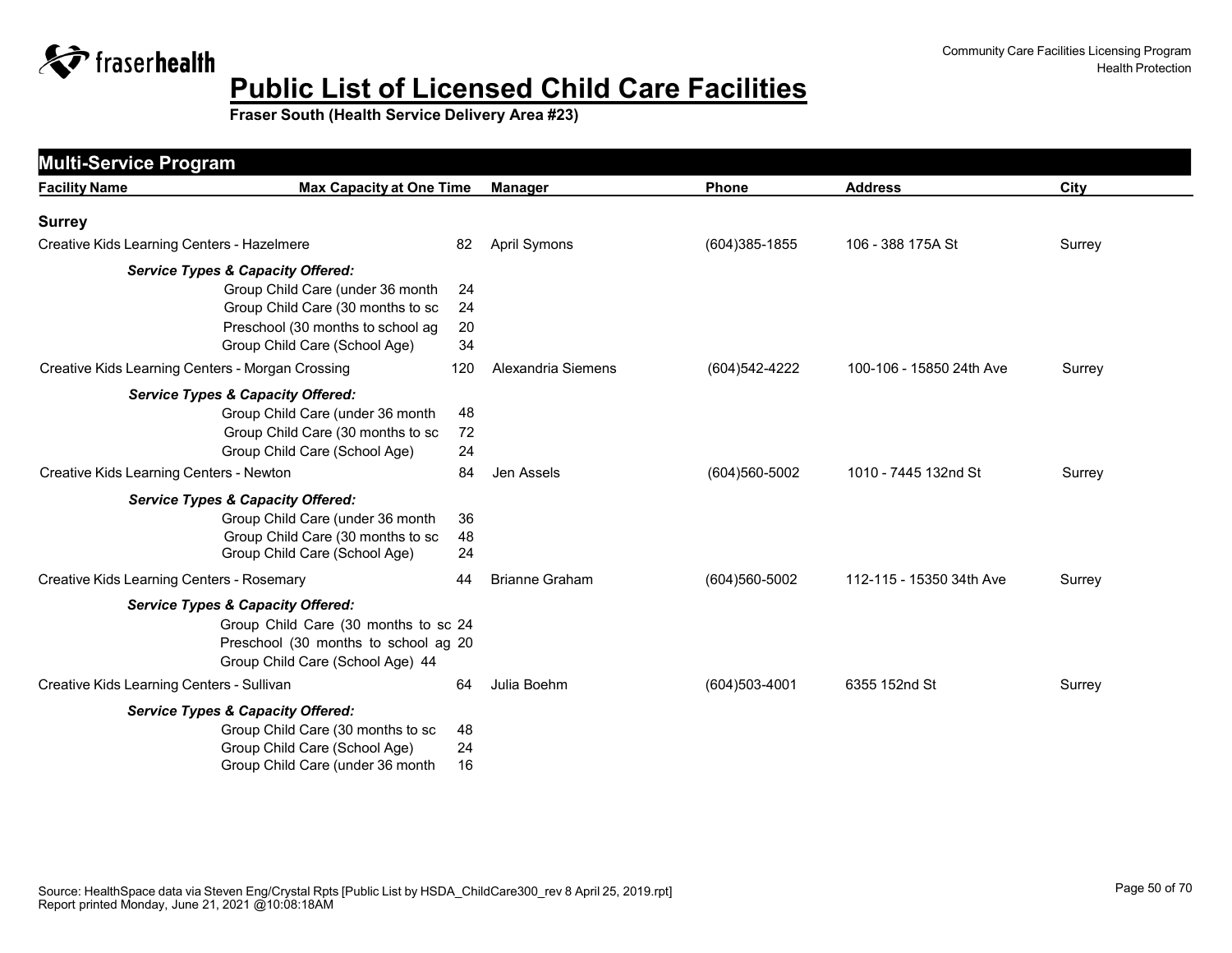

| <b>Multi-Service Program</b>                 |                                                                                                                 |                       |                |                        |        |
|----------------------------------------------|-----------------------------------------------------------------------------------------------------------------|-----------------------|----------------|------------------------|--------|
| <b>Facility Name</b>                         | <b>Max Capacity at One Time</b>                                                                                 | Manager               | Phone          | <b>Address</b>         | City   |
| <b>Surrey</b>                                |                                                                                                                 |                       |                |                        |        |
| Creative Kids Learning Centers - Willowbrook | 56                                                                                                              | Jayme Hanson          | (604)560-5002  | 19543 Fraser Hwy       | Surrey |
| <b>Service Types &amp; Capacity Offered:</b> | Group Child Care (under 36 month 12<br>Group Child Care (30 months to sc 44<br>Group Child Care (School Age) 24 |                       |                |                        |        |
| <b>Creative Moments Childcare Centre</b>     | 19                                                                                                              | Vandana Bhardwaj      | (604) 593-5002 | 105 - 6977 128th St    | Surrey |
| <b>Service Types &amp; Capacity Offered:</b> | Preschool (30 months to school ag<br>11<br>Group Child Care (School Age)<br>11<br>Multi-Age Child Care<br>8     |                       |                |                        |        |
| Creative Moments Childcare Centre            | 14                                                                                                              | Kanwalpreet Kaur Gill | (604)417-1135  | 102 - 7015 128th St    | Surrey |
| <b>Service Types &amp; Capacity Offered:</b> | Group Child Care (under 36 month<br>6<br>Group Child Care (30 months to sc<br>8                                 |                       |                |                        |        |
| David Brankin Preschool                      | 18                                                                                                              | Sidra Arshi           | (604) 585-9547 | Rm 138 - 9160 128th St | Surrey |
| <b>Service Types &amp; Capacity Offered:</b> | Preschool (30 months to school ag<br>18<br>Group Child Care (School Age)<br>18                                  |                       |                |                        |        |
| <b>Elgin Centre</b>                          | 20                                                                                                              | Carla Iveson          | (604)502-6421  | 3530 144th St          | Surrey |
| <b>Service Types &amp; Capacity Offered:</b> | Group Child Care (30 months to sc<br>20<br>Preschool (30 months to school ag<br>20                              |                       |                |                        |        |
| F.D. Sinclair Preschool/School Age           | 18                                                                                                              | Mubaraka Doctor       | (604)501-5038  | 113 - 7480 128th St    | Surrey |
| <b>Service Types &amp; Capacity Offered:</b> | Preschool (30 months to school ag<br>18<br>Group Child Care (School Age)<br>18                                  |                       |                |                        |        |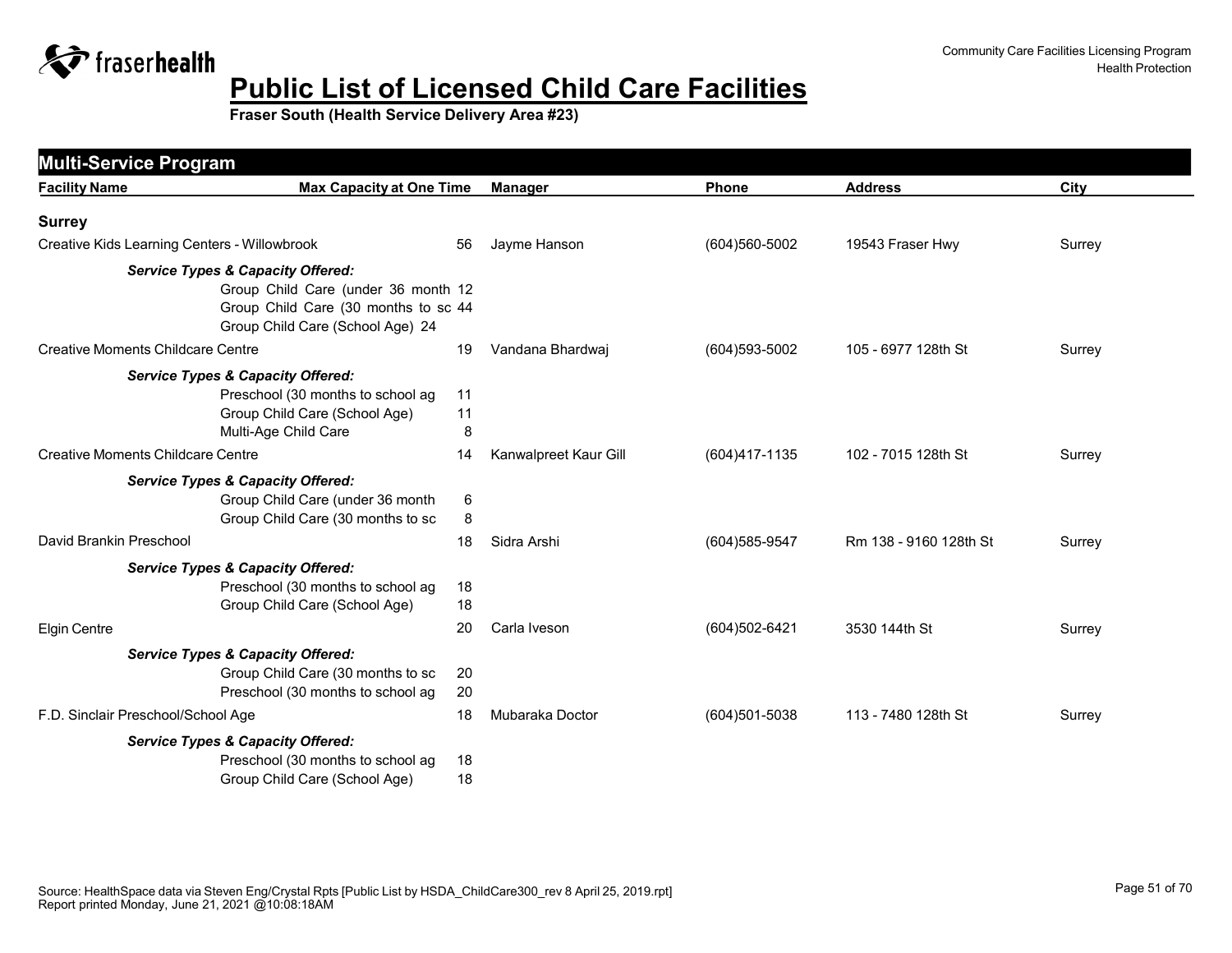

| <b>Facility Name</b>                          | <b>Max Capacity at One Time</b>                 |    | <b>Manager</b>       | Phone          | <b>Address</b>                      | City   |
|-----------------------------------------------|-------------------------------------------------|----|----------------------|----------------|-------------------------------------|--------|
| <b>Surrey</b>                                 |                                                 |    |                      |                |                                     |        |
| First Choice Montessori #2                    |                                                 | 19 | Brenda Chohan        | (604) 828-4451 | 101 - 8824 144th St                 | Surrey |
|                                               | <b>Service Types &amp; Capacity Offered:</b>    |    |                      |                |                                     |        |
|                                               | Preschool                                       | 19 |                      |                |                                     |        |
|                                               | Group Child Care (School Age)                   | 19 |                      |                |                                     |        |
| First Choice Montessori Pre-School            |                                                 | 20 | Brenda Chohan        | (604) 828-4451 | 201 - 15225 98th Ave                | Surrey |
|                                               | <b>Service Types &amp; Capacity Offered:</b>    |    |                      |                |                                     |        |
|                                               | Preschool                                       | 20 |                      |                |                                     |        |
|                                               | Group Child Care (School Age)                   | 20 |                      |                |                                     |        |
| First Step Daycare Centre #1                  |                                                 | 37 | <b>Harinder Brar</b> | (604) 585-4933 | #109, #110, #127 - 7475 135th<br>St | Surrey |
|                                               | <b>Service Types &amp; Capacity Offered:</b>    |    |                      |                |                                     |        |
|                                               | Group Child Care (under 36 month                | 12 |                      |                |                                     |        |
|                                               | Group Child Care (30 months to sc               | 25 |                      |                |                                     |        |
| Fleetwood Community Centre Pre-K              |                                                 | 48 | Janet Jarder         | (604)601-5054  | 15996 84th Ave                      | Surrey |
|                                               | <b>Service Types &amp; Capacity Offered:</b>    |    |                      |                |                                     |        |
|                                               | Group Child Care (30 months to sc               | 8  |                      |                |                                     |        |
|                                               | Preschool (30 months to school ag               | 40 |                      |                |                                     |        |
| Fleetwood Place Children's Centre             |                                                 | 26 | Tara Hansen          | (604) 598-5437 | 16011 83rd Ave                      | Surrey |
|                                               | <b>Service Types &amp; Capacity Offered:</b>    |    |                      |                |                                     |        |
|                                               | Group Child Care (under 36 month                | 10 |                      |                |                                     |        |
|                                               | Group Child Care (30 months to sc               | 16 |                      |                |                                     |        |
|                                               | Fraser Heights Out of School Care #2 / Smarties | 24 | Taryn Uyeno          | (604) 582-1335 | 15678 106A Ave                      | Surrey |
|                                               | <b>Service Types &amp; Capacity Offered:</b>    |    |                      |                |                                     |        |
|                                               | Group Child Care (30 months to sc               | 20 |                      |                |                                     |        |
|                                               | Group Child Care (School Age)                   | 24 |                      |                |                                     |        |
| Fraser Heights Out of School Care #3/Smarties |                                                 | 41 | Naomi Raju           | (604) 582-1335 | Rm #203 - 17070 102nd Ave           | Surrey |
|                                               | <b>Service Types &amp; Capacity Offered:</b>    |    |                      |                |                                     |        |
|                                               | Group Child Care (30 months to sc               | 19 |                      |                |                                     |        |
|                                               | Group Child Care (School Age)                   | 41 |                      |                |                                     |        |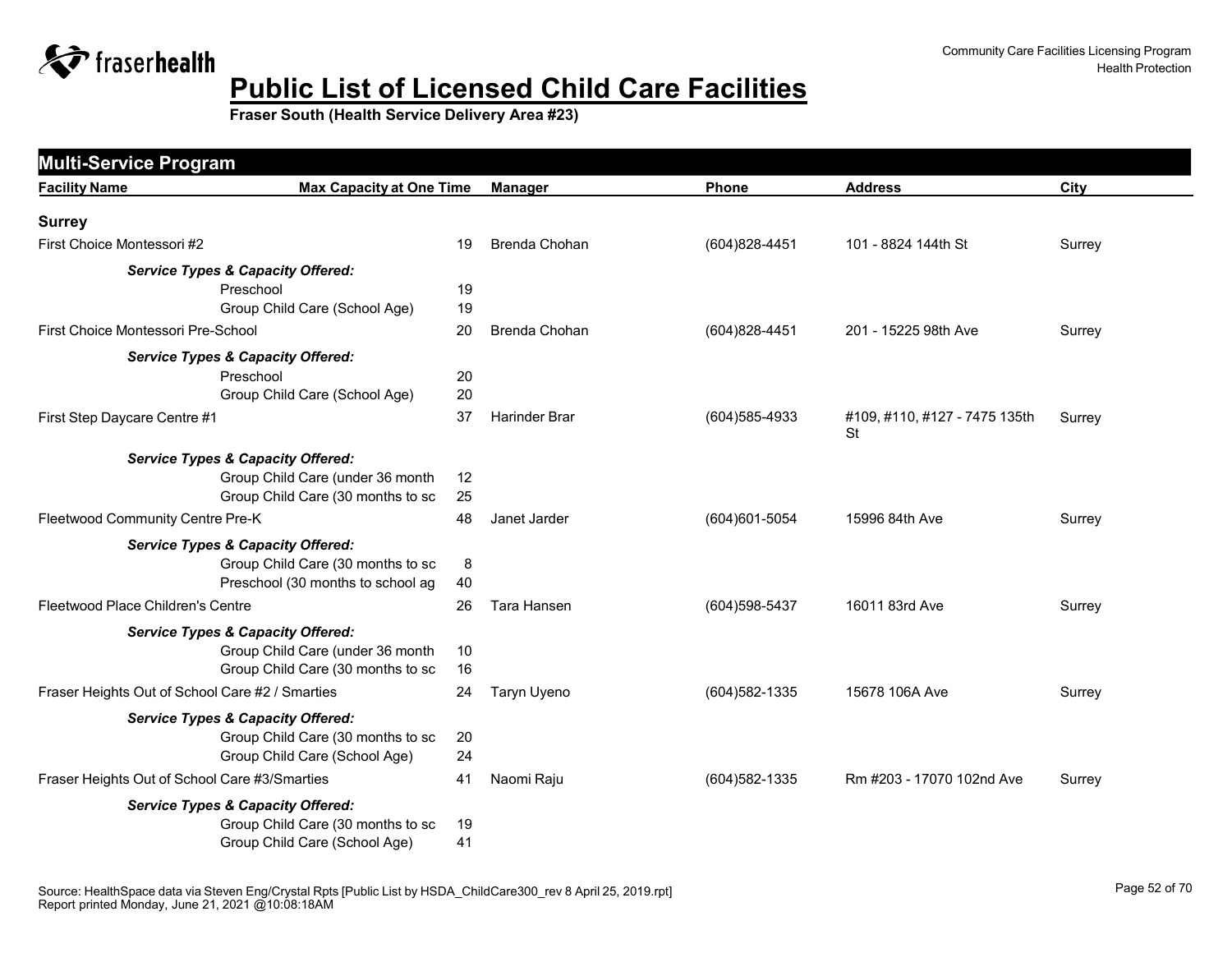

Community Care Facilities Licensing Program Health Protection

| <b>Multi-Service Program</b>               |                                                        |    |                         |                |                                  |        |
|--------------------------------------------|--------------------------------------------------------|----|-------------------------|----------------|----------------------------------|--------|
| <b>Facility Name</b>                       | <b>Max Capacity at One Time</b>                        |    | <b>Manager</b>          | Phone          | <b>Address</b>                   | City   |
| <b>Surrey</b>                              |                                                        |    |                         |                |                                  |        |
| Program                                    | Fraser Heights Out of School Care/Tiny Tots Day School | 15 | Kelly Francilia         | (604) 582-1335 | 15783 106th Ave                  | Surrey |
|                                            | <b>Service Types &amp; Capacity Offered:</b>           |    |                         |                |                                  |        |
|                                            | Group Child Care (30 months to sc                      | 15 |                         |                |                                  |        |
|                                            | Group Child Care (School Age)                          | 15 |                         |                |                                  |        |
| Fraser Heights Recreation Centre           |                                                        | 27 | Taya Whyte              | (604)592-6920  | 10588 160th St                   | Surrey |
|                                            | <b>Service Types &amp; Capacity Offered:</b>           |    |                         |                |                                  |        |
|                                            | Group Child Care (30 months to sc                      | 17 |                         |                |                                  |        |
|                                            | Preschool (30 months to school ag                      | 10 |                         |                |                                  |        |
| Fun Learning Children's Centre #2          |                                                        | 8  | Yun Bin Luo             | (604)600-2838  | 10518 Arbutus Wynd               | Surrey |
|                                            | <b>Service Types &amp; Capacity Offered:</b>           |    |                         |                |                                  |        |
|                                            | Group Child Care (School Age)                          | 8  |                         |                |                                  |        |
|                                            | Preschool (30 months to school ag                      | 8  |                         |                |                                  |        |
| <b>GCA Montessori</b>                      |                                                        | 62 | Roshan Perera-Anthonisz | (604)496-5115  | 103/104/201 - 14410 108th<br>Ave | Surrey |
|                                            | <b>Service Types &amp; Capacity Offered:</b>           |    |                         |                |                                  |        |
|                                            | Group Child Care (under 36 month                       | 12 |                         |                |                                  |        |
|                                            | Group Child Care (30 months to sc                      | 42 |                         |                |                                  |        |
|                                            | Multi-Age Child Care                                   | 8  |                         |                |                                  |        |
| Grizzly Bears Before and After School Care |                                                        | 8  | Nikki Panasar           | (778) 836-6335 | 14996 60th Ave                   | Surrey |
|                                            | <b>Service Types &amp; Capacity Offered:</b>           |    |                         |                |                                  |        |
|                                            | Preschool (30 months to school ag                      | 8  |                         |                |                                  |        |
|                                            | Group Child Care (School Age)                          | 8  |                         |                |                                  |        |
|                                            | Grow and Learn Preschool and Childcare Center Ltd      | 13 | Rajwinder Kaur          | (604) 375-3314 | 12530 60th Ave                   | Surrey |
|                                            | <b>Service Types &amp; Capacity Offered:</b>           |    |                         |                |                                  |        |
|                                            | Preschool (30 months to school ag                      | 13 |                         |                |                                  |        |
|                                            | Group Child Care (School Age)                          | 13 |                         |                |                                  |        |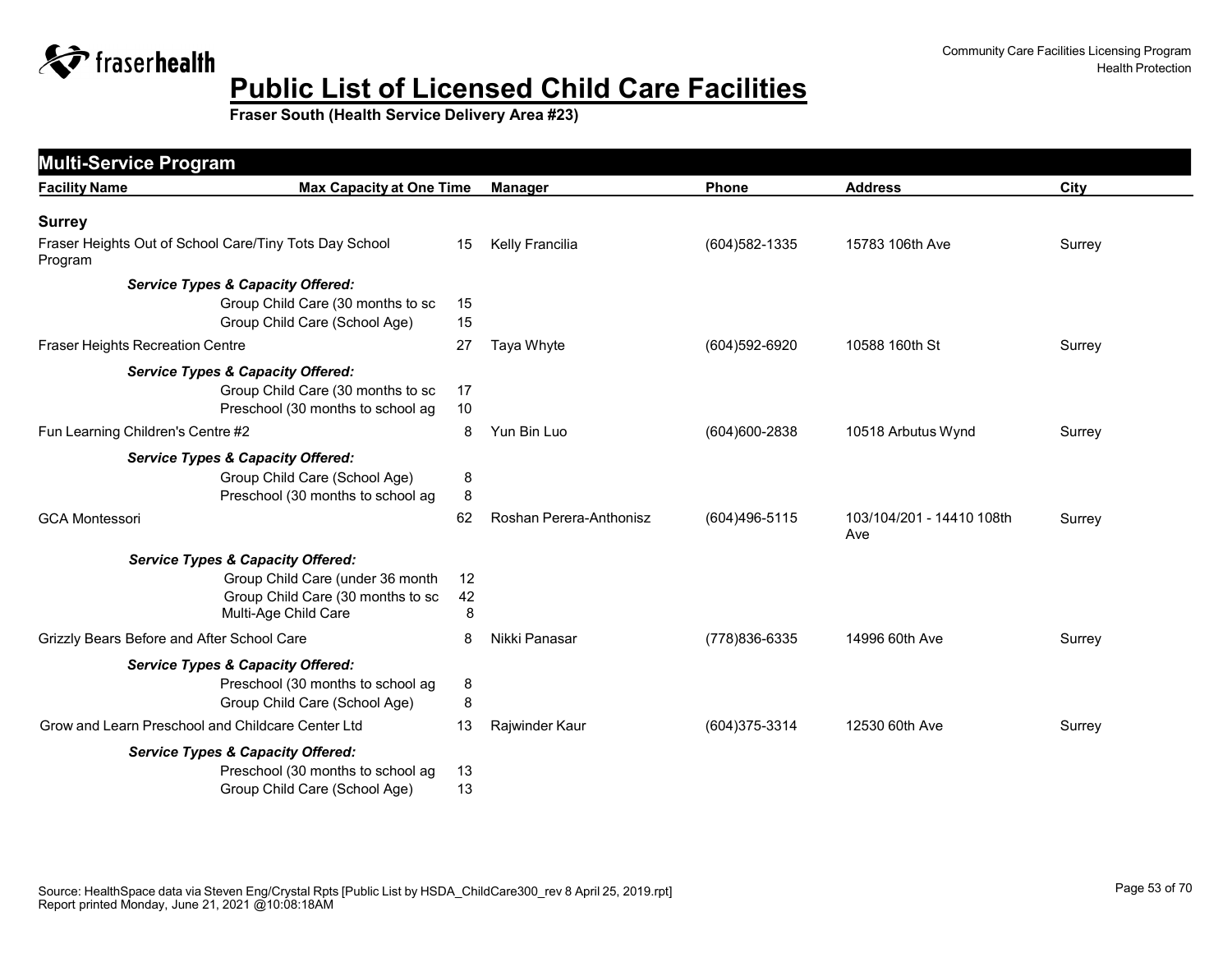

| <b>Facility Name</b>                | <b>Max Capacity at One Time</b>                   |    | <b>Manager</b>         | Phone          | <b>Address</b>      | City   |
|-------------------------------------|---------------------------------------------------|----|------------------------|----------------|---------------------|--------|
| <b>Surrey</b>                       |                                                   |    |                        |                |                     |        |
|                                     | Grow and Learn Preschool and Childcare Center Ltd | 20 | <b>Harminder Palak</b> | (604)445-3276  | 13838 91st Ave      | Surrey |
|                                     | <b>Service Types &amp; Capacity Offered:</b>      |    |                        |                |                     |        |
|                                     | Preschool (30 months to school ag                 | 20 |                        |                |                     |        |
|                                     | Group Child Care (School Age)                     | 20 |                        |                |                     |        |
| <b>Guildford Childcare Centre</b>   |                                                   | 30 | Rosalie Condez         | (604) 589-5437 | 10553 148th St      | Surrey |
|                                     | <b>Service Types &amp; Capacity Offered:</b>      |    |                        |                |                     |        |
|                                     | Group Child Care (30 months to sc 10              |    |                        |                |                     |        |
|                                     | Preschool (30 months to school ag 20              |    |                        |                |                     |        |
|                                     | Group Child Care (School Age) 20                  |    |                        |                |                     |        |
| Guildford Gardens Daycare Inc       |                                                   | 25 | Kirndeep (Kiran) Virk  | (604) 584-1414 | 14921 107A Ave      | Surrey |
|                                     | <b>Service Types &amp; Capacity Offered:</b>      |    |                        |                |                     |        |
|                                     | Group Child Care (30 months to sc<br>17           |    |                        |                |                     |        |
|                                     | Multi-Age Child Care                              | 8  |                        |                |                     |        |
| <b>Guru Nanak Child Care Centre</b> | 40                                                |    | Rajinder K Mahil       | (604) 592-0077 | 206 - 7938 128th St | Surrey |
|                                     | <b>Service Types &amp; Capacity Offered:</b>      |    |                        |                |                     |        |
|                                     | Group Day Care > 30 mos                           | 20 |                        |                |                     |        |
|                                     | Preschool                                         | 20 |                        |                |                     |        |
|                                     | Group Child Care (School Age)                     | 20 |                        |                |                     |        |
| Helping Hands Children's Centre     |                                                   | 94 | Lorna Bartram          | (604) 582-9700 | 9012 160th St       | Surrey |
|                                     | <b>Service Types &amp; Capacity Offered:</b>      |    |                        |                |                     |        |
|                                     | Group Child Care (30 months to sc 33              |    |                        |                |                     |        |
|                                     | Preschool (30 months to school ag 18              |    |                        |                |                     |        |
|                                     | Group Child Care (School Age) 43                  |    |                        |                |                     |        |
| Honey Bear Childcare Ltd.           |                                                   | 45 | Anette Mabini          | (604) 588-6613 | 14214 102nd Ave     | Surrey |
|                                     | <b>Service Types &amp; Capacity Offered:</b>      |    |                        |                |                     |        |
|                                     | Group Child Care (30 months to sc 20              |    |                        |                |                     |        |
|                                     | Preschool (30 months to school ag 20              |    |                        |                |                     |        |
|                                     | Group Child Care (School Age) 25                  |    |                        |                |                     |        |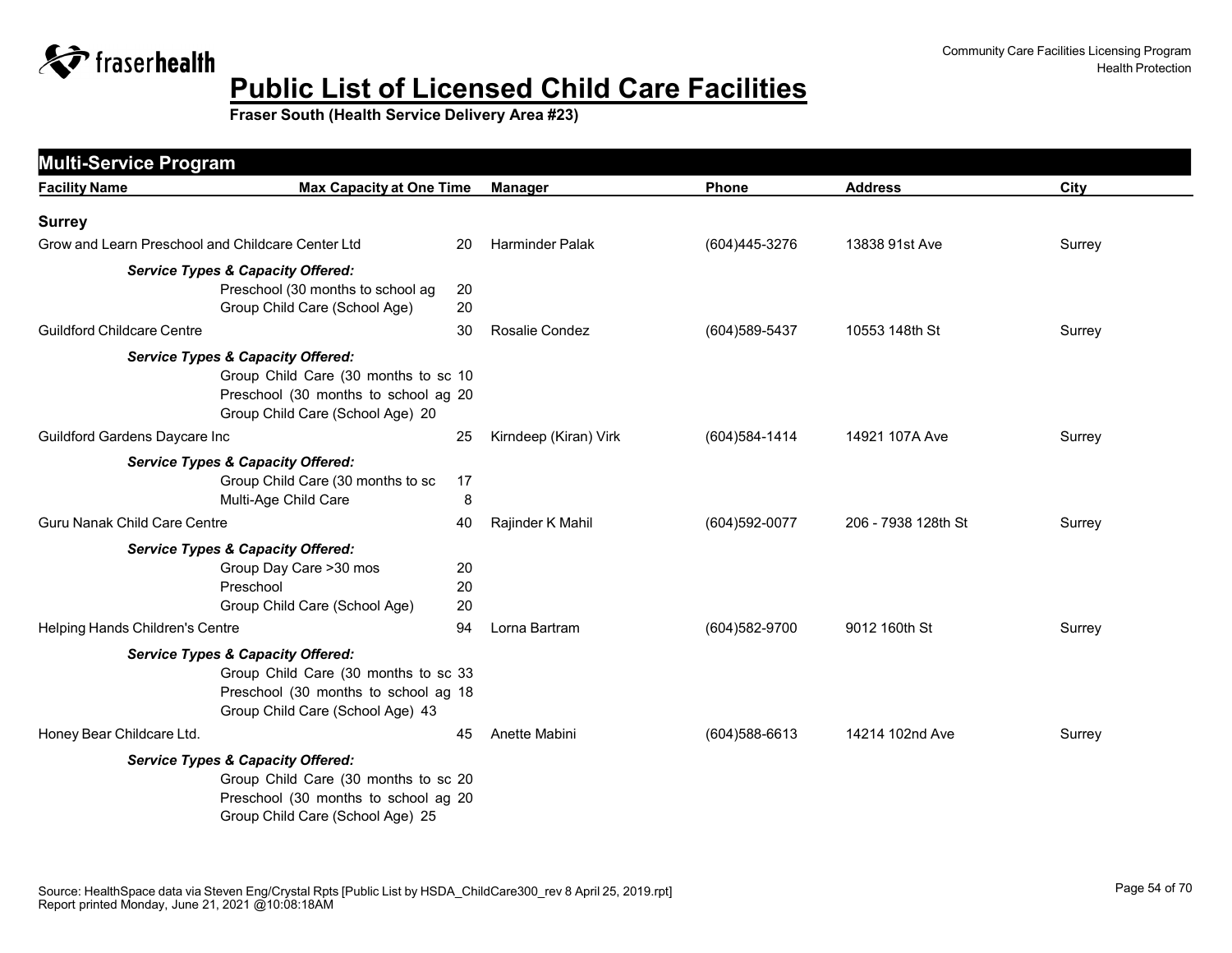

| <b>Facility Name</b>                         | <b>Max Capacity at One Time</b>         | <b>Manager</b>                   | Phone          | <b>Address</b>              | City   |
|----------------------------------------------|-----------------------------------------|----------------------------------|----------------|-----------------------------|--------|
| <b>Surrey</b>                                |                                         |                                  |                |                             |        |
| Honey Tree Daycare                           | 50                                      | Lori Shypanski                   | (604)599-0832  | 8469 148A St                | Surrey |
| <b>Service Types &amp; Capacity Offered:</b> |                                         |                                  |                |                             |        |
|                                              | Group Child Care (School Age)<br>25     |                                  |                |                             |        |
| Preschool                                    | 20                                      |                                  |                |                             |        |
|                                              | 25<br>Group Day Care >30 mos            |                                  |                |                             |        |
| Hope Valley Childcare Centre                 | 49                                      | Lillian Minxia Luo               | (604) 593-8833 | 104 - 7093 King George Blvd | Surrey |
| <b>Service Types &amp; Capacity Offered:</b> |                                         |                                  |                |                             |        |
|                                              | Group Child Care (under 36 month<br>24  |                                  |                |                             |        |
|                                              | 25<br>Group Child Care (30 months to sc |                                  |                |                             |        |
| Hub Daycare at Oak Avenue                    | 31                                      | Tina Farquharson                 | (604) 582-7088 | 12740 102nd Ave             | Surrey |
| <b>Service Types &amp; Capacity Offered:</b> |                                         |                                  |                |                             |        |
|                                              | Group Child Care (under 36 month<br>12  |                                  |                |                             |        |
|                                              | Group Child Care (30 months to sc<br>19 |                                  |                |                             |        |
| Ivy League Preschool, The                    | 8                                       | Priya Sharma                     | (604) 726-1071 | 7031 143rd St               | Surrey |
| <b>Service Types &amp; Capacity Offered:</b> |                                         |                                  |                |                             |        |
|                                              | Preschool (30 months to school ag<br>8  |                                  |                |                             |        |
|                                              | Group Child Care (School Age)<br>8      |                                  |                |                             |        |
| Junior Einsteins Academy                     | 42                                      | <b>Britiney Ramanjit Dhillon</b> | (604) 719-1171 | 13905 108th Ave             | Surrey |
| <b>Service Types &amp; Capacity Offered:</b> |                                         |                                  |                |                             |        |
|                                              | Group Child Care (30 months to sc 24    |                                  |                |                             |        |
|                                              | Preschool (30 months to school ag 18    |                                  |                |                             |        |
|                                              | Group Child Care (School Age) 18        |                                  |                |                             |        |
| Junior Einstein's Academy Fleetwood          | 45                                      | Kirandeep Kallu                  | (604)500-3523  | #103/107 - 8501 162nd St    | Surrey |
| <b>Service Types &amp; Capacity Offered:</b> |                                         |                                  |                |                             |        |
|                                              | Group Child Care (30 months to sc 25    |                                  |                |                             |        |
|                                              | Preschool (30 months to school ag 20    |                                  |                |                             |        |
|                                              | Group Child Care (School Age) 20        |                                  |                |                             |        |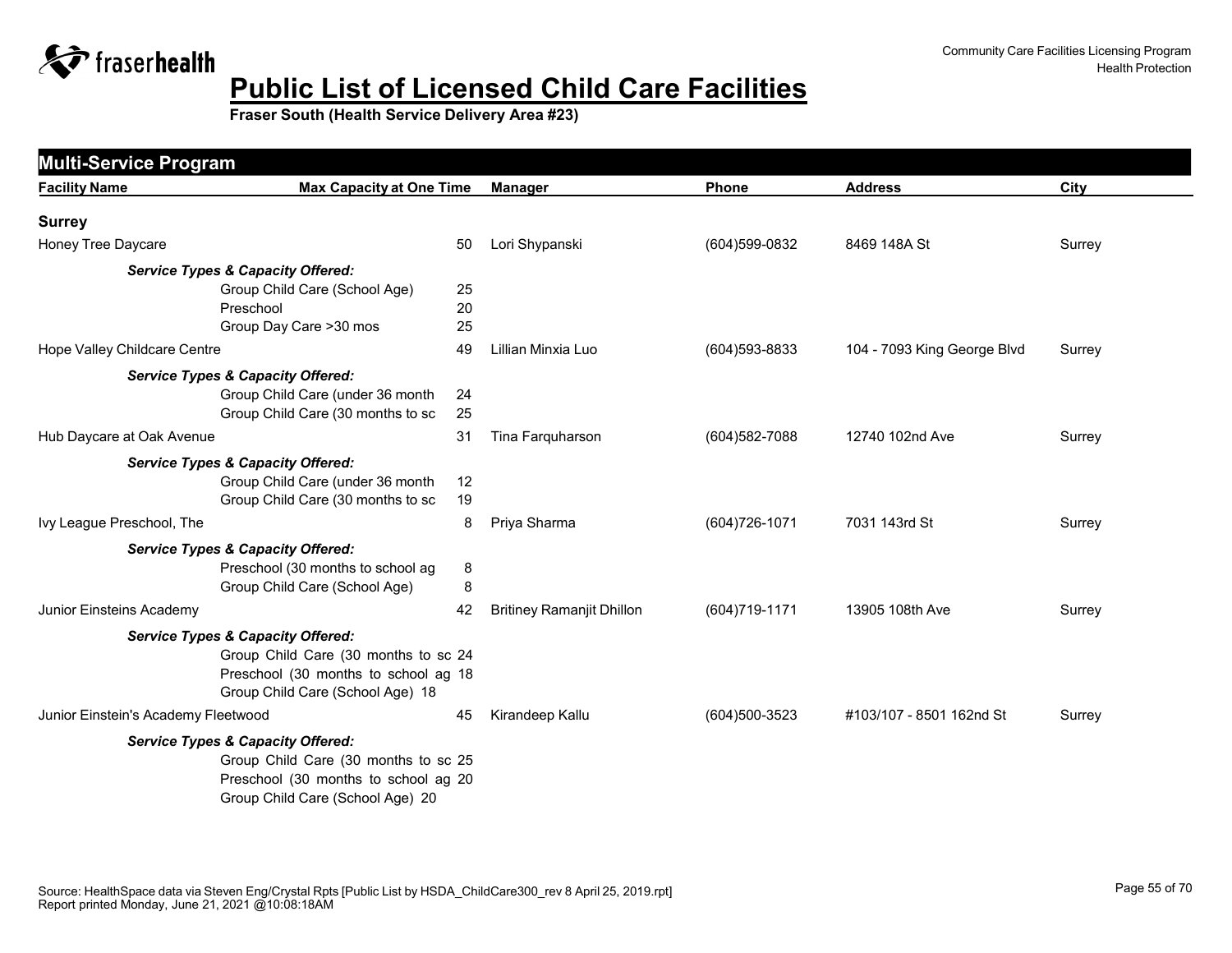

| <b>Facility Name</b>                | <b>Max Capacity at One Time</b>              | <b>Manager</b>    |                              | Phone            | <b>Address</b>                          | City   |
|-------------------------------------|----------------------------------------------|-------------------|------------------------------|------------------|-----------------------------------------|--------|
| <b>Surrey</b>                       |                                              |                   |                              |                  |                                         |        |
| Junior Scholars                     | 49                                           | Julie Sihra       |                              | (604)503-0408    | 5728 142nd St                           | Surrey |
|                                     | <b>Service Types &amp; Capacity Offered:</b> |                   |                              |                  |                                         |        |
|                                     | Group Child Care (under 36 month<br>24       |                   |                              |                  |                                         |        |
|                                     | Group Child Care (30 months to sc<br>25      |                   |                              |                  |                                         |        |
| Junior Scholars - Panorama          |                                              | Julie Sihra<br>30 |                              | (604)503-0408    | 103 - 14225 57th Ave                    | Surrey |
|                                     | <b>Service Types &amp; Capacity Offered:</b> |                   |                              |                  |                                         |        |
|                                     | Group Child Care (School Age)                | 30                |                              |                  |                                         |        |
|                                     | Preschool (30 months to school ag            | 20                |                              |                  |                                         |        |
| K.I.N Outdoor Learning Center       | 20                                           |                   | Erin Mcdougall               | (778) 552-9639   | 205 - 19138 26th Ave                    | Surrey |
|                                     | <b>Service Types &amp; Capacity Offered:</b> |                   |                              |                  |                                         |        |
|                                     | Group Child Care (30 months to sc<br>10      |                   |                              |                  |                                         |        |
|                                     | Preschool (30 months to school ag<br>10      |                   |                              |                  |                                         |        |
| Kensington Prairie Community Centre | 53                                           |                   | Rebecca Medeiros             | (604) 592-2605   | 16824 32nd Ave                          | Surrey |
|                                     | <b>Service Types &amp; Capacity Offered:</b> |                   |                              |                  |                                         |        |
|                                     | Group Child Care (30 months to sc            | 20                |                              |                  |                                         |        |
|                                     | Preschool (30 months to school ag<br>33      |                   |                              |                  |                                         |        |
| Khalsa Child Care Centre            | 24                                           |                   | <b>Satwant Kaur Gill</b>     | $(604)$ 597-6501 | 6962 124th St                           | Surrey |
|                                     | <b>Service Types &amp; Capacity Offered:</b> |                   |                              |                  |                                         |        |
|                                     | Group Child Care (under 36 month<br>10       |                   |                              |                  |                                         |        |
|                                     | Group Child Care (30 months to sc<br>14      |                   |                              |                  |                                         |        |
| Khalsa Childcare Centre             | 54                                           |                   | <b>Balwinder Kaur Virdee</b> | (604)417-9491    | Rm 157 & 159 - 10677 124th<br><b>St</b> | Surrey |
|                                     | <b>Service Types &amp; Capacity Offered:</b> |                   |                              |                  |                                         |        |
|                                     | Group Child Care (30 months to sc 25         |                   |                              |                  |                                         |        |
|                                     | Preschool (30 months to school ag 20         |                   |                              |                  |                                         |        |
|                                     | Group Child Care (School Age)<br>20          |                   |                              |                  |                                         |        |
|                                     | Group Child Care (under 36 month             | 9                 |                              |                  |                                         |        |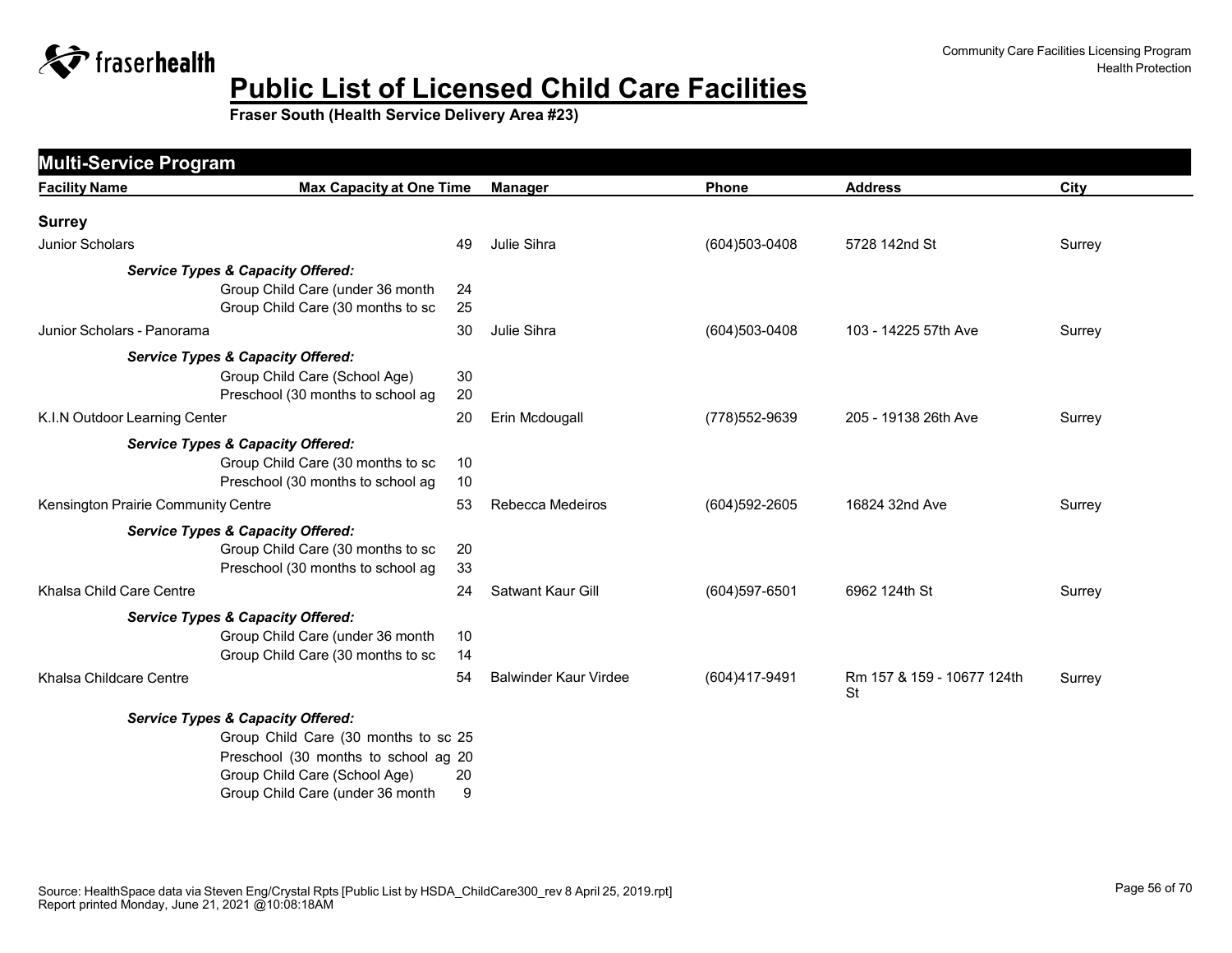

| <b>Facility Name</b>                                | <b>Max Capacity at One Time</b>                                                                                                                                  | <b>Manager</b>        | Phone          | <b>Address</b>                   | City   |
|-----------------------------------------------------|------------------------------------------------------------------------------------------------------------------------------------------------------------------|-----------------------|----------------|----------------------------------|--------|
| <b>Surrey</b>                                       |                                                                                                                                                                  |                       |                |                                  |        |
| Khalsa Childcare Centre                             | 52                                                                                                                                                               | Jarnail Kaur Mander   | (604)591-2248  | 6933 124th St                    | Surrey |
|                                                     | <b>Service Types &amp; Capacity Offered:</b><br>Group Child Care (30 months to sc 33<br>Preschool (30 months to school ag 19<br>Group Child Care (School Age) 19 |                       |                |                                  |        |
| Kids & Company King George Surrey                   | 60                                                                                                                                                               | Janelle Norman        | (778) 293-1772 | 202 - 9900 King George Blvd      | Surrey |
|                                                     | <b>Service Types &amp; Capacity Offered:</b><br>Group Child Care (under 36 month<br>36<br>Group Child Care (30 months to sc<br>24                                |                       |                |                                  |        |
| Kids & Company Morgan Crossing South Surrey         | 105                                                                                                                                                              | Carly Inglis          | (778) 294-2262 | Unit AB102 - 15715 Croydon<br>Dr | Surrey |
|                                                     | <b>Service Types &amp; Capacity Offered:</b><br>Group Child Care (under 36 month<br>48<br>Group Child Care (30 months to sc<br>57                                |                       |                |                                  |        |
| Kids & Company Surrey Professional Centre           | 76                                                                                                                                                               | Jyoti Judge           | (778) 293-1004 | 303 - 13737 96th Ave             | Surrey |
|                                                     | <b>Service Types &amp; Capacity Offered:</b><br>Group Child Care (under 36 month 36<br>Group Child Care (30 months to sc 32<br>Multi-Age Child Care<br>8         |                       |                |                                  |        |
| Kids Castle Children's Center                       | 20                                                                                                                                                               | Balraj Gill           | (604) 583-3957 | 15893 91st Ave                   | Surrey |
|                                                     | <b>Service Types &amp; Capacity Offered:</b><br>Group Child Care (30 months to sc<br>12<br>Group Child Care (School Age)<br>12<br>Multi-Age Child Care<br>8      |                       |                |                                  |        |
| Kids First Montessori Preschool Before & After Care | 20                                                                                                                                                               | <b>Chanchal Malik</b> | (604) 999-7337 | #209 - 15372 94th Ave            | Surrey |
|                                                     | <b>Service Types &amp; Capacity Offered:</b><br>Preschool (30 months to school ag<br>20<br>Group Child Care (School Age)<br>20                                   |                       |                |                                  |        |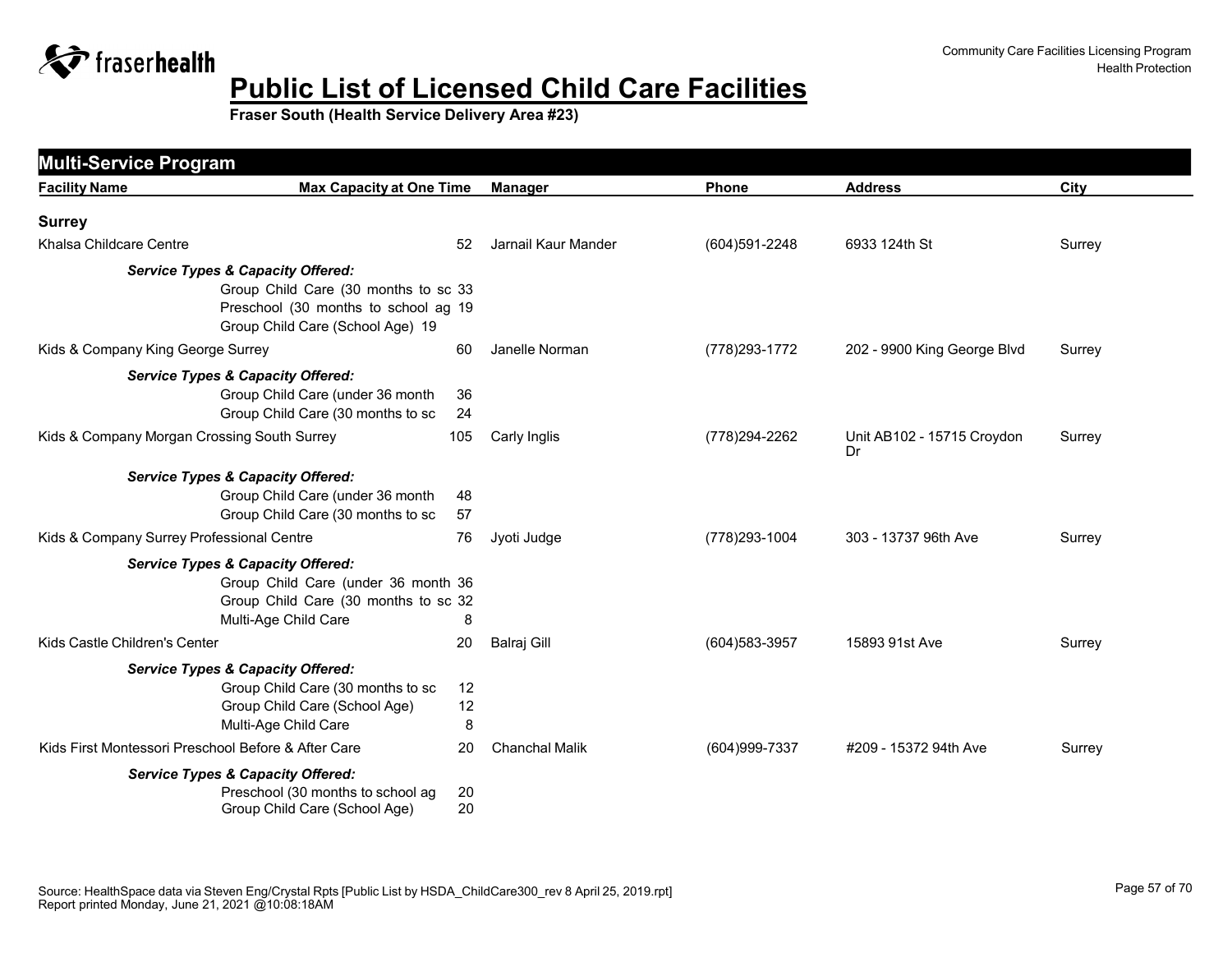

| <b>Multi-Service Program</b>       |                                                                                                                                                              |                |                        |                |                   |        |
|------------------------------------|--------------------------------------------------------------------------------------------------------------------------------------------------------------|----------------|------------------------|----------------|-------------------|--------|
| <b>Facility Name</b>               | <b>Max Capacity at One Time</b>                                                                                                                              |                | <b>Manager</b>         | Phone          | <b>Address</b>    | City   |
| <b>Surrey</b>                      |                                                                                                                                                              |                |                        |                |                   |        |
| Kids Learning Castle Daycare 2     |                                                                                                                                                              | 21             | Preety Jain            | (604) 592-1005 | 12430 76th Ave    | Surrey |
|                                    | <b>Service Types &amp; Capacity Offered:</b><br>Group Child Care (30 months to sc<br>Multi-Age Child Care                                                    | 5<br>16        |                        |                |                   |        |
| Kid's Play Day Care Centre         |                                                                                                                                                              | 37             | Veronica V. Gonzales   | (604)930-4800  | 12819 Old Yale Rd | Surrey |
|                                    | <b>Service Types &amp; Capacity Offered:</b><br>Group Child Care (under 36 month 12<br>Group Child Care (30 months to sc 19<br>Group Child Care (School Age) | 6              |                        |                |                   |        |
| Kids Zone Child Care Centre #2 Ltd |                                                                                                                                                              | 24             | Rajni Bhardwaj         | (604)497-2075  | 9444 120th St     | Surrey |
|                                    | <b>Service Types &amp; Capacity Offered:</b><br>Group Child Care (30 months to sc<br>Group Child Care (under 36 month                                        | 16<br>8        |                        |                |                   |        |
| Kids Zone Child Care Centre Ltd    |                                                                                                                                                              | 14             | <b>Balpreet Minhas</b> | (604) 580-6151 | 12405 100th Ave   | Surrey |
|                                    | <b>Service Types &amp; Capacity Offered:</b><br>Preschool (30 months to school ag<br>Group Child Care (School Age)                                           | 14<br>14       |                        |                |                   |        |
| Kids-Inn #1                        |                                                                                                                                                              | 35             | Nicole Patenaude       | (604)591-9020  | 7430 140th St     | Surrey |
|                                    | <b>Service Types &amp; Capacity Offered:</b><br>Group Day Care > 30 mos<br>Group Child Care (School Age)<br>Preschool                                        | 20<br>15<br>10 |                        |                |                   |        |
| Kidzville Learning Center          |                                                                                                                                                              | 45             | Samiha Rehmtulla       | (604)861-7861  | 13857 68th Ave    | Surrey |
|                                    | <b>Service Types &amp; Capacity Offered:</b><br>Group Child Care (under 36 month<br>Group Child Care (30 months to sc                                        | 20<br>25       |                        |                |                   |        |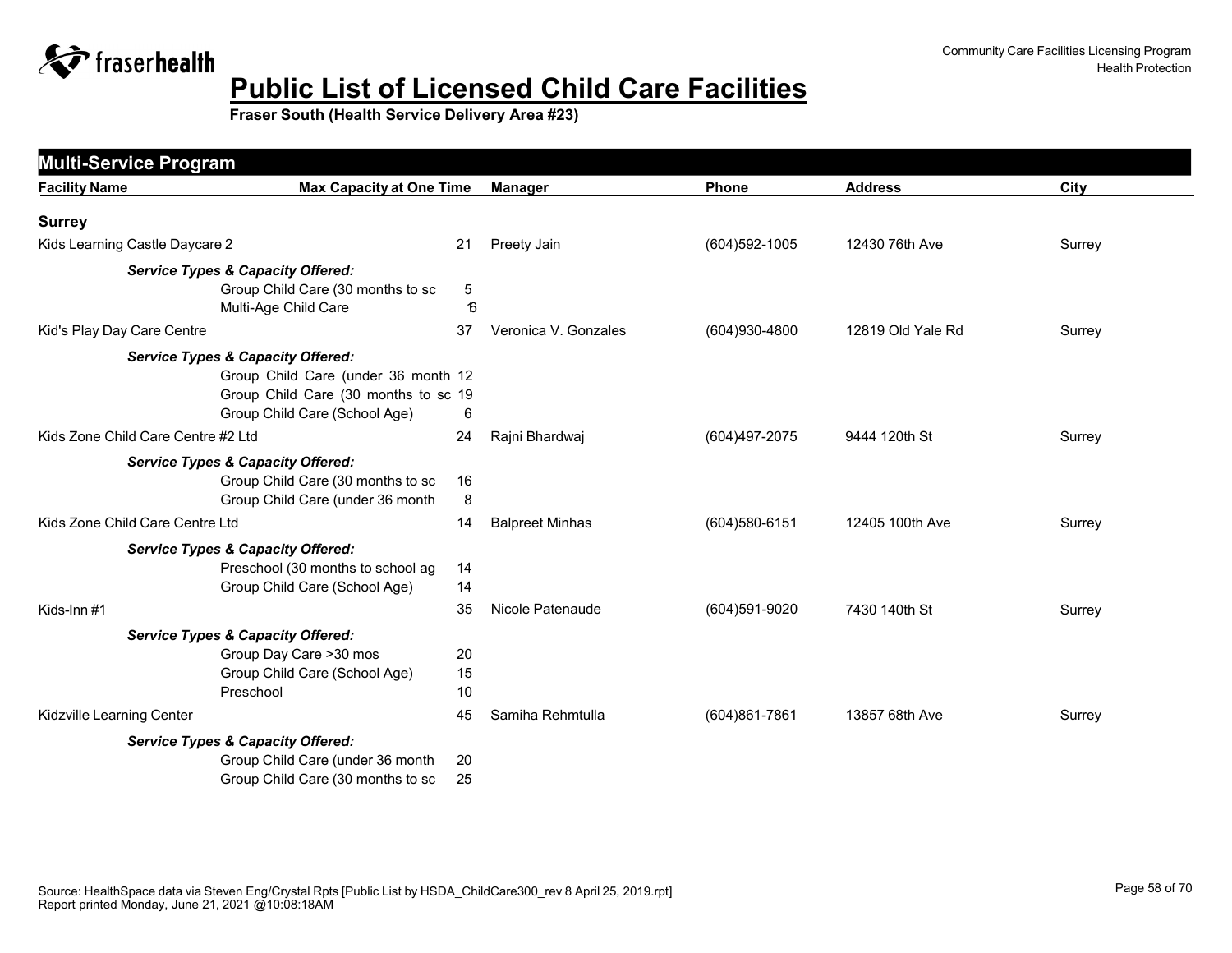

| <b>Multi-Service Program</b>                 |                                                                                   |                     |                |                         |        |
|----------------------------------------------|-----------------------------------------------------------------------------------|---------------------|----------------|-------------------------|--------|
| <b>Facility Name</b>                         | <b>Max Capacity at One Time</b>                                                   | <b>Manager</b>      | <b>Phone</b>   | <b>Address</b>          | City   |
| <b>Surrey</b>                                |                                                                                   |                     |                |                         |        |
| Kidzville Learning Center - Morgan Crossing  | 54                                                                                | Bahar Moghadam      | (778) 537-2392 | 101/102 - 2388 156th St | Surrey |
| <b>Service Types &amp; Capacity Offered:</b> | Group Child Care (under 36 month<br>24                                            |                     |                |                         |        |
|                                              | Group Child Care (30 months to sc<br>30                                           |                     |                |                         |        |
| Kinvig Early Learning Centre                 | 25                                                                                | Meng Zhai (Monica)  | (778) 386-3501 | 14247 70A Ave           | Surrey |
| <b>Service Types &amp; Capacity Offered:</b> | Group Child Care (under 36 month<br>12<br>Group Child Care (30 months to sc<br>13 |                     |                |                         |        |
| Laronde Montessori Children's House          | 16                                                                                | Amie Dolores Jordan | (604) 785-0363 | 1880 Laronde Drive      | Surrey |
| <b>Service Types &amp; Capacity Offered:</b> | Preschool (30 months to school ag<br>16<br>Group Child Care (School Age)<br>16    |                     |                |                         |        |
| Learning Zone Childcare                      | 32                                                                                | Sandeep Hans        | (604) 618-3305 | 8855 156th St           | Surrey |
| <b>Service Types &amp; Capacity Offered:</b> | Group Child Care (30 months to sc<br>16<br>Group Child Care (School Age)<br>16    |                     |                |                         |        |
| Little Footprints Daycare (72nd)             | 74                                                                                | Aileen C. Ngitew    | (778) 927-0261 | 7233 122nd St           | Surrey |
| <b>Service Types &amp; Capacity Offered:</b> | Group Child Care (under 36 month<br>24<br>Group Child Care (30 months to sc<br>50 |                     |                |                         |        |
| Little Footprints Daycare (85th)             | 18                                                                                | Rajinder Bhullar    | (778) 927-0351 | 114 - 8532 120th St     | Surrey |
| <b>Service Types &amp; Capacity Offered:</b> | Group Child Care (under 36 month<br>10<br>Multi-Age Child Care<br>8               |                     |                |                         |        |
| Little Footprints Daycare (Kennedy Heights)  | 20                                                                                | Rajinder Bhullar    | (778) 878-4609 | 113 - 8532 120th St     | Surrey |
| <b>Service Types &amp; Capacity Offered:</b> | Group Child Care (under 36 month<br>12<br>Multi-Age Child Care<br>8               |                     |                |                         |        |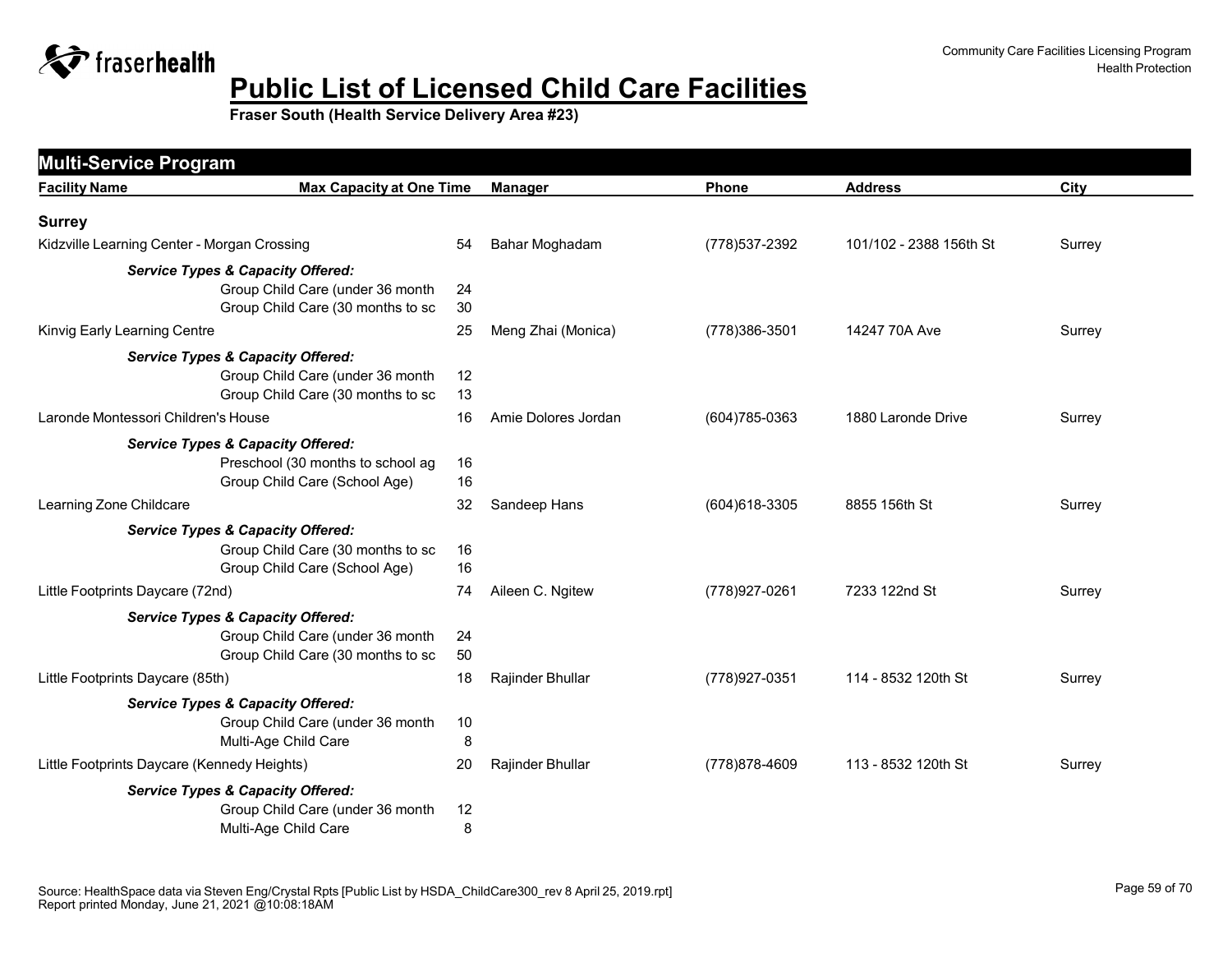

| <b>Multi-Service Program</b><br><b>Facility Name</b> | <b>Max Capacity at One Time</b>              |    | <b>Manager</b>         | Phone             | <b>Address</b>       | City   |
|------------------------------------------------------|----------------------------------------------|----|------------------------|-------------------|----------------------|--------|
|                                                      |                                              |    |                        |                   |                      |        |
| <b>Surrey</b>                                        |                                              |    |                        |                   |                      |        |
| Little Friends Children's Centre #2                  |                                              | 38 | Manpreet Kaur Reel     | (604) 582-7706    | 10752 157th Street   | Surrey |
|                                                      | <b>Service Types &amp; Capacity Offered:</b> |    |                        |                   |                      |        |
|                                                      | Preschool (30 months to school ag            | 20 |                        |                   |                      |        |
|                                                      | Group Child Care (School Age)                | 38 |                        |                   |                      |        |
| Little Harvard Learning Center Ltd                   |                                              | 20 | Sonia Saini            | (778) 893-5437    | 6985 142nd St        | Surrey |
|                                                      | <b>Service Types &amp; Capacity Offered:</b> |    |                        |                   |                      |        |
|                                                      | Preschool (30 months to school ag            | 20 |                        |                   |                      |        |
|                                                      | Group Child Care (School Age)                | 20 |                        |                   |                      |        |
| Little Koala Montessori Surrey                       |                                              | 50 | Nerita Perez           | $(604)951 - 4008$ | 14947 108th Ave      | Surrey |
|                                                      | <b>Service Types &amp; Capacity Offered:</b> |    |                        |                   |                      |        |
|                                                      | Group Child Care (30 months to sc            | 50 |                        |                   |                      |        |
|                                                      | Group Child Care (School Age)                | 24 |                        |                   |                      |        |
| Little Scholars Learning Academy                     |                                              | 48 | Meena Gill / Aman Mann | (604) 372-4430    | 104 - 17720 57th Ave | Surrey |
|                                                      | <b>Service Types &amp; Capacity Offered:</b> |    |                        |                   |                      |        |
|                                                      | Group Child Care (under 36 month             | 24 |                        |                   |                      |        |
|                                                      | Group Child Care (30 months to sc            | 24 |                        |                   |                      |        |
| Lucky Clover Daycare Centre                          |                                              | 60 | Hui Chu Yang (Miffy)   | (604)372-3768     | 17579 59th Ave       | Surrey |
|                                                      | <b>Service Types &amp; Capacity Offered:</b> |    |                        |                   |                      |        |
|                                                      | Group Child Care (under 36 month 20          |    |                        |                   |                      |        |
|                                                      | Group Child Care (30 months to sc 25         |    |                        |                   |                      |        |
|                                                      | Group Child Care (School Age) 15             |    |                        |                   |                      |        |
| Maxxine Wright Early Care and Learning Centre        |                                              | 57 | Alisha Singh           | (604) 584-4896    | 13733 92nd Ave       | Surrey |
|                                                      | <b>Service Types &amp; Capacity Offered:</b> |    |                        |                   |                      |        |
|                                                      | Group Child Care (under 36 month 24          |    |                        |                   |                      |        |
|                                                      | Group Child Care (30 months to sc 25         |    |                        |                   |                      |        |
|                                                      | Multi-Age Child Care                         | 8  |                        |                   |                      |        |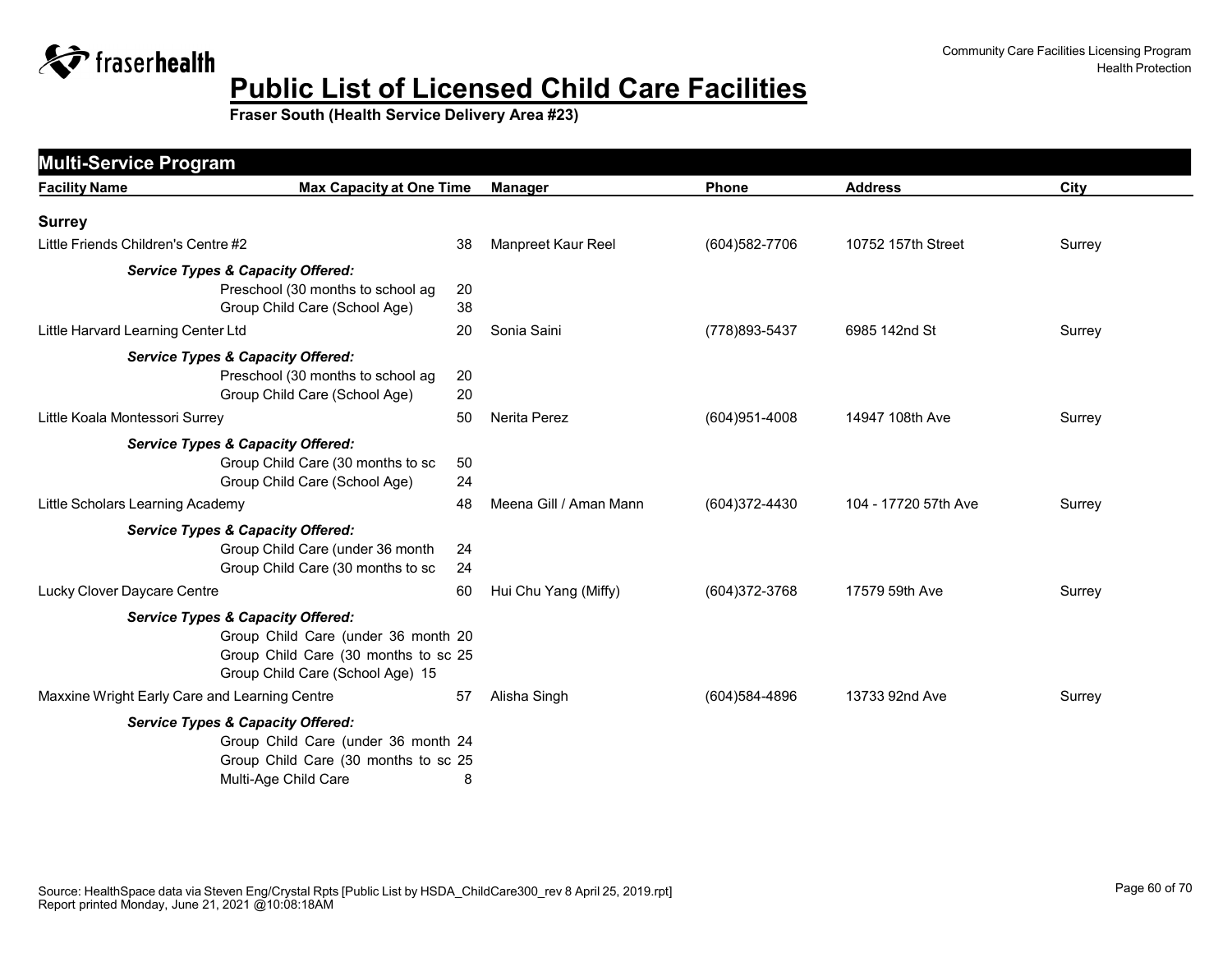

| <b>Facility Name</b>                              | <b>Max Capacity at One Time</b>              |    | <b>Manager</b>           | Phone             | <b>Address</b>                          | City   |
|---------------------------------------------------|----------------------------------------------|----|--------------------------|-------------------|-----------------------------------------|--------|
| <b>Surrey</b>                                     |                                              |    |                          |                   |                                         |        |
| New Life Child Care Centre                        |                                              | 81 | Sheila Miles             | (604)590-6131     | 8868 128th St                           | Surrey |
|                                                   | <b>Service Types &amp; Capacity Offered:</b> |    |                          |                   |                                         |        |
|                                                   | Group Child Care (under 36 month             | 12 |                          |                   |                                         |        |
|                                                   | Group Day Care >30 mos                       | 25 |                          |                   |                                         |        |
|                                                   | Preschool                                    | 20 |                          |                   |                                         |        |
|                                                   | Group Child Care (School Age)                | 24 |                          |                   |                                         |        |
| Newton Learning Zone Ltd                          |                                              | 20 | Jaswinder (Jesse) Kaloti | (604) 618-3305    | 13359 81st Ave                          | Surrey |
|                                                   | <b>Service Types &amp; Capacity Offered:</b> |    |                          |                   |                                         |        |
|                                                   | Preschool (30 months to school ag            | 20 |                          |                   |                                         |        |
|                                                   | Group Child Care (School Age)                | 20 |                          |                   |                                         |        |
| Noisy Monkeys French Immersion & Language Academy |                                              | 32 | Wen Jing (Annie) Tan     | (604) 503-5033    | Unit 110-111 - 9093 King<br>George Blvd | Surrey |
|                                                   | <b>Service Types &amp; Capacity Offered:</b> |    |                          |                   |                                         |        |
|                                                   | Group Child Care (30 months to sc 22         |    |                          |                   |                                         |        |
|                                                   | Preschool (30 months to school ag 10         |    |                          |                   |                                         |        |
|                                                   | Group Child Care (School Age) 10             |    |                          |                   |                                         |        |
| North Fleetwood Montessori School                 |                                              | 39 | Lam Wan Sin Winsy        | $(604)593 - 5263$ | 8415 160th St                           | Surrey |
|                                                   | <b>Service Types &amp; Capacity Offered:</b> |    |                          |                   |                                         |        |
|                                                   | Group Child Care (30 months to sc            | 35 |                          |                   |                                         |        |
|                                                   | Multi-Age Child Care                         | 4  |                          |                   |                                         |        |
| <b>Octopus Academy Surrey</b>                     |                                              | 75 | Karen Lau Chung          | (604)496-2818     | 13639 104th Ave                         | Surrey |
|                                                   | <b>Service Types &amp; Capacity Offered:</b> |    |                          |                   |                                         |        |
|                                                   | Group Child Care (under 36 month             | 36 |                          |                   |                                         |        |
|                                                   | Group Child Care (30 months to sc            | 39 |                          |                   |                                         |        |
| One Two Buckle My Shoe Childcare Inc              |                                              | 81 | <b>Surjinder Bains</b>   | (778) 574-1230    | 5660 192nd St                           | Surrey |
|                                                   | <b>Service Types &amp; Capacity Offered:</b> |    |                          |                   |                                         |        |
|                                                   | Group Child Care (under 36 month 36          |    |                          |                   |                                         |        |
|                                                   | Group Child Care (30 months to sc 25         |    |                          |                   |                                         |        |
|                                                   | Group Child Care (School Age) 20             |    |                          |                   |                                         |        |
|                                                   |                                              |    |                          |                   |                                         |        |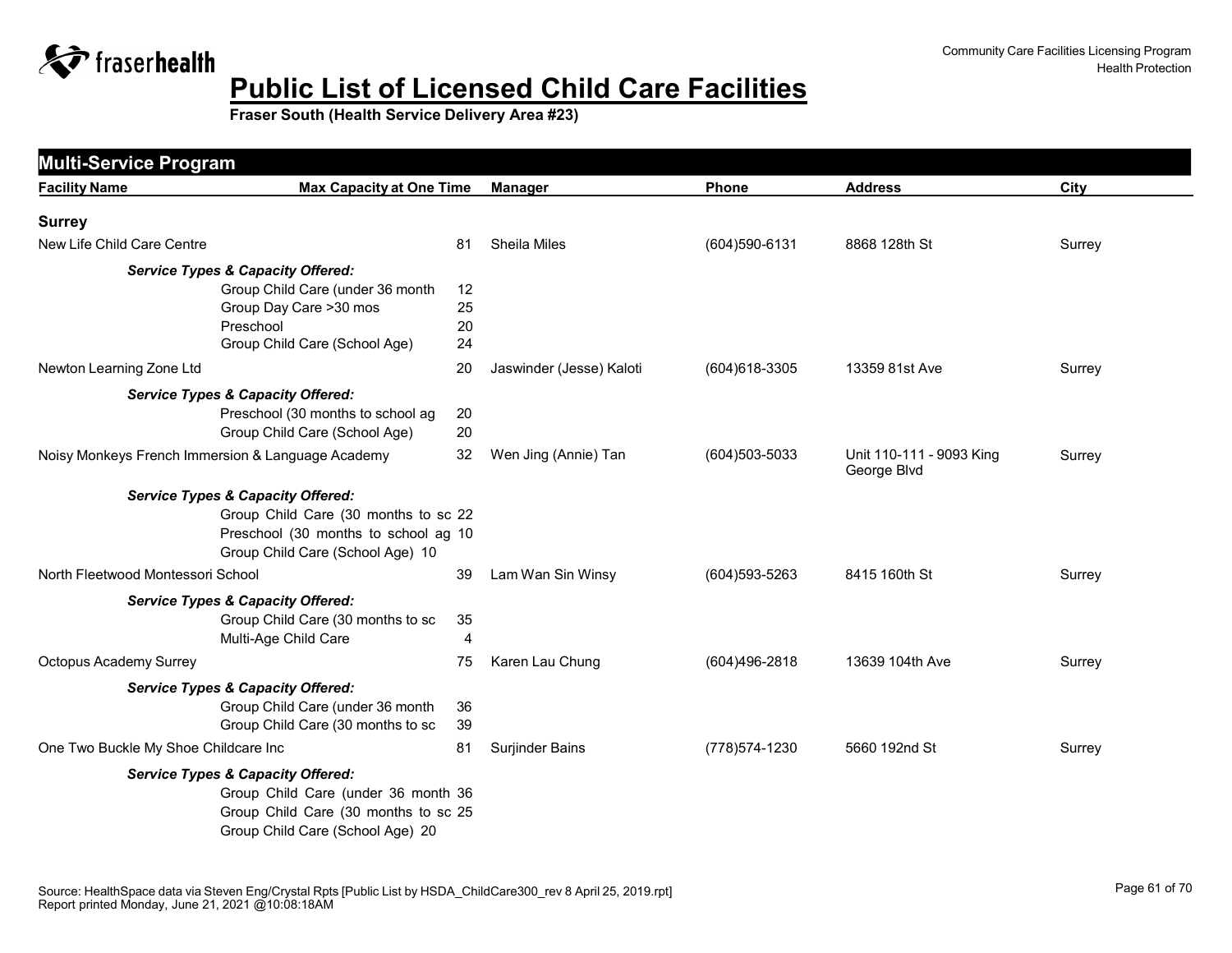

| <b>Multi-Service Program</b>                 |                                              |                |                    |                   |                         |        |
|----------------------------------------------|----------------------------------------------|----------------|--------------------|-------------------|-------------------------|--------|
| <b>Facility Name</b>                         | <b>Max Capacity at One Time</b>              |                | <b>Manager</b>     | Phone             | <b>Address</b>          | City   |
| <b>Surrey</b>                                |                                              |                |                    |                   |                         |        |
| Our Lady of Good Counsel Child Care Facility |                                              | 50             | Lenny Martins      | (604) 581-3225    | 10504 139th St          | Surrey |
|                                              | <b>Service Types &amp; Capacity Offered:</b> |                |                    |                   |                         |        |
|                                              | Preschool                                    | 17             |                    |                   |                         |        |
|                                              | Group Child Care (School Age)                | 50             |                    |                   |                         |        |
| Panorama Ridge Children's Centre             |                                              | 48             | Mamta Sheenh       | (604) 723-5437    | 6230 120th St           | Surrey |
|                                              | <b>Service Types &amp; Capacity Offered:</b> |                |                    |                   |                         |        |
|                                              | Group Child Care (30 months to sc 24         |                |                    |                   |                         |        |
|                                              | Preschool (30 months to school ag 20         |                |                    |                   |                         |        |
|                                              | Group Child Care (School Age) 24             |                |                    |                   |                         |        |
| Parkside Day Care                            |                                              | 15             | Uma Sharma         | (604) 951-7767    | 131 - 11030 Ravine Rd   | Surrey |
|                                              | <b>Service Types &amp; Capacity Offered:</b> |                |                    |                   |                         |        |
|                                              | Group Child Care (30 months to sc            | 8              |                    |                   |                         |        |
|                                              | Group Child Care (School Age)                | $\overline{7}$ |                    |                   |                         |        |
| Pebble Lane Early Learning                   |                                              | 28             | Jennifer Ratcliffe | (778) 291-3376    | 16017 8th Ave           | Surrey |
|                                              | <b>Service Types &amp; Capacity Offered:</b> |                |                    |                   |                         |        |
|                                              | Group Child Care (30 months to sc            | 16             |                    |                   |                         |        |
|                                              | Group Child Care (under 36 month             | 12             |                    |                   |                         |        |
| Roots & Wings Montessori Heritage House      |                                              | 43             | Aysha Ghani        | (604) 574-5399    | 15250 54A Ave           | Surrey |
|                                              | <b>Service Types &amp; Capacity Offered:</b> |                |                    |                   |                         |        |
|                                              | Group Child Care (30 months to sc 23         |                |                    |                   |                         |        |
|                                              | Preschool (30 months to school ag 20         |                |                    |                   |                         |        |
|                                              | Group Child Care (School Age) 20             |                |                    |                   |                         |        |
| Roots and Wings Montessori Sullivan          |                                              | 48             | Arceli Llanes      | $(604)510 - 2588$ | #101-102 - 15295 Hwy 10 | Surrey |
|                                              | <b>Service Types &amp; Capacity Offered:</b> |                |                    |                   |                         |        |
|                                              | Group Child Care (under 36 month             | 24             |                    |                   |                         |        |
|                                              | Group Child Care (30 months to sc            | 24             |                    |                   |                         |        |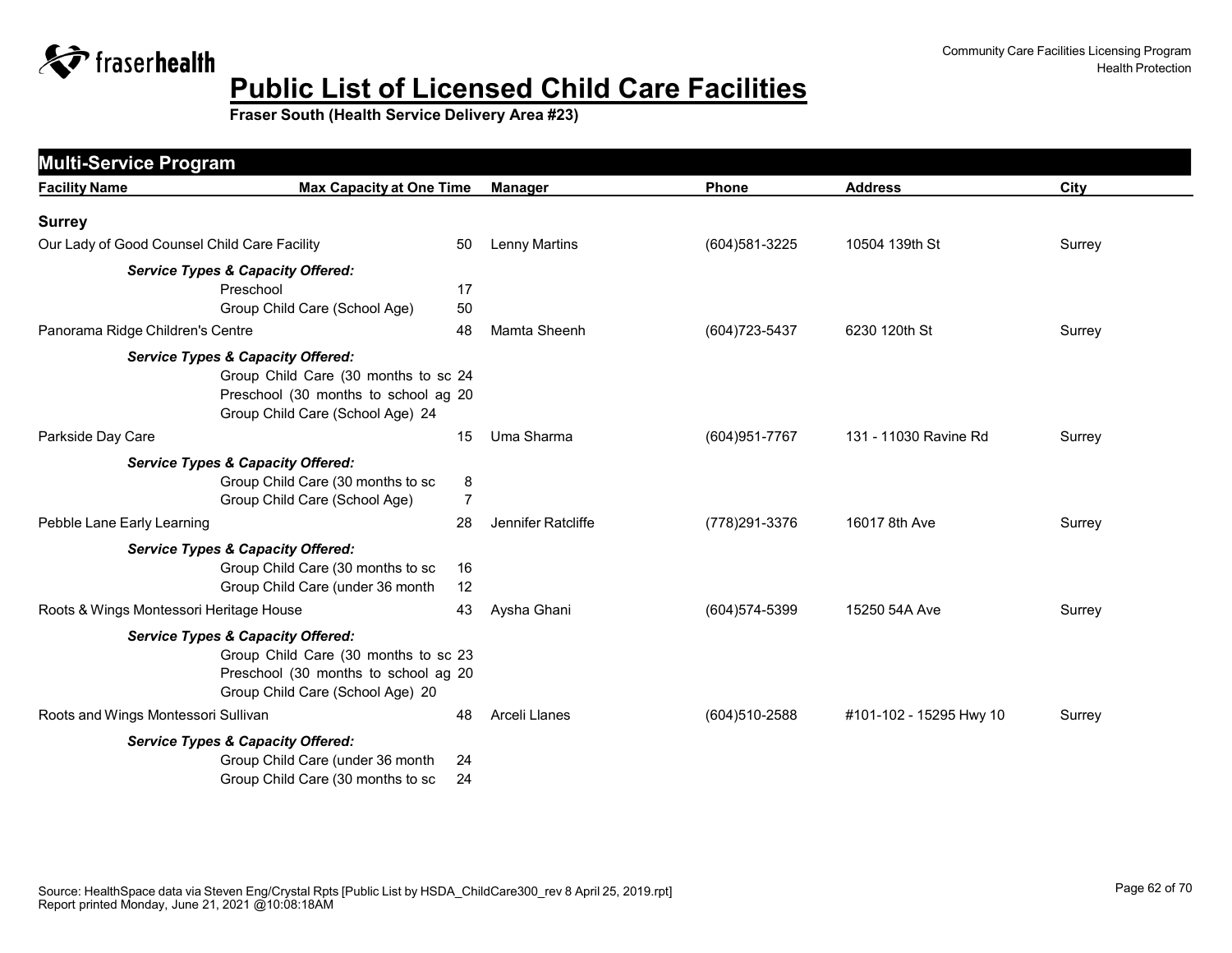

| <b>Multi-Service Program</b><br><b>Facility Name</b> | <b>Max Capacity at One Time</b>                                       |          | <b>Manager</b>      | <b>Phone</b>      | <b>Address</b>       | City   |
|------------------------------------------------------|-----------------------------------------------------------------------|----------|---------------------|-------------------|----------------------|--------|
|                                                      |                                                                       |          |                     |                   |                      |        |
| <b>Surrey</b><br>Rothewood Academy South Surrey      |                                                                       | 86       | Rajdeep Sumra       | (604)385-3441     | 400 - 15355 24th Ave | Surrey |
|                                                      |                                                                       |          |                     |                   |                      |        |
|                                                      | <b>Service Types &amp; Capacity Offered:</b>                          |          |                     |                   |                      |        |
|                                                      | Group Child Care (under 36 month<br>Group Child Care (30 months to sc | 36<br>50 |                     |                   |                      |        |
|                                                      |                                                                       |          |                     |                   |                      |        |
| Rothewood Academy White Rock                         |                                                                       | 171      | Alison Giraud       | (604) 531-7677    | 106 - 1715 152nd St  | Surrey |
|                                                      | <b>Service Types &amp; Capacity Offered:</b>                          |          |                     |                   |                      |        |
|                                                      | Group Child Care (under 36 month                                      | 72       |                     |                   |                      |        |
|                                                      | Group Child Care (30 months to sc                                     | 99       |                     |                   |                      |        |
| Sandbox Station Daycare                              |                                                                       | 40       | Navdeep Kaur Kahlon | (778) 386-3501    | 9574 160th St        | Surrey |
|                                                      | <b>Service Types &amp; Capacity Offered:</b>                          |          |                     |                   |                      |        |
|                                                      | Group Child Care (30 months to sc                                     | 20       |                     |                   |                      |        |
|                                                      | Group Child Care (School Age)                                         | 20       |                     |                   |                      |        |
| Shine-Sign                                           |                                                                       | 20       | Dragana Ilic        | (604) 773-2781    | 15670 104th Ave      | Surrey |
|                                                      | <b>Service Types &amp; Capacity Offered:</b>                          |          |                     |                   |                      |        |
|                                                      | Preschool                                                             | 20       |                     |                   |                      |        |
|                                                      | Group Child Care (School Age)                                         | 20       |                     |                   |                      |        |
| Sikh Academy Preschool                               |                                                                       | 20       | Kanwaljeet Dhaliwal | (604) 537-6080    | 8115 132nd St        | Surrey |
|                                                      | <b>Service Types &amp; Capacity Offered:</b>                          |          |                     |                   |                      |        |
|                                                      | Preschool (30 months to school ag                                     | 20       |                     |                   |                      |        |
|                                                      | Group Child Care (School Age)                                         | 20       |                     |                   |                      |        |
| Sing and Smile Child Care Ltd                        |                                                                       | 24       | Jasbeer Kaur        | $(604)579 - 0131$ | 6050 176th St        | Surrey |
|                                                      | <b>Service Types &amp; Capacity Offered:</b>                          |          |                     |                   |                      |        |
|                                                      | Group Child Care (30 months to sc                                     | 11       |                     |                   |                      |        |
|                                                      | Group Child Care (School Age)                                         | 13       |                     |                   |                      |        |
|                                                      |                                                                       |          |                     |                   |                      |        |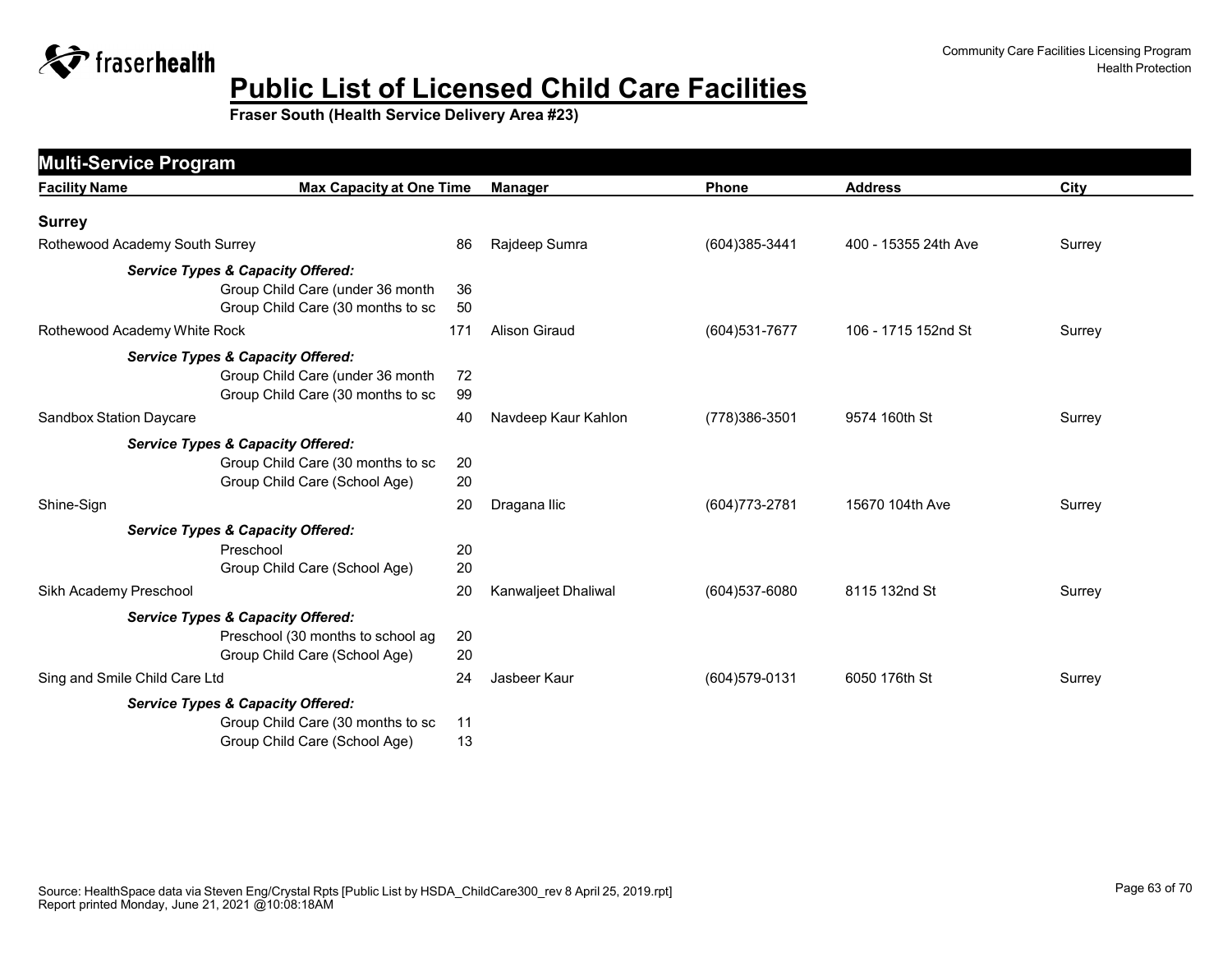

| <b>Facility Name</b>                         | <b>Max Capacity at One Time</b>                                                                                     | <b>Manager</b>     | Phone          | <b>Address</b>                   | City   |
|----------------------------------------------|---------------------------------------------------------------------------------------------------------------------|--------------------|----------------|----------------------------------|--------|
| <b>Surrey</b>                                |                                                                                                                     |                    |                |                                  |        |
| Sing and Smile Child Care Ltd                | 42                                                                                                                  | Jagjit Kaur Pannu  | (778) 386-3185 | 103,104, 105 - 12057 82nd<br>Ave | Surrey |
| <b>Service Types &amp; Capacity Offered:</b> | Group Child Care (under 36 month 12<br>Group Child Care (30 months to sc 14<br>Multi-Age Child Care<br>16           |                    |                |                                  |        |
| Smart Dolphin Children's Centre              | 32                                                                                                                  | Rajdeep Sandhu     | (604)          | 18790 58th Ave                   | Surrey |
| <b>Service Types &amp; Capacity Offered:</b> | Group Child Care (30 months to sc<br>20<br>Group Child Care (under 36 month<br>12                                   |                    |                |                                  |        |
| Smilestones Junior Kindergarten North Surrey | 96                                                                                                                  | Amy Perich         | (604) 583-7090 | 9115 160th St                    | Surrey |
| <b>Service Types &amp; Capacity Offered:</b> | Group Child Care (under 36 month 24<br>Group Child Care (30 months to sc 40<br>Preschool (30 months to school ag 32 |                    |                |                                  |        |
| Smilestones Junior Kindergarten South Surrey | 88                                                                                                                  | Janja Gluhalic     | (604) 536-9007 | 3590 King George Blvd            | Surrey |
| <b>Service Types &amp; Capacity Offered:</b> | Group Child Care (under 36 month 24<br>Group Child Care (30 months to sc 32<br>Preschool (30 months to school ag 32 |                    |                |                                  |        |
| Sowing Seeds Preschool                       | 20                                                                                                                  | Roneeta Kumar      | (604)594-4098  | 7086 124th St                    | Surrey |
| <b>Service Types &amp; Capacity Offered:</b> | Preschool (30 months to school ag<br>20<br>Group Child Care (School Age)<br>20                                      |                    |                |                                  |        |
| St. Matthew's Preschool & Out of School Care | 60                                                                                                                  | Augustina Obiwumma | (604) 589-7545 | 16065 88th Ave                   | Surrey |
| <b>Service Types &amp; Capacity Offered:</b> | Preschool (30 months to school ag<br>40<br>Group Child Care (School Age)<br>40                                      |                    |                |                                  |        |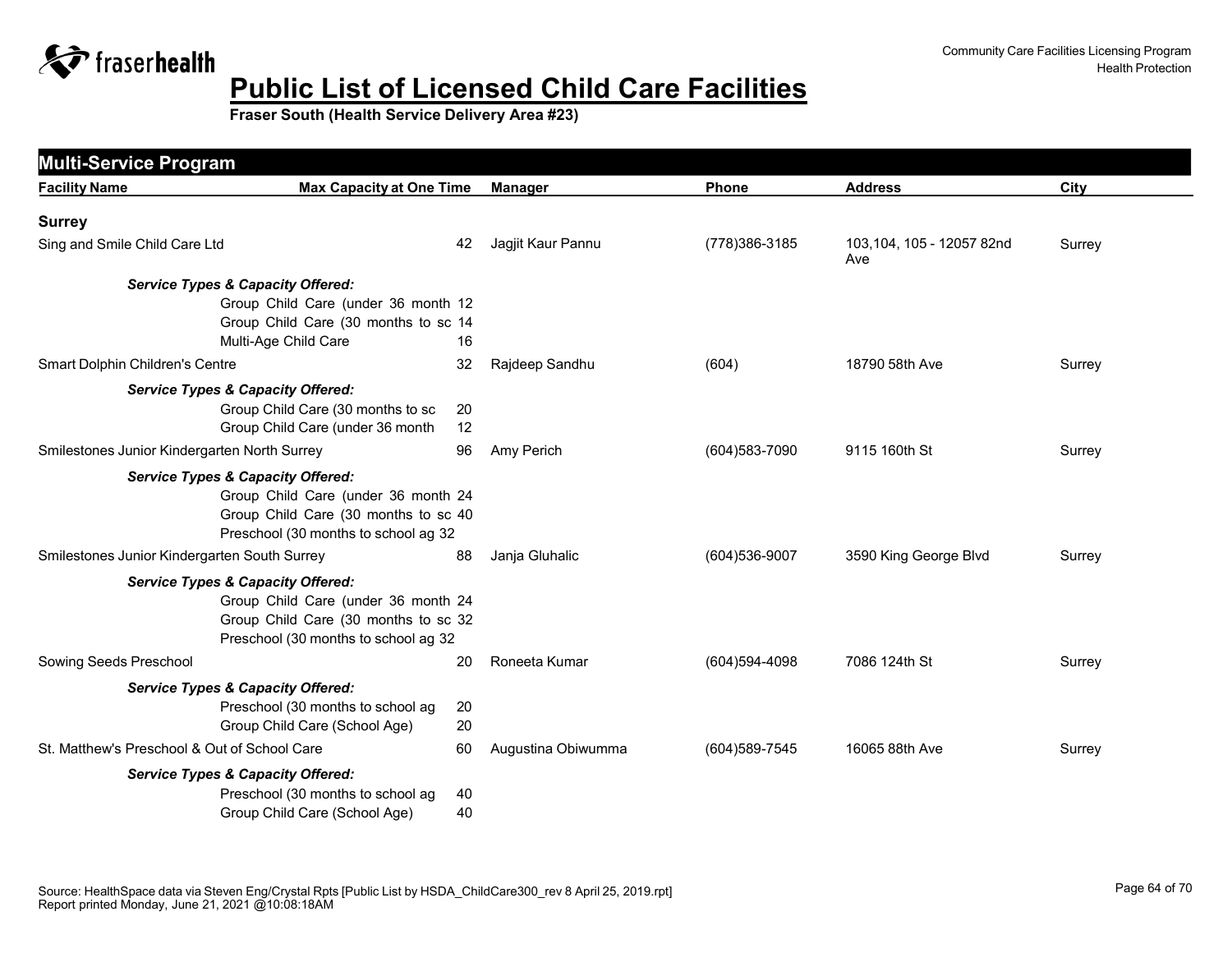

| <b>Facility Name</b>                             | <b>Max Capacity at One Time</b>              |                | <b>Manager</b>          | Phone           | <b>Address</b>           | City   |
|--------------------------------------------------|----------------------------------------------|----------------|-------------------------|-----------------|--------------------------|--------|
| <b>Surrey</b>                                    |                                              |                |                         |                 |                          |        |
| <b>Starbright Educare Daycare</b>                |                                              | 49             | Gurjit Kaur Gill        | $(604)725-4050$ | 15515 104A Ave           | Surrey |
|                                                  | <b>Service Types &amp; Capacity Offered:</b> |                |                         |                 |                          |        |
|                                                  | Group Child Care (30 months to sc 16         |                |                         |                 |                          |        |
|                                                  | Preschool (30 months to school ag 20         |                |                         |                 |                          |        |
|                                                  | Group Child Care (School Age) 25             |                |                         |                 |                          |        |
|                                                  | Multi-Age Child Care                         | 8              |                         |                 |                          |        |
| Strawberry Hill YMCA Kids Club                   |                                              | 18             | Alex Marsh              | (604)320-5805   | 7633 124th St            | Surrey |
|                                                  | <b>Service Types &amp; Capacity Offered:</b> |                |                         |                 |                          |        |
|                                                  | Preschool (30 months to school ag            | 18             |                         |                 |                          |        |
|                                                  | Group Child Care (School Age)                | 18             |                         |                 |                          |        |
| <b>Strong Foundations Learning South Surrey</b>  |                                              | 77             | Tabeatuz-Zehra Moledina | (778) 291-1111  | 301-306 - 15336 31st Ave | Surrey |
|                                                  | <b>Service Types &amp; Capacity Offered:</b> |                |                         |                 |                          |        |
|                                                  | Group Child Care (under 36 month             | 36             |                         |                 |                          |        |
|                                                  | Group Child Care (30 months to sc            | 41             |                         |                 |                          |        |
| Sullivan's Kiddie Caboose Childcare Inc - 62 Ave |                                              | 34             | <b>Tracey Borsuk</b>    | (778) 565-3522  | 101/102 - 14187 62nd Ave | Surrey |
|                                                  | <b>Service Types &amp; Capacity Offered:</b> |                |                         |                 |                          |        |
|                                                  | Group Child Care (under 36 month             | $\overline{4}$ |                         |                 |                          |        |
|                                                  | Group Child Care (30 months to sc            | 12             |                         |                 |                          |        |
|                                                  | Preschool (30 months to school ag            | 10             |                         |                 |                          |        |
|                                                  | Group Child Care (School Age)                | 10             |                         |                 |                          |        |
|                                                  | Multi-Age Child Care                         | 8              |                         |                 |                          |        |
| Sunshine Children's Centre                       |                                              | 30             | Kausar Uqaili           | (604) 580-2060  | 13175 107th Ave          | Surrey |
|                                                  | <b>Service Types &amp; Capacity Offered:</b> |                |                         |                 |                          |        |
|                                                  | Group Child Care (30 months to sc            | 17             |                         |                 |                          |        |
|                                                  | Group Child Care (School Age)                | 13             |                         |                 |                          |        |
| Superlearners Childcareland                      |                                              | 24             | Jody Malhotra           | (778) 895-7317  | 14042 Grosvenor Rd       | Surrey |
|                                                  | <b>Service Types &amp; Capacity Offered:</b> |                |                         |                 |                          |        |
|                                                  | Preschool (30 months to school ag            | 20             |                         |                 |                          |        |
|                                                  | Group Child Care (School Age)                | 24             |                         |                 |                          |        |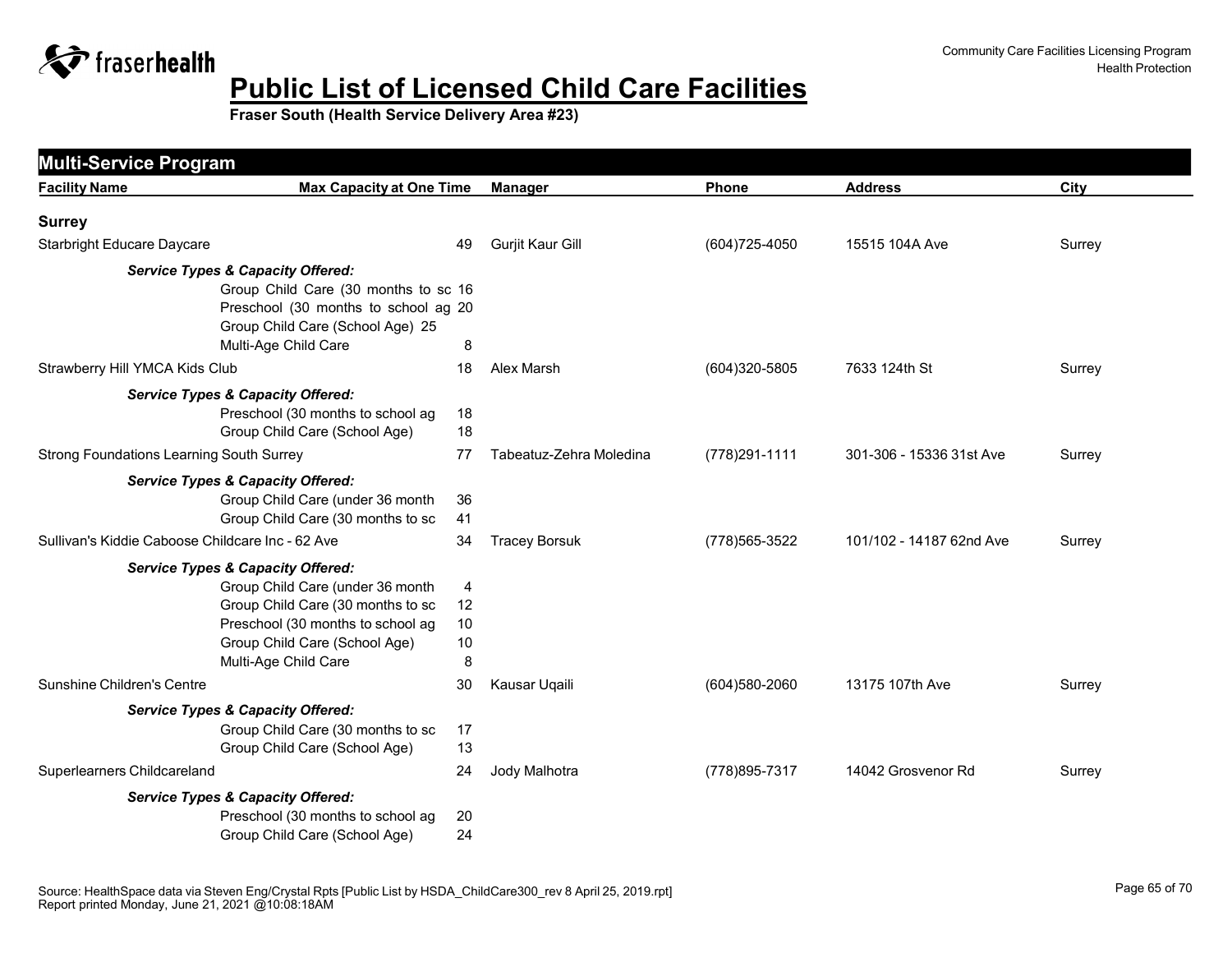

| <b>Multi-Service Program</b>                                         |                                         |                      |                   |                            |        |
|----------------------------------------------------------------------|-----------------------------------------|----------------------|-------------------|----------------------------|--------|
| <b>Facility Name</b>                                                 | <b>Max Capacity at One Time</b>         | <b>Manager</b>       | <b>Phone</b>      | <b>Address</b>             | City   |
| <b>Surrey</b>                                                        |                                         |                      |                   |                            |        |
| Surrey Christian Preschool and Out of School Care                    | 70                                      | Victoria Hunt        | (604) 581-7073    | 8888 162nd St              | Surrey |
| <b>Service Types &amp; Capacity Offered:</b>                         |                                         |                      |                   |                            |        |
|                                                                      | Preschool (30 months to school ag<br>40 |                      |                   |                            |        |
|                                                                      | Group Child Care (School Age)<br>70     |                      |                   |                            |        |
| Surrey Christian School Early Learning Centre - Cloverdale<br>Campus | 64                                      | Genny Buchanan       | (604) 576-6313    | 5950 179th St              | Surrey |
| <b>Service Types &amp; Capacity Offered:</b>                         |                                         |                      |                   |                            |        |
|                                                                      | Group Child Care (30 months to sc 16    |                      |                   |                            |        |
|                                                                      | Preschool (30 months to school ag 20    |                      |                   |                            |        |
|                                                                      | Group Child Care (School Age)<br>40     |                      |                   |                            |        |
|                                                                      | Multi-Age Child Care<br>8               |                      |                   |                            |        |
| <b>Surrey City Childcare Ltd</b>                                     | 28                                      | Prabhjot Mann        | (604) 953-0148    | 12250 100th Ave            | Surrey |
| <b>Service Types &amp; Capacity Offered:</b>                         |                                         |                      |                   |                            |        |
|                                                                      | Group Child Care (under 36 month<br>12  |                      |                   |                            |        |
|                                                                      | Group Child Care (30 months to sc<br>16 |                      |                   |                            |        |
| Tender Love & Care Daycare                                           | 40                                      | Kanwaljit Kaur Johal | (604) 585-4321    | 9333B 120A St              | Surrey |
| <b>Service Types &amp; Capacity Offered:</b>                         |                                         |                      |                   |                            |        |
|                                                                      | Group Child Care (under 36 month<br>12  |                      |                   |                            |        |
|                                                                      | Group Child Care (30 months to sc<br>20 |                      |                   |                            |        |
|                                                                      | 8<br>Group Child Care (School Age)      |                      |                   |                            |        |
| The Biggest Little Preschool & Childcare Center #2                   | 55                                      | Chelsey Wipf         | (604)590-3833     | 1, 2, & 3 - 14885 60th Ave | Surrey |
| <b>Service Types &amp; Capacity Offered:</b>                         |                                         |                      |                   |                            |        |
|                                                                      | Group Child Care (30 months to sc<br>33 |                      |                   |                            |        |
|                                                                      | Preschool (30 months to school ag<br>30 |                      |                   |                            |        |
|                                                                      | Group Child Care (School Age)<br>30     |                      |                   |                            |        |
| The Biggest Little Preschool & Childcare Centre                      | 30                                      | Jaspreet Sahota      | $(604)572 - 3563$ | 14853 60th Ave             | Surrey |
| <b>Service Types &amp; Capacity Offered:</b>                         |                                         |                      |                   |                            |        |
|                                                                      | Preschool (30 months to school ag<br>30 |                      |                   |                            |        |
|                                                                      | Group Child Care (School Age)<br>30     |                      |                   |                            |        |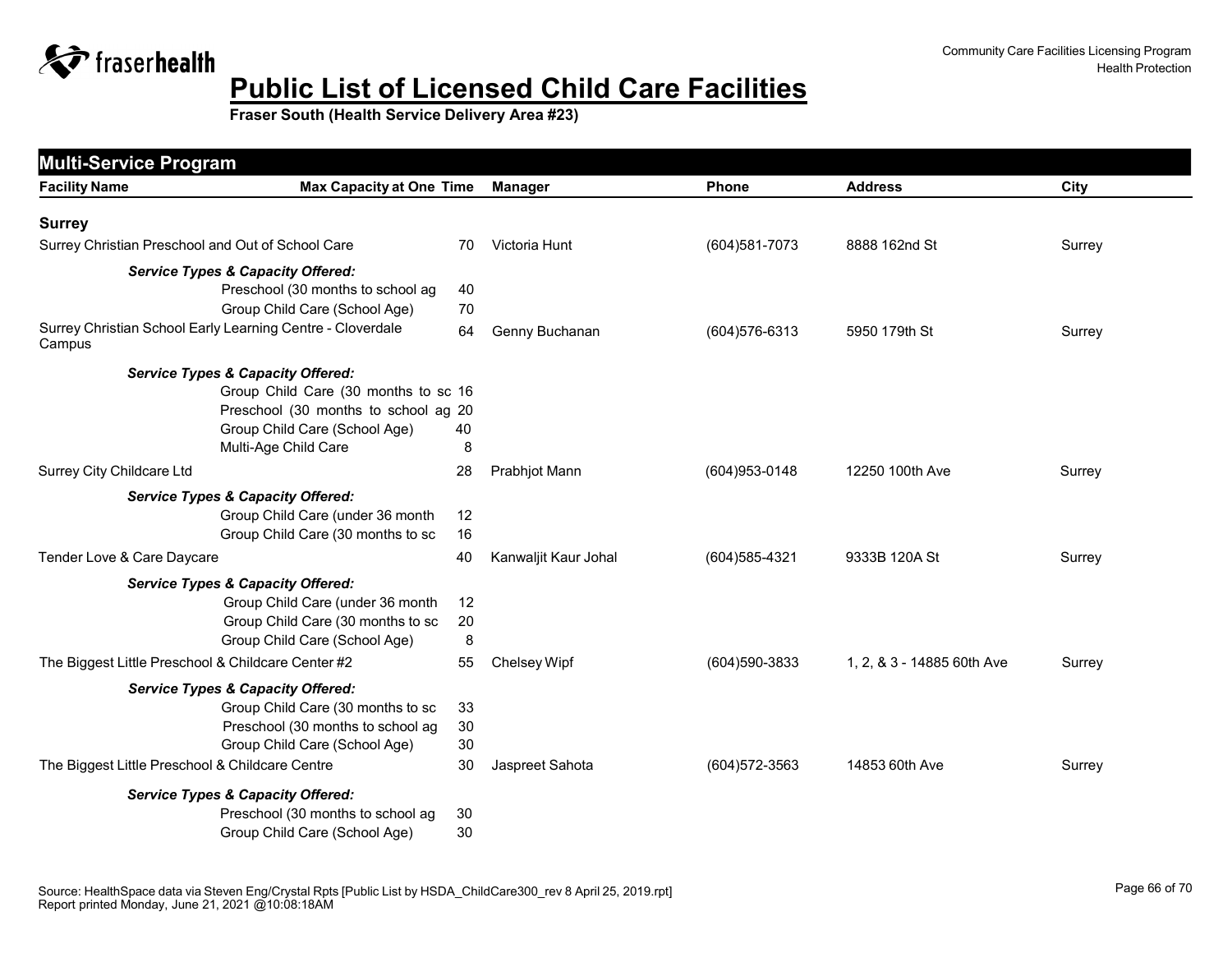

| <b>Facility Name</b>                                      | <b>Max Capacity at One Time</b>              | <b>Manager</b>                                    | Phone          | <b>Address</b>            | City   |
|-----------------------------------------------------------|----------------------------------------------|---------------------------------------------------|----------------|---------------------------|--------|
|                                                           |                                              |                                                   |                |                           |        |
| <b>Surrey</b>                                             |                                              |                                                   |                |                           |        |
| The Centre for Child Development Preschool and Child Care | 57                                           | <b>Tracy Kugi</b>                                 | (604) 584-1361 | 9460 140th St             | Surrey |
|                                                           | <b>Service Types &amp; Capacity Offered:</b> |                                                   |                |                           |        |
|                                                           | Preschool<br>20                              |                                                   |                |                           |        |
|                                                           | Group Child Care (30 months to sc<br>25      |                                                   |                |                           |        |
|                                                           | Group Child Care (under 36 month<br>12       |                                                   |                |                           |        |
| The Children's Centre At Gateway                          | 37                                           | Leeanne St. Cyr                                   | (604) 581-5853 | 10840 133A St             | Surrey |
|                                                           | <b>Service Types &amp; Capacity Offered:</b> |                                                   |                |                           |        |
|                                                           | Group Child Care (under 36 month<br>12       |                                                   |                |                           |        |
|                                                           | Group Child Care (30 months to sc<br>25      |                                                   |                |                           |        |
| <b>Tiny Hoppers South Surrey</b>                          | 40                                           | Pui Ting Eva Wong                                 | (778) 882-2687 | 15045 32nd Ave            | Surrey |
|                                                           | <b>Service Types &amp; Capacity Offered:</b> |                                                   |                |                           |        |
|                                                           | Group Child Care (under 36 month<br>28       |                                                   |                |                           |        |
|                                                           | Group Child Care (30 months to sc<br>12      |                                                   |                |                           |        |
| <b>Tiny Toes Learning Centre</b>                          | 17                                           | Samandeep Dhudwal &<br>Hardeep Heer               | (604) 765-0355 | Rm # 107 - 19076 88th Ave | Surrey |
|                                                           | <b>Service Types &amp; Capacity Offered:</b> |                                                   |                |                           |        |
|                                                           | Preschool (30 months to school ag<br>17      |                                                   |                |                           |        |
|                                                           | Group Child Care (School Age)<br>17          |                                                   |                |                           |        |
| <b>Toddler Town Daycare</b>                               | 50                                           | Yelda Rezaee                                      | (604) 537-7384 | 12371 96th Ave            | Surrey |
|                                                           | <b>Service Types &amp; Capacity Offered:</b> |                                                   |                |                           |        |
|                                                           | Group Child Care (under 36 month 10          |                                                   |                |                           |        |
|                                                           | Group Child Care (30 months to sc 16         |                                                   |                |                           |        |
|                                                           | Group Child Care (School Age) 24             |                                                   |                |                           |        |
| Toy Box Early Childhood Centre                            | 29                                           | Annie Loloma Yee / Rupinder<br><b>Kaur Nibber</b> | (604)512-0406  | 6062 132nd St             | Surrey |
|                                                           | <b>Service Types &amp; Capacity Offered:</b> |                                                   |                |                           |        |
|                                                           | Preschool (30 months to school ag<br>9       |                                                   |                |                           |        |
|                                                           | Group Child Care (School Age)<br>9           |                                                   |                |                           |        |
|                                                           | Group Child Care (30 months to sc<br>20      |                                                   |                |                           |        |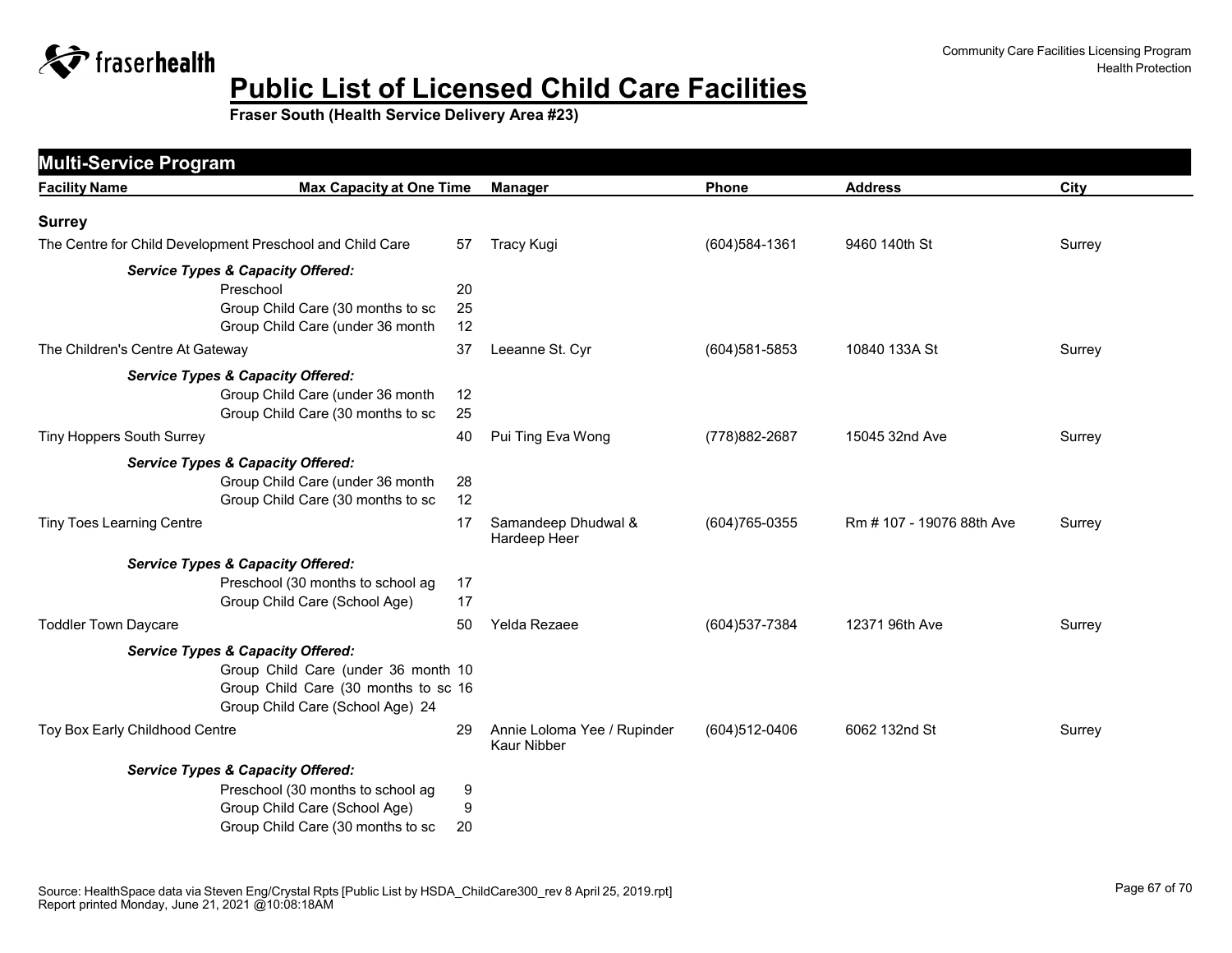

| <b>Facility Name</b>                         | <b>Max Capacity at One Time</b>                                                                                                                            | <b>Manager</b>      | Phone          | <b>Address</b>          | City   |
|----------------------------------------------|------------------------------------------------------------------------------------------------------------------------------------------------------------|---------------------|----------------|-------------------------|--------|
| <b>Surrey</b>                                |                                                                                                                                                            |                     |                |                         |        |
| Urban Kids Montessori - Clayton              | 60                                                                                                                                                         | Barbara Ruscheinski | (604) 372-2111 | 201 - 19188 72nd Ave    | Surrey |
| <b>Service Types &amp; Capacity Offered:</b> | Group Child Care (under 36 month 20<br>Group Child Care (30 months to sc 20<br>Group Child Care (School Age) 20<br>Preschool (30 months to school ag<br>20 |                     |                |                         |        |
| Urban Kids Montessori - Fleetwood            | 72                                                                                                                                                         | Sonia Badyal        | (778) 565-1135 | 201/210 - 8645 160th St | Surrey |
| <b>Service Types &amp; Capacity Offered:</b> | Group Child Care (under 36 month 24<br>Group Child Care (30 months to sc 24<br>Preschool (30 months to school ag 20<br>Group Child Care (School Age)<br>24 |                     |                |                         |        |
| West Coast Early Learning Centre             | 15                                                                                                                                                         | Jennifer Baines     | (778) 984-3057 | 2795 184th St           | Surrey |
| <b>Service Types &amp; Capacity Offered:</b> | Preschool (30 months to school ag<br>15<br>Group Child Care (School Age)<br>15                                                                             |                     |                |                         |        |
| Whalley Day Care Ltd.                        | 25                                                                                                                                                         | Anna Baggoo         | (604) 581-0237 | 10562 132A St           | Surrey |
| <b>Service Types &amp; Capacity Offered:</b> | Group Day Care > 30 mos<br>25<br>8<br>Multi-Age Child Care                                                                                                 |                     |                |                         |        |
| Whalley Learning Centre and Child Care       | 10                                                                                                                                                         | Anna Baggoo         | (604) 588-8611 | 10563 133rd St          | Surrey |
| <b>Service Types &amp; Capacity Offered:</b> | Group Child Care (School Age)<br>10<br>Multi-Age Child Care<br>8                                                                                           |                     |                |                         |        |
| Wind and Tide - Gracepoint                   | 66                                                                                                                                                         | Wendy Whittaker     | (604) 575-0549 | 3487 King George Blvd   | Surrey |
| <b>Service Types &amp; Capacity Offered:</b> | Group Child Care (30 months to sc<br>46<br>Preschool (30 months to school ag<br>20                                                                         |                     |                |                         |        |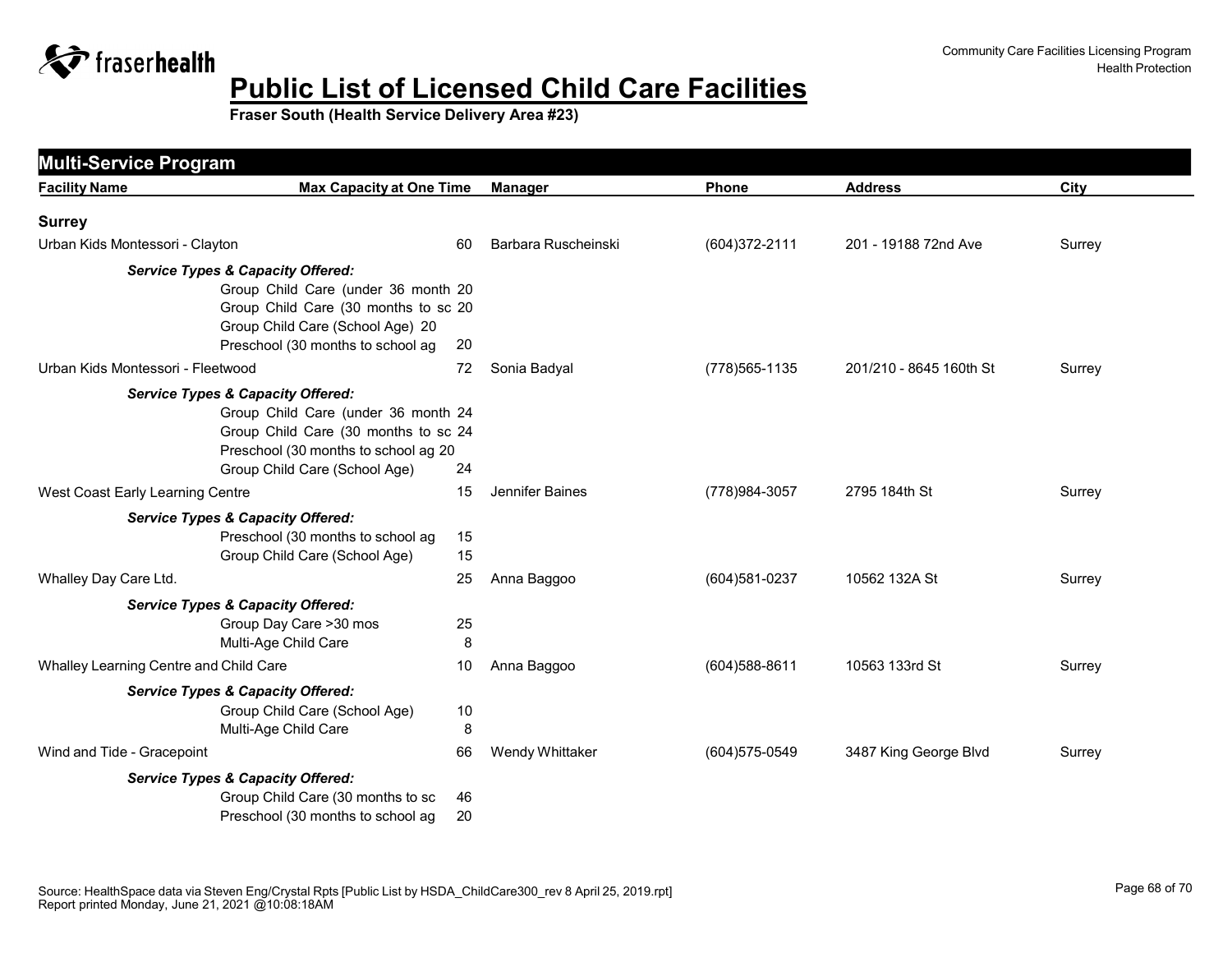

**Fraser South (Health Service Delivery Area #23)**

| <b>Facility Name</b>                         | <b>Max Capacity at One Time</b>                                                                                                                               | <b>Manager</b> | <b>Phone</b>      | <b>Address</b>      | City   |
|----------------------------------------------|---------------------------------------------------------------------------------------------------------------------------------------------------------------|----------------|-------------------|---------------------|--------|
| <b>Surrey</b>                                |                                                                                                                                                               |                |                   |                     |        |
| Wind And Tide Preschool - Sunnyside          | 44                                                                                                                                                            | Erica Jeroski  | (604) 531-5379    | 15639 24th Ave      | Surrey |
| <b>Service Types &amp; Capacity Offered:</b> | Group Child Care (30 months to sc<br>24<br>20<br>Preschool (30 months to school ag                                                                            |                |                   |                     |        |
| Wind and Tide Schools - Relate               | 34                                                                                                                                                            | Raman Sandhu   | (604)590-6527     | 6788 152nd St       | Surrey |
| <b>Service Types &amp; Capacity Offered:</b> | Group Child Care (30 months to sc<br>Preschool (30 months to school ag<br>18                                                                                  | 16             |                   |                     |        |
| <b>Wonderville Child Centre</b>              | 44                                                                                                                                                            | Olesya Wyman   | (778)886-0393     | 114 - 7500 120th St | Surrey |
| <b>Service Types &amp; Capacity Offered:</b> | Group Child Care (under 36 month 24<br>Group Child Care (30 months to sc 20<br>Occasional Child Care<br>20<br>16<br>Multi-Age Child Care                      |                |                   |                     |        |
| YMCA City Hall Child Care                    | 37                                                                                                                                                            | Gloria Roque   | $(604)588 - 6301$ | 13450 104th Ave     | Surrey |
| <b>Service Types &amp; Capacity Offered:</b> | Group Child Care (under 36 month<br>12<br>25<br>Group Child Care (30 months to sc                                                                             |                |                   |                     |        |
| Young Climbers Childcare                     | 66                                                                                                                                                            | Nancy Garner   | $(604)590 - 5833$ | 7328 144th St       | Surrey |
| <b>Service Types &amp; Capacity Offered:</b> | Group Child Care (under 36 month<br>Preschool (30 months to school ag<br>14<br>Group Child Care (30 months to sc<br>20<br>24<br>Group Child Care (School Age) | 8              |                   |                     |        |

Area Facility Count = 159

#### **Tsawwassen**